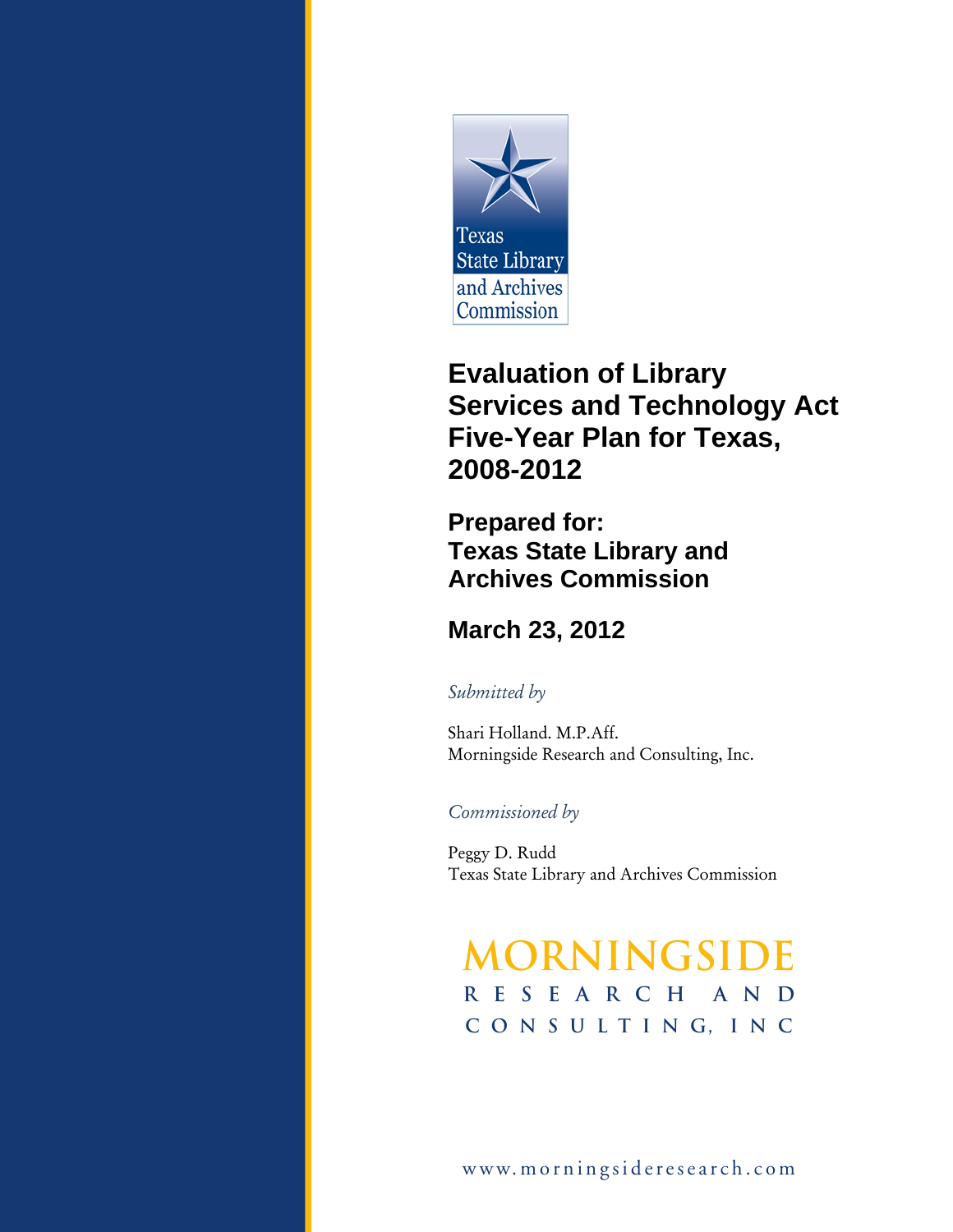### **Evaluation of Library Services and Technology Act Five-Year Plan for Texas, 2008-2012**

**Prepared for: Texas State Library and Archives Commission** 

#### **March 23, 2012**

*Submitted by* 

Morningside Research and Consulting, Inc. P.O. Box 4173 Austin, Texas 78765 Phone 512 302 4413 • Fax 512 302 4416 www.morningsideresearch.com

This study was funded with Library Services and Technology Act funds, administered by the Texas State and Archives Commission, through a grant from the Institute of Museum and Library Services.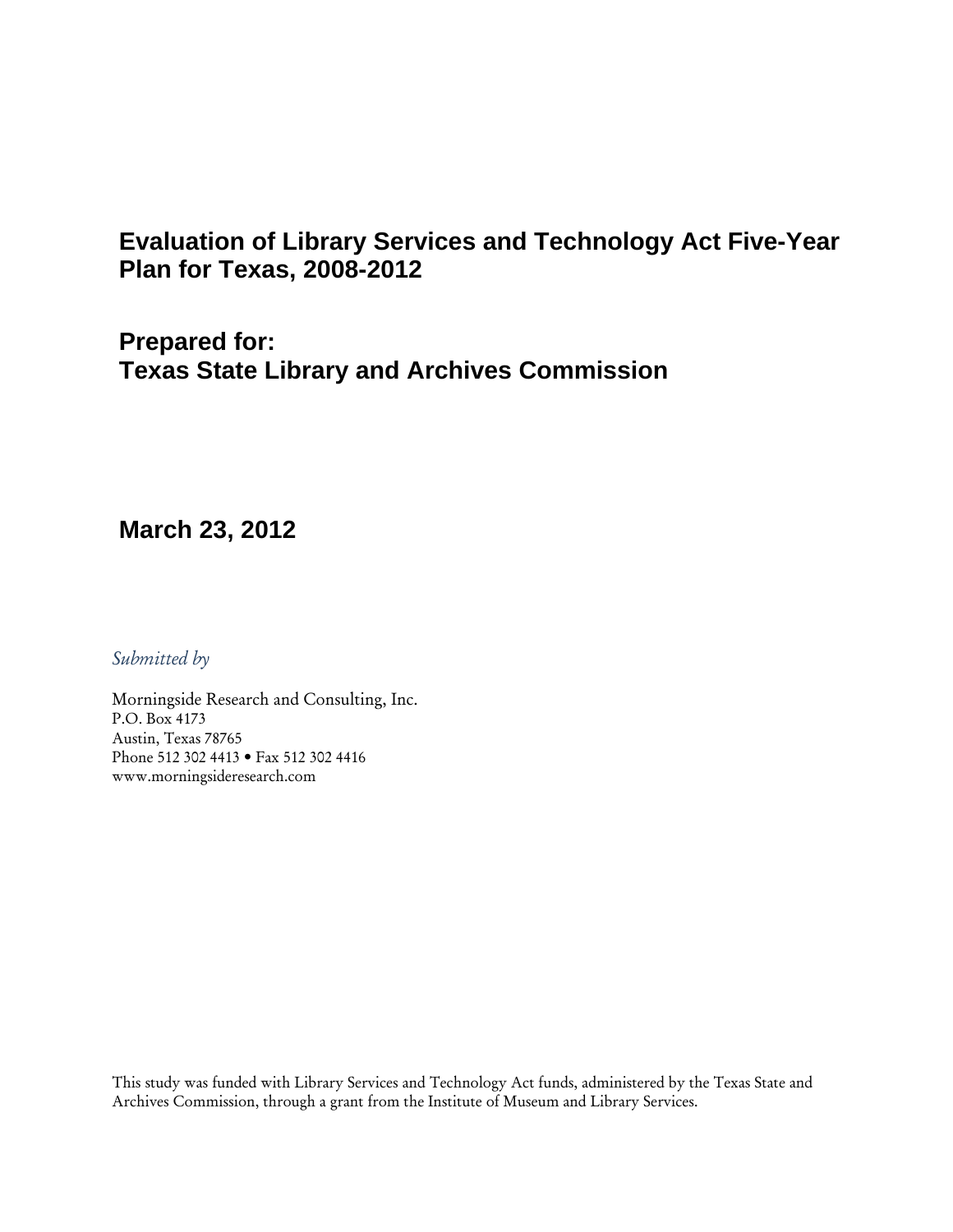**Evaluation of Library Services and Technology Act five-year plan for Texas, 2008-2012 / prepared for Texas State Library and Archives Commission. – Austin, Tex. : Morningside Research and Consulting, [2012] 1 v. (various pagings) : ill. ; 28 cm. "February 28, 2012** 

**1. Federal aid to libraries—Texas. 2. Libraries—Texas. 3. Grants-in-aid—Libraries—Texas. I. Texas State Library and Archives Commission. II. Morningside Research and Consulting. III. Title: Library Services and Technology Act five year plan for Texas, 2008-2012. IV. Title: LSTA fiveyear plan for Texas, 2008-2012.**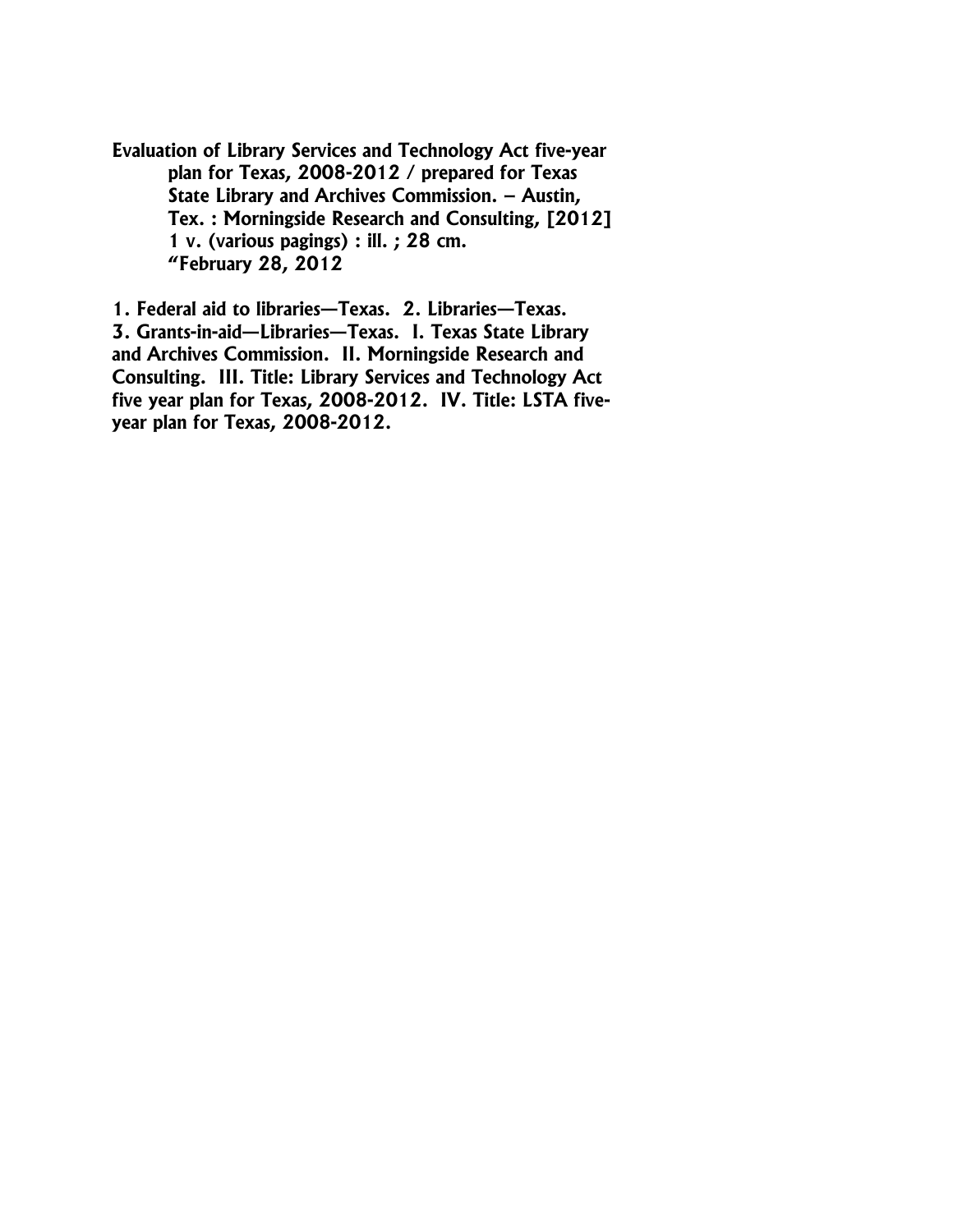# **Table of Contents**

|                                                                                                       | 10 |
|-------------------------------------------------------------------------------------------------------|----|
|                                                                                                       |    |
| Priority 2: Develop Library Services That Provide All Users Access to Information Through Electronic  |    |
|                                                                                                       |    |
| Priority 5: Develop Public and Private Partnerships with Other Agencies and Community                 |    |
| Goal 3: Assist Libraries in Providing Programs and Services to Meet the Needs of Their Populations 21 |    |
| Priority 6: Target Library Services to Individuals of Diverse Backgrounds, Disabilities, and Limited  |    |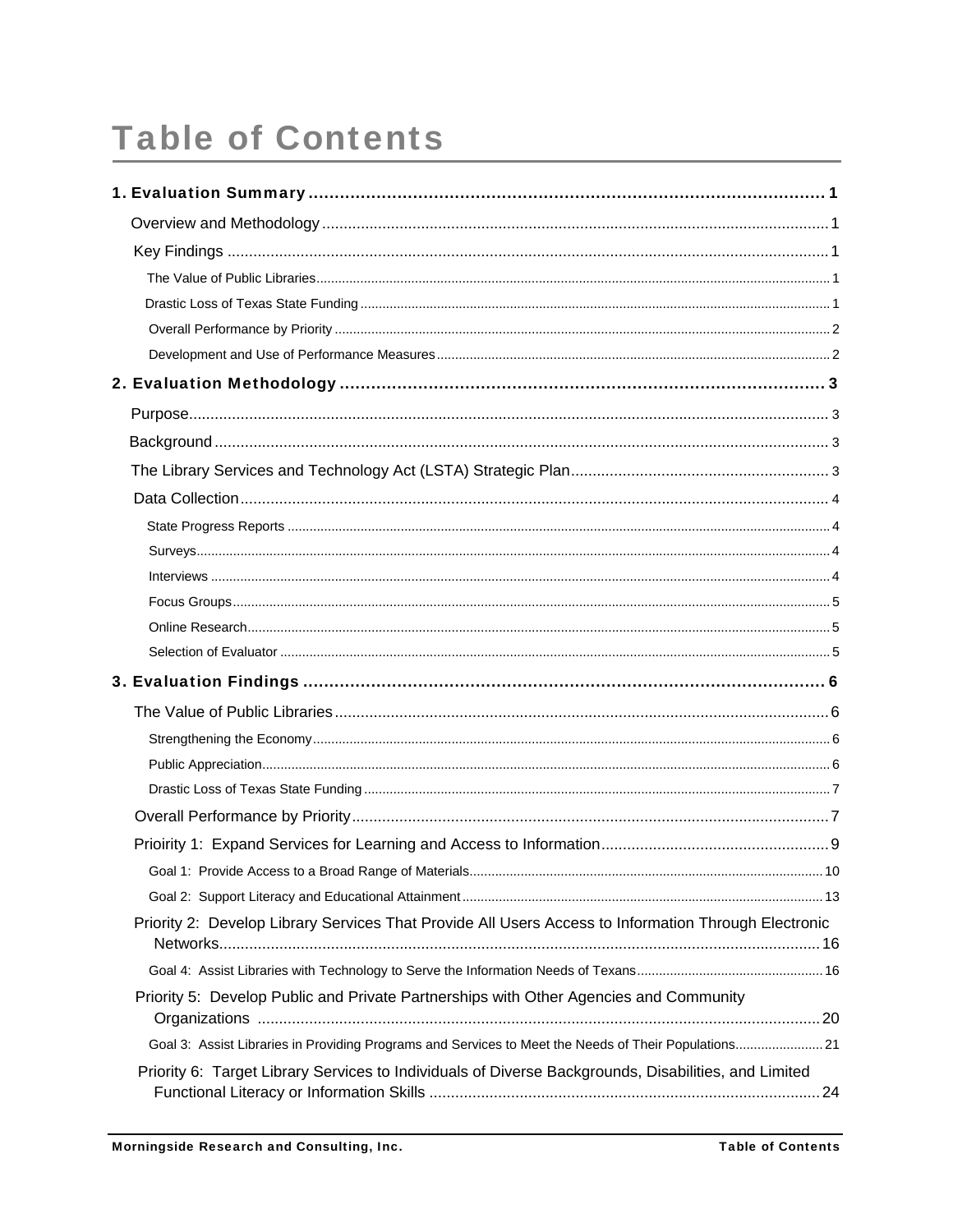| Priority 7: Target Library and Information Services to Persons Having Difficulty Using a Library and to<br>Underserved Urban and Rural Communities, Including Children from Families with Incomes Below |
|---------------------------------------------------------------------------------------------------------------------------------------------------------------------------------------------------------|
| Priority 8: Develop Library Servicesthat Provide All Users Accesss to Information Through Local,<br>State, Regional, National, and International Collaborations and Networks 25                         |
|                                                                                                                                                                                                         |
|                                                                                                                                                                                                         |
|                                                                                                                                                                                                         |
|                                                                                                                                                                                                         |
|                                                                                                                                                                                                         |
|                                                                                                                                                                                                         |
|                                                                                                                                                                                                         |
|                                                                                                                                                                                                         |
|                                                                                                                                                                                                         |
| Appendix D: Interviews …………………………………………………………………………………D1                                                                                                                                                |
| Appendix E: Focus Groups …………………………………………………………………………………E1                                                                                                                                              |
|                                                                                                                                                                                                         |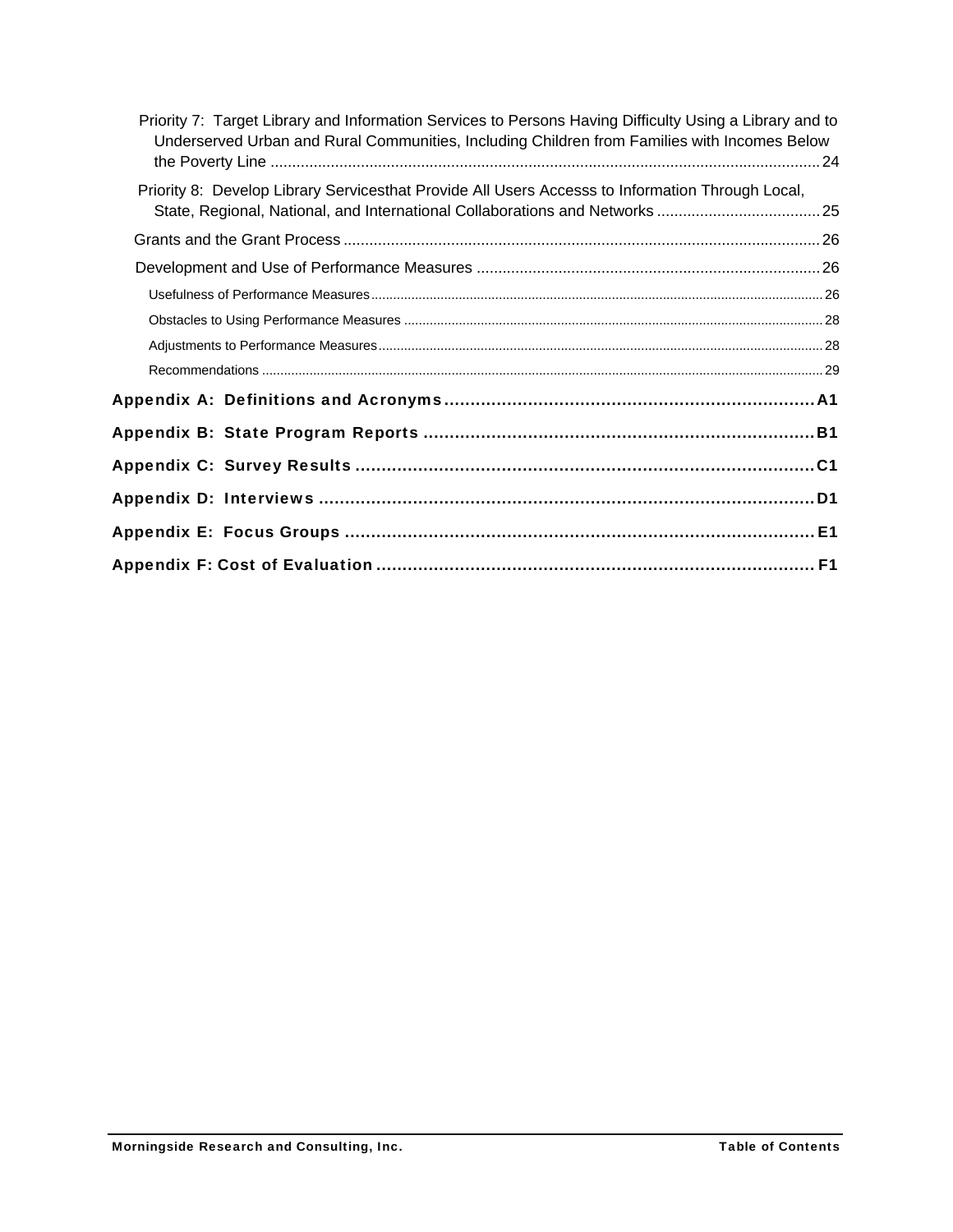# Overview and Methodology

The Texas State Library and Archives Commission (TSLAC) receives Library Services and Technology Act (LSTA) funding from the federal Institute of Museum and Library Sciences (IMLS) through the Grants to States program. As part of the IMLS funding requirements, state library organizations are required to evaluate program performance every five years. This report evaluates whether Texas accomplished the priorities and goals as outlined in the LSTA Five-Year Plan for Texas, 2008-2012. In addition, this evaluation measures how effectively each program was functioning and was perceived by the libraries and library system coordinators utilizing the programs.

Program staff at TSLAC will carefully review, and share with the larger library community, the findings of this report, including the performance metrics and other evaluation-related information as the next five-year plan is crafted. The evaluation will be made available to staff and the larger library community via a webpage that will be widely publicized.

Several different methods were utilized to collect information and data about the LSTA-funded programs and services, including an analysis of State Program Report (SPR) data, online surveys, interviews, focus groups, and online research.

# Key Findings

#### **The Value of Public Libraries**

Public libraries play a supporting role in local economies and in the quality of life of the populations they serve. Not only do public libraries strengthen the local and state economy, they are an educational and economic resource for millions of Americans. In recent years, as the economy has contracted, the number of registered borrowers and library visitation per capita has grown. In addition to being a place to borrow books, videos, and music, public libraries have become a place where Americans go for assistance with and online access to job search resources, small business development, government services, health care information, and educational resources.

#### **Drastic Loss of Texas State Funding**

In 2011, the Texas Legislature made drastic cuts to the state general revenue funding provided to TSLAC. These state funding cuts were signed into law in June 2011 and the evaluation of the LSTA plan began in August 2011. Not surprisingly, the looming funding cuts and elimination of programs overshadowed the evaluation process.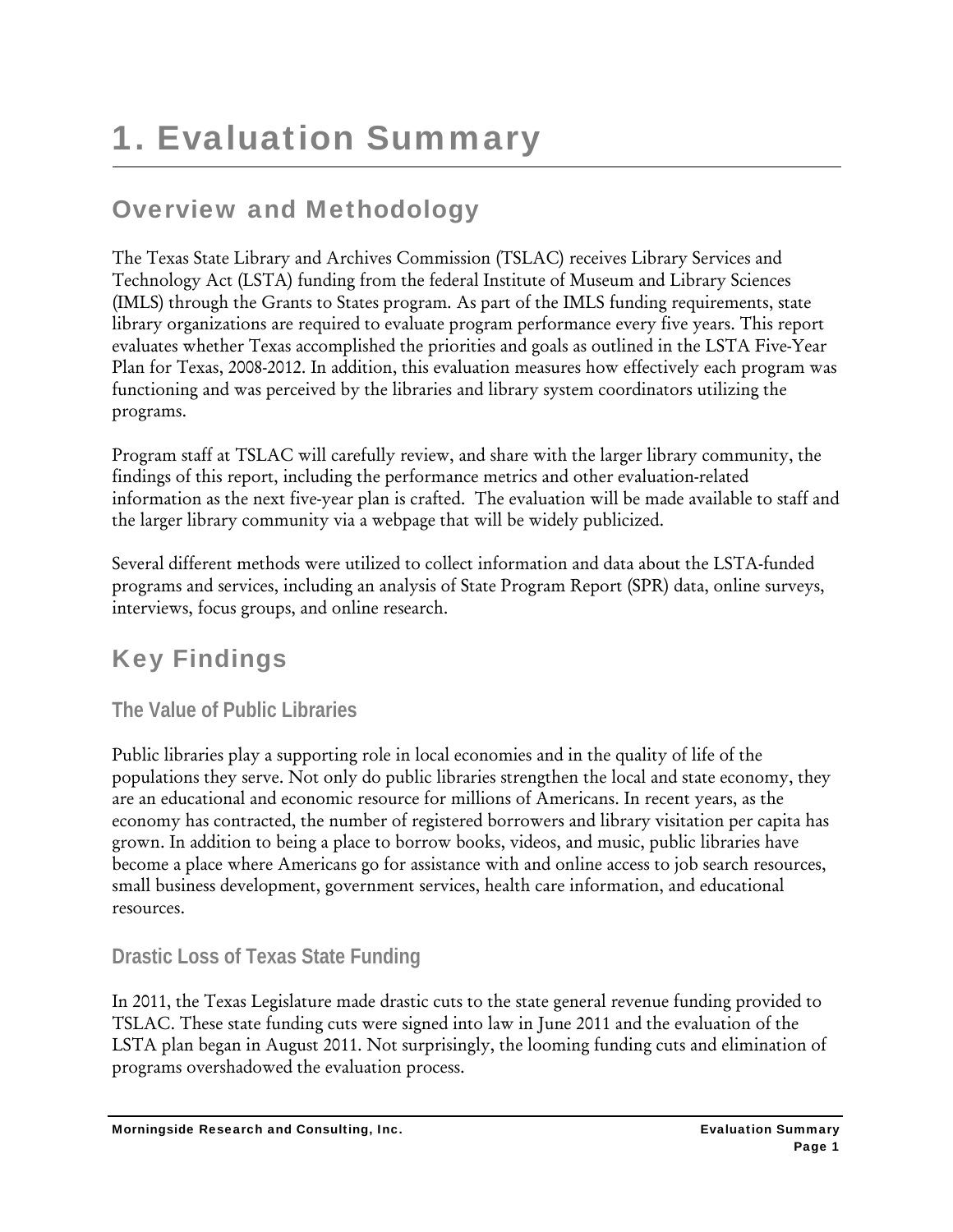#### **Overall Performance by Priority**

The evaluation measured the ability of programs to meet performance measure targets and captured the opinions of library administrators and library system coordinators. Nearly all of the 72 LSTA targets were met or exceeded. Thirteen targets were partially met and one target was not met. Four targets could not be measured because data were unavailable.

#### **Development and Use of Performance Measures**

TSLAC has greatly improved performance metrics since the last evaluation in 2007. Most of the outputs and outcomes are measurable and quantifiable and, overall, most of the performance targets were met or exceeded.

Performance strategies were changed or adapted during the evaluation period for three programs when activities or measurement processes were altered during the course of the plan. In addition, some of the grant programs had to delay reporting their performance measures due to the time required to get grant projects up and running. Once the new grant-funded systems or projects were in place, the targets were almost always exceeded.

Despite improvements in the development of performance measures, challenges were encountered when analyzing the SPR reports; surveys and interviews also indicate that performance measures can continue to be improved in the following ways:

- 1. Rebuild the LSTA strategic plan around strategies rather than programs. Given the severe state funding cuts that TSLAC has experienced and may continue to experience, the number of programs funded will need to be streamlined and programming may need to be more focused rather than being provided to all libraries. A recent consulting report helped identify the competitive strategies for TSLAC and is a good starting point for determining what services TSLAC should be providing and to which libraries.
- **2. Reset output targets.** In the past, many programs set output target numbers too high or too low, which made it challenging for the evaluators to determine the success of the program. The current evaluation plan overcame this obstacle by setting many targets in relation to previous periods. For example, instead of stating an exact number for the number of people trained or the number of materials distributed, the target stated a percentage increase each year. This effort should continue.
- **3. Continue to develop meaningful outcome measures.** Several programs do not have outcome measures; outcomes are often challenging to identify and often more challenging to measure. However, measuring the impact of the services provided to librarians and libraries should be a focus of the strategic plan.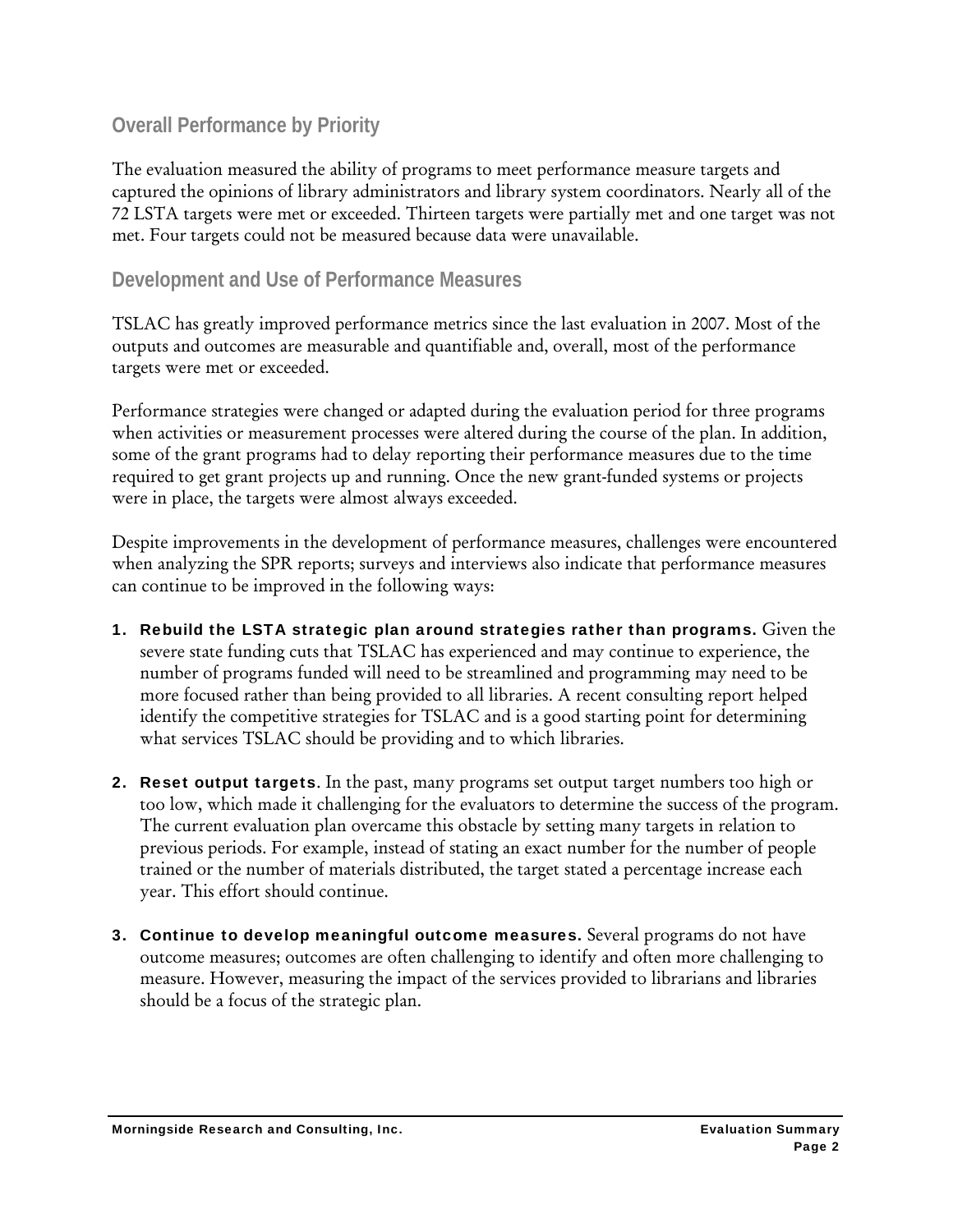# 2. Evaluation Methodology

# Purpose

This report is a component of the evaluation of the Library Services and Technology Act (LSTA) funding that the Texas State Library and Archives Commission (TSLAC) receives from the federal Institute of Museum and Library Sciences (IMLS) through the Grants to States program. This report analyzes data collected from TSLAC and library directors in the fall of 2011. The results of this evaluation are intended to be used when creating the next five-year LSTA plan.

# **Background**

In the spring of 2011, the Texas Legislature reduced state general revenue funding for TSLAC by 64 percent and state funding to the state's library programs by 88 percent.<sup>1</sup> State funding cuts had the most severe impact on the Texas Library System, the Technology Assistance Negotiated Grant (TANG), TexShare databases, and the InterLibrary Loan (ILL) (program descriptions can be found in Appendix A). The Texas Library System will lose all funding by the end of state fiscal year (SFY) 2012; TexShare databases lost some state general funding and were required to increase fees by an average of 35 percent for individual libraries; and TANG will lose all funding after 2012. The ILL will continue to be federally funded.

The evaluation of the past four years of library activities and programs was conducted under a cloud of concern among Texas libraries over the loss of state funding. TSLAC administrators, public library directors, academic directors, and system coordinators were deeply concerned about the cuts, but the most intense concern centered on the loss of the Texas Library System. The climate of the state funding shortages for Texas libraries may have decreased the validity of some evaluation results because of a loss of objectivity.

# The Library Services and Technology Act (LSTA) Strategic Plan

Every five years, TSLAC creates and submits a strategic plan to the IMLS. For the state LSTA plan dated SFY 2008- 2012, TSLAC created four goals to address six of the priorities selected from the IMLS Grants to States Program. This evaluation was conducted to help clarify whether TSLAC was meeting the six IMLS priorities, how effectively each program is functioning, how each program is perceived by the libraries utilizing the programs and library system coordinators, and how performance targets are used to modify program planning and administration.

<sup>&</sup>lt;sup>1</sup> Kelley, Michael. "Texas Governor Signs Budget Cutting State Funding for Library Services by 88 Percent." Library Journal. July 29, 2011. Web. www.libraryjournal.com/lj/home/891465-264/texas\_governor\_signs\_budget\_cutting.html.csp. Accessed November 2011.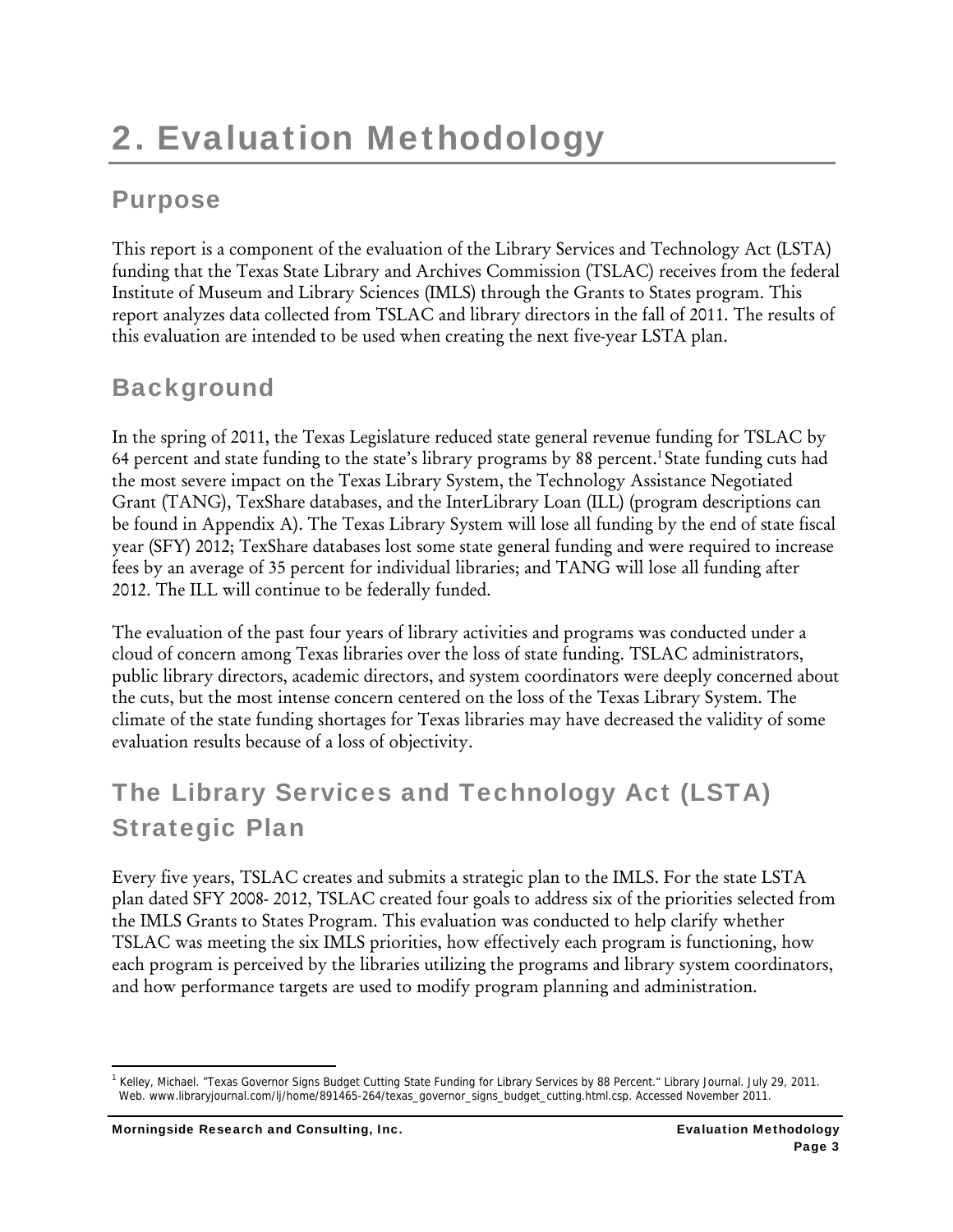# Data Collection

Data for this evaluation was collected using several different methods. Quantitative program data from the annual State Program Report (SPR) were reviewed and analyzed. Qualitative, selfreported data were collected from library directors and library system coordinators throughout Texas and was formatted as much as possible for quantitative use.

As with any self-report data, such as surveys and interviews, the responses may be subject to bias. While concerns about the significant loss of Texas state general revenue funding, and the subsequent effect on federally funded programs, are noted in the report, no other biases were identified.

#### **State Progress Report**

Data from the SPR were analyzed for each year from SFY 2008- 2010. Data available for a small portion of programs from SFY 2011 was also analyzed. The SPR data is available in narrative format; data were extracted from the text and placed into Excel tables in order to compare the targets from year to year (see Appendix B). The analysis focused on whether or not program performance measures and targets were achieved over time. In some cases, program data reporting methods had to be changed from year to year, rendering the analysis of some targets incomplete.

#### **Surveys**

Online surveys were administered to public library directors, academic directors, and library system coordinators. All library directors and library system coordinators received a survey invitation by email. The response rates were high: the response rate for public library directors was 66 percent (370/559), the response rate for library system coordinators was 92 percent (11/12), and the response rate for academic library directors was 60 percent (101/169).

#### **Interviews**

Fifteen interviews were conducted with a random sample of public library directors, academic directors, and system coordinators. A random list of interview respondents was generated and then stratified to reflect a balanced distribution of respondents across geographic areas and by size of library.

The respondents included nine public library directors, two academic directors and four system coordinators. The locale of the public libraries included two in rural areas, two in towns, one in a suburb, and three in cities. The two academic directors represented one small college and one large university.

Confidentiality of participant responses during the interviews was carefully preserved through the aggregation of responses and the removal of any identifying information in the final report.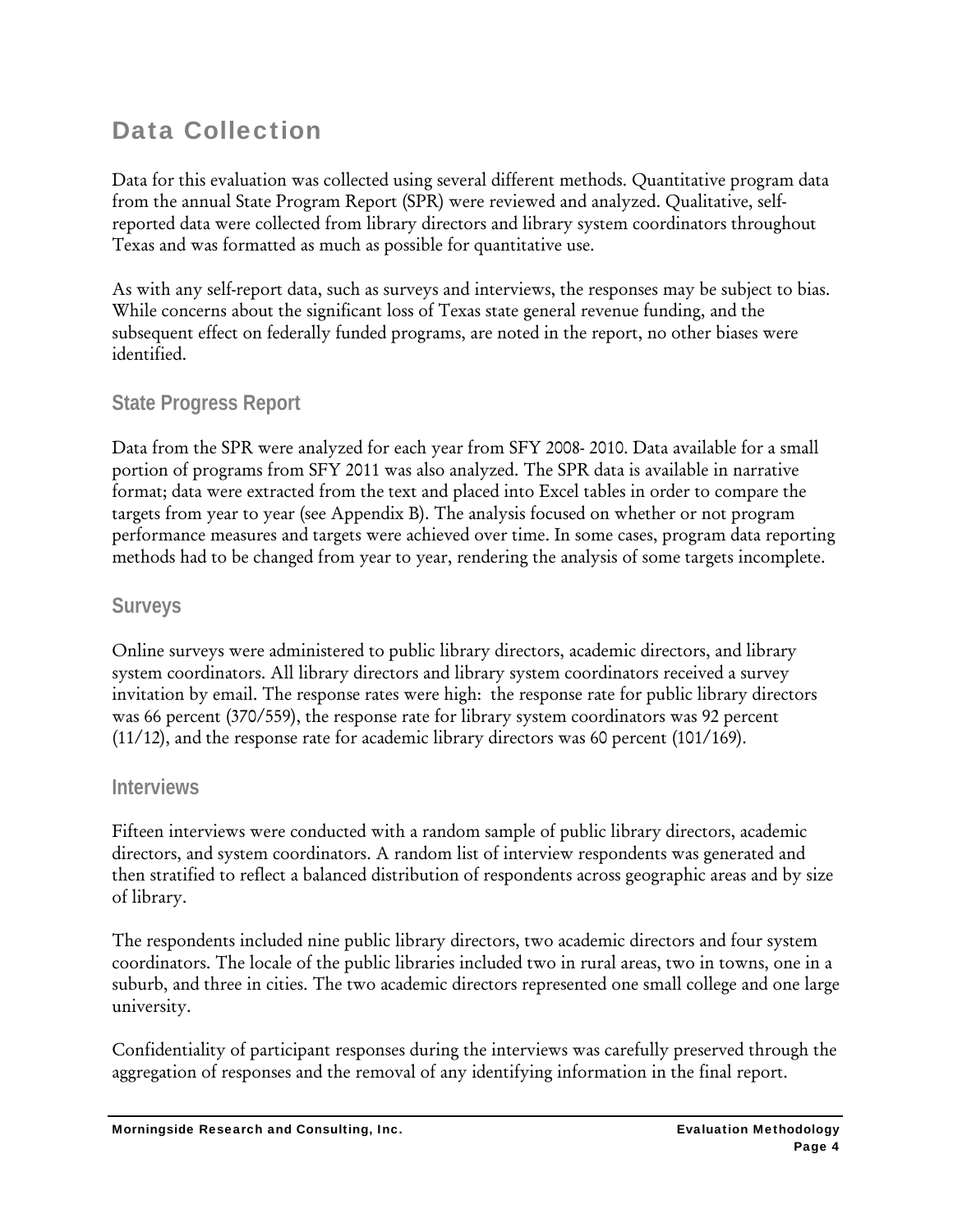#### **Focus Groups**

Three focus groups were conducted in distinct geographic areas of Texas: West (Lamesa), Central (Georgetown) and Southeast (Conroe). Six to eleven people participated in each group. All of the library directors within the region where each focus group was held were emailed an invitation to participate.

Confidentiality of participant responses during the focus groups was carefully preserved through the aggregation of responses and the removal of any identifying information in the final report.

#### **Online Research**

General research was collected about the libraries, population, and demographics of Texas and the United States through sources available on the Internet.

#### **Selection of Evaluator**

In June 2011, TSLAC posted a request for proposals to evaluate the Library Services and Technology Act (LSTA) Five-Year Plan. Morningside Research and Consulting was one of two vendors that submitted proposals in accordance with agency purchasing policy and in accordance with the laws of the State of Texas. In July, Morningside was selected as the vendor. The evaluation project began in August of 2011 with an initial consultation and continued through March 2012 with the final evaluation. The project timetable and costs can be found in Appendix F.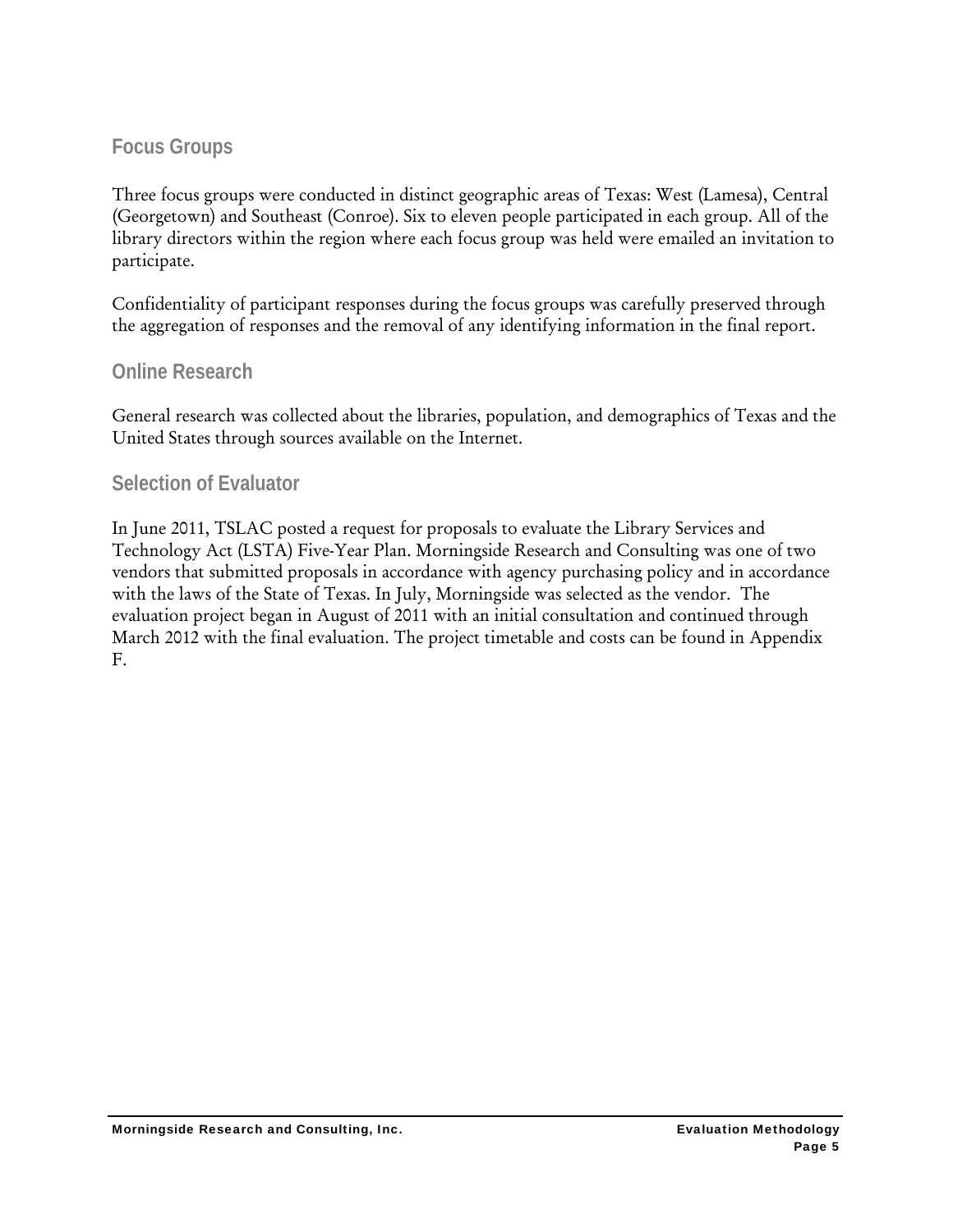# The Value of Public Libraries

Public libraries play a supporting role in local economies and in the quality of life for individuals and communities. Not only do public libraries strengthen the local and state economy, they are an educational and economic resource for millions of Americans. In recent years, as the economy has contracted, the number of registered borrowers and library visitation per capita has grown.<sup>2</sup> In addition to being a place to borrow books, videos, and music, public libraries have become a place where Americans go for assistance with and online access to job search resources, small business development, government services, health care information, and educational resources.

#### **Strengthening the Economy**

In the most recent return-on-investment study of public libraries funded by the State of Florida, public libraries in Florida were found to strengthen the economy. 3 For every tax dollar received, Florida libraries produced \$8.32 in value. Other findings include:

- One job was created for every \$3,491 of public investment in Florida libraries.
- Income or wages increased by \$22.97 for every dollar of public support to libraries.
- Gross Regional Product, the value of all goods and services produced in Florida, increased by \$10.57 for every dollar of public support to libraries.

The Bureau of Business Research at the University of Texas is in the process of conducting a return-on-investment study of Texas libraries, to be completed in October 2012.

#### **Public Appreciation**

In addition to measuring the economic impact of libraries, recent studies also measure the extent and the ways that the public values libraries. In a 2008 statewide poll of Texas voters,<sup>4</sup> a large majority said their public library is very important (79 percent) or fairly important (13 percent) to the community, and 95 percent believed public libraries improve the quality of life in the community. Ninety percent of voters surveyed agreed that during hard economic times, public libraries provide important resources to families and job seekers. Eighty-three percent agreed that libraries support the economy through job skills training, career and job information, and resources for local businesses.

 <sup>2</sup> "Public Libraries Survey: Fiscal Year 2009." Institute of Museum and Library Services. October 2011. p. 18. PDF file. Web. Harvester.census.gov/imls/pubs/Publications/pls2009.pdf. Accessed November 2011.

<sup>&</sup>lt;sup>3</sup> "Florida's Public Libraries Build Strong Economies." Division of Libraries and Information, Florida Department of State. 2004. PDF file. Web. dlis.dos.state.fl.us/bld/roi/pdfs/2005\_SLAF\_ROI\_report.pdf. Accessed November 2011.

Texas Voter Survey on Libraries," Texas Library Association. 2008. Web. www.txla.org/texas-voter-survey-on-libraries. Accessed November 2011.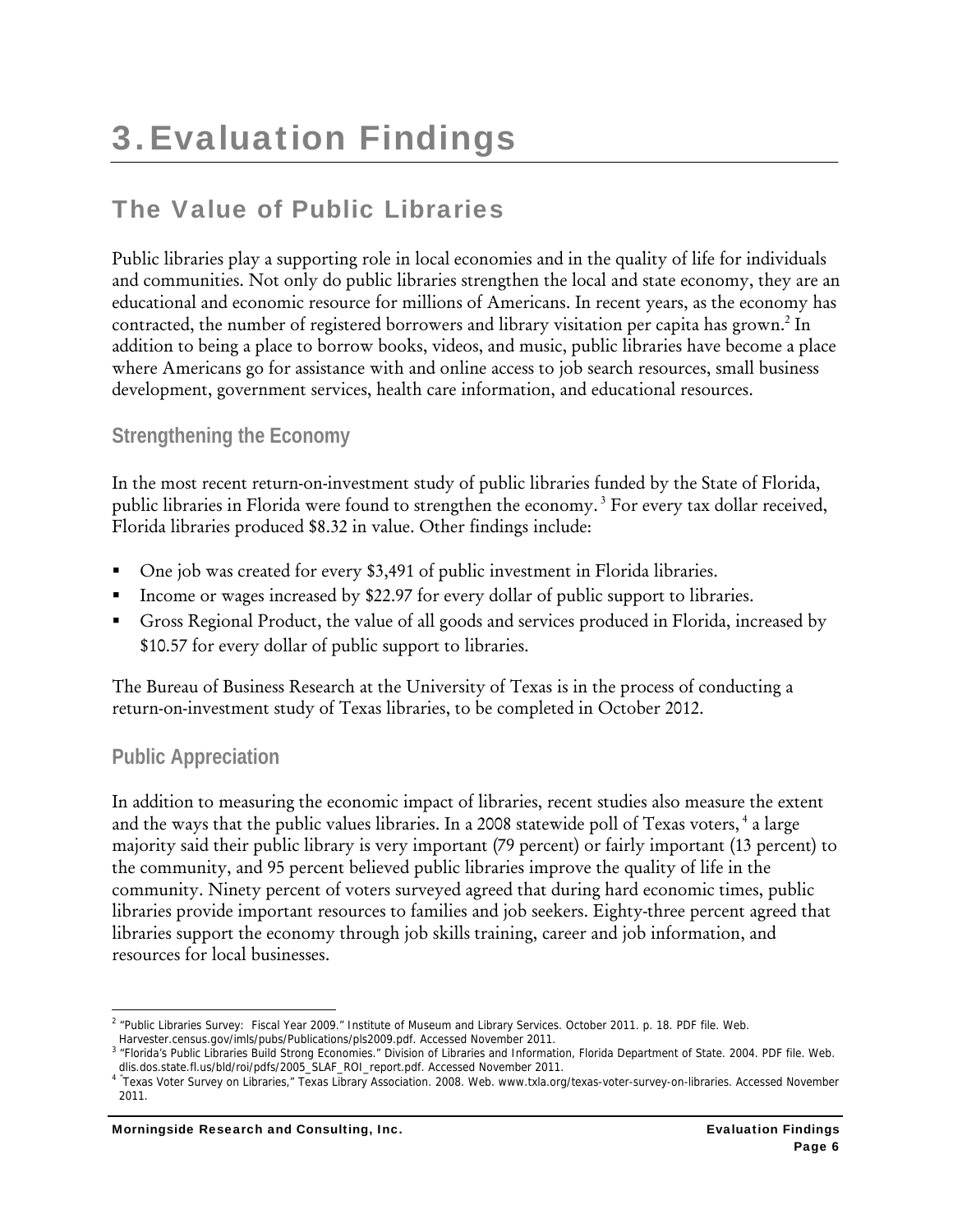#### **Drastic Loss of Texas State Funding**

In 2011, the Texas Legislature reduced state general revenue funding to the Texas State Library and Archives Commission (TSLAC) by 64 percent and state funding to the state's library programs by 88 percent.<sup>5</sup> With the financial challenges ahead for Texas libraries comes the opportunity to focus resources and develop new ways to support the needs of libraries across the state.

## Overall Performance by Priority

The Library Services and Technology Act (LSTA) is funded by the federal Institute of Museum and Library Services (IMLS), and the Texas State Library and Archives Commission (TSLAC) receives LSTA funds through the Grants to States Program. Every five years, TSLAC creates and submits a five-year strategic plan to the IMLS. The state LSTA plan dated 2008-2012 contains four goals that address the six IMLS priorities that TSLAC selected as the focus of the five-year plan. For each priority, TSLAC administers a variety of programs. Based on data from the State Program Reports (SPR), survey results, interviews, and focus groups, TSLAC is mostly meeting or exceeding their goals for the IMLS priorities.

| Library Services and Technology Act (LSTA) Five-Year Plan 2008-2012<br><b>Evaluation Plan Priorities, Goals, and Programs</b>                                                                    |                                                                                                                       |                                                                                                                                                                                                                                     |  |  |  |  |
|--------------------------------------------------------------------------------------------------------------------------------------------------------------------------------------------------|-----------------------------------------------------------------------------------------------------------------------|-------------------------------------------------------------------------------------------------------------------------------------------------------------------------------------------------------------------------------------|--|--|--|--|
| <b>Priorities from the IMLS</b>                                                                                                                                                                  | <b>TSLAC Goals</b>                                                                                                    | <b>TSLAC Programs</b>                                                                                                                                                                                                               |  |  |  |  |
| <b>Grants to States Program</b><br>(1, 2, 5, 6, 7, 8)                                                                                                                                            | from LSTA Plan                                                                                                        |                                                                                                                                                                                                                                     |  |  |  |  |
| 1. Expand services for learning and access<br>to information and educational resources in<br>a variety of formats, in all types of libraries,<br>for individuals of all ages in order to support | <b>Goal 1:</b> To provide Texans<br>with access to a broad range<br>of library materials.                             | Goal 1: Interlibrary Loan (ILL),<br>TexShare Databases, Archives and<br>Information Services (ARIS),<br><b>TexTreasures Grants</b>                                                                                                  |  |  |  |  |
| such individuals' needs for education,<br>lifelong learning, workforce development,<br>and digital literacy skills.                                                                              | Goal 2: Provide assistance to<br>libraries to support literacy and<br>educational attainment in their<br>communities. | Goal 2: Texas Library System, Texas<br>Reads Grants, Special Projects Grants                                                                                                                                                        |  |  |  |  |
| 2. Develop library services that provide all<br>users access to information through<br>electronic networks.                                                                                      | Goal 1: To provide Texans<br>with access to a broad range<br>of library materials.                                    | Goal 1: Interlibrary Loan (ILL),<br>TexShare Databases, Archives and<br>Information Services (ARIS),<br><b>TexTreasures Grants</b>                                                                                                  |  |  |  |  |
|                                                                                                                                                                                                  | Goal 4: Assist libraries with<br>technology to serve the<br>information needs of Texans.                              | Goal 4: Texas Library System,<br><b>Technical Assistance Negotiated Grant</b><br>(TANG), Library Cooperation Grants,<br>Resource Discovery Services/Library of<br>Texas Program (LoT), Continuing<br>Education and Consulting (CEC) |  |  |  |  |

The relationships between the IMLS priorities and the TSLAC LSTA goals and programs are shown in the table below.

<sup>&</sup>lt;sup>5</sup> Kelley, Michael. "Texas Governor Signs Budget Cutting State Funding for Library Services by 88 Percent." Library Journal. July 29, 2011. Web. www.libraryjournal.com/lj/home/891465-264/texas\_governor\_signs\_budget\_cutting.html.csp. Accessed November 2011.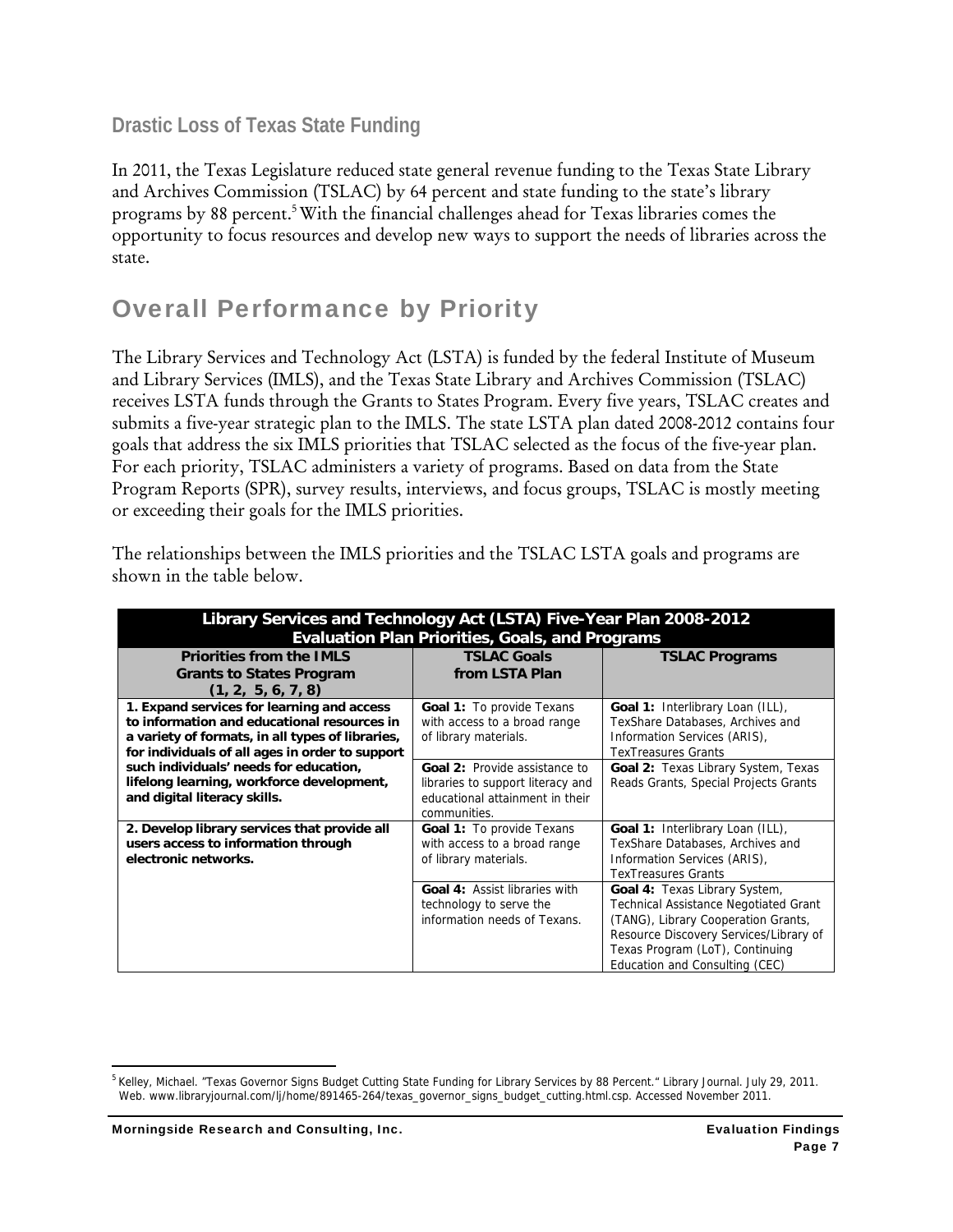| 5. Develop public and private partnerships<br>with other agencies and community<br>organizations.                                                                                                                            | <b>Goal 2: Provide assistance to</b><br>libraries to support literacy and<br>educational attainment in their<br>communities. | Goal 2: Texas Library System, Texas<br>Reads Grants, Special Projects Grants                                                                                                                                                        |
|------------------------------------------------------------------------------------------------------------------------------------------------------------------------------------------------------------------------------|------------------------------------------------------------------------------------------------------------------------------|-------------------------------------------------------------------------------------------------------------------------------------------------------------------------------------------------------------------------------------|
|                                                                                                                                                                                                                              | <b>Goal 3: Assist libraries in</b><br>providing programs and<br>services to meet the needs of<br>their populations.          | Goal 3: Texas Library System,<br>Continuing Education and Consulting<br>(CEC), Special Projects Grants, Talking<br>Book Program                                                                                                     |
|                                                                                                                                                                                                                              | Goal 4: Assist libraries with<br>technology to serve the<br>information needs of Texans.                                     | Goal 4: Texas Library System,<br><b>Technical Assistance Negotiated Grant</b><br>(TANG), Library Cooperation Grants,<br>Resource Discovery Services/Library of<br>Texas Program (LoT), Continuing<br>Education and Consulting (CEC) |
| 6. Target library services to individuals of<br>diverse backgrounds; disabilities and<br>limited functional literacy or information<br>skills.                                                                               | Goal 2: Provide assistance to<br>libraries to support literacy and<br>educational attainment in their<br>communities.        | Goal 2: Texas Library System, Texas<br>Reads Grants, Special Projects Grants                                                                                                                                                        |
|                                                                                                                                                                                                                              | Goal 3: Assist libraries in<br>providing programs and<br>services to meet the needs of<br>their populations.                 | Goal 3: Texas Library System,<br>Continuing Education and Consulting<br>(CEC), Special Projects Grants, Talking<br>Book Program                                                                                                     |
| 7. Target library and information services to<br>persons having difficulty using a library and<br>to underserved urban and rural<br>communities, including children from<br>families with incomes below the poverty<br>line. | <b>Goal 3: Assist libraries in</b><br>providing programs and<br>services to meet the needs of<br>their populations.          | Goal 3: Texas Library System,<br>Continuing Education and Consulting<br>(CEC), Special Projects Grants, Talking<br>Book Program                                                                                                     |
| 8. Develop library services that provide all<br>users access to information through local,<br>state, regional, national, and international<br>collaborations and networks.                                                   | Goal 4: Assist libraries with<br>technology to serve the<br>information needs of Texans.                                     | Goal 4: Texas Library System,<br><b>Technical Assistance Negotiated Grant</b><br>(TANG), Library Cooperation Grants,<br>Resource Discovery Services/Library of<br>Texas Program (LoT), Continuing<br>Education and Consulting (CEC) |

For this evaluation, numerical data, including counts and percentages, were extracted from the narratives in the SPR in order to tabulate whether the targets established for each program were met for each year. At the time this evaluation was conducted, complete SPRs were available from state fiscal year (SFY) 2008, SFY 2009, and SFY 2010. For some programs, SPR data were available for SFY 2011.

Based on the analysis of the data, the targets were categorized as:

- Exceeded (counts or percentages consistently exceeded the targets)
- Mostly met (counts or percentages met the target most of the time, with a few exceptions)
- Partially met (counts or percentages never quite met the target, but sometimes came close)
- Did not meet (counts or percentages never met the target and did not come close)
- Unable to fully measure (due to various reasons, the count or percentage was not measurable)

Nearly all of the 72 LSTA targets were met or exceeded. Thirteen targets were partially met and one target was not met. Four targets could not be measured because data were unavailable. For tables showing how each target was categorized, see Appendix B.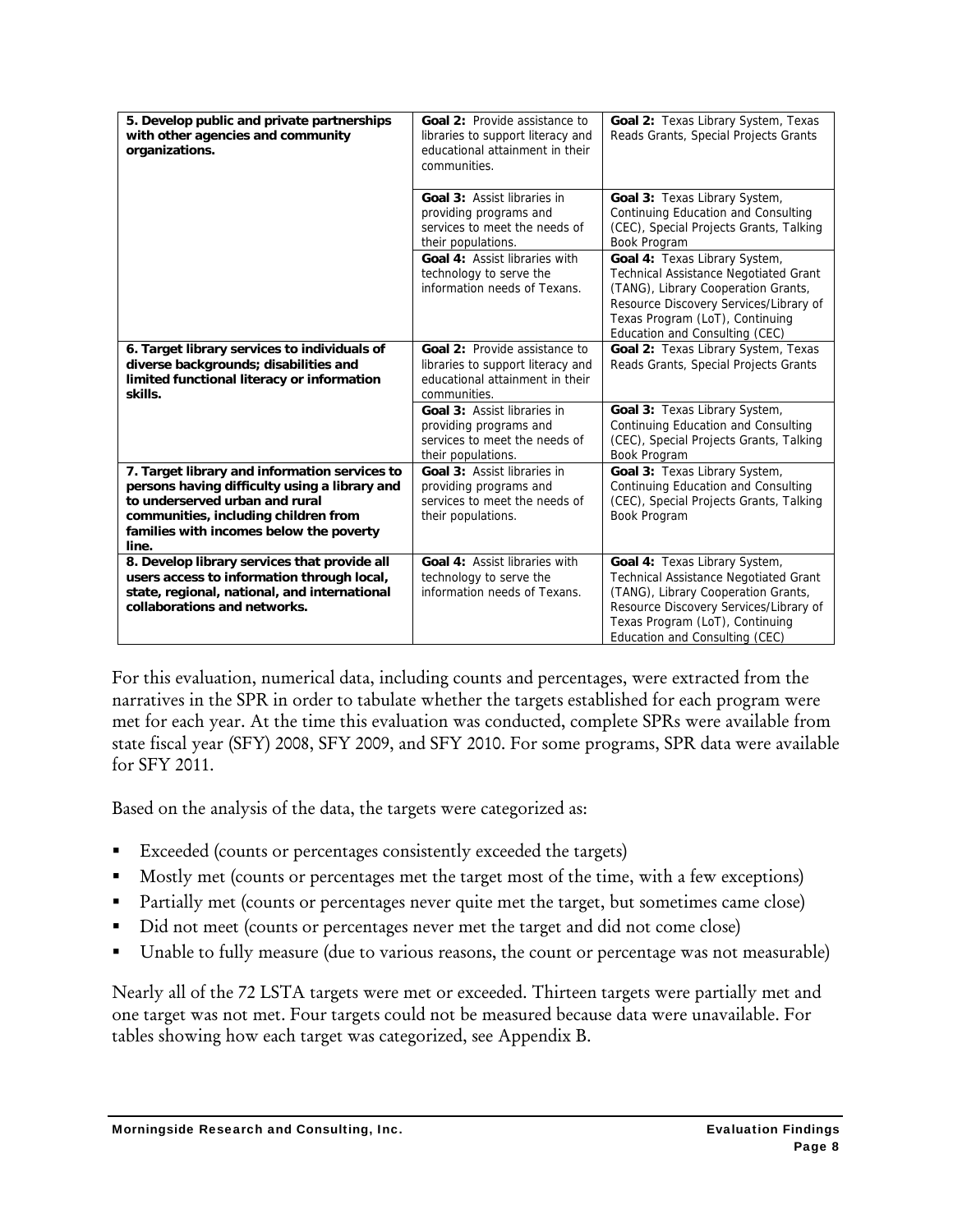To further evaluate the accomplishment of the goals, library directors and library system coordinators were surveyed about their impressions of how well their libraries were meeting the four goals within the LSTA strategic plan. The responses are shown in the chart below.



In a pattern closely following the SPR results, the survey ratings reflect the perception that libraries are succeeding in meeting the goals of providing access to materials and technology, but are meeting the goals of literacy, education, and meeting the needs of the population to a lesser degree.

For each program under each priority and goal, data from the SPRs, surveys, interviews, and focus groups were analyzed and compared.

## Priority 1: Expand Services for Learning and Access to Information

Priority 1 is to expand services for learning and access to information and educational resources in a variety of formats, in all types of libraries, for individuals of all ages in order to support the needs for education, lifelong learning, workforce development, and digital literacy skills. Goals 1 and 2 in the TSLAC LSTA 5-year plan address Priority 1.

The services provided under Goals 1 and 2 successfully expanded access to information and educational resources: TexShare databases, Texas Library System, Interlibrary Loan (ILL), TexTreasures grants, Archives and Information Services (ARIS), Texas Reads grants, and Special Projects grants.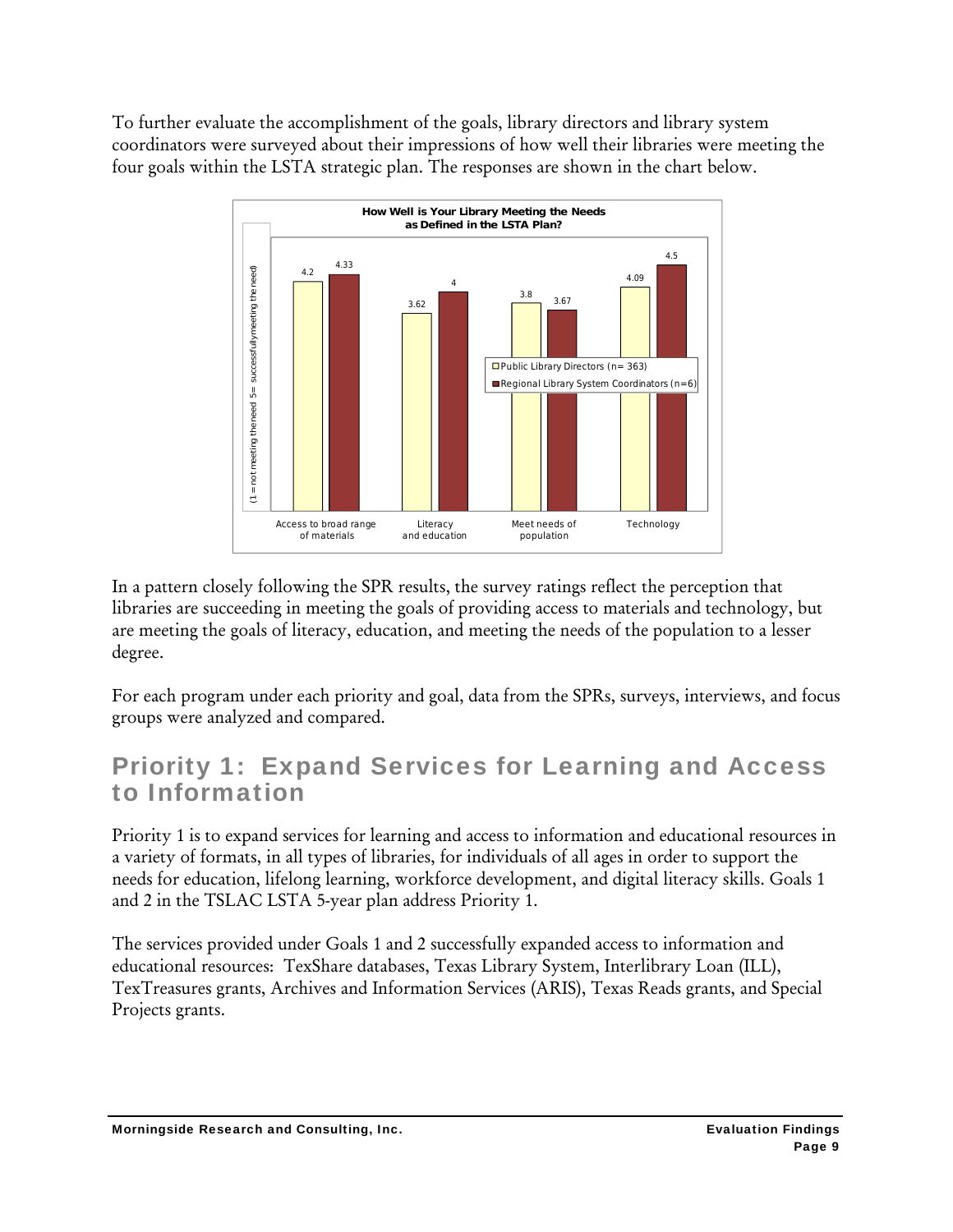The TexShare databases provide online access to a myriad of resources for patrons of all ages, both in public and academic libraries; academic library directors rate TexShare databases as the most valued service provided by TSLAC.

The Texas Library System provided training and assistance that improved the skills of library staff, allowing staff to expand learning and access for patrons. The services provided helped train library directors and staff so that they were able to provide group and individual lessons on digital literacy, online job searches, and completing online applications. Texas Library System staff provided a one-stop shop in each region for all questions or issues related to how to run a library and addressing the day-to-day challenges that arise when trying to improve services and access to patrons.

The ILL improved patrons' access to all types of books, including textbooks needed for university courses and other special interest books not carried by their local library. By digitizing and adding holdings to specialized databases, ARIS and TexTreasures grants expanded access to databases, government records, archival documents, and special collections including archival and historical photos, documents, and oral interviews. To promote literacy, the Texas Reads grants and the Special Projects grants supported introductory reading groups and classes, in addition to other activities. The results of these activities were increases in reading confidence, willingness, and enthusiasm to read.

#### **Goal 1: Provide Access to a Broad Range of Materials**

The programs under Goal 1 successfully accomplished 77 percent of their performance targets. The following programs support the goal of providing access to a broad range of library materials: ILL, TexShare databases, ARIS, and TexTreasures grants. Goal 1 addresses Priorities 1 and 2.

Interlibrary Loan (ILL). Managed by TSLAC, the ILL embodies several programs that work together to enable library patrons to access materials not available at the local library. ILL also works with other programs in Texas as well as throughout the southwest and the country to promote resource sharing and provide greater access to information for all Texans.

During this evaluation period, the ILL experienced a significant transformation. Until January 2010, ILL predominately consisted of a system of TexNet centers based in nine of the largest public libraries in Texas. TexNet centers were the primary conduits for ILL requests among a statewide interlibrary loan network, including academic, public, and special libraries. Following a 2007 study that found the TexNet centers to be financially unsustainable, TSLAC began the transition to a new system that phased out TexNet centers and gave public libraries more direct control of resource sharing as well as increasing the level of automation in the ILL process. Budgets for TexNet centers were reduced in SFY 2010 and SFY 2011; three of the original nine TexNet centers remain, but will close in SFY 2012. The ILL structure in Texas currently includes the following components: the TexNet Centers, the Texas Group program (190 libraries), and the TExpress courier service.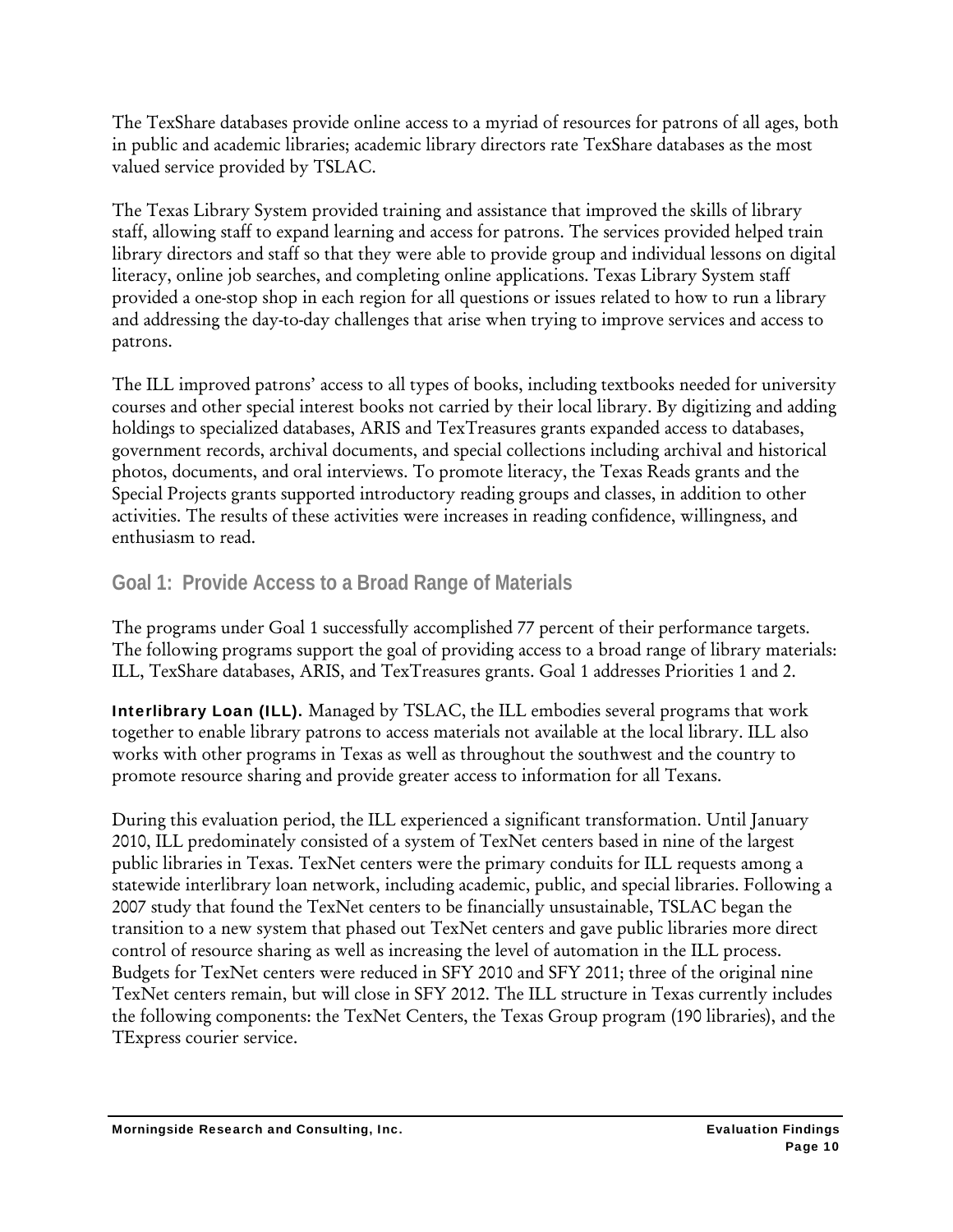*Performance Targets.* Four years of data show that ILL increased participation rates and exceeded most targets. Libraries joining the Texas Group increased by 108 percent in SFY 2011 as some TexNet centers closed. Although costs were reduced as targeted, a qualifying statement in the SPR report for SFY 2010 stated that the transition to the new ILL system meant that this measure was no longer meaningful because all of the TexNet Centers are closing by the end of SFY 2012 as all public libraries move to the new system. ILL exceeded the goal of reducing overall turnaround time over the four-year time span; the goal of a 5 percent decrease in turnaround time each year was partially met.

Focus groups, interviews, and survey data show that most everyone agreed that ILL is a needed and beneficial service, but that it is becoming cost-prohibitive. In addition, feedback indicates that the change from the TexNet centers to the Texas Group libraries was perceived as difficult.

*Survey Ratings.* Based on a rating of 1 to 5, with 5 the most positive rating, ILL is rated 4.22 on average by library directors and 4.03 by library system coordinators. Some of the comments from public library directors indicate that while it is important to maintain ILL, there is a need to improve the software that tracks ILL requests; they also indicate that the ILL system can be confusing.

When asked to rank the usefulness of TSLAC programs on a scale of 1 to 6, with 6 being the most useful, public and academic library directors ranked ILL an average of 3.8 and 3.9, respectively. Library system coordinators gave a lower ranking of 2.7. When respondents are segregated by locale, the usefulness of ILL was ranked highest by urban respondents with 4.5 out of 6, followed by suburban respondents (4.1), and rural respondents (3.7).

*Interview and Focus Group Comments.* The interviews and focus groups reveal that directors of small and medium libraries appreciate ILL as an extension of their own limited collections. In addition, they perceived that patrons benefit by being able to access a wider variety of materials that can help with completing master's and doctoral degrees, as well as serve a range of other purposes. Among the drawbacks to ILL that were mentioned in focus groups are the time delays in getting books, increasing prices for the courier program, the postage costs that some libraries charge patrons, and the loss of ILL in prisons because of the cost.

Although the ILL transition was not a topic specifically addressed in interviews with library directors and library system coordinators, two of the nine public library directors interviewed mentioned the transition to the new ILL system as being "frustrating," "rocky" and time consuming. Another director recommended that the process for requesting material be made less time consuming by ensuring that more librarians are trained to use the system.

In focus groups, directors of small and medium libraries reported being overwhelmed by the loss of TexNet centers and found challenges to participating in the Texas Group due to a lack of staff, training, or time.

TexShare databases. The TexShare databases program provides electronic database resources to over 700 public, academic, and medical libraries throughout the state. These electronic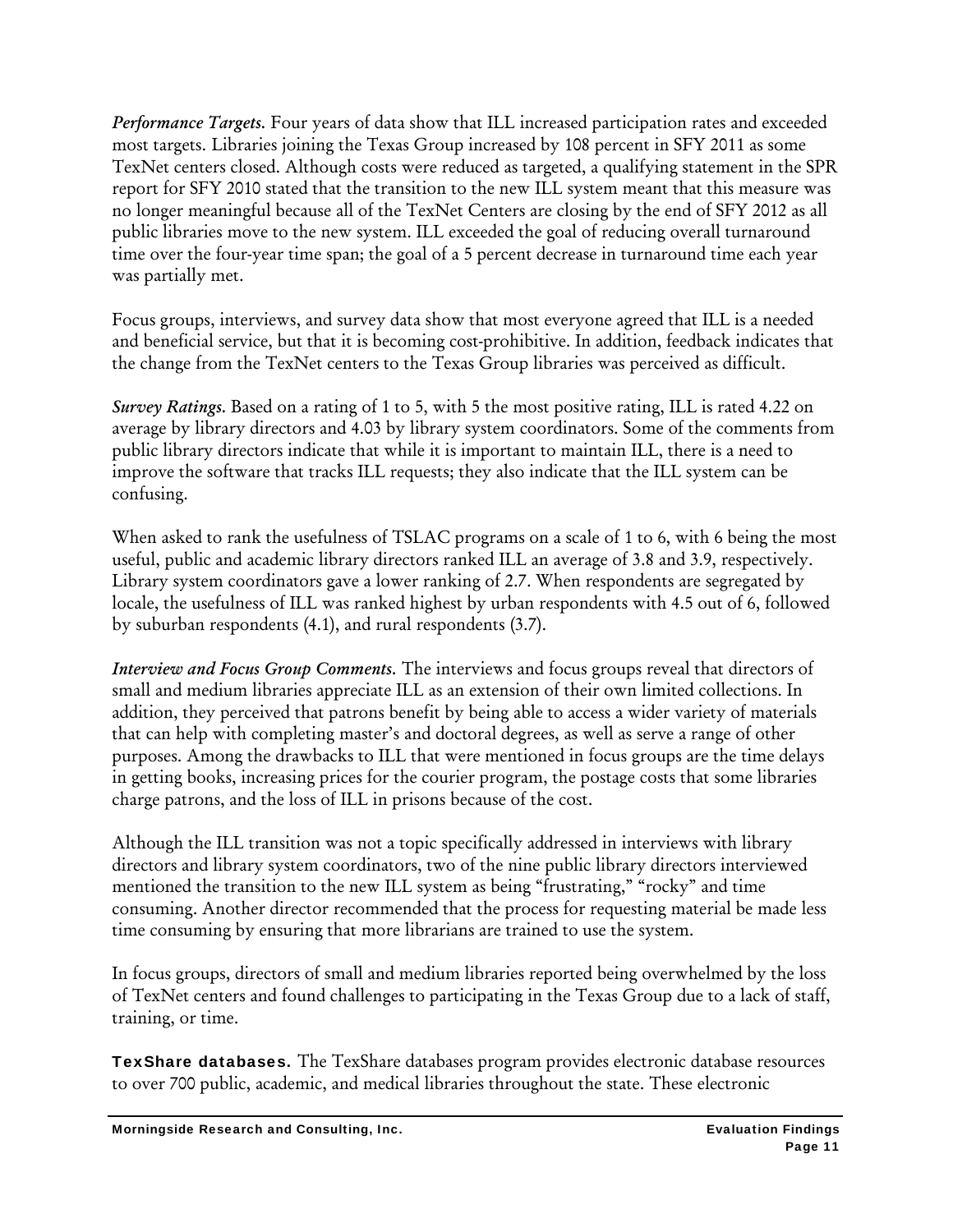databases are available 24 hours a day and can be accessed from the libraries, homes, or offices of registered patrons of participating Texas libraries. They provide full-text articles from journals, newspapers, and magazines, as well as health information, business information, biography, genealogy, literature, and archival information.

*Performance Targets.* TexShare databases met or exceeded all of the targeted goals over the three state fiscal years for which data were provided. One of those targets was to achieve cost savings by providing the databases to libraries for one-eighth or less of quoted vendor prices. For example, the cost to the Austin Public Library for TexShare databases through TSLAC is \$21,366; the cost of the same databases through a public vendor would be \$974,156.<sup>6</sup>

The other targets that were met or exceeded include: an overall 10 percent increase in sessions, searches, and document retrievals; a minimum of 20 percent of users utilize TexShare databases for purposes of health and business research and school assignments; a 20 percent increase in sessions, searches, and document retrievals used in the Texas Association of Developing Colleges (TADC) schools; a minimum 1 percent increase each year by TADC; and a minimum 1 percent increase in sessions, searches and document retrievals overall.

*Survey Ratings.* The achievement of the performance targets for TexShare databases closely matches the positive reviews given by public and academic library directors as well as library system coordinators. TexShare databases are extremely important to those libraries that use them regularly. Academic libraries and urban libraries put TexShare databases at the top of the list of the most important services provided by TSLAC. TexShare databases were originally designed for academic libraries and continue to be the top TSLAC-funded service for these institutions.

The reasons provided for the importance of TexShare databases are that it achieves economies of scale, is extremely valuable to patrons, and is affordable for small libraries. One comment from the survey indicates that it is the most important service that TSLAC provides.

Although TexShare databases are currently functioning very well, respondents recommended some improvements for the databases, including adding more content, balancing the needs of academic and public libraries, improving the navigation system, promoting and marketing the databases, and providing more training. Some comments are related to concerns about cost increases.

*Interview and Focus Group Comments.* During the interviews, library system coordinators unanimously agreed that the TexShare databases are invaluable. When asked to talk about any drawbacks, the four system coordinators interviewed said that not enough librarians understand TexShare databases enough to realize its value and that TexShare requires more promoting by TSLAC.

Archives and Information Services (ARIS). ARIS acquires, assesses, organizes and preserves the valuable records and publications of Texas government agencies as well as federal agency

 <sup>6</sup> "TexShare Participation Summary for Austin Public Library." Texas State Library and Archives Commission. December 2011. Web. www.tsl.state.tx.us/sites/default/files/public/tslac/texshare/TPS/2012/426.pdf. Accessed January 2012.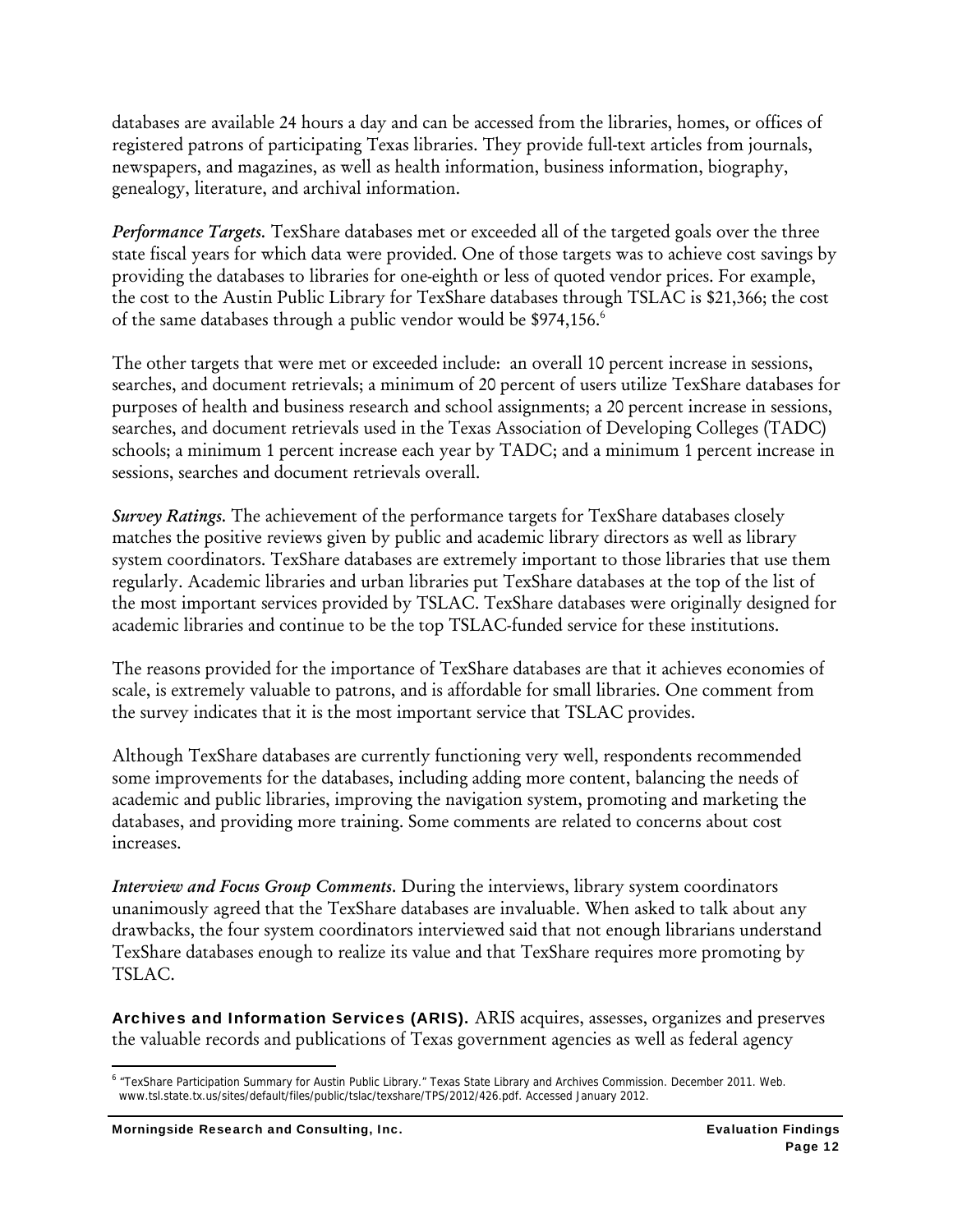publications and other library materials. Although documents are physically accessible to the public, ARIS works to increase universal access to holdings through the Internet.

*Performance Targets.* ARIS exceeded 3 output targets: add holdings to specialized databases, digitize archival documents, and have 500 visitors view the documents. They partially met the outcome target to increase visitation by 25 percent each year. Sufficient data were not provided to assess the remaining targets that 10 percent of users would benefit from LSTA-funded resources and the number benefitting would increase by 5 percent each year. Although new computers were purchased for the program in SFY 2009, a building renovation blocked patron access to the computers. As a result, the computer-based survey used to measure the target was not available to the public and sufficient data were not available to measure these targets.

Questions about ARIS were not included in the surveys, interviews, or focus groups because they are not utilized directly or administered by public library directors, academic directors, or library system coordinators.

TexTreasures grant. TexTreasures is an annual grant program designed to help libraries make their special collections more accessible for the people of Texas and beyond. Activities considered for possible funding include digitization, microfilming, and cataloging.

*Performance Targets.* TexTreasures began tracking performance measures in SFY 2009 and met or exceeded all targets for the two years that data were reported. These included digitizing over 12 special collections into the OCLC (a worldwide cooperative of libraries, museums, and archives that support both an online "collective collection" of library materials and an Internet platform for managing library services cooperatively) and collaborating and partnering with different types of organizations. Special populations and collections targeted were early Texas newspapers, oral history interviews with notable Tejanos and Tejanas, historical photos of central Texas, source materials from the Branch Davidian tragedy, photos of Lady Bird Johnson, photos from a prominent African-American photographer, and interviews with notable Houstonians. One target, to increase the use of materials from unique collections by 100 percent in SFY 2010, was met each year by digitizing materials that had never previously been available online.

For more information about the TexTreasures grants and other TSLAC grant programs, including comments from surveys, interviews, and focus groups, see the Grants and Grant Process section later in this chapter.

#### **Goal 2: Support Literacy and Educational Attainment**

The programs under Goal 2 successfully accomplished 90 percent of the performance measures and addresses Priorities 1, 5, and 6. The following programs support the goal of providing assistance to libraries to support literacy and educational attainment in their communities: Texas Library System, Texas Reads grants, and Special Projects grants.

Texas Library System. Texas has over 560 public libraries spread across the state. In the 1970s, the Texas Library System was created to provide each geographic area of the state with a central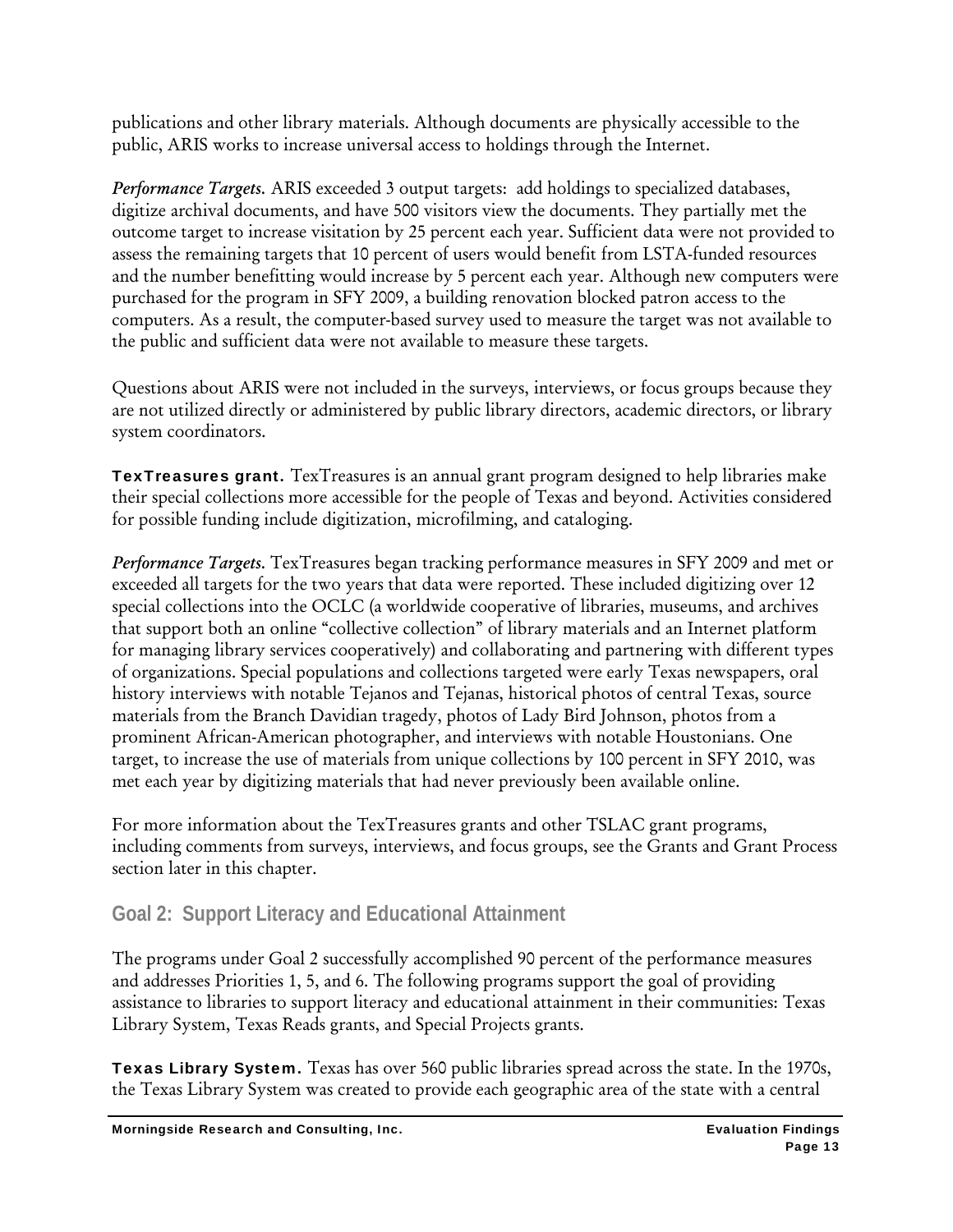contact and a source of customized services focused on the needs of the libraries in the region. The 10 library systems are listed in Appendix A. Due to drastic state general fund budget cuts, TSLAC will no longer be able to fund Texas Library System after SFY 2012.

*Performance Targets.* The performance targets for the Texas Library System focused on consulting and training, and are duplicated under Goals 2, 3 and 4. The Texas Library System had mixed results in meeting the targets: they exceeded four, mostly met one, and partially met two targets as described below.

The Texas Library System appears to assist with many activities that are not measured directly in the SPR. Survey, interview, and focus group data point to the impact of the Texas Library System in helping leveraging funding, sharing best practices, coordinating with local city and county officials, and serving as the primary source of general library knowledge for library directors and librarians in the region. These activities fall under the category of consulting services, but performance targets do not address these activities separately.

Because most of the performance targets are focused on consulting and training, the performance targets are discussed with the Continuing Education and Consulting (CEC) program under Priority 5, Goal 3.

*Survey Ratings.* When asked to rate the positive features of all LSTA funded programs, both directors and, perhaps not so surprisingly, library system coordinators, gave the Texas Library System the highest ratings of all the programs (4.4 out of 5, and 4.8 out of 5, respectively). The academic directors have very little involvement with the Texas Library System and were not asked to rate system programs and services.

When public library directors were asked if services from the library systems helped improve certain features of their libraries, they responded that the top two improved features were technology (4.18) and the quality of library services (4.07). Technology services are frequently associated with the Texas Library System; however, a separately funded program, the Technical Assistance Negotiated Grant (TANG), is co-located with library systems offices.

Overall, the services provided by the Texas Library System received an average rating of 3.9 out of 5 by directors. When library system coordinators were asked the same question, they responded with the same top two services: technology (4.83) and quality of services (4.5).

Survey respondents also rated workshops and training as the most important services of library systems that should be maintained. It is important to note that workshops and training are also provided directly by TSLAC through the CEC program. When library directors rated workshops and training, they did not distinguish between which entity provided the service.

*Interview and Focus Group Comments.* Library directors from rural areas, small towns, and suburbs depend on the library systems for a wider variety of services than do library directors from academic and larger public libraries, which tend to have more staff trained in library sciences and information technology. Even though the larger, urban libraries do not rely directly on the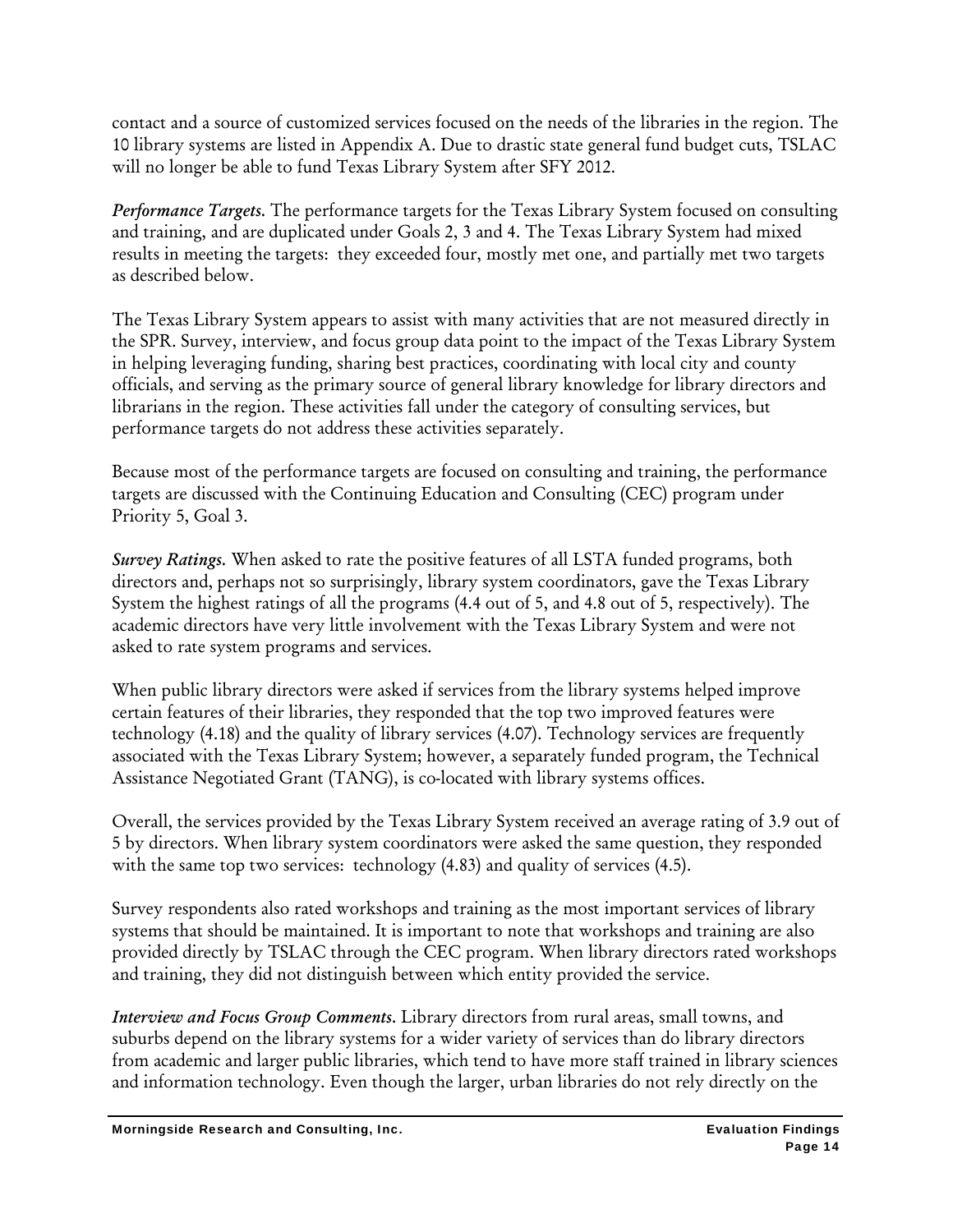library systems, they are indirectly affected because with the library systems in place, the smaller libraries do not request as much assistance from the larger libraries. Some focus group and interview participants believed that the Texas Library System helps to make the rural and suburban libraries more independent, knowledgeable, and well informed.

When asked to describe the major benefits that member libraries receive from the services provided to them through the Texas Library System, the most common response from library system coordinators is continuing education and consulting. System coordinators reported having consulted with libraries on the following issues:

- Best practices for running a library, such as customer service, cataloguing, collection evaluations, technology evaluations, and planning
- Fostering partnerships with literacy councils to extend the reach of literacy programs to thousands of residents

Given the impending loss of the Texas Library System, interviewees and focus group participants expressed a desire to preserve the Texas Library System services in some form. Many library directors reported that having a consultant to contact who can answer library administration and technology questions was very important as are workshops, training, and consulting tailored to local, regional needs.

The evaluation process revealed anxiety over the future of basic support for local public libraries, and the evaluators question the influence this may have had on the comments and ratings for the Texas Library System, which has been a presence to public libraries for over 40 years.

Texas Reads grants. The Texas Reads grants fund public library programs to promote reading and literacy within local communities. About \$10,000 is available each year through Texas Reads grant, of which \$3,500 is from federal LSTA funds.

*Performance Targets.* Texas Reads grants met all but one targeted goal over the three fiscal years reported. The number of participants in the reading programs increased and participants reported increased levels of reading, enthusiasm for reading, and confidence. The populations that were reached included teens, teens with their parent, disabled adults in nursing homes, adults with literacy skills below a 5th grade level, seniors, adults with developmental disabilities, and economically disadvantaged children. The performance of one Texas Reads grant program in SFY 2010 could not be measured because the parents of the children served did not respond to surveys.

For more information about the Texas Reads grants and other TSLAC grant programs, including comments from surveys, interviews, and focus groups, see the Grants and Grant Process section later in this chapter.

Special Projects grants. The Special Projects grants provide funds for programs that expand library services to all members of the community. The grants enable libraries to develop programs for populations with special needs. Programs involving collaboration with other agencies and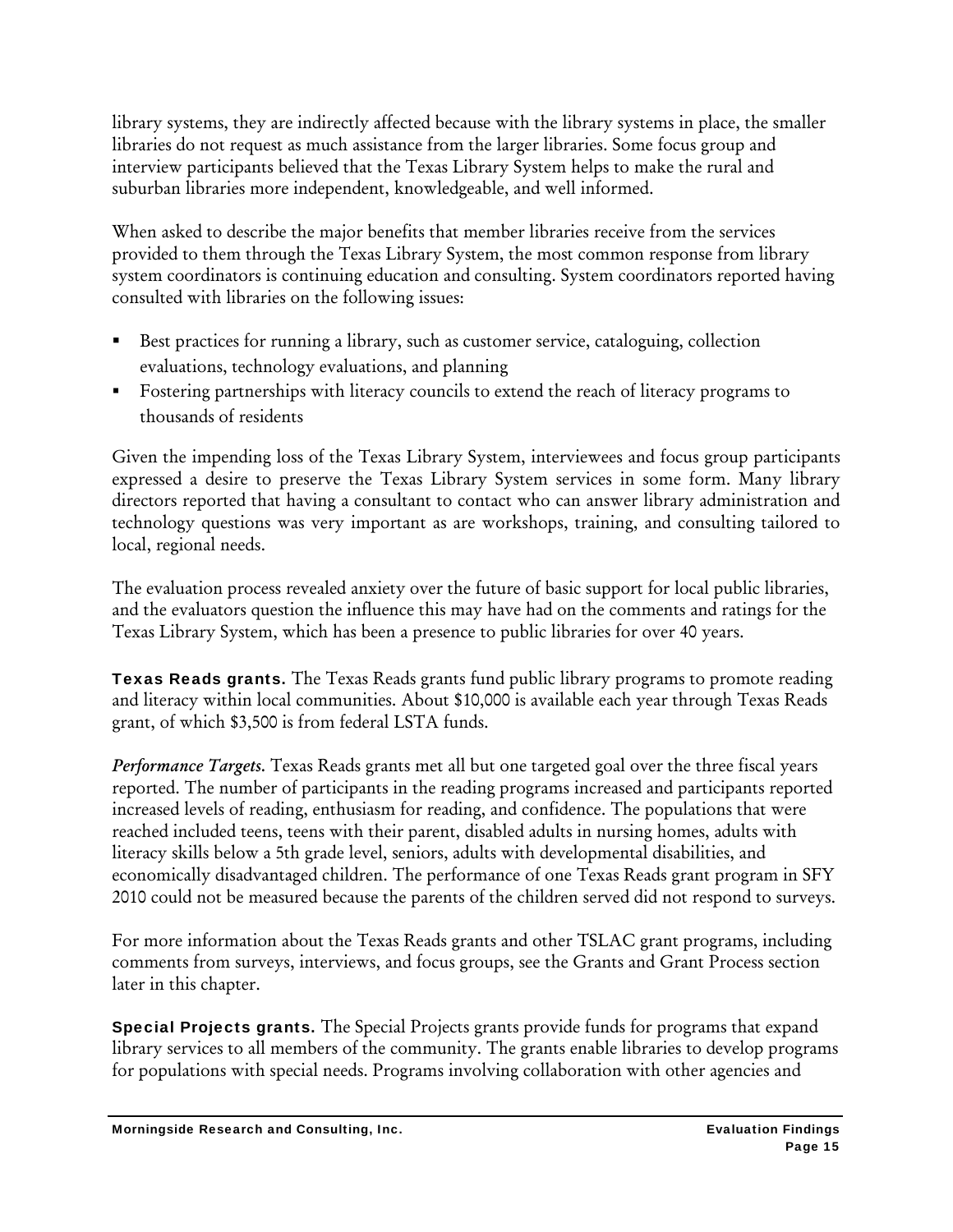community organizations are encouraged, and programs must emphasize improved services by the library to its customers. About \$200,000 is available each year through the Special Projects grants.

*Performance targets.* Special Projects began reporting key targets in SFY 2009. The grantsponsored projects recorded the number of patrons attending programs. The populations served included parents and children receiving English as a Second Language (ESL) instruction, children enrolled in Head Start, adult students of literacy programs, adults and children with disabilities and special needs, and economically disadvantaged teenagers needing technology skills. Special Projects met the outcomes for increasing the literacy, language skills, and information skills of patrons through grant project-sponsored activities for both SFY 2009 and SFY 2010.

For more information about the Special Project grants and other TSLAC grant programs, including comments from surveys, interviews, and focus groups, see the Grants and Grant Process section later in this chapter.

### Priority 2: Develop Library Services That Provide All Users Access to Information through Electronic **Networks**

Priority 2 is to provide all users access to information through electronic networks. Texas libraries continued to expand and sharpen their services related to technology provided to patrons. Goals 1 and 4 in the TSLAC LSTA 5-year plan address Priority 2. For a discussion of the performance of Goal 1, see Priority 1 above.

Programs that support Priority 2 include ILL, ARIS, TANG, CEC, TexTreasures grants, Library Cooperation grants, Resource Discovery Services/Library of Texas (LoT), the Texas Library System, and TexShare databases.

TANG and CEC provided training, consultation, and workshops to library staff on technology topics. These activities increased the knowledge, skills, and confidence of library staff in using technology and online networks and databases. The LoT online database was utilized by over half of the state's libraries. Usage of LoT by public and academic libraries was successfully increased, thereby increasing the number of library collections available to Texas patrons.

The types of programs provided by the Library Cooperation grants ranged from establishing Integrated Library Systems and other interconnecting/sharing software, archiving historical documents from rural and underserved communities, and digitizing special materials and collections. These activities increased access to information via electronic networks.

**Goal 4: Assist Libraries with Technology to Serve the Information Needs of Texans** 

The following programs support the goal of assisting libraries with technology to serve the information needs of Texans: the Texas Library System, TANG, Library Cooperation Grants,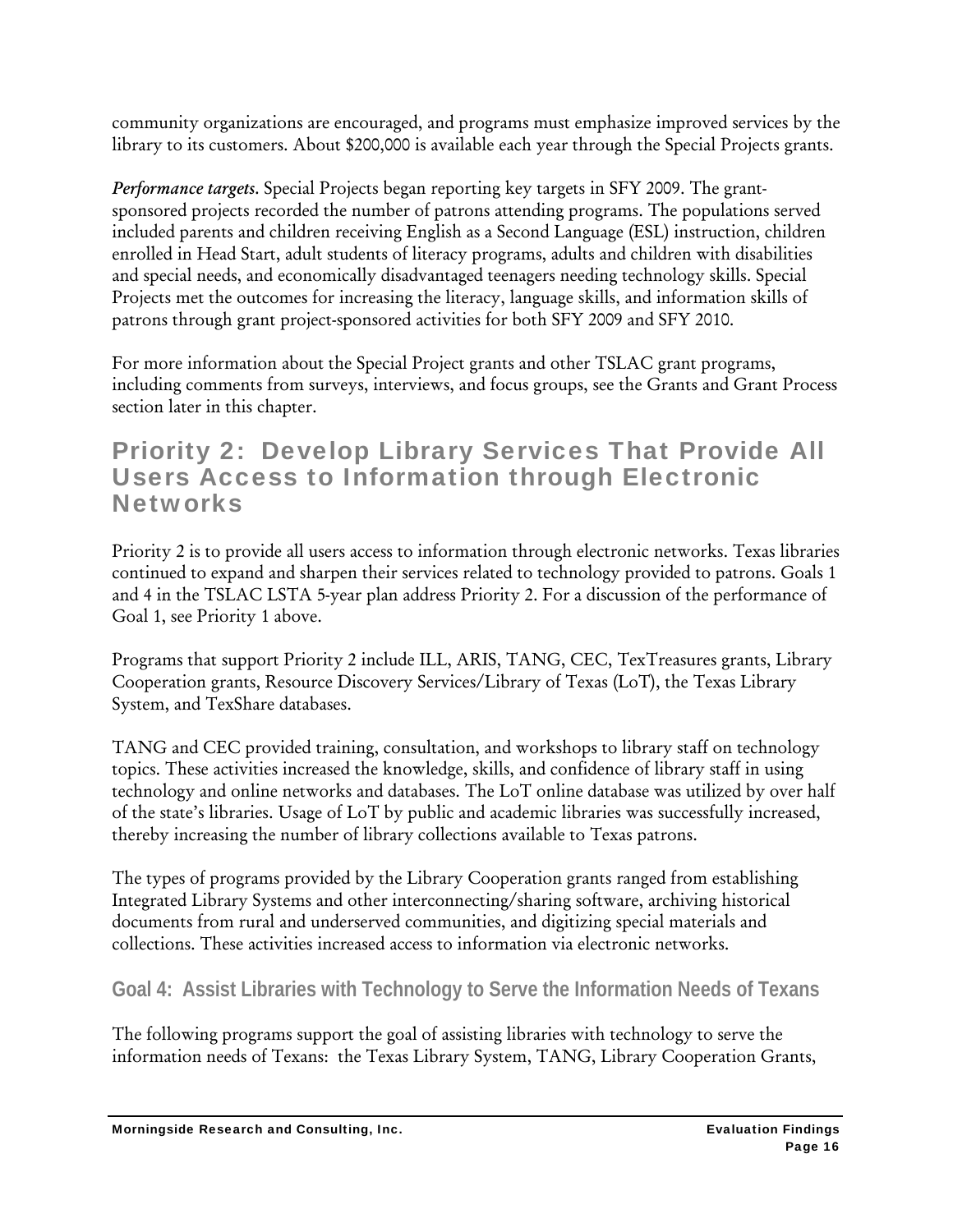CEC, and LoT. Programs under Goal 4 successfully accomplished 78 percent of the performance measures and are directed towards Priorities 2, 5, and 8.

Texas Library System. For an evaluation of the Texas Library System, see Priority 1, Goal 2 above and in Priority 5, Goal 3.

Technical Assistance Negotiated Grant (TANG). The TANG program, created in 1999, provides technical assistance and consulting services to libraries. Funding is provided to the 10 library systems in the state. The primary use of TANG funding has been to hire or contract for staff dedicated to providing on-site technology assistance and consulting to libraries. TANG has also provided funding for third-party training, workshops, and access to electronic training and support resources. The funding for TANG has been stable for 12 years (ranging from \$660,000 to \$800,000), but is expected to be eliminated by the state after SFY 2012.

*Performance Targets.* TANG exceeded four outcome targets and mostly met one. TANG successfully met the outcomes of increasing the knowledge, skills, or confidence of library staff after training or assistance was provided. TANG also enhanced the technology-based services offered by libraries (averages ranged from 82 percent to 97 percent). TANG partially met the output target to provide onsite or remote assistance to 300 libraries (numbers ranged from 268 to 292 per year).

In surveys, interviews, and focus groups, TANG is rated highly if it was used regularly by the library. Almost everyone was pleased with the services they received from TANG, but not everyone needed the services. The smaller, rural libraries are dependent on TANG for almost all technology assistance, while larger, urban, and academic libraries use TANG rarely or not at all.

*Survey Results.* Although TANG services in general were viewed as high quality, the necessity of the service varied widely depending on the size and location of the library. TANG is most valued by the smaller, rural libraries that currently have no other information technology resources. For them, the TANG representative can be the sole support for keeping the computers running, databases functioning, and the internet connected. Most of the rural and small libraries receive both phone consultations with a TANG specialist and, if necessary, an in-person visit. TANG specialists not only troubleshoot technology problems, but also assist in evaluating and improving automated systems and in finding grants for technology needs.

Larger, more urban libraries tend to have qualified technology support on staff. Similarly, academic libraries are usually supported by the college or university information technology (IT) department.

When public libraries were asked to rank all the programs in comparison to each other, the TANG program ranked fifth out of six programs overall. TANG received a mean rank of 3.18 on a scale of 1 (least useful) to 6 (most useful). When results were cross tabulated by locale (urban, suburban, rural), the highest rank, on a scale of 1 to 6, for TANG (3.5) was from the rural libraries. In comparison, the urban and suburban ranks were lower (2.1 and 2.2, respectively).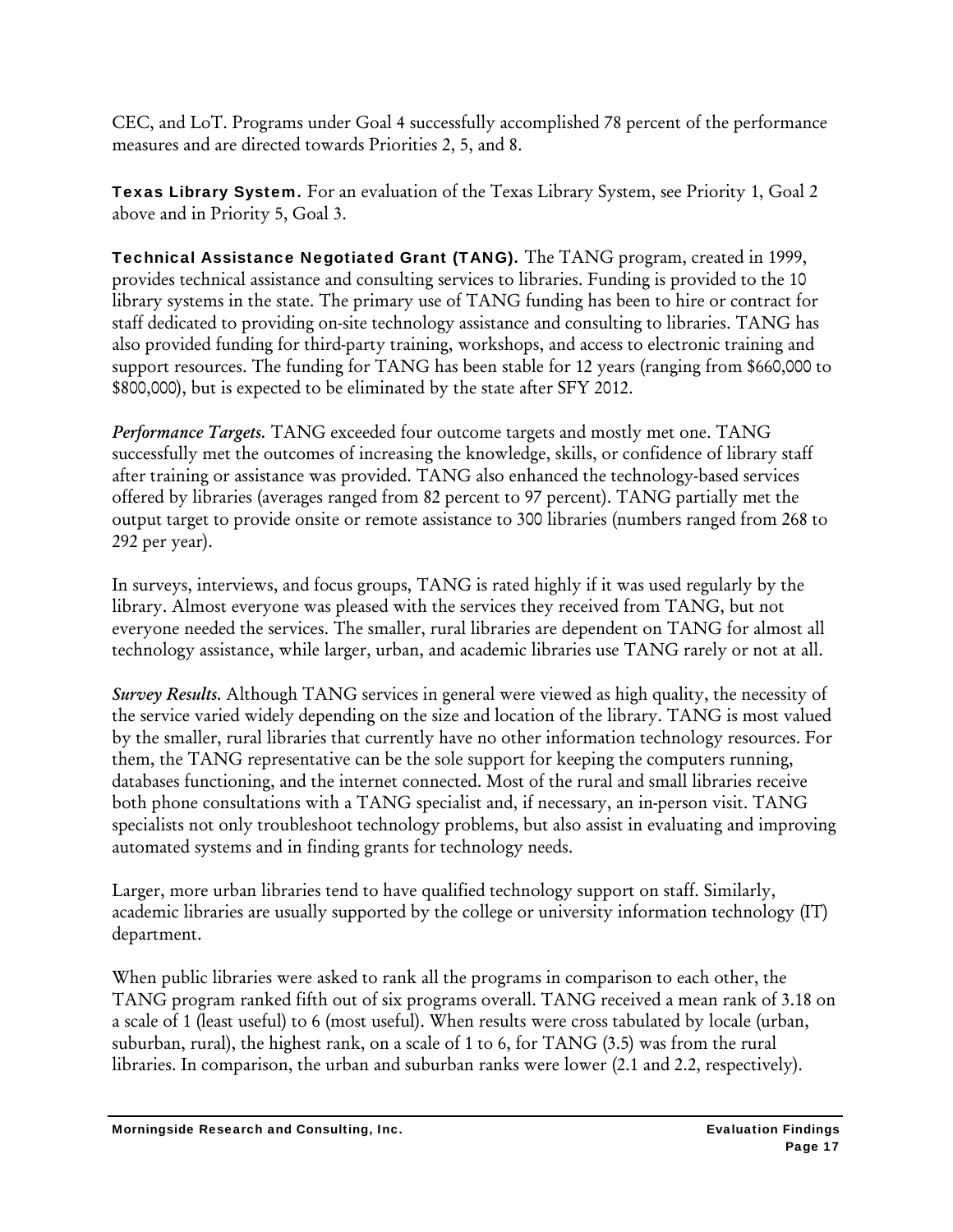*Interview and Focus Group Comments.* Public library director comments on TANG were mixed. The most frequent comment about TANG was that it is valued greatly and that the library could not function without TANG services and expertise. In contrast, the second most frequent response was that the library did not use TANG because they had in-house or other IT resources. Focus group participants showed a similar pattern of mixed opinions.

Although highly valued by the rural libraries, two comments suggested that the TANG program is being used as a crutch by many of the smaller libraries, which have not developed support within the library or communities for technology services for the library. While one of these respondents felt that TANG should be eliminated because it encourages dependence on a grantfunded program, the other respondent supported a less intensive technology support program than TANG, such as remote access support and consulting.

The main challenge as TANG funding is eliminated by the state is for rural libraries to identify and fund the resources, such as hiring staff, obtaining training, and coordinating with other local entities to replace the services of TANG.

Since they have not been able to accomplish IT self-sufficiency for the 12 years that TANG has been operational, the libraries that depend on TANG may need some ideas, training, and support to become self-sufficient. Many ideas for helping small, rural libraries maintain quality IT services were generated by interview and focus group participants. They include:

- Working together with other libraries to share IT staff or resources
- Partnering with universities, colleges, local governments, or school districts to share IT resources.
- Continuing remote access to technology support and consulting services, possibly through a call center for rural libraries

Library Cooperation grants. Library Cooperation grants provide funds to promote cooperative services for learning and access to information. Grant projects involving collaboration are encouraged. Programs must emphasize improved services by the library to its customers. Just over \$200,000 is available for Library Cooperation grants per year.

*Performance Targets.* Four years of data show that Library Cooperation grants reported the number of participants in the program (398,806 persons and 1,472 librarians over 3 fiscal years) and reported increases in usage, access, and knowledge of newly implemented systems and materials. The populations served included African Americans in Southeast Texas, rural and underserved communities, and illiterate adults and children. The types of programs provided ranged from establishing Integrated Library Systems and other interconnecting/sharing software, archiving historical documents from rural and underserved communities, and digitizing special materials and collections.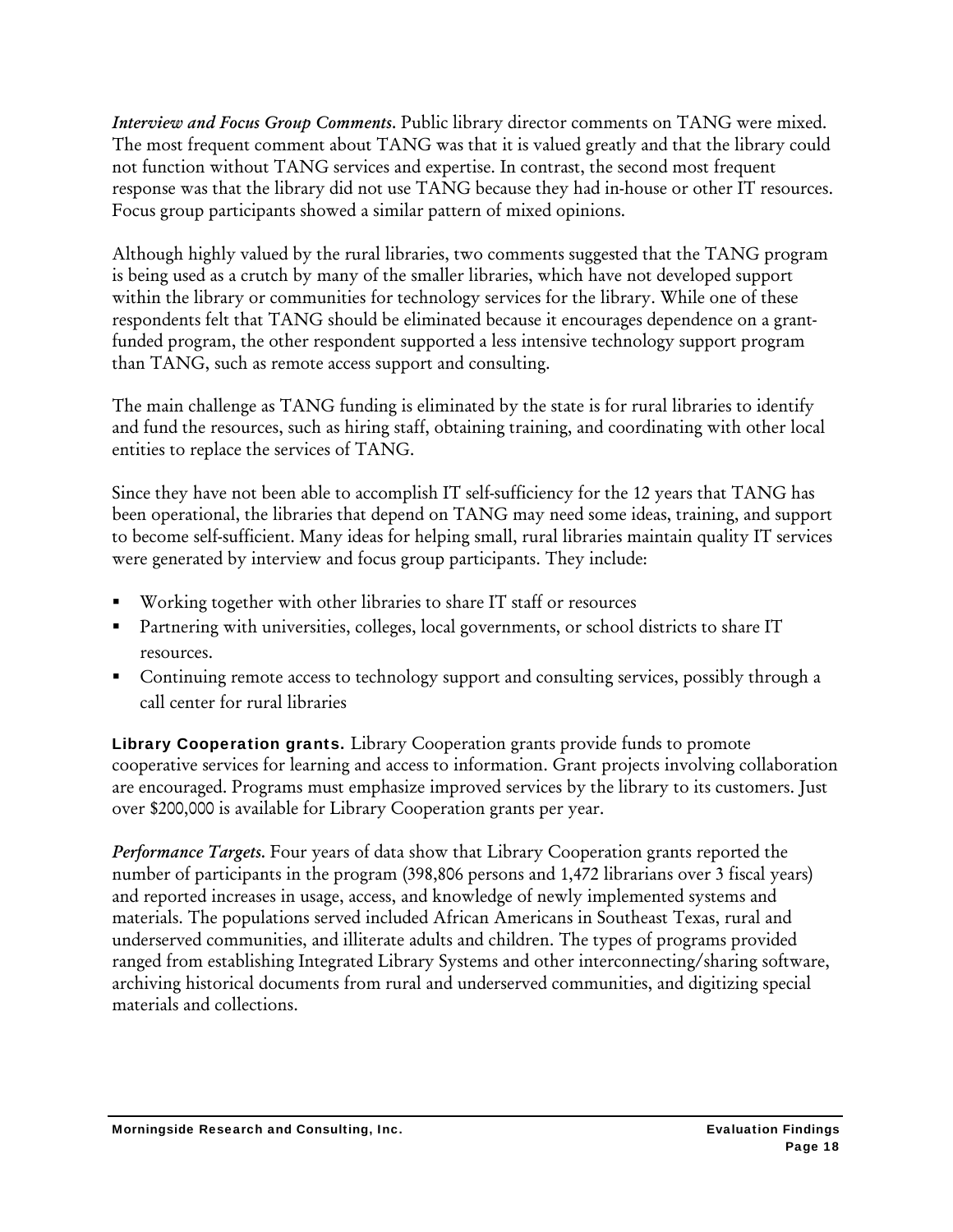For more information about the Library Cooperation grants and other TSLAC grant programs, including comments from surveys, interviews, and focus groups, see the Grants and Grant Process section later in this chapter.

Continuing Education and Consulting (CEC). For an evaluation of CEC, see Priority 5, Goal  $3$  below.

Resource Discovery Services/Library of Texas Program (LoT). LoT is an integrated, onestop online search portal that enables patrons to locate materials in nearby libraries, TexShare online databases, and other collections. Once information is located, the material may be viewed online, requested through ILL, or borrowed directly from the holding library.

*Performance Targets.* SPR data show that LoT exceeded four performance targets, partially met one, and was unable to fully measure one outcome. The targets that were exceeded included: providing functional services accessible to all TexShare databases member libraries with a 95 percent uptime, increasing the number of library collections accessible through LoT by 5 percent each year, providing access to 50 percent of the largest public and academic libraries, and that 50 percent of TexShare databases member libraries will use the LoT services in any given month.

LoT partially met the target to train 50 librarians in interoperability and technology to improve access to information through LoT. This target was met in SFY 2008 when fifty-five librarians were trained, but no formal trainings were scheduled for the following years; as an alternative, the Networked Information Librarian responded to over 300 queries from library staff regarding options for using the LoT search engine. However, this change was not reflected in the performance measures.

One target could not be fully measured: the percentage of TexShare databases member libraries that provide a link from their Web sites to LoT will grow at least 5 percent each year to reach 80 percent. In SFY 2010, the TexShare database menu was combined with the LoT site and as a result, the count of links no longer provided a good indication of which libraries were actually conducting searches using LoT.

*Survey Results.* In the surveys, only academic library directors were asked about LoT. On a scale of 1 (least useful) to 5 (most useful), academic library directors gave LoT an average rating of 3.22, a higher average rating than grants and continuing education and consulting. More than half of academic respondents (55 percent) gave a 3 or 4 rating to LoT, while 20 percent of respondents said they "don't know."

*Interview and Focus Group Comments.* Opinions of LoT vary. Of public library directors who were familiar with LoT, one director regarded it as a great but under-publicized service, and a focus group participant believed LoT was "a good idea when it started." Similarly, a system coordinator said that if it were properly funded, the public "could see some benefit."

A common issue raised about LoT from the interviews and focus groups was that staff was not familiar with or knowledgeable about LoT, and thus did not utilize it. Not enough library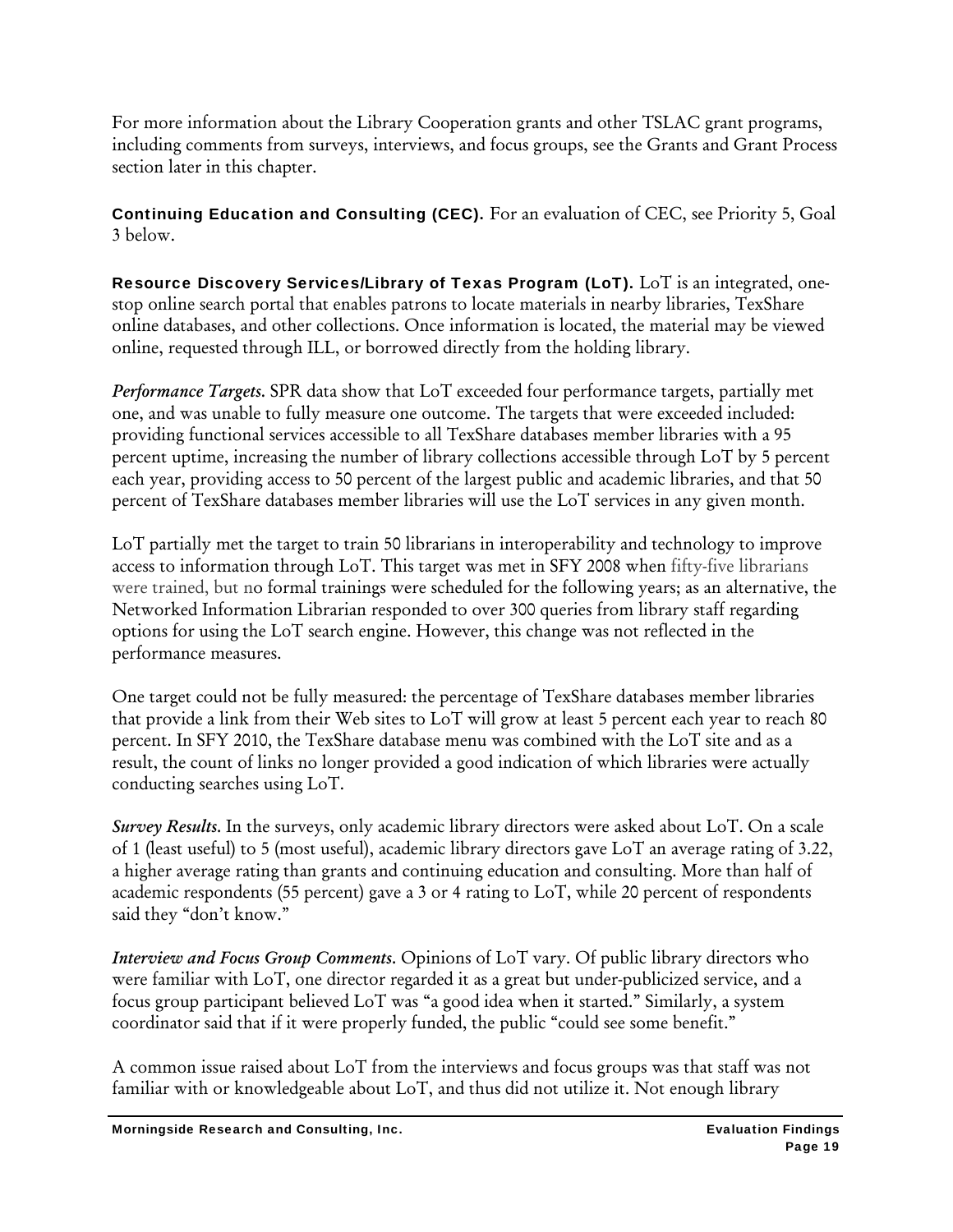directors had used the program to provide opinions about LoT. Directors were aware that it was a feature in the online directory, but either did not know how to use it or found it too confusing. Most of the small library directors interviewed were not familiar with LoT.

Among the shortcomings mentioned were that the results generated by the LoT universal search engine were not yet reliable enough, functionality is poor, and users are confused about how to use the system. Some held the opinion that LoT was a duplication of existing services, such as OCLC (an online reference/search database) and TexShare databases.

## Priority 5: Develop Public and Private Partnerships with Other Agencies and Community Organizations

Priority 5 is to develop public and private partnerships to expand the reach of libraries. Goals 2, 3, and 4 in the TSLAC LSTA 5-year plan address Priority 5. For a discussion of the performance of Goal 2, see Priority 1 above. Goal 3 is discussed below. For a discussion of Goal 4, see Priority 2 above.

The programs that support Priority 5 include the Texas Library System, Texas Reads grants, Special Projects grants, CEC, Talking Book program, TANG, Library Cooperation grants, and LoT. Texas public and academic libraries reported forming partnerships with other agencies and community organizations during this evaluation period.

For one Special Projects grant, partnerships were formed with sixteen public libraries, three Head Start agencies, and one foundation to provide books and "Ready to Read" learning opportunities to economically disadvantaged children. In another Special Projects grant, a public library joined with AVANCE, an organization that promotes positive parenting for Hispanic families, along with the local school district and a Catholic church to provide ESL programming for parents and children. Another public library partnered with the Mexican Consulate to provide ESL classes for families with children.

One Texas Reads grant resulted in a partnership between a public library and a local college and school district to promote adult literacy and ESL through a book club project. In another Texas Reads grant, a public library worked with a local college, a bus service, and the Kiwanis Club to provide a special "Read and Feed" summer reading program to disadvantaged children. A summer reading project for adults with disabilities paired a public library with a local university.

Library Cooperation grants partnered the University of Texas with the Bartlett Activities Center and a historical society to preserve rural newspapers. Another Library Cooperation grant formed a partnership between Texas A&M University, rural libraries, and a historical association to preserve and expand historical collections. In another grant year, this project paired the university with 12 counties, several public libraries, museums, churches, alumni associations, and community clubs to tackle an Heirloom Project that focused on preserving and recording the history of African Americans in the region.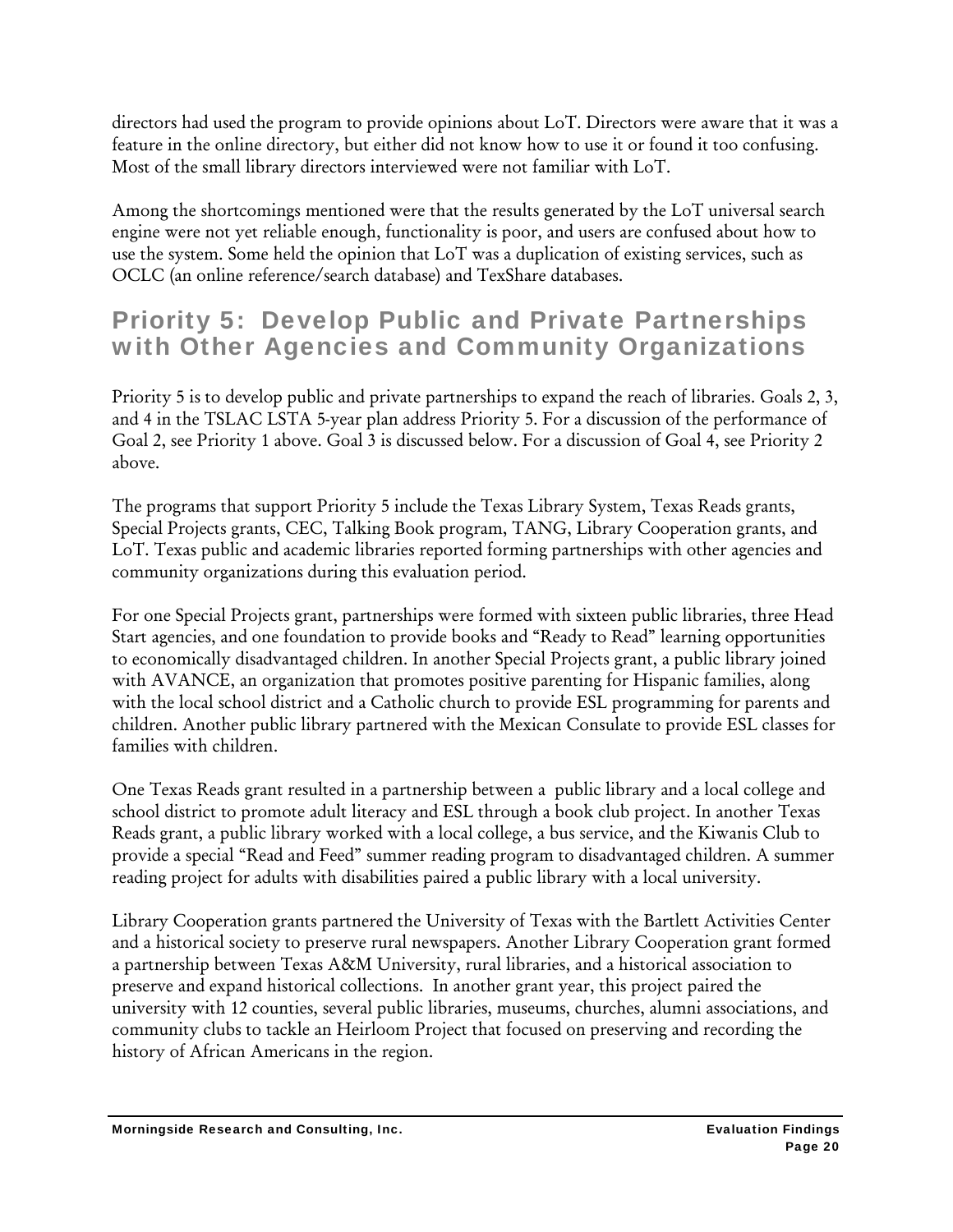Specifically related to technology, three Library Cooperation grants resulted in groups of local libraries forming common bibliographic databases and integrated library and circulation systems to broaden access to materials and information to all their patrons. A technology-related Library Cooperation grant adopted software to increase literacy and information skills and partnered with local community organizations to refer participants. Another Library Cooperation grant paired a large urban library with a local university health center to promote health literacy among its patrons.

Although TexTreasures grants and ARIS are not included in Priority 5, both programs resulted in the formation of partnerships. Several partnerships were formed using TexTreasures grants: between the Houston Public Library and the Houston Metropolitan Research Center (HMRC) to convert audiotapes of notable Houstonians from cassette or reel-to-reel formats to digital format; between the University of North Texas and the Center for American History at the University of Texas to digitize Texas' earliest newspapers; and between the Austin Public Library, the Austin History Center, Texas Archival Resources, and the Online Texas heritage Digitization Initiative to digitize glass plates of early central Texas photos.

ARIS formed several partnerships with the Texas General Land Office to digitize Conservation Civilian Corps drawings, the Texas Parks Board, and with The Commons on Flickr in order to provide easier and broader access to archival images.

**Goal 3: Assist Libraries in Providing Programs and Services to Meet the Needs of their Populations.** 

The following programs support the priority to assist libraries in providing programs and services to meet the needs of their populations: the Texas Library System, CEC, Special Projects Grants, and the Talking Book Program. Programs under Goal 3 successfully accomplished 57 percent of the performance measures and address Priorities 5, 6, and 7.

Texas Library System and CEC: Workshops and Training. Workshops and training are provided by both the CEC program and the Texas Library System. All librarians are invited to attend the workshops provided through either program and librarians do not usually differentiate the source of the training. Although CEC and Texas Library System have separate SPR targets and reporting, responses from the surveys, interviews, and focus groups, are related to workshops and training in general and do not distinguish between the two sources.

The activities of the CEC are to train and assist library staff in developing and providing programs to diverse populations and technology initiatives through workshops, programs, and consulting services. In addition, the CEC monitors and evaluates services to underserved populations in Texas libraries and maintains a current library service collection available to all Texas librarians. Similarly, the Texas Library System offers continuing education and consulting services to libraries that raise the awareness of issues and promote best practices to meet the needs of their communities.

Morningside Research and Consulting, Inc. **Example 2018** Evaluation Findings **Evaluation Findings**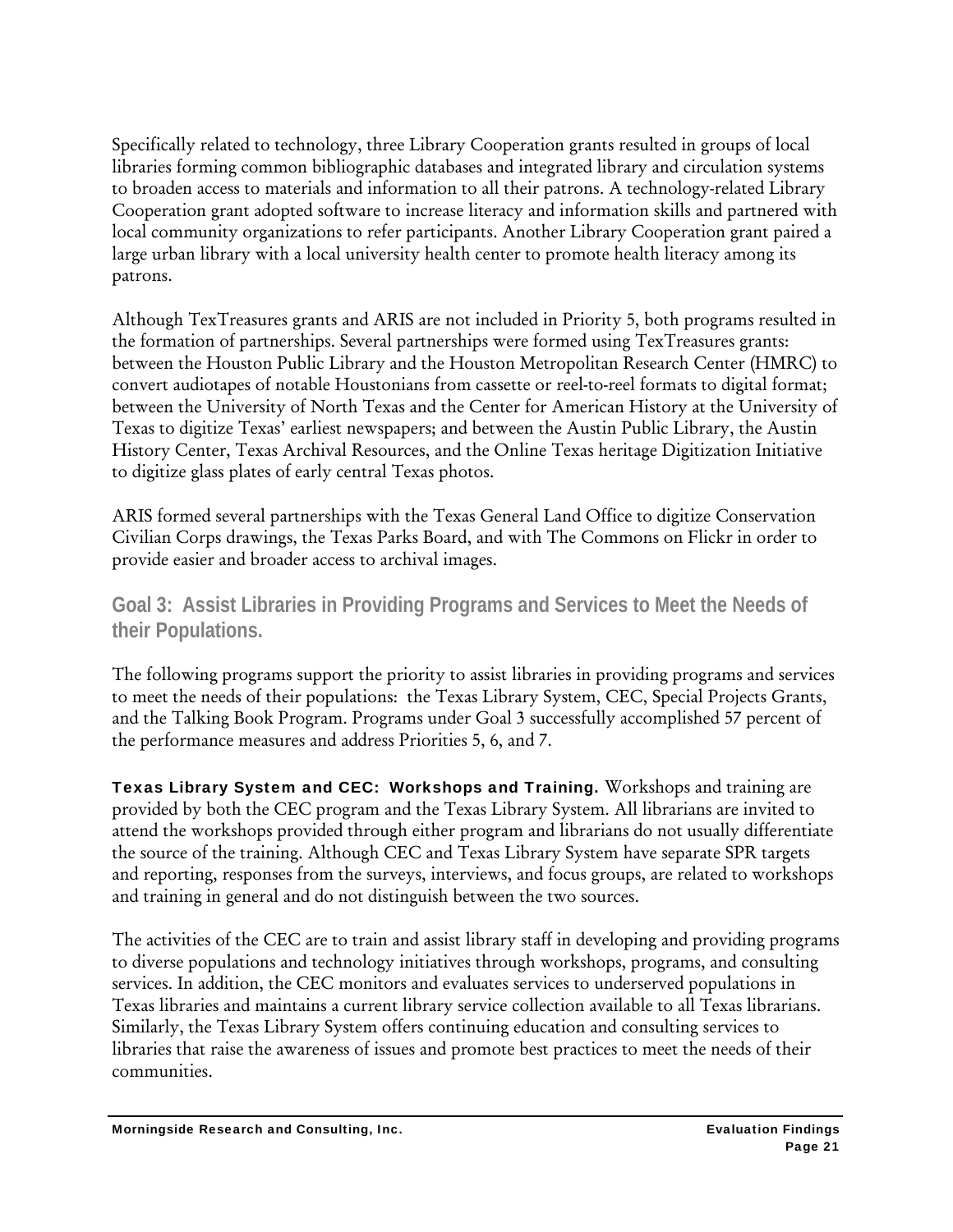*Performance targets.* There is a slight disconnect between the mostly favorable ratings from library directors concerning workshops and training and the mixed results reported in the SPR. Although the training provided was perceived as valuable to smaller, rural, and suburban libraries, the CEC and Texas Library System had difficulty meeting the targets for the number of people served per year. It is important to note that CEC reports data in the SPR for only the technology training provided to libraries. Therefore, although the surveys, interviews, and focus group feedback on training and workshops are related to all the CEC training provided by TSLAC, the SPR data is limited to the one CEC program that provides technical training.

CEC partially met the target to train 500 library staff each year (the numbers ranged from 143 to 441) but exceeded the target in SFY 2011 due to the introduction of Webinars (1,254 people trained). CEC also partially met the target to provide consulting to 250 staff per year (numbers ranged from 98 to 223).

Another target, that workshop participants would accomplish immediate outcomes such as learning the material presented, was also partially met. The average over the four-year period was 63 percent and the goal was 70 percent.

CEC exceeded the target for the outcome that participants would implement what they had learned within the activities or services at the libraries. This goal was reached for three fiscal years. The survey of participants was changed in SFY 2011 to reflect an updated Likert scale , so data could not be directly compared to previous years.

The Texas Library System exceeded five targets, including: provide training to at least 80 percent of public libraries for SFY 2008-2010, provide consulting to 90 percent of public libraries for SFY 2008-2010, have at least 70 percent of attendees accomplish the immediate outcomes of training provided, have at least 40 percent of attendees successfully accomplish the intermediate outcomes of workshops, and provide consulting to 95 percent of public libraries (SFY 2011-2012). One outcome that was partially met was that the Texas library system would provide training to 90 percent of public libraries in SFY 2011-2012. This target increased by 10 percentage points in SFY 2011.

The system was not as successful in meeting output targets. Specific numbers were determined for the following output targets: number of literacy-tutoring contacts per year, number of access sessions to electronic learning, and number of library staff trained. For these outputs, the targets were either met once, had to be changed, or were never met.

Overall, CEC and the Texas Library System accomplished the outcomes for workshops and training, but missed some of the outputs by varying amounts.

*Survey results.* The attainment of outcome measures as shown in the SPR, along with the high ratings by library directors (discussed under Goal 2, above), indicate the quality of continuing education and training programming.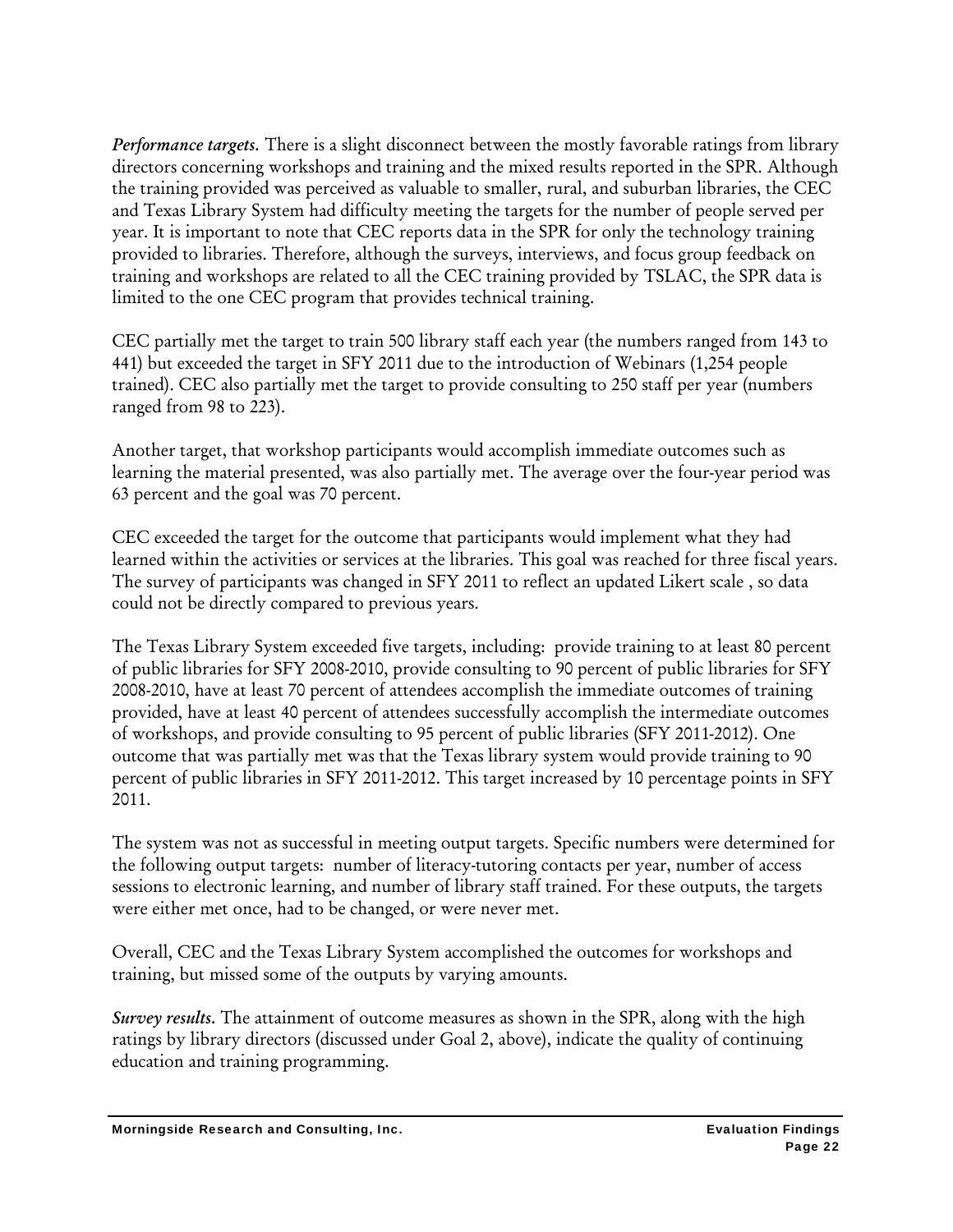*Interview and focus group comments.* During the interviews, library directors placed a high value on in-person workshops and trainings. Not only do in-person training sessions provide valuable information, they also bring librarians together to network, troubleshoot problems, and share best practices and experiences. Many directors also noted the value of online trainings and Webinars for quick, expert advice that did not involve travel or too much time away from the library. In addition, online trainings allow directors to schedule librarians for specialized trainings series that will ensure they have the knowledge they need to address the current needs of patrons.

Many libraries from small and rural areas do not have librarians and directors who have been formally educated in library sciences. For these libraries, trainings and workshops have been the primary way they learn how to run the library and serve patrons. This holds true for in-person workshops and online training. Accordingly, directors from larger libraries commented that most workshops and training topics were more appropriate for entry-level staff and thus did not participate in them as much.

A library system coordinator said that while in-person workshops have been tailored to the needs of different communities, attendance has suffered due to lack of travel funds in this particularly rural region. Another system coordinator mentioned that libraries are increasingly short on time for trainings as budget cuts have lead to staffing cuts. The system coordinator commented that half-day training would be a better option for libraries with limited staffing.

Special Projects grants. Please see a description of the Special Projects grants in Goal 2 under Priority 1. Under Goal 3, Special Projects met the output target to report the number of participants receiving services. The population served included disadvantaged children and their families who received Ready to Read early literacy services. The grant-sponsored program met the outcome target to increase the number of patrons attending the programming from the previous year (87 percent the first year and 38 percent the second year). In addition, 87 percent of participants reported that they were planning to obtain a library card after the program ended.

For more information about the Special Projects Grants and other TSLAC grant programs, including comments from surveys, interviews, and focus groups, see the Grants and Grant Process section later in this chapter.

Talking Book Program. Administered by TSLAC, the Talking Book program is a free service to Texans of all ages who are unable to read standard print material due to visual, physical, or reading disabilities, whether permanent or temporary.

*Performance targets.* Overall, the Talking Book program exceeded three of the six performance targets identified for the program: provide information about the program to six rural and isolated counties, provide outreach to nine counties with less than three percent of possible eligible users enrolled, and provide increased outreach to five counties with the largest possible eligible users.

Two targets were partially met: in nine counties with less than three percent enrolled, increase enrollment by two percent and in five counties with the most potential users, increase enrollment by two percent. One target was not met: educational outreach in the targeted rural and isolated counties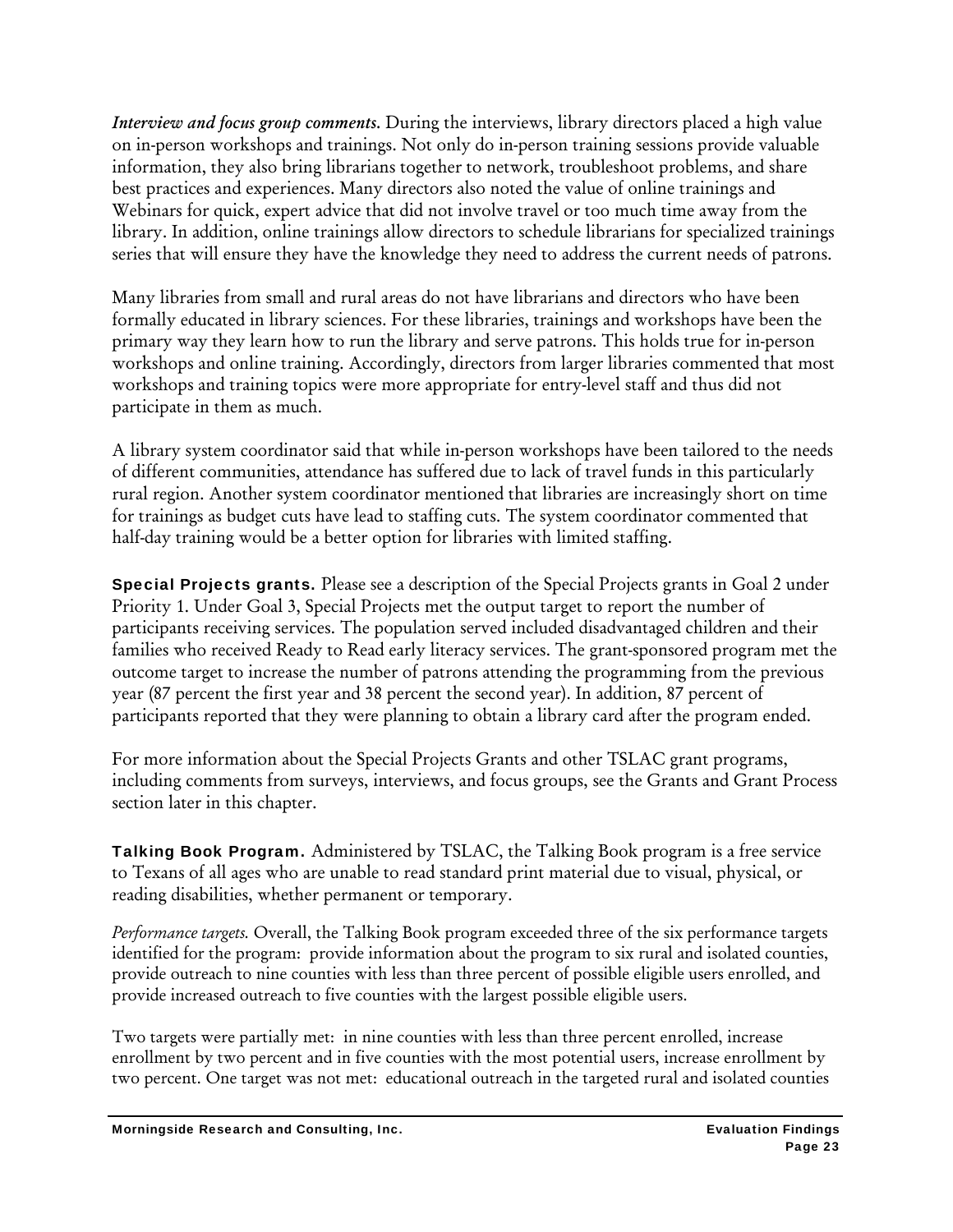did not result in three percent of eligible users being enrolled in the program and receiving library services.

The Talking Book program was not included in the surveys, interviews, or focus group content, because it is not utilized or administered directly by public library directors, academic library directors, or library system coordinators.

### Priority 6: Target Library Services to Individuals of Diverse Backgrounds, Disabilities, and Limited Functional Literacy or Information Skills

Priority 6 is to meet the needs of specific populations. Goals 2 and 3 in the TSLAC LSTA 5-year plan address Priority 6. For a discussion of Goal 2, see Priority 1 above. For a discussion of Goal 3, see Priority 5 above. Texas libraries were successful in reaching individuals of diverse backgrounds, disabilities, and limited functional literacy or information skills through the activities of the Texas Library System, CEC, Special Projects grants, Texas Reads grants, and the Talking Book program.

A broad array of short-term projects focused on individuals with Hispanic, Latino, and African-American backgrounds, a whole spectrum of age ranges, literacy challenges, disabilities (mostly involving vision), and persons with limited digital or library information skills. One long-term activity, the Talking Book program, continues to reach out to persons with low vision.

Special populations that received targeted services during the evaluation period included children and parents needing ESL training, deaf adults and children, adults with limited functional literacy, children enrolled in Head Start programs, disabled and special needs adults and children, and economically disadvantaged teens and children.

Three Special Projects grants provided family literacy classes to individuals who live in neighborhoods with large Hispanic populations, with low rates of high school graduation, and high rates of speaking Spanish at home. These classes emphasized the practice of parents and children learning together and from one another.

Priority 7: Target Library and Information Services to Persons Having Difficulty Using a Library and To Underserved Urban and Rural Communities, Including Children from Families with Incomes below the Poverty Line

Priority 7 targets special populations in the community. Goal 3 in the TSLAC LSTA 5-year plan addresses Priority 7. For a discussion of the performance of Goal 3, see Priority 5 above. Below is a description of the populations that were served.

Morningside Research and Consulting, Inc. Evaluation Findings and Evaluation Findings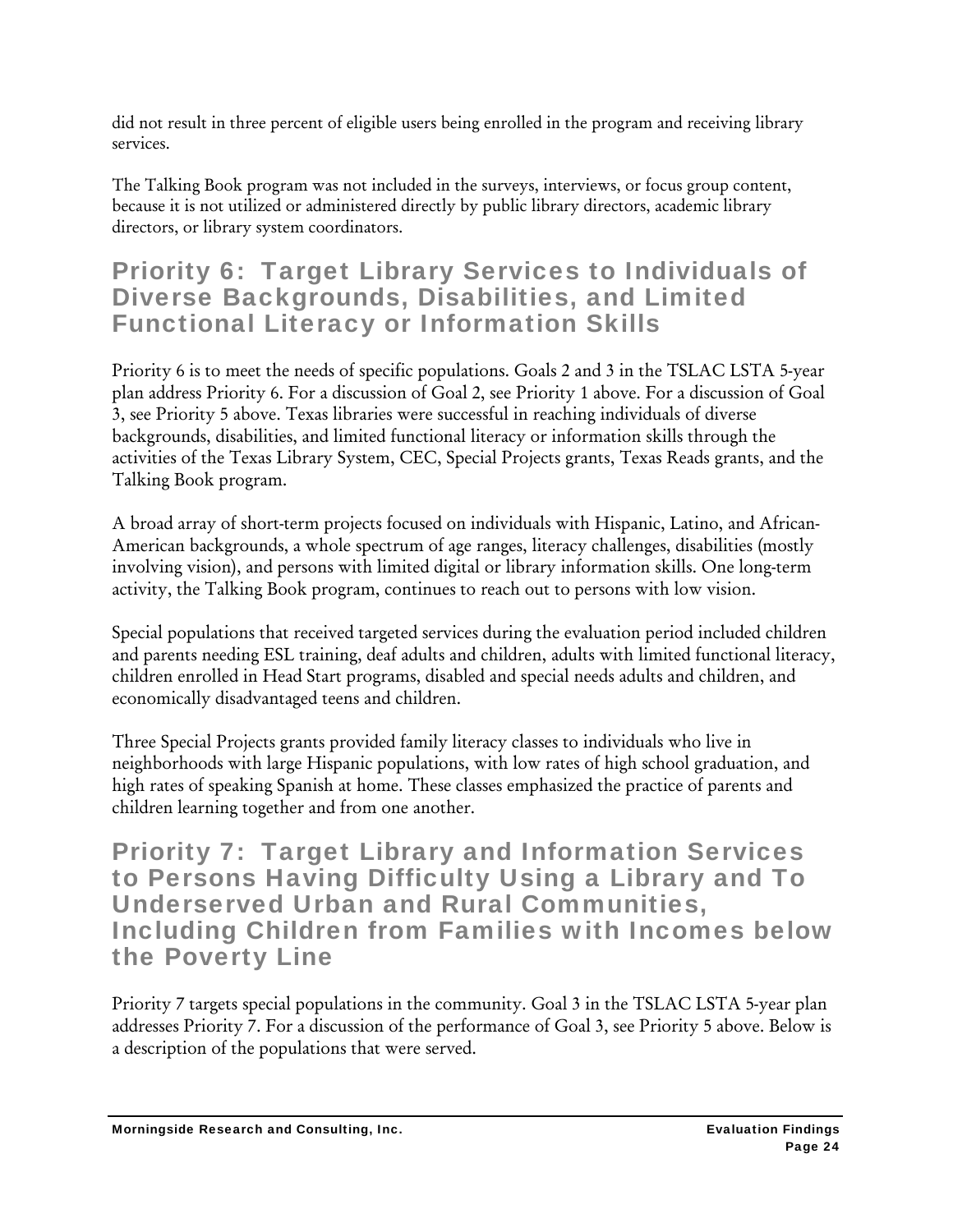Several activities were undertaken to target library and information services to persons having difficulty using a library and to underserved urban and rural communities, including children from families with incomes below the poverty line. The programs supporting these efforts included the Talking Book program, Special Projects grants, CEC, and the Texas Library System.

The Talking Book program serves people who are blind or physically disabled in both urban and rural communities by providing outreach, materials and services. The public awareness coordinator of the Talking Book program travels throughout Texas and targets outreach efforts to senior citizen centers, assisted living facilities, low vision groups, and professional staff who serve persons with disabilities.

The Special Projects grants impacted the school readiness of disadvantaged children by providing early literacy parenting classes to parents and teachers.

A separate Special Projects grant promoted universal access to materials and services within their libraries to individuals with disabilities such as low vision. This population included underserved and rural communities and children living below the poverty line.

#### Priority 8: Develop Library Services That Provide All Users Access to Information through Local, State, Regional, National, and International Collaborations and Networks

Priority 8 is to expand access by collaborating and networking. Goal 4 in the TSLAC LSTA 5 year plan addresses Priority 8. For a discussion of the performance of Goal 4, see Priority 2, above. TSLAC has provided many ongoing activities that ensure all users access to information through local, state, regional, national, and international collaborations and networks.

Activities that relate to Priority 8 include TexShare databases and ILL, which provide worldwide access to online books, magazines, and networks and hard copy books and publications for Texas library patrons. ARIS also provides online, worldwide access to unique, archival, and historical documents and images.

TANG addresses Priority 8 by enhancing the technology infrastructure, technology skills of librarians, and the functionality of online networks, programs, and connections to allow local, state, regional, national, and international access to information.

In a smaller capacity, TexTreasures grants also promotes local and worldwide access to special Texas collections of audio recordings, historical newspapers, and glass plate images of Texas history, among others.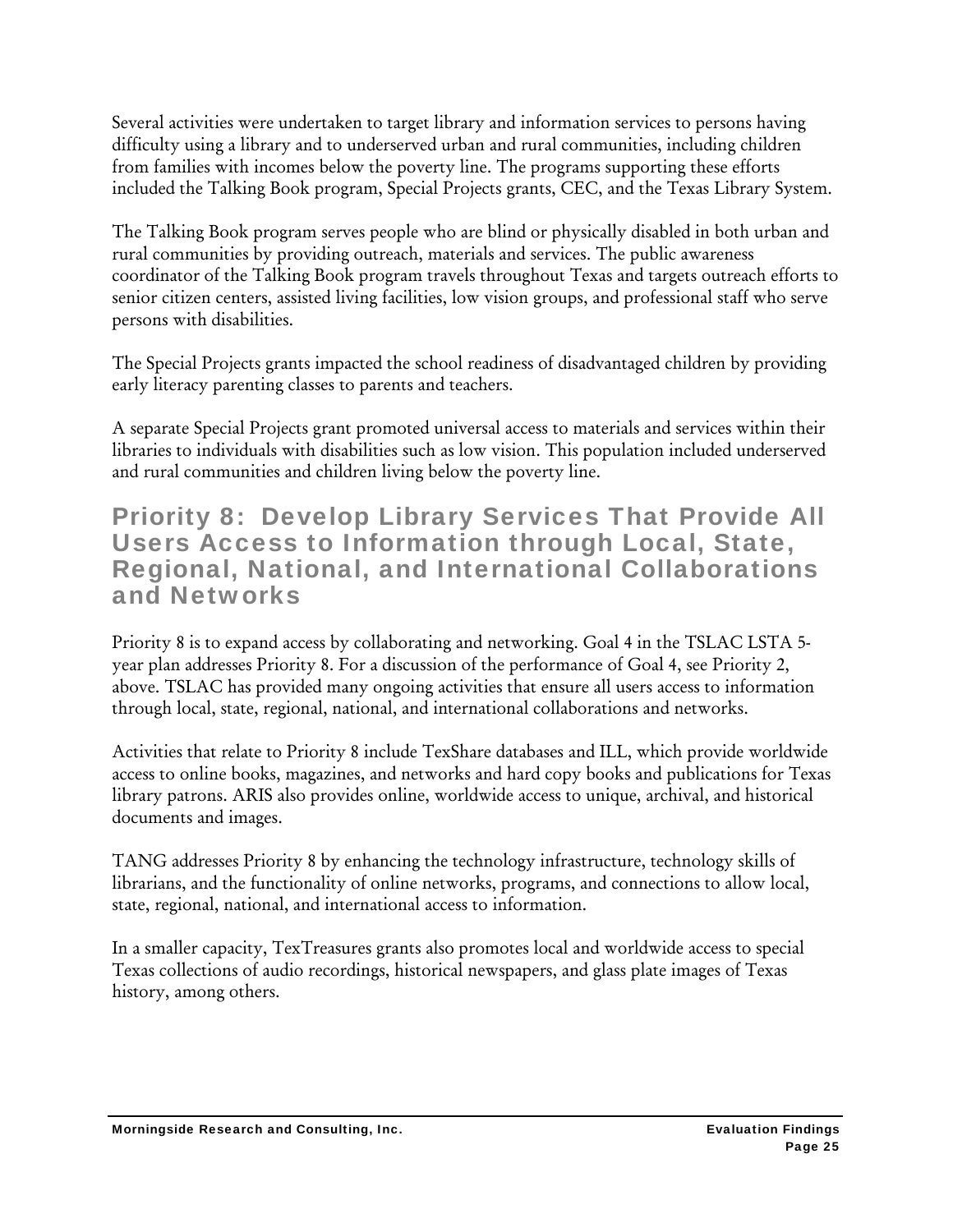# Grants and the Grant Process

TSLAC offers funding for individual library needs through four competitive grant programs. Grants have allowed libraries to implement programs and acquire equipment that they would not otherwise have been able to afford. A limited amount of funds is available each year and each library must prepare and write a grant request to apply for funding. Most grant programs are funded for one or two years. The four grant programs are TexTreasures (Priority 1; Goal 1), Texas Reads (Priority 1; Goal 2), Special Projects (Priority 1; Goal 2 and Priority 6; Goal 3), and Library Cooperation (Priority 2; Goal 4). Descriptions of each grant program can be found in Appendix A.

Competitive grants serve a small percentage of libraries in Texas per grant cycle. Thirteen percent of public libraries and 10 percent of academic libraries surveyed had received or participated in a TSLAC grant. All of the library system coordinators had obtained or participated in at least one of the grants. Libraries in rural parts of the state received 60 percent of the grants awarded.

As described under each priority above, all four grant programs have either mostly met or exceeded the output and outcome targets. In the surveys of all public and academic library directors and library system coordinators, grant programs rank lowest among TSLAC programs because of the small percentage of libraries that have experience with grants. Although the average ranking (from a scale of 1 to 6) is 2.8 among public library directors, it is slightly higher (3.1) among directors from academic libraries and the lowest among library system coordinators (1.8). However, the 49 directors who said their library had obtained at least one grant rank the usefulness of the grants much higher (3.5) and viewed the grant process and outcomes favorably. For more details on survey responses related to grants, please see Appendix C.

In interviews, one system coordinator said that the reason for not applying for a grant was the burdensome reporting requirements for a small staff. In contrast, public library directors refer to the experience with the grant process as "user friendly."

# Development and Use of Performance Measures

Library system coordinators were asked in surveys and interviews about the use of performance measures in planning, policy making, and administration from SFY 2008 to SFY 2011. Only the system coordinators were asked about the quality and usefulness of performance measures, because they have been responsible for reporting performance measures to TSLAC.

#### **Usefulness of Performance Measures**

Based on survey results, the library system coordinators did not rate the performance measure system highly. As seen in the table below, system coordinators rated the outputs and outcomes a little above average (2.6/5) when they were asked if the measures accurately reflected the effectiveness of programs or had been useful in making program changes.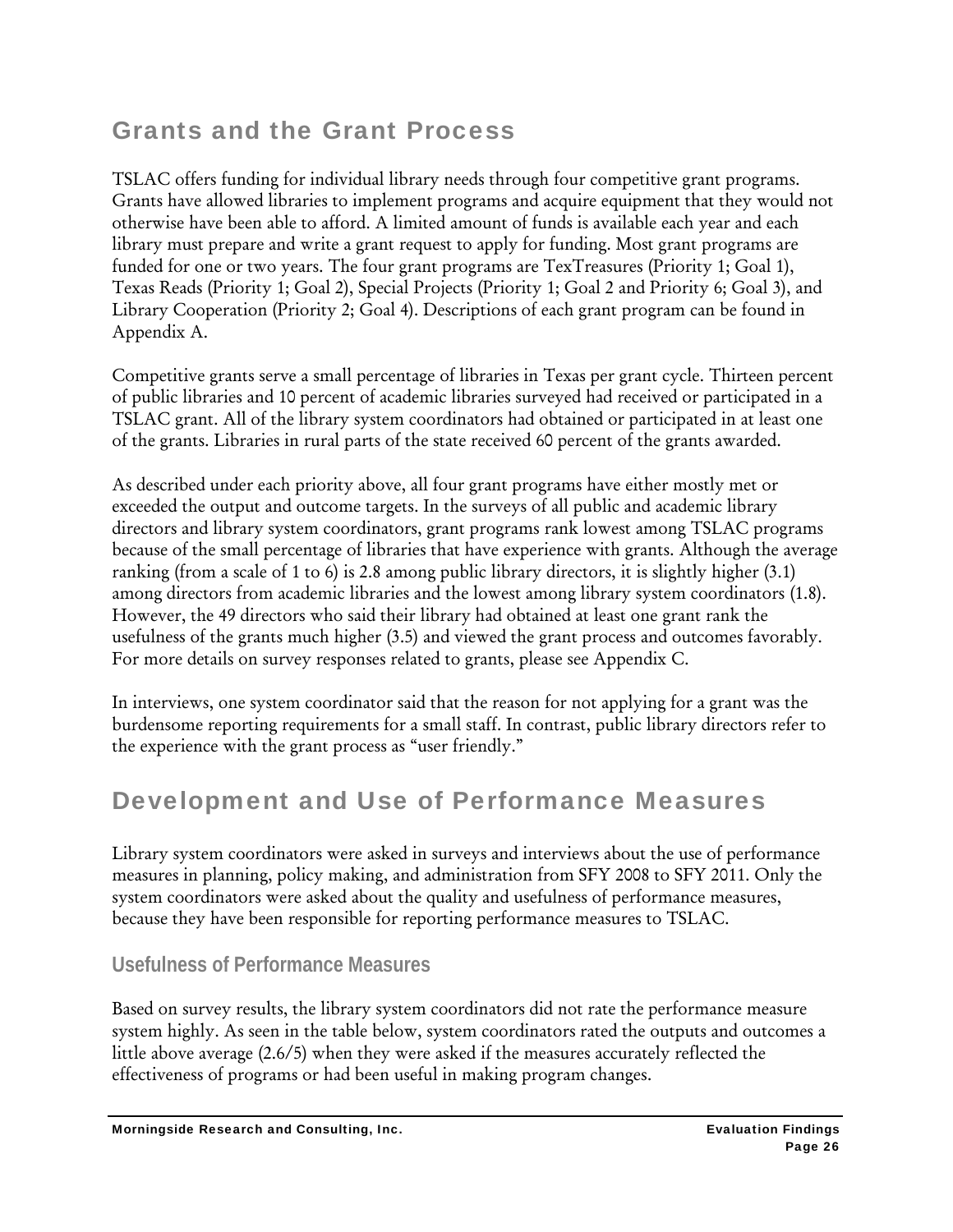| Performance Measure Data: Library System Coordinators<br>$1 = Not$ at all, $5 = Very$ much |                               |  |
|--------------------------------------------------------------------------------------------|-------------------------------|--|
| How well do you think the outputs and outcomes in the<br><b>LSTA Evaluation Plan:</b>      | <b>Mean Rating</b><br>$(N=6)$ |  |
| Accurately reflect the effectiveness of your programs?                                     | 2.67                          |  |
| Have been useful in making program changes or updates?                                     | 2.60                          |  |

As shown in the table below, only one-third of the system coordinators were using the performance measures to make program changes or updates.

| Use of Performance Measure Data:<br><b>Library System Coordinators</b>          |                                           |  |  |
|---------------------------------------------------------------------------------|-------------------------------------------|--|--|
| Have you utilized output or outcome data to<br>make program changes or updates? | Percent of<br><b>Responses</b><br>$(N=6)$ |  |  |
| Yes                                                                             | 33.3%                                     |  |  |
| No                                                                              | 33.3%                                     |  |  |
| Not Sure                                                                        | 33.3%                                     |  |  |

Comments from the interviews were more positive. Two of the system coordinators felt that, while the performance measurement process took considerable time to understand, it had proved useful to the library system as a guide for planning and making managerial decisions. Coordinators commented that the initial process for designing performance measures was confusing, as was the training, but once they started using the system, it got easier. After awhile, they began to value the measures as a tool for planning.

The coordinators who supported the use of performance measures mentioned specific programs that had been enhanced by monitoring outputs and outcomes, including: literacy programs, teen services, and outreach and training to assist patrons with filing unemployment insurance claims or searching for employment. Although the outcomes seemed to show that programs were effective, some of the coordinators felt that the data collected was confusing to interpret.

One coordinator commented that they had put more resources towards the literacy program after receiving outputs and outcomes from the libraries that used it. Another coordinator commented that all the outputs and outcomes they were collecting were meeting the targets, so changes were not warranted.

Overall, system coordinators seemed to initially have trouble with the performance measures, but as they became more experienced with them, appreciation increased. There also seemed to be room for improvement in making the outputs and outcomes more relevant.

Morningside Research and Consulting, Inc. **Example 2018** Evaluation Findings **Evaluation Findings**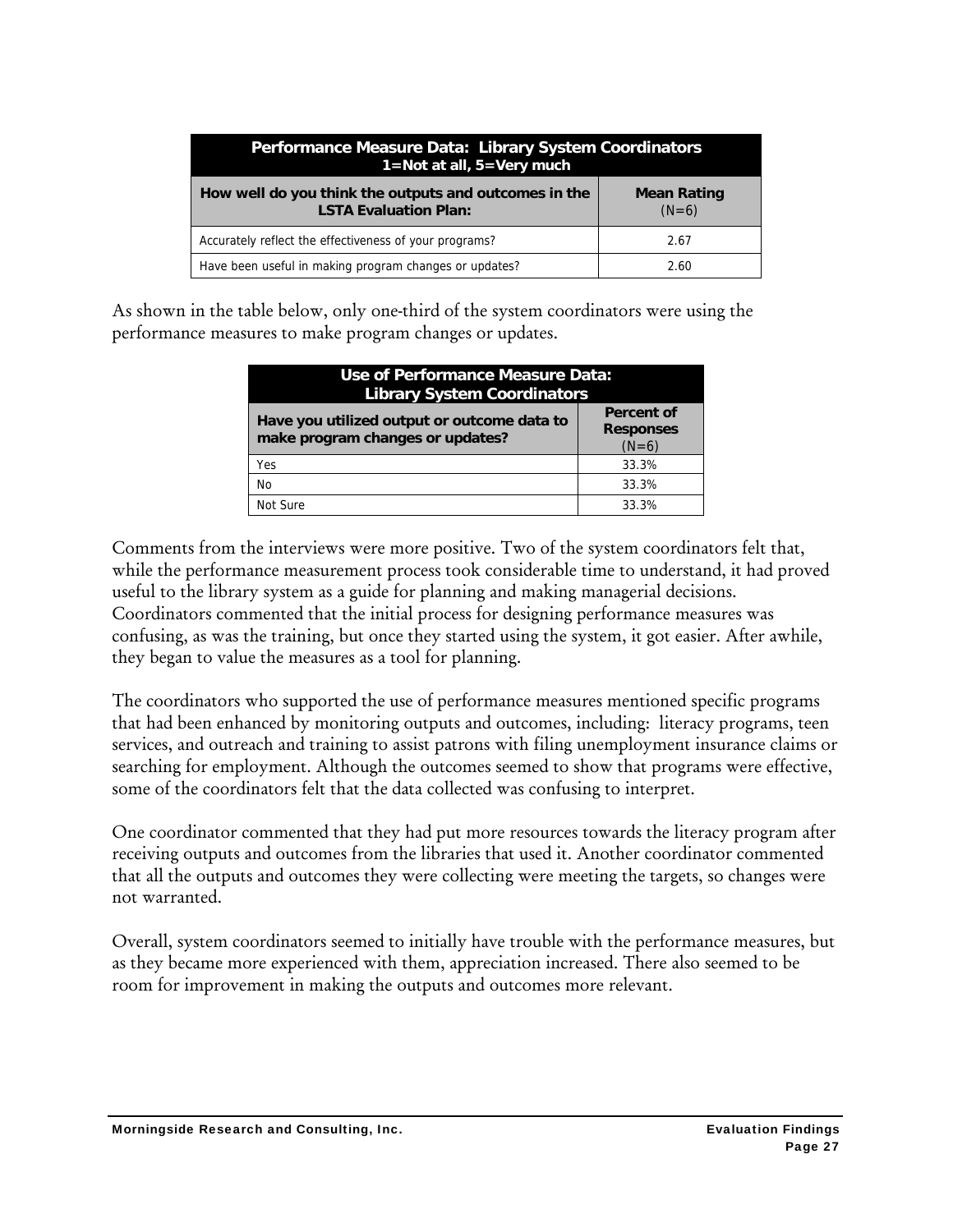#### **Obstacles to Utilizing Performance Measures**

When asked about the outcome process, two coordinators said that they found the process of collecting data to be problematic. Library system coordinators mentioned the following obstacles to collecting and using performance measures to guide decision making:

- Patrons did not want to complete surveys.
- Surveys often missed something that was important or "what was really going on."
- Much of the information was anecdotal, incomplete, and difficult to collect.
- Some libraries were better at telling their story than others, but their work was just as valid.
- The measures are one dimensional, and do not give enough information as to why something did or did not work.
- It was confusing to interpret the data.

#### **Adjustments to Performance Measures**

Three performance strategies were changed or adapted during the evaluation period for the following programs: ILL, the Texas Library System, and LoT. Changes were made to performance measures when activities or measurement processes were altered during the course of the five-year plan.

ILL (Priorities 1 and 2; Goal 1) underwent significant changes in SFY 2010 in order to make the program financially sustainable in the future (these changes are summarized under Priority 1, Goal 1). This led to an increase in transactions and requests, a partial reduction in turnaround time for loan requests, and the program is expected to show an efficiency improvement reflected by a decreased cost per transaction at the end of the five-year plan.

For the Texas Library System (Priorities 1, 2, 5, 6 and 8; Goals 2, 3, and 4), changes and updates to measuring the number of literacy-tutoring contacts per year led to the performance measure target being changed. With this revised target in place, measurements showed that the number of contacts per year was mostly met.

For LoT (Priorities 2, 5, and 8; Goal 4), one of their performance measures required reporting the number of libraries that provided a link to LoT. After a year of implementation, the TexShare database menu was combined with LoT to make access easier for patrons. Consequently, the count of links no longer provided a good indicator of which libraries were actually conducting LoT searches. According to the SPR, improvements in the data logging for LoT have made the actual count of libraries using the service available, so this count is now being used. This target was exceeded during the period it was measured.

In addition, some of the grant programs had to delay reporting their performance measures due to the time required to get grant projects up and running. Once the new grant-funded systems or projects were in place, the targets were almost always exceeded.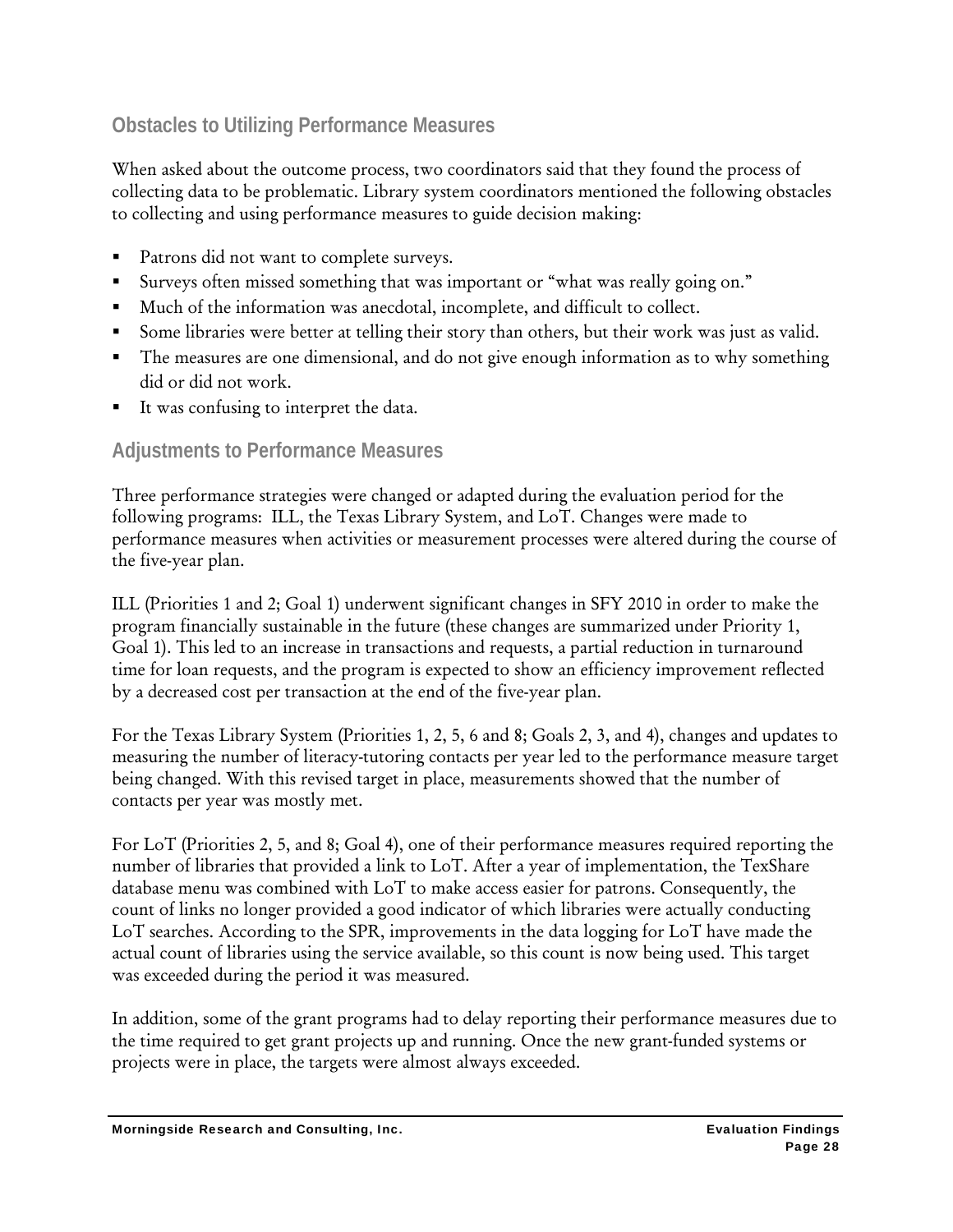#### **Recommendations**

TSLAC has greatly improved performance metrics since the last evaluation in 2007. Almost all of the outputs and outcomes are measurable and quantifiable. Despite the improvements, challenges were encountered when analyzing the SPR reports and surveys, and interviews indicate that performance measures can continue to be improved. The following are recommendations to TSLAC to strengthen the LSTA strategic plan and continue to improve the measurement of program outputs and outcomes.

1. Rebuild the LSTA strategic plan around strategies rather than programs. Given the severe Texas state funding cuts that TSLAC has experienced and may continue to experience, the number of programs funded will need to be streamlined and programming may need to be more focused rather than being provided to all libraries. A recent consulting report helped identify the core competencies for TSLAC and is a good starting point for determining what services TSLAC should be providing and to which libraries.

The state funding cuts will drastically limit the ability of TSLAC to continue to provide direct funding and services. The agency will need to consider its role as a facilitator in helping libraries leverage local public and private funds, create cooperatives for services such as technical support and grant writing, and provide support to libraries so that they can become more self-sufficient. Some of the strategic directions might include:

- Build capacity for small and rural libraries
- Sustain and increase electronic resources and access to those resources
- Create, facilitate, and share best practices for library networking and information sharing
- Develop a mentoring program that pairs large libraries with small libraries for consultation and advice
- **2. Reset output targets.** In the past, many programs had set output target numbers too high or too low, which made it challenging for the evaluators to determine the success of the program. The current evaluation plan overcame this obstacle by setting many targets in relation to previous periods. For example, instead of stating an exact number for the number of people trained or the number of materials distributed, the target stated a percentage increase each year.

Nonetheless, some output targets were still set as specific numbers, and as a result, the output targets were either almost met or were never met, or had to be changed due to changes in the program or measurement system. One example is the CEC program. The CEC is a valued program that was rated very highly by library directors and coordinators in surveys, interviews, and focus groups. In contrast, the program only narrowly met most of the targeted outputs. The output target for the number of people trained was the most difficult to reach, although the numbers came close at times. Missing the target of a specific number of people trained is not a good indicator of whether or not the programs are performing as intended.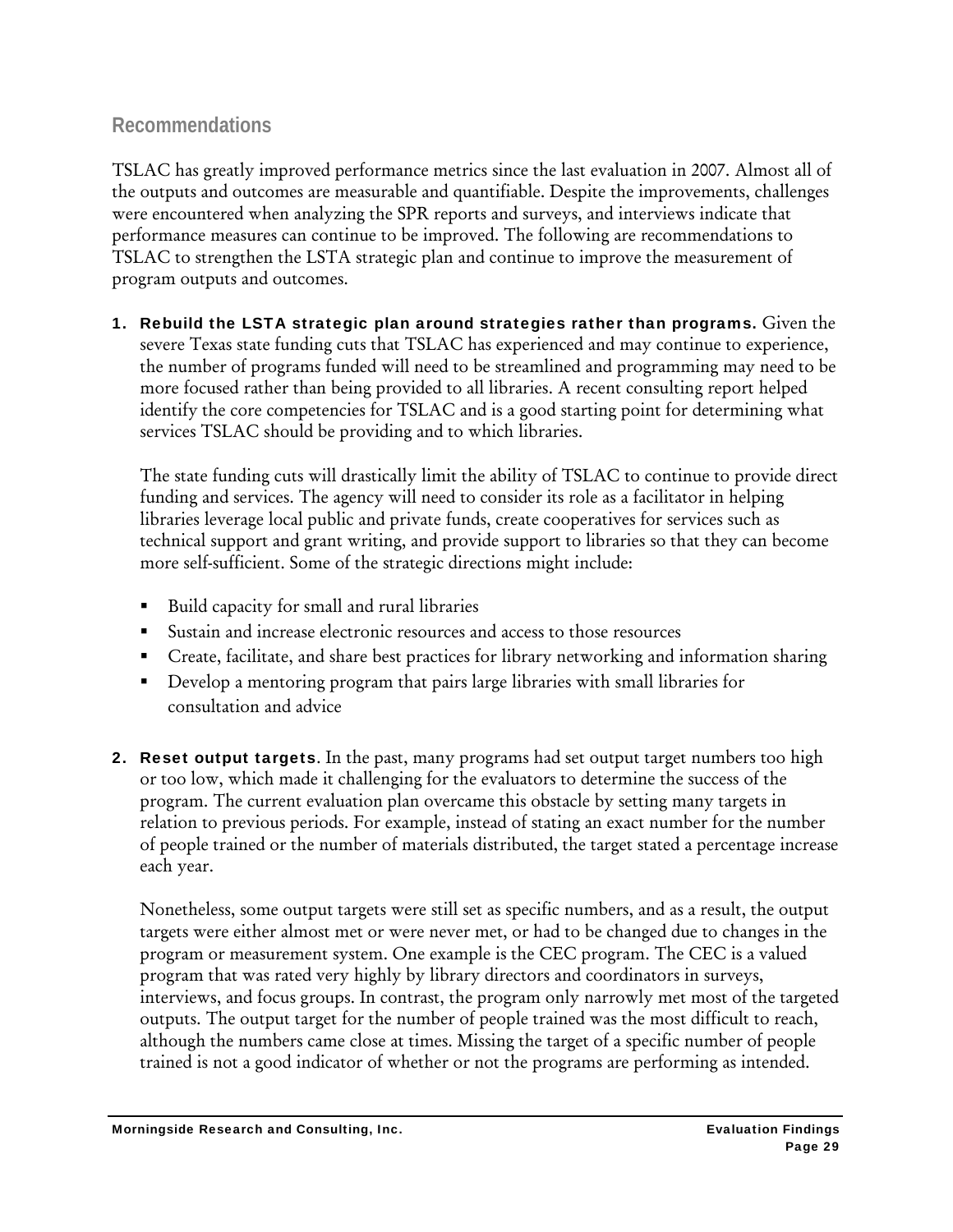3. Continue to develop meaningful outcome measures. Several programs do not have outcome measures; outcomes are often challenging to identify and often more challenging to measure. However, measuring the impact of the services provided to librarians and libraries should be a focus of the strategic plan. For example, if the goals of training are to introduce new programs, spread different types of programming to more libraries, or just to improve the knowledge or skill of library staff, TSLAC should identify ways to measure those outcomes specifically.

One outcome that exceeded its target was a measure based on a follow-up survey of participants in training programs. Although TSLAC mentioned that it is difficult to get librarians to return the survey, the outcomes showed that up to 60 percent of training participants had implemented what they learned within their own libraries. In addition to following up with attendees after they have participated in a training program, TSLAC could administer a short annual survey of the library directors receiving TSLAC-funded programs and services to ask about how the services provided by the library changed in the past year. One question could include a list of programs that a library might offer and the respondent would include which of the programs on the list the library is:

- currently providing and have never provided before
- currently provided and have been providing prior to this year
- not providing but were providing prior to this year
- not providing and never provided

With this information, TSLAC would be able to track programming from year to year to see if it is expanding or changing within the strategic guidelines set for Texas libraries.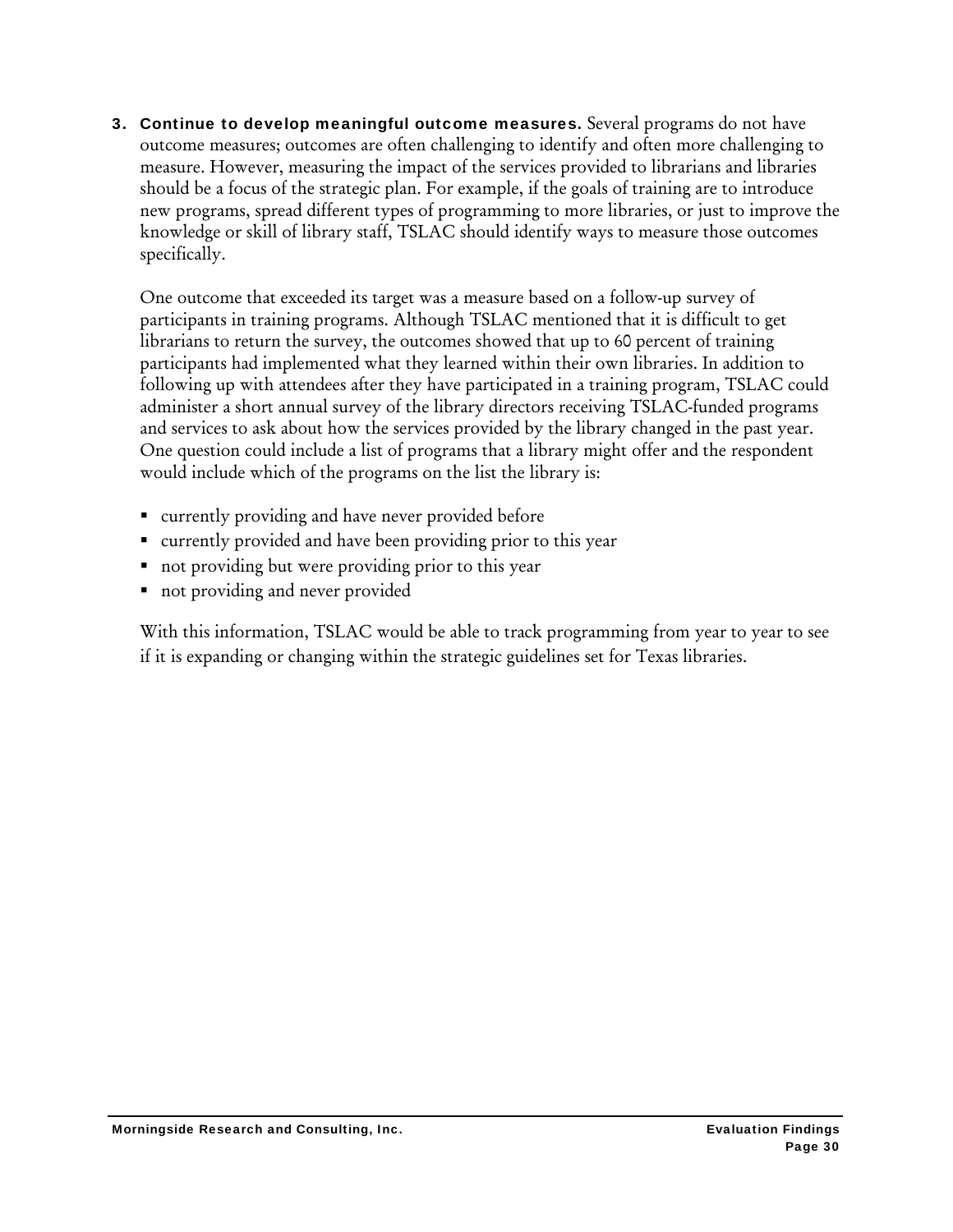# Appendix A: Definitions and Acronyms

Archives and Information Services (ARIS). A division of the Texas State Library and Archives Commission (TSLAC), ARIS acquires, assesses, organizes and preserves the valuable records and publications of Texas government agencies, as well as federal agency publications and other library materials. Although documents are physically accessible to the public, ARIS works to increase universal access to holdings through the Internet.

Continuing Education and Consulting (CEC). TSLAC staff provides technical assistance and consulting by request to librarians, library staff, regional system personnel, trustees, advisory councils, and others in order to support libraries in meeting the needs of patrons and communities. CEC activities also include workshops on a wide range of topics designed to meet library educational needs, which are identified through surveys, specific requests that have statewide implications, and in response to changes occurring in the profession.

Interlibrary Loan (ILL). The Interlibrary Loan program facilitates sharing materials among Texas libraries, thereby providing Texans with more resources than the local library can supply. Funded solely by LSTA, the statewide Interlibrary Loan project consists of the following components: the TexNet Centers, the Texas Group program, and the Project Loan reimbursement program. In addition, libraries can subscribe to the TExpress courier service to deliver materials.

Institute of Museum and Library Services (IMLS). The Institute of Museum and Library Services is the primary source of federal support for the 123,000 libraries and 17,500 museums nationwide. The mission is to create strong libraries and museums that connect people to information and ideas. The Institute works at the national level and in coordination with state and local organizations to sustain heritage, culture, and knowledge; enhance learning and innovation; and support professional development.

Library Cooperation Grants. Library Cooperation Grants are funded by LSTA and administered by TSLAC. This grant program provides funds to promote cooperative services for learning and access to information. Grant projects involving collaboration are encouraged. Programs must emphasize improved services by the library to patrons. Programs may be in the following categories:

- Expand services for learning and access to information and educational resources in a variety of formats
- Develop library services that provide all users access to information through local, state, regional, national, and international electronic networks
- **Provide electronic and other linkages between and among all types of libraries**
- Develop public and private partnerships with other agencies and community-based organizations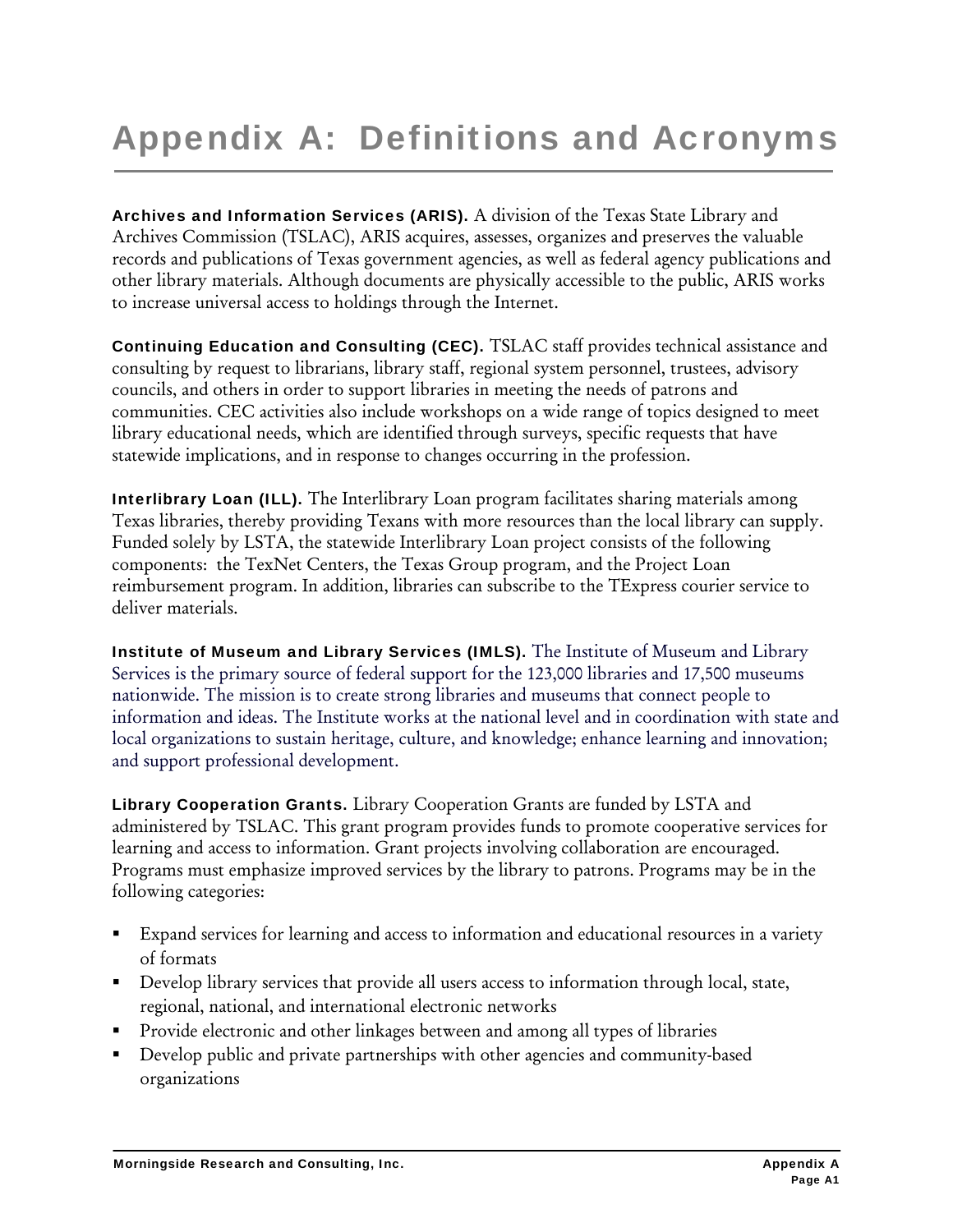Library of Texas (LoT). See Resource Discovery Services.

Library Services and Technology Act (LSTA). The LSTA Grants to States Program supports the delivery of library services in the United States. The Grants to States Program is the largest grant program run by the Institute of Museum and Library Services (IMLS); it provides funds to State Library Administrative Agencies (SLAAs) using a population-based formula. SLAAs may use federal funds to support statewide initiatives and services; they also may distribute the funds through subgrant competitions of cooperative agreements to public, academic, research, school, and special libraries in their state. The program has the benefit of building the capacity of states to develop statewide plans for library services and to evaluate those services every five years (for more information, see www.imls.gov/programs/).

Loan Star Libraries Grants. Commonly referred to as Loan Star grants, Loan Star was a \$13.4 million state-funded grant program that was eliminated by the 82<sup>nd</sup> Texas Legislature in 2011. The program provided direct aid to Texas public libraries through TSLAC.

OCLC, Inc. The OCLC is a worldwide cooperative of more than 29,500 libraries, museums, and archives that support both an online "collective collection" of library materials and an Internet platform for managing library services cooperatively, including integrated acquisitions, cataloging, circulation, patron administration, resource sharing and e-resource management. For more information, see www.oclc.org.

Regional Library Systems. See Texas Library System.

Resource Discovery Services/Library of Texas (LoT). Resource Discovery Services facilitate the process of locating desired information. One of these services is LoT, an integrated, one-stop online search portal that enables patrons to locate materials in nearby libraries, TexShare online databases, and other collections. Once information is located, the material may be viewed online, requested through Interlibrary Loan, or borrowed directly from the holding library.

Special Projects Grants. Special Projects Grants are funded by LSTA and administered by TSLAC. This grant program provides funds for programs that expand library services to all members of the community. The grants enable libraries to develop programs for populations with special needs. Programs involving collaboration are encouraged. Programs must emphasize improved services by the library to patrons. Programs may be in one of the following categories:

- Target library services to individuals of diverse geographic, cultural, and socioeconomic backgrounds, to individuals with disabilities, and to individuals with limited functional literacy or information skills
- Target library and information services to persons having difficulty using a library and to underserved urban and rural communities, including children from families below the poverty line

System(s). See Texas Library System.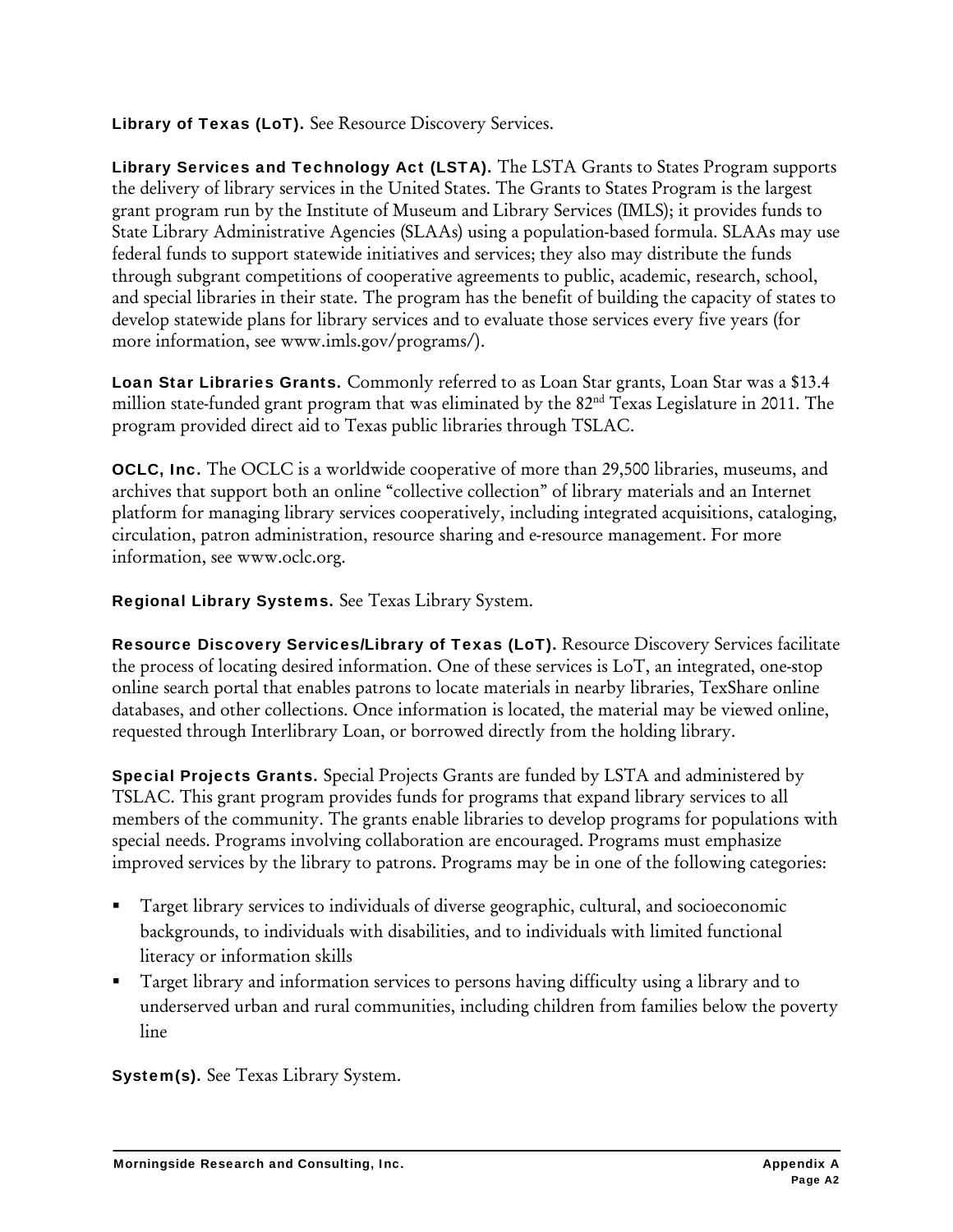Talking Book Program. Administered by TSLAC, the Talking Book Program is a free library service to Texans of all ages who are unable to read standard print material due to visual, physical, or reading disabilities, whether permanent or temporary. The books are available on digital cartridge, Braille, large print, and cassette. Playback equipment to be used with TBP materials is also available to borrow. Materials may be downloaded from the Internet or mailed at no charge to the patron. The program offers more than 80,000 titles in fiction and nonfiction, plus 80 national magazines for adults and children.

Technical Assistance Negotiated Grant (TANG). This federal grant focuses on improving the selection, maintenance, and use of technology equipment in libraries. To these ends, the funds may be used for personnel, equipment/property, supplies, telecommunications, travel and professional services. Priority for application for these funds is given to the Texas Library Systems, which administer the grants through the regional library systems. Eight of the 10 regional library systems use TANG to hire a staff member to provide on-site and remote technical assistance and consulting to meet the program objectives. One regional library system contracts with a third-party vendor to provide similar services to libraries and another system uses TANG to provide personalized technology assessment services to libraries.

Texas Library System. Funded by LSTA through a contract with TSLAC, the Texas Library System is comprised of ten library systems and has been part of the infrastructure for delivering programs and services to Texas public and academic libraries. Libraries accredited by TSLAC are eligible for membership in a system.<sup>1</sup> The library systems are listed below:

- Alamo Area Library System (AALS)- San Antonio area
- Big Country Library System (BCLS)- Abilene/San Angelo area
- **Central Texas Library System (CTLS)**
- **Houston Area Library System (HALS)**
- Harrington Library Consortium (HLC)-North Texas Panhandle area
- **Northeast Texas Library System (NETLS)**
- North Texas Library Partners (NTLP)- Dallas/Fort Worth area
- South Texas Library System (STLS)
- **Texas Trans-Pecos Library System (TTPLS)**
- West Texas Library System (WTLS)

System services include consulting and continuing education services, and support for programs such as literacy and automation projects. The Systems Negotiated Grant (SYNG) program supported efforts to meet the statewide needs of early childhood literacy, family literacy, and workforce development. Due to budget cuts from LSTA and the 82<sup>nd</sup> Texas Legislature in 2011, many of the ten library systems are expected to close as TSLAC develops a financially feasible system for delivering programs and services to Texas libraries.

 <sup>1</sup> The Library Systems Act, Government Code, Title 4. Executive Branch, Subtitle D. History, Culture, and Education. Chapter 441. Libraries and Archives, Subchapter I, Library Systems, Sec. 441.127. http://www.statutes.legis.state.tx.us/Docs/GV/htm/GV.441.htm#441.121. Accessed December 2011.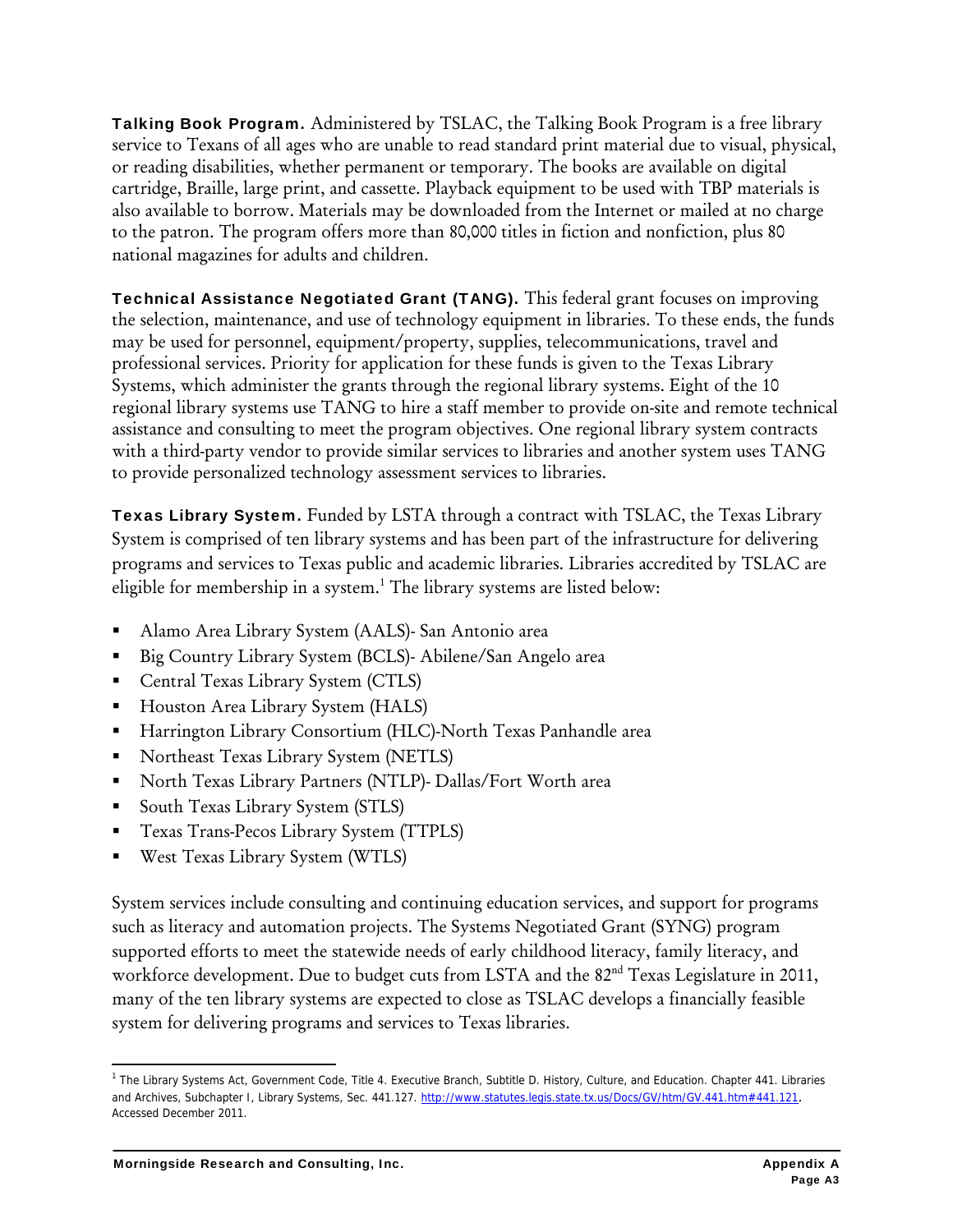Texas Reads Grants. Texas Reads Grants are partially funded by LSTA and administered by TSLAC. The Texas Reads Grants fund public library programs to promote reading and literacy within local communities.

Texas State Library and Archives Commission (TSLAC). An agency of the Texas state government, the mission of the Texas State Library and Archives Commission is to preserve the record of government for public scrutiny, to secure and make accessible historically significant records and other valuable resources, to meet the reading needs of Texans with disabilities, to build and sustain statewide partnerships to improve library programs and services, and to enhance the capacity for achievement of individuals and institutions served by TSLAC.

TexTreasures Grants. TexTreasures Grants are funded by LSTA and administered by TSLAC. TexTreasures is an annual grant program designed to help libraries make special collections of that library more accessible for the people of Texas and beyond. Activities considered for possible funding include digitization, microfilming, and cataloging.

TexNet Centers. Currently, three TexNet Interlibrary Loan Centers are located around the state in Dallas, Lubbock and San Antonio. The TexNet Centers provide Interlibrary Loan and OCLC referral services for smaller, primarily public, non-OCLC member libraries in the service region (and sometimes outside their region). They also loan materials to other libraries throughout Texas and the world.

TExpress courier service. TExpress facilitates the Interlibrary Loan program. For an annual fee, the TExpress courier service provides an unlimited pickup and delivery service to participating libraries, with deliveries of library books and other materials around Texas. Libraries have the option of subscribing to the two-day, three-day or five-day service. TLSAC subsidizes TExpress for participating libraries. With state budget cuts for FY 2011 and FY 2012, the subsidies for TExpress have been reduced by roughly one-third, raising the fee that libraries must pay to use the service.

TexShare databases. The TexShare database program provides electronic database resources to over 700 public, academic, and medical libraries throughout the state. These electronic databases are powerful research tools available 24 hours a day in the homes or offices of registered patrons of participating Texas libraries. They provide full-text articles from journals, newspapers, magazines, and many other sources. Books can be read online. Database topics include homework help for students, health information, business information, biography and genealogy, as well as literature and archival information.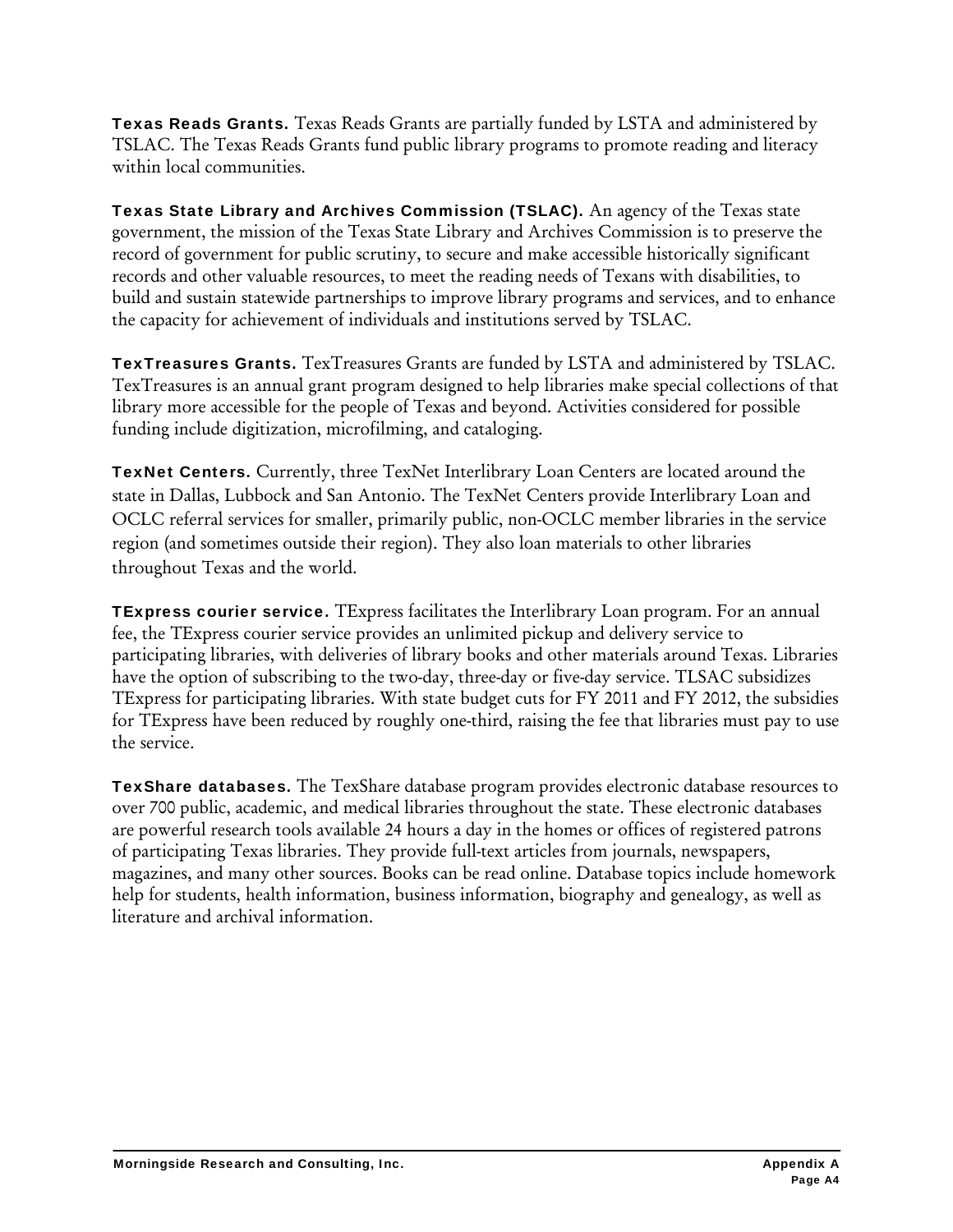# Overview and Methodology

The Library Services and Technology Act (LSTA) is funded by the federal Institute of Museum and Library Services (IMLS) and the Texas State Library and Archives Commission (TSLAC) receives LSTA funds through the Grants to States Program. Every five years, TSLAC creates and submits a five-year strategic plan to IMLS. The state LSTA plan dated 2008-2012 contains four goals that address the six IMLS priorities that TSLAC selected as the focus of the five-year plan. For each priority, TSLAC administers a variety of programs. The relationships between the IMLS priorities and the TSLAC LSTA goals and programs are shown in the Evaluation Findings section of this evaluation report.

According to IMLS, the purpose of the State Program Report (SPR) data is to provide state and federal policymakers, researchers, and other interested users with descriptive information about state library agencies. The data collected are useful to (1) chief officers of state library agencies; (2) policymakers in the executive and legislative branches of federal and state governments; (3) government and library administrators at the federal, state, and local levels; (4) the American Library Association and its members or customers; (5) library and public policy researchers; and (6) the public, journalists, and others. $<sup>1</sup>$ </sup>

SPR data is reported annually and sent by TSLAC to IMLS for review. The SPRs are documents that contain a written narrative describing the performance of each LSTA-funded program for that fiscal year. For this analysis, output and outcome numbers and percentages that were described in the SPR narrative were manually extracted and entered into an Excel file. At the time of this evaluation, program data was available for state fiscal year (SFY) 2008 through SFY 2010. For a few programs Interlibrary Loan (ILL), Archives and Information Services (ARIS), Continuing Education and Consulting (CEC), and Library Cooperation grants, SFY 2011 data was also available.

### SPR Performance Target Achievement

Performance targets for each program in the LSTA plan were reviewed over the three- or fouryear evaluation period. The tables in this appendix illustrate the success of each program, showing the outputs and outcome targets from the LSTA five-year plan. Depending on the results, the targets were categorized as:

- Exceeded (counts or percentages consistently exceeded the targets)
- Mostly met (counts or percentages met the target most of the time, with a few exceptions)
- Partially met (counts or percentages never quite met the target, but sometimes came close)

  $1$  www.imls.gov. Accessed on 01/11/2012.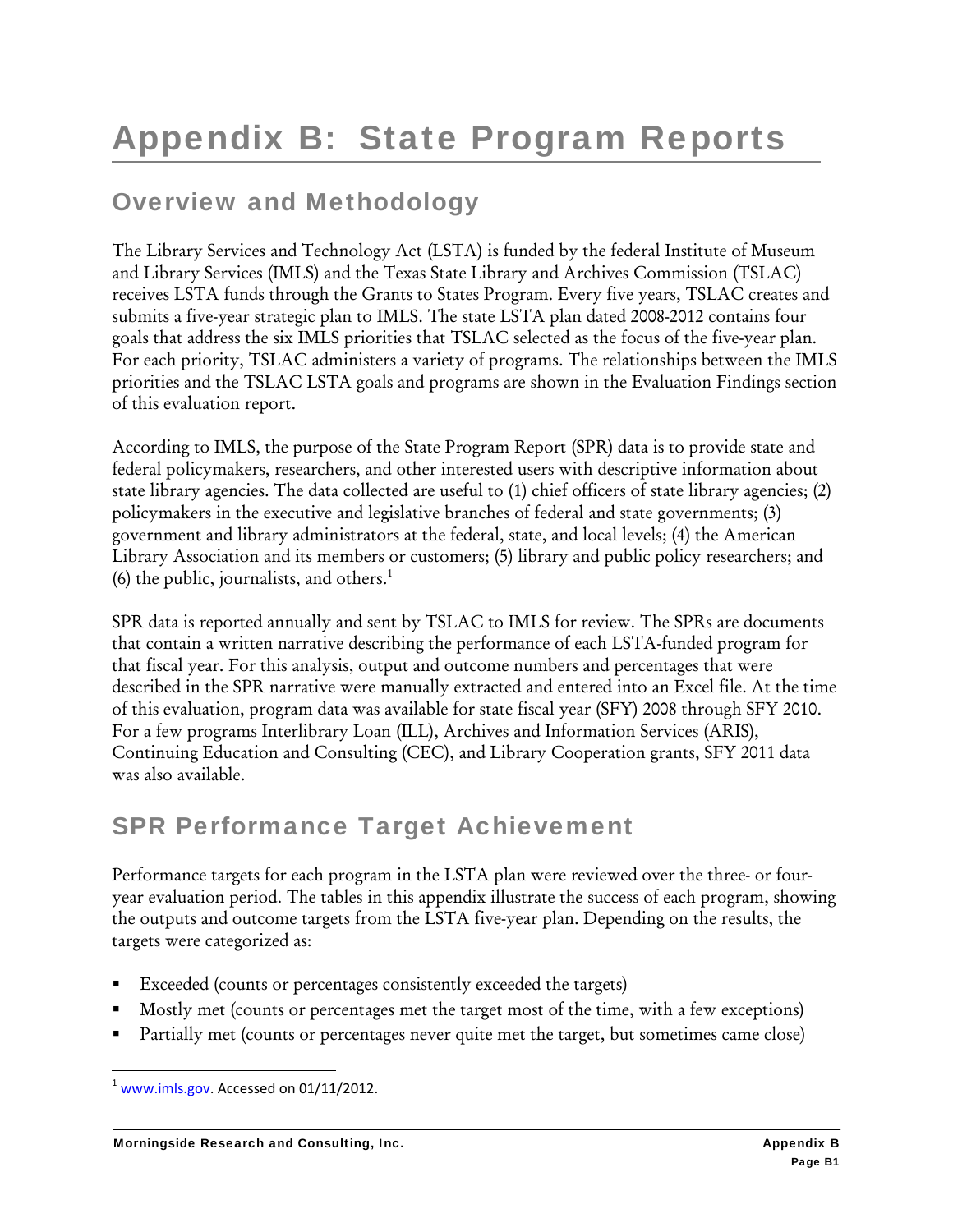- Did not meet (counts or percentages never met the target and did not come close)
- Unable to fully measure (due to various reasons, the count or percentage was not measurable)

As seen in the table, the programs under Goals 1, 2, and 4 exceeded or mostly met the majority of the targets (at 77 percent, 90 percent, and 78 percent, respectively), followed by the programs under Goal 3, which exceeded or mostly met 57 percent of the targets.

| How Well Are the LSTA Goals Being Met? |                                                            |                                      |                                          |                              |
|----------------------------------------|------------------------------------------------------------|--------------------------------------|------------------------------------------|------------------------------|
|                                        | Priorities 1, 2                                            | Priorities 1, 5, 6                   | Priorities 5, 6, 7                       | Priorities 2, 5, 8           |
| Performance                            | Goal 1:<br><b>Access to broad</b><br>range of<br>materials | Goal 2:<br>Literacy and<br>education | Goal $3:$<br>Meet needs of<br>population | Goal 4:<br><b>Technology</b> |
| Exceeded targets                       | 58% (15)                                                   | $20\%$ (2)                           | 43% (9)                                  | 64% (9)                      |
| Mostly met targets                     | 19% (5)                                                    | 70% (7)                              | $14\%$ (3)                               | $14\%$ (2)                   |
| Partially met targets                  | $12\%$ (3)                                                 |                                      | $38\%$ (8)                               | $14\%$ (2)                   |
| Did not meet targets                   |                                                            |                                      | $5\%$ (1)                                |                              |
| Unable to fully<br>measure             | $12\%$ (3)                                                 | $10\%$ (1)                           |                                          | 7% (1)                       |

#### **Priority 1: Expand Services for Learning and Access to Information**

Goal 1: Provide Texans with access to a broad range of library materials. Under Goal 1 there are four programs: ILL, TexShare databases, ARIS, and TexTreasures grants. Goal 1 programs address IMLS Priorities 1 and 2. The success of each program in meeting performance measures is shown in the following tables.

| Success of Interlibrary Loan (ILL) in Meeting Goal 1 Performance Measures |                                                                                                                                                                                                                                                                                                                                                                                                                                                                                                                                                                                                                                                                           |  |
|---------------------------------------------------------------------------|---------------------------------------------------------------------------------------------------------------------------------------------------------------------------------------------------------------------------------------------------------------------------------------------------------------------------------------------------------------------------------------------------------------------------------------------------------------------------------------------------------------------------------------------------------------------------------------------------------------------------------------------------------------------------|--|
| Performance                                                               | <b>Program Outputs and Outcomes</b>                                                                                                                                                                                                                                                                                                                                                                                                                                                                                                                                                                                                                                       |  |
| Exceeded<br>targets                                                       | ٠<br>There will be a 5 percent increase each year in the number of persons participating in interlibrary<br>loan service training.<br>The Texas Group will show an increase in participation by 5 percent by the end of the five-year plan.<br>The Texas Group will show a 10 percent increase in the total number of transactions by the end of<br>the five-year plan.<br>The Texas Group will show a 10 percent increase in the total number of requests by the end of the<br>five-year plan.<br>The overall turnaround time for loan requests processed by both the Texas Group libraries and the<br>ILCs will decrease by 5 percent by the end of the five-year plan. |  |
| Mostly met<br>targets                                                     | The Texas Group will show a minimum increase of 1 percent each year in the total number of<br>requests.                                                                                                                                                                                                                                                                                                                                                                                                                                                                                                                                                                   |  |
| Partially met<br>targets                                                  | The overall turnaround time for loan requests processed by both the Texas Group libraries and the<br>٠<br>ILCs will decrease by a minimum of 0.5 percent each year.<br>The Texas Group will show a minimum increase of 1 percent each year of the plan in the total<br>number of transactions.                                                                                                                                                                                                                                                                                                                                                                            |  |
| Did not meet<br>targets                                                   | <b>None</b>                                                                                                                                                                                                                                                                                                                                                                                                                                                                                                                                                                                                                                                               |  |
| Unable to fully<br>measure                                                | The Interlibrary Loan Centers (ILCs) will show an efficiency improvement reflected by a decreased<br>cost per transaction at the end of the five-year plan (Costs were reduced in SFY 2008 and SFY 2009,<br>but target was not measureable in SFY 2010 and SFY 2011 because the Centers began closing in<br>SFY2010 and libraries moved to the new ILL system).                                                                                                                                                                                                                                                                                                           |  |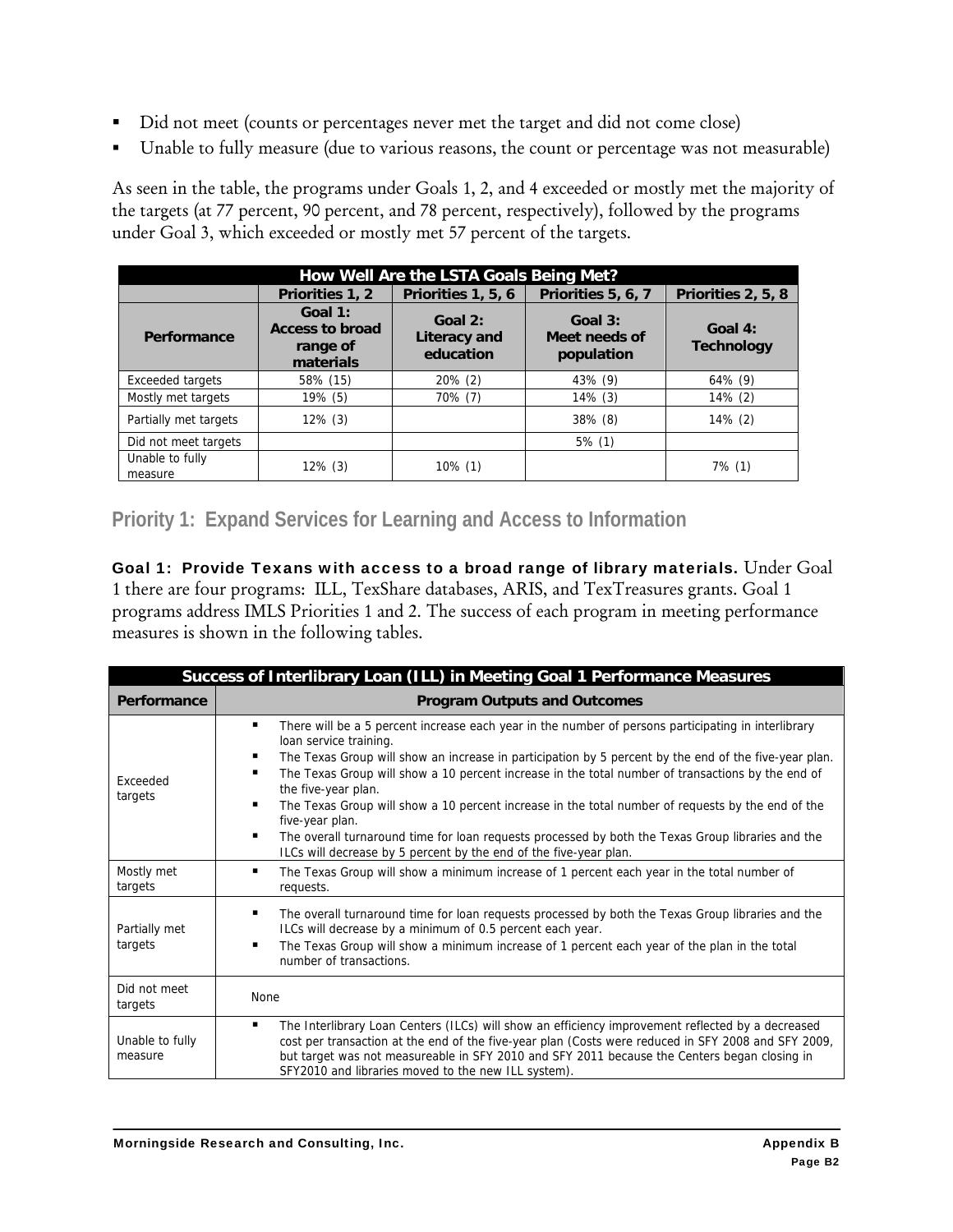|                            | <b>Success of TexShare Databases in Meeting Goal 1 Performance Measures</b>                                                                                                                                                                                                                                                                                                                                                                                                                                                                                                                                                                                                                                                                                                                                                                                                                                                                                                                                                                                                                                                                                           |
|----------------------------|-----------------------------------------------------------------------------------------------------------------------------------------------------------------------------------------------------------------------------------------------------------------------------------------------------------------------------------------------------------------------------------------------------------------------------------------------------------------------------------------------------------------------------------------------------------------------------------------------------------------------------------------------------------------------------------------------------------------------------------------------------------------------------------------------------------------------------------------------------------------------------------------------------------------------------------------------------------------------------------------------------------------------------------------------------------------------------------------------------------------------------------------------------------------------|
| Performance                | <b>Program Outputs and Outcomes</b>                                                                                                                                                                                                                                                                                                                                                                                                                                                                                                                                                                                                                                                                                                                                                                                                                                                                                                                                                                                                                                                                                                                                   |
| Exceeded<br>targets        | By the end of the five-year plan, the TexShare databases will see an overall 10 percent increase in<br>sessions, searches and document retrievals.<br>By year-end SFY 2010, a statewide survey of staff at TexShare member libraries will indicate that a<br>minimum of 20 percent of users will go to licensed online databases (such as those provided by<br>TexShare) in addition to Internet search engines for purposes of health and business research and<br>school assignments.<br>At the end of the five-year plan, the TexShare databases will see a 20 percent overall increase in<br>sessions, searches, and document retrievals used in the Texas Association of Developing Colleges<br>(TADC) schools.<br>The TexShare databases will see with a minimum 1 percent increase each year in sessions,<br>searches, and document retrievals used in the Texas Association of Developing Colleges (TADC)<br>schools.<br>TexShare member institutions realize a cost savings over quoted vendor list prices for core<br>databases, reflected by cost avoidance calculations showing library cost to be 1/8 or less than that<br>quoted on vendor price lists. |
| Mostly met<br>targets      | The TexShare databases will see a minimum 1 percent increase each year in sessions, searches and<br>document retrievals.                                                                                                                                                                                                                                                                                                                                                                                                                                                                                                                                                                                                                                                                                                                                                                                                                                                                                                                                                                                                                                              |
| Partially met<br>targets   | None                                                                                                                                                                                                                                                                                                                                                                                                                                                                                                                                                                                                                                                                                                                                                                                                                                                                                                                                                                                                                                                                                                                                                                  |
| Did not meet<br>targets    | None                                                                                                                                                                                                                                                                                                                                                                                                                                                                                                                                                                                                                                                                                                                                                                                                                                                                                                                                                                                                                                                                                                                                                                  |
| Unable to fully<br>measure | None                                                                                                                                                                                                                                                                                                                                                                                                                                                                                                                                                                                                                                                                                                                                                                                                                                                                                                                                                                                                                                                                                                                                                                  |

| <b>Success of Archives and Information Services (ARIS)</b><br>in Meeting Goal 1 Performance Measures |                                                                                                                                                                                                                                                                                                                                                                                                                                                                                            |  |
|------------------------------------------------------------------------------------------------------|--------------------------------------------------------------------------------------------------------------------------------------------------------------------------------------------------------------------------------------------------------------------------------------------------------------------------------------------------------------------------------------------------------------------------------------------------------------------------------------------|--|
| Performance                                                                                          | <b>Program Outputs and Outcomes</b>                                                                                                                                                                                                                                                                                                                                                                                                                                                        |  |
| Exceeded<br>targets                                                                                  | Beginning in the second year of the plan, add to the holdings at least one specialized database per<br>biennium.<br>For each year of the plan, digitize approximately two hundred large format unique archival<br>documents, and ensure public and staff access to those and other digital resources by procuring<br>appropriate technology.<br>By the second year of the plan, five hundred unique visitors will view digital images of the<br>converted large format archival documents. |  |
| Mostly met<br>targets                                                                                | <b>None</b>                                                                                                                                                                                                                                                                                                                                                                                                                                                                                |  |
| Partially met<br>targets                                                                             | For each year after the second year of the plan, there will be a 25 percent increase in visitors who<br>view digital images of the converted large format archival documents.                                                                                                                                                                                                                                                                                                              |  |
| Did not meet<br>targets                                                                              | None                                                                                                                                                                                                                                                                                                                                                                                                                                                                                       |  |
| Unable to fully<br>measure                                                                           | By the end of SFY 2010, a survey will show 10 percent of users have benefited from additional<br><b>LSTA-funded resources</b><br>After SFY 2010, a survey will show an estimated five percent increase each fiscal year in visitors<br>who have benefited from additional LSTA-funded resources.                                                                                                                                                                                           |  |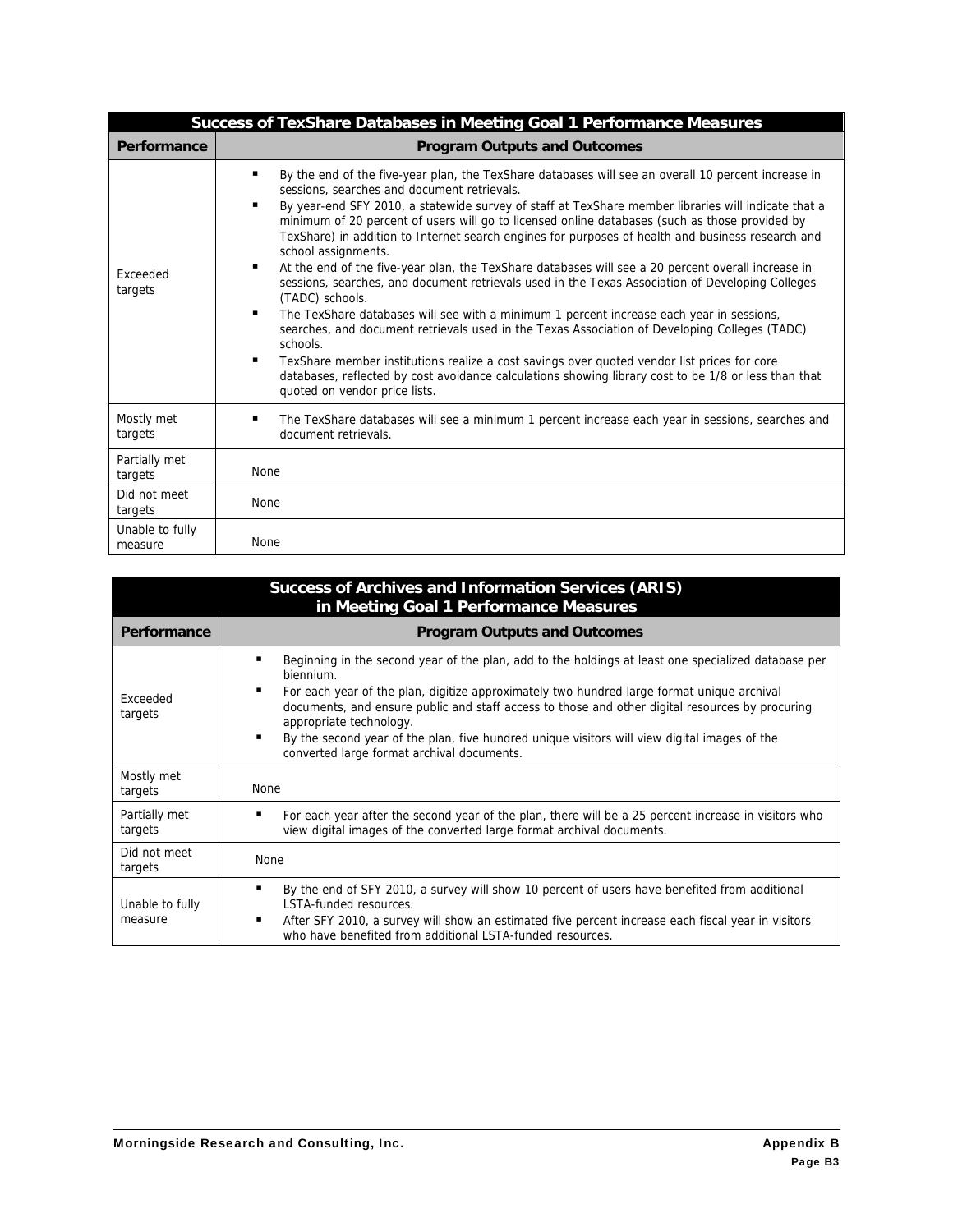| <b>Success of TexTreasures Grants in Meeting Goal 1 Performance Measures</b> |                                                                                                                                                                                                                                                                                                                                                                                                                                                                                                                                                      |  |
|------------------------------------------------------------------------------|------------------------------------------------------------------------------------------------------------------------------------------------------------------------------------------------------------------------------------------------------------------------------------------------------------------------------------------------------------------------------------------------------------------------------------------------------------------------------------------------------------------------------------------------------|--|
| <b>Performance</b>                                                           | <b>Program Outputs and Outcomes</b>                                                                                                                                                                                                                                                                                                                                                                                                                                                                                                                  |  |
| Exceeded<br>targets                                                          | For each fiscal year of two through four of the plan, a minimum of four special collections will be<br>п<br>digitized or cataloged into OCLC according to recognized standards (such as those described by<br>the Texas Heritage Digitization Initiative) using funds from a TexTreasures grant.<br>80 percent of projects digitizing materials with grant funds will make their collections accessible<br>п<br>through Texas Heritage Online.                                                                                                       |  |
| Mostly met<br>targets                                                        | An average of one project per year will be awarded to a collaborative project with partnerships<br>п<br>among two or more institutions.<br>п<br>At least two awards over the course of the plan will involve partnerships between different types<br>of organizations (such as museums and libraries) in accordance with LSTA goals.<br>п<br>Grantees will show a 100 percent increase in use of materials from special or unique collections<br>as measured by standard counts such as those derived from computer logs and re-shelving<br>tallies. |  |
| Partially met<br>targets                                                     | None                                                                                                                                                                                                                                                                                                                                                                                                                                                                                                                                                 |  |
| Did not meet<br>targets                                                      | None                                                                                                                                                                                                                                                                                                                                                                                                                                                                                                                                                 |  |
| Unable to fully<br>measure                                                   | None                                                                                                                                                                                                                                                                                                                                                                                                                                                                                                                                                 |  |

Goal 2: Provide assistance to libraries to support literacy and educational attainment in their communities. Under Goal 2 there are three programs: Texas Library System, Texas Reads grants, and Special Projects grants. Goal 2 programs address IMLS Priorities 1, 5, and 6. The success of each program in meeting performance measures is shown in the following tables.

The Texas Library System is included in Goals 2, 3 and 4. Because the outputs and outcomes are the same for each goal, the performance measures for the Texas Library System were reviewed once and can be found under Goal 3.

| Success of Texas Reads Grant in Meeting Goal 2 Performance Measures |                                                                                                                                                                                                                                                                                                                                                                                                                                                                                                                                                                                                                                                                                                   |  |
|---------------------------------------------------------------------|---------------------------------------------------------------------------------------------------------------------------------------------------------------------------------------------------------------------------------------------------------------------------------------------------------------------------------------------------------------------------------------------------------------------------------------------------------------------------------------------------------------------------------------------------------------------------------------------------------------------------------------------------------------------------------------------------|--|
| Performance                                                         | <b>Program Outputs and Outcomes</b>                                                                                                                                                                                                                                                                                                                                                                                                                                                                                                                                                                                                                                                               |  |
| Exceeded<br>targets                                                 | ٠<br>Libraries receiving a grant will report the number of participants attending grant-sponsored<br>programs (SFY 2008-2012).<br>Libraries receiving a grant will report an increase (from previous year) in the number of<br>٠<br>participants attending library-sponsored programming directly attributable to the grant program<br>(SFY 2008-2012).                                                                                                                                                                                                                                                                                                                                           |  |
| Mostly met<br>targets                                               | ٠<br>Libraries receiving a grant will report the number of new library cards issued that are directly<br>attributable to the grant program (SFY 2008-2012).<br>Libraries receiving a grant will report the number of library materials purchased and circulated<br>٠<br>with grant funds (SFY 2008-2012).<br>Through a survey, patrons attending programs will report an increase in reading-related<br>٠<br>activities (SFY 2008-2012).<br>٠<br>Through a survey, patrons attending programs will report increased enthusiasm for reading (SFY<br>2008-2012).<br>Through a survey, patrons attending programs will report increased confidence in their reading<br>٠<br>ability (SFY 2008-2012). |  |
| Partially met<br>targets                                            | <b>None</b>                                                                                                                                                                                                                                                                                                                                                                                                                                                                                                                                                                                                                                                                                       |  |
| Did not meet<br>targets                                             | None                                                                                                                                                                                                                                                                                                                                                                                                                                                                                                                                                                                                                                                                                              |  |
| Unable to fully<br>measure                                          | Through a survey, parents /caregivers of young children attending programs will report an<br>٠<br>increase in the amount of time spent in pre-emergent literacy activities (such as looking at<br>books) (SFY 2008-2012).                                                                                                                                                                                                                                                                                                                                                                                                                                                                         |  |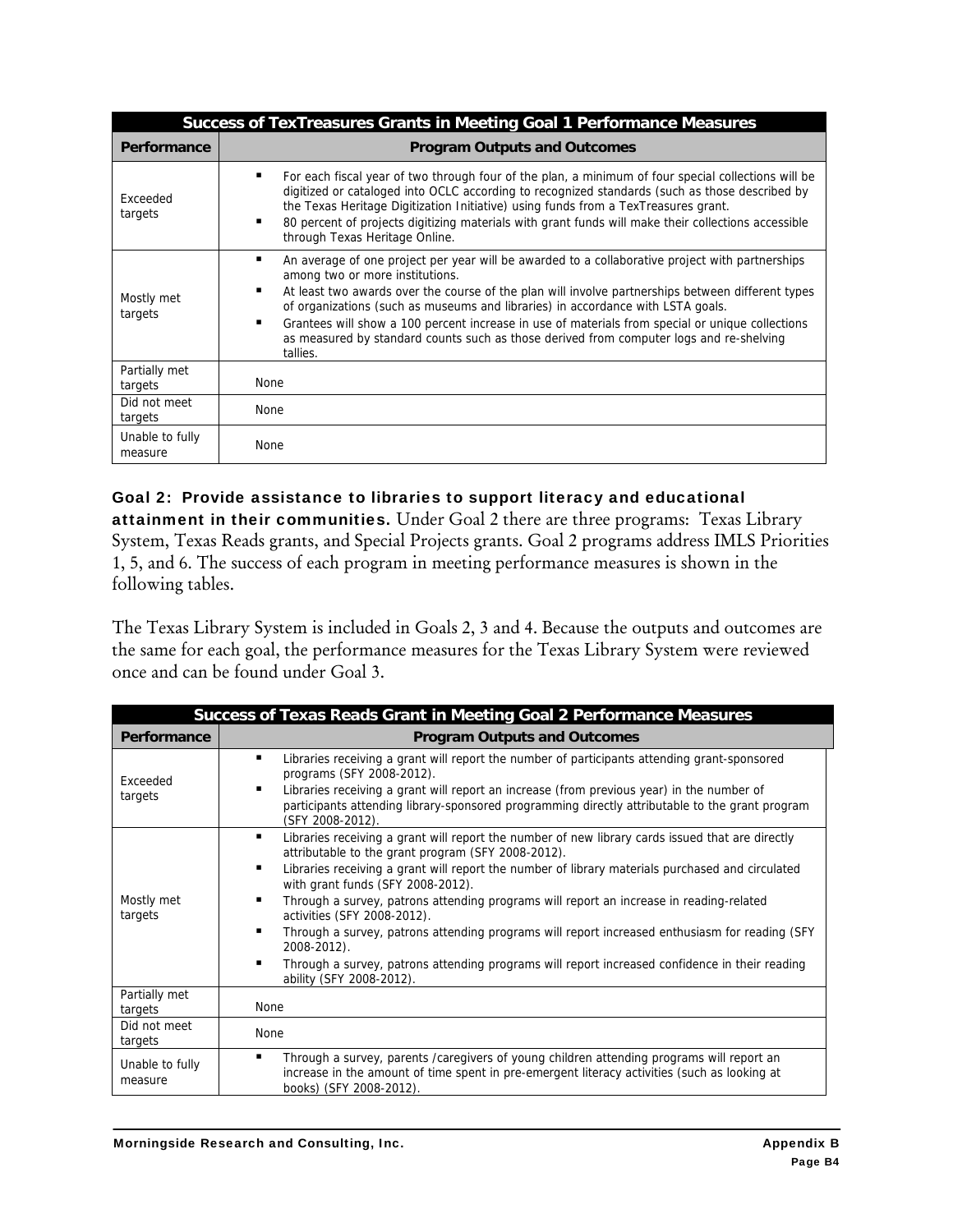| Success of Special Projects Grants in Meeting Goal 2 Performance Measures |                                                                                                                                                                                                                                                                          |  |
|---------------------------------------------------------------------------|--------------------------------------------------------------------------------------------------------------------------------------------------------------------------------------------------------------------------------------------------------------------------|--|
| Performance                                                               | <b>Program Outputs and Outcomes</b>                                                                                                                                                                                                                                      |  |
| Exceeded<br>targets                                                       | None                                                                                                                                                                                                                                                                     |  |
| Mostly met<br>targets                                                     | ٠<br>Libraries receiving a grant will report the number of participants in grant funded programs or<br>services (SFY 2009-2012).<br>٠<br>Participants in grant funded programs or services will report an increase in literacy or information<br>skills (SFY 2009-2012). |  |
| Partially met<br>targets                                                  | <b>None</b>                                                                                                                                                                                                                                                              |  |
| Did not meet<br>targets                                                   | <b>None</b>                                                                                                                                                                                                                                                              |  |
| Unable to fully<br>measure                                                | <b>None</b>                                                                                                                                                                                                                                                              |  |

**Priority 2: Develop Library Services That Provide All Users Access to Information through Electronic Networks** 

Goal 1: Provide Texans with access to a broad range of library materials. The tables for the programs supporting Goal 1 are shown in Priority 1 above.

Goal 4: Assist libraries with technology to serve the information needs of Texans. Under Goal 4 there are five programs: Texas Library System, Technical Assistance Negotiated Grant (TANG), Library Cooperation Grants, Resource Discovery Services/Library of Texas Program, and Continuing Education and Consulting (CEC). Goal 4 programs address IMLS Priorities 2, 5, and 8. The success of each program in meeting performance measures is shown in the following tables.

The Texas Library System supports Goals 2, 3 and 4. Because the outputs and outcomes are the same for each goal, the performance measures for the Texas Library System were reviewed once and can be found under Priority 5, Goal 3 below.

CEC supports Goals 3 and 4. Because the outputs and outcomes are the same for each goal, the performance measures for CEC were reviewed once and can be found under Priority 5, Goal 3 below.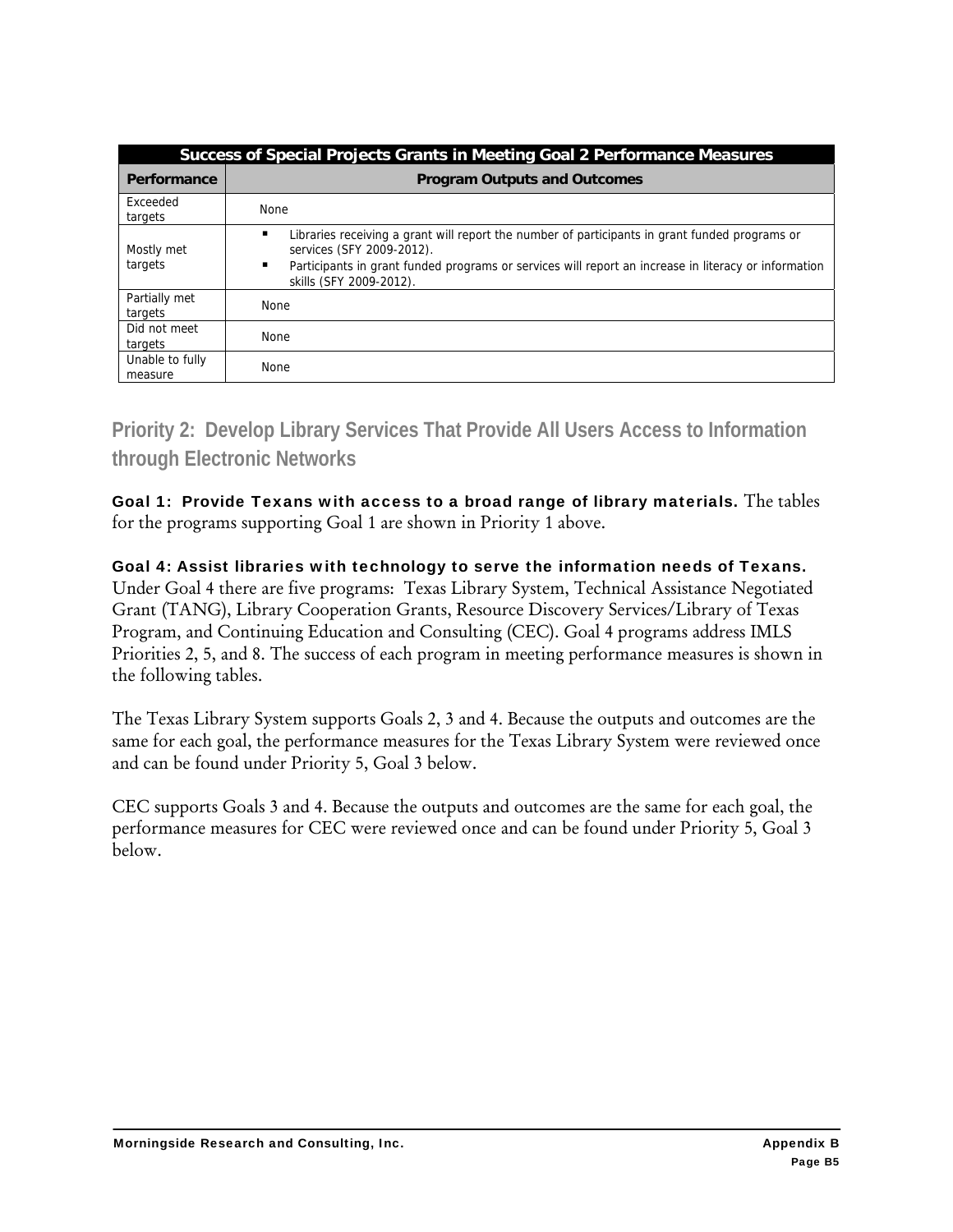|                            | <b>Success of Technical Assistance Negotiated Grant (TANG)</b><br>in Meeting Goal 4 Performance Measures                                                                                                                                                                                                                                                                                                                                                                                                                                                                                                                                                                                                                                                                                                                                                                                                                                                               |
|----------------------------|------------------------------------------------------------------------------------------------------------------------------------------------------------------------------------------------------------------------------------------------------------------------------------------------------------------------------------------------------------------------------------------------------------------------------------------------------------------------------------------------------------------------------------------------------------------------------------------------------------------------------------------------------------------------------------------------------------------------------------------------------------------------------------------------------------------------------------------------------------------------------------------------------------------------------------------------------------------------|
| Performance                | <b>Program Outputs and Outcomes</b>                                                                                                                                                                                                                                                                                                                                                                                                                                                                                                                                                                                                                                                                                                                                                                                                                                                                                                                                    |
| Exceeded<br>targets        | Services provided through the program will result in at least 95 percent of library staff experiencing<br>increased technical knowledge, skills, and/or confidence on the topics of training or assistance<br>provided (SFY 2008-2012).<br>Services provided through the program will result in at least 90 percent of library staff attempting<br>more technical processes on their own and experiencing more success (increase in technological<br>self-sufficiency) (SFY 2008-2012).<br>Services provided through the program will result in at least 30 percent of libraries improving or<br>enhancing current technology-based services or offering new technology-based services (SFY 2008-<br>$2012$ ).<br>Services provided through the program will result in at least 80 percent of library staff experiencing<br>٠<br>increased technical knowledge, skills, and/or confidence in areas of planning and implementing for<br>new technology (SFY 2008-2012). |
| Mostly met<br>targets      | Services provided through the program will result in at least 95 percent of library staff experiencing<br>increased confidence in their ability to maintain technology (SFY 2008-2012).                                                                                                                                                                                                                                                                                                                                                                                                                                                                                                                                                                                                                                                                                                                                                                                |
| Partially met<br>targets   | TANG will provide onsite or remote assistance to at least 300 libraries (SFY 2008-2012).                                                                                                                                                                                                                                                                                                                                                                                                                                                                                                                                                                                                                                                                                                                                                                                                                                                                               |
| Did not meet<br>targets    | <b>None</b>                                                                                                                                                                                                                                                                                                                                                                                                                                                                                                                                                                                                                                                                                                                                                                                                                                                                                                                                                            |
| Unable to fully<br>measure | None                                                                                                                                                                                                                                                                                                                                                                                                                                                                                                                                                                                                                                                                                                                                                                                                                                                                                                                                                                   |

| Success of Library Cooperation Grants in Meeting Goal 4 Performance Measures |                                                                                                                                                                                                                  |
|------------------------------------------------------------------------------|------------------------------------------------------------------------------------------------------------------------------------------------------------------------------------------------------------------|
| Performance                                                                  | <b>Program Outputs and Outcomes</b>                                                                                                                                                                              |
| Exceeded<br>targets                                                          | Libraries receiving a grant will report the number of participants in grant funded programs or<br>٠<br>services.                                                                                                 |
| Mostly met<br>targets                                                        | Libraries receiving a grant will report an increase (from previous year) in the number of patrons<br>attending or using library-sponsored programming or services directly attributable to the grant<br>program. |
| Partially met<br>targets                                                     | <b>None</b>                                                                                                                                                                                                      |
| Did not meet<br>targets                                                      | <b>None</b>                                                                                                                                                                                                      |
| Unable to fully<br>measure                                                   | <b>None</b>                                                                                                                                                                                                      |

|                          | Success of Resource Discovery Services/Library of Texas (LoT)<br>in Meeting Goal 4 Performance Measures                                                                                                                                                                                                                                                                                                                                                                                                                                                         |
|--------------------------|-----------------------------------------------------------------------------------------------------------------------------------------------------------------------------------------------------------------------------------------------------------------------------------------------------------------------------------------------------------------------------------------------------------------------------------------------------------------------------------------------------------------------------------------------------------------|
| Performance              | <b>Program Outputs and Outcomes</b>                                                                                                                                                                                                                                                                                                                                                                                                                                                                                                                             |
| Exceeded<br>targets      | LoT will provide a functional service accessible to all TexShare member libraries with 95 percent<br>uptime.<br>The number of library collections accessible through LoT will increase by at least 5 percent per<br>٠<br>year.<br>٠<br>LoT will provide access to at least 10 out of the largest 20 public libraries and 10 out of the<br>largest 20 academic libraries and all TexShare Databases throughout the plan period.<br>50 percent of TexShare member libraries will use the LoT service in any given month, as shown<br>٠<br>in LoT transaction logs |
| Mostly met<br>targets    | <b>None</b>                                                                                                                                                                                                                                                                                                                                                                                                                                                                                                                                                     |
| Partially met<br>targets | A minimum of 50 librarians will be trained in interoperability and technologies to improve access<br>to information through resource discovery services in each year of the plan.                                                                                                                                                                                                                                                                                                                                                                               |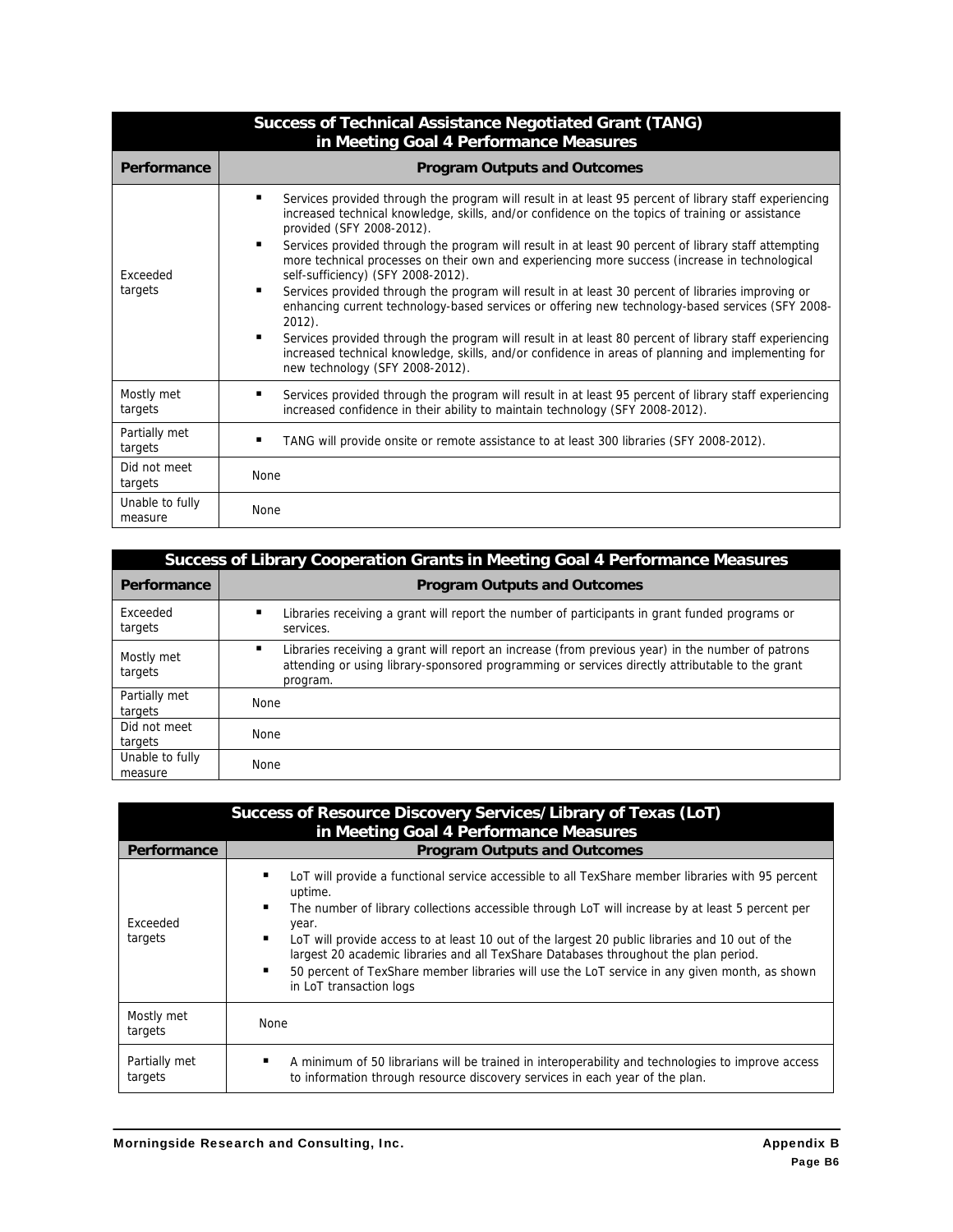| Did not meet<br>targets | None                                                                                             |
|-------------------------|--------------------------------------------------------------------------------------------------|
| Unable to fully         | The percentage of TexShare member libraries that provide a link from their Web sites to LoT will |
| measure                 | grow at least 5 percent annually until we reach 80%.                                             |

**Priority 5: Develop Public and Private Partnerships with Other Agencies and Community Organizations** 

Goal 2: Provide assistance to libraries to support literacy and educational attainment in their communities. The tables for the programs supporting Goal 2 are shown in Priority 1 above.

Goal 3: Assist libraries in providing programs and services to meet the needs of their populations. Under Goal 3 there are four programs: Texas Library System, Continuing Education and Consulting (CEC), Special Projects Grants, and the Talking Book Program. Goal 3 programs address IMLS Priorities 5, 6, and 7. The success of each program in meeting performance measures is shown in the following tables.

| Success of Texas Library System in Meeting Goal 3 Performance Measures |                                                                                                                                                                                                                                                                                                                                                                                                                                                                                                                                                                                                                                                 |  |
|------------------------------------------------------------------------|-------------------------------------------------------------------------------------------------------------------------------------------------------------------------------------------------------------------------------------------------------------------------------------------------------------------------------------------------------------------------------------------------------------------------------------------------------------------------------------------------------------------------------------------------------------------------------------------------------------------------------------------------|--|
| Performance                                                            | <b>Program Outputs and Outcomes</b>                                                                                                                                                                                                                                                                                                                                                                                                                                                                                                                                                                                                             |  |
| Exceeded<br>targets                                                    | Systems will provide training to at least 80 percent of public libraries (SFY 2008-2010).<br>٠<br>Systems will provide consulting to at least 90 percent of public libraries (SFY 2008-2010).<br>Continuing education services will result in at least 70 percent of attendees successfully<br>accomplishing the immediate outcomes of the workshops (SFY 2008-2012).<br>Continuing education services will result in at least 40 percent of attendees successfully<br>accomplishing the intermediate outcomes of the workshops (SFY 2008-2012).<br>Systems will provide consulting to at least 95 percent of public libraries (SFY 2011-2012). |  |
| Mostly met<br>targets                                                  | Systems will support programs that provide at least 39,000 literacy-tutoring contacts per year (SFY<br>2008) (This target was revised to 3,200 literacy-tutoring contacts per year for SFY 2009-2012).                                                                                                                                                                                                                                                                                                                                                                                                                                          |  |
| Partially met<br>targets                                               | Systems will provide at least 33,000 access sessions to electronic resources related to lifelong<br>learning and literacy (SFY 2008-2009).<br>Systems will provide training to at least 6,300 library staff or related personnel (volunteers,<br>trustees, and related advisory positions) (SFY 2008-2012).<br>Systems will provide training to at least 90 percent of public libraries (SFY 2011-2012).                                                                                                                                                                                                                                        |  |
| Did not meet<br>targets                                                | None                                                                                                                                                                                                                                                                                                                                                                                                                                                                                                                                                                                                                                            |  |
| Unable to fully<br>measure                                             | <b>None</b>                                                                                                                                                                                                                                                                                                                                                                                                                                                                                                                                                                                                                                     |  |

| Success of Continuing Education and Consulting (CEC)<br>in Meeting Goal 3 Performance Measures |                                                                                                                                                                                                                                                                                                                                                                  |  |  |  |
|------------------------------------------------------------------------------------------------|------------------------------------------------------------------------------------------------------------------------------------------------------------------------------------------------------------------------------------------------------------------------------------------------------------------------------------------------------------------|--|--|--|
| Performance                                                                                    | <b>Program Outputs and Outcomes</b>                                                                                                                                                                                                                                                                                                                              |  |  |  |
| Exceeded<br>targets                                                                            | Continuing education services will result in at least 40 percent of attendees successfully<br>accomplishing the intermediate outcomes of the workshops (SFY 2008-2012).                                                                                                                                                                                          |  |  |  |
| Mostly met<br>targets                                                                          | <b>None</b>                                                                                                                                                                                                                                                                                                                                                      |  |  |  |
| Partially met<br>targets                                                                       | In each year of the grant, provide continuing education to 500 library staff/related personnel.<br>In each year of the grant, provide consulting to 250 library staff/related personnel.<br>Continuing education services will result in at least 70 percent of attendees successfully<br>accomplishing the immediate outcomes of the workshops (SFY 2008-2012). |  |  |  |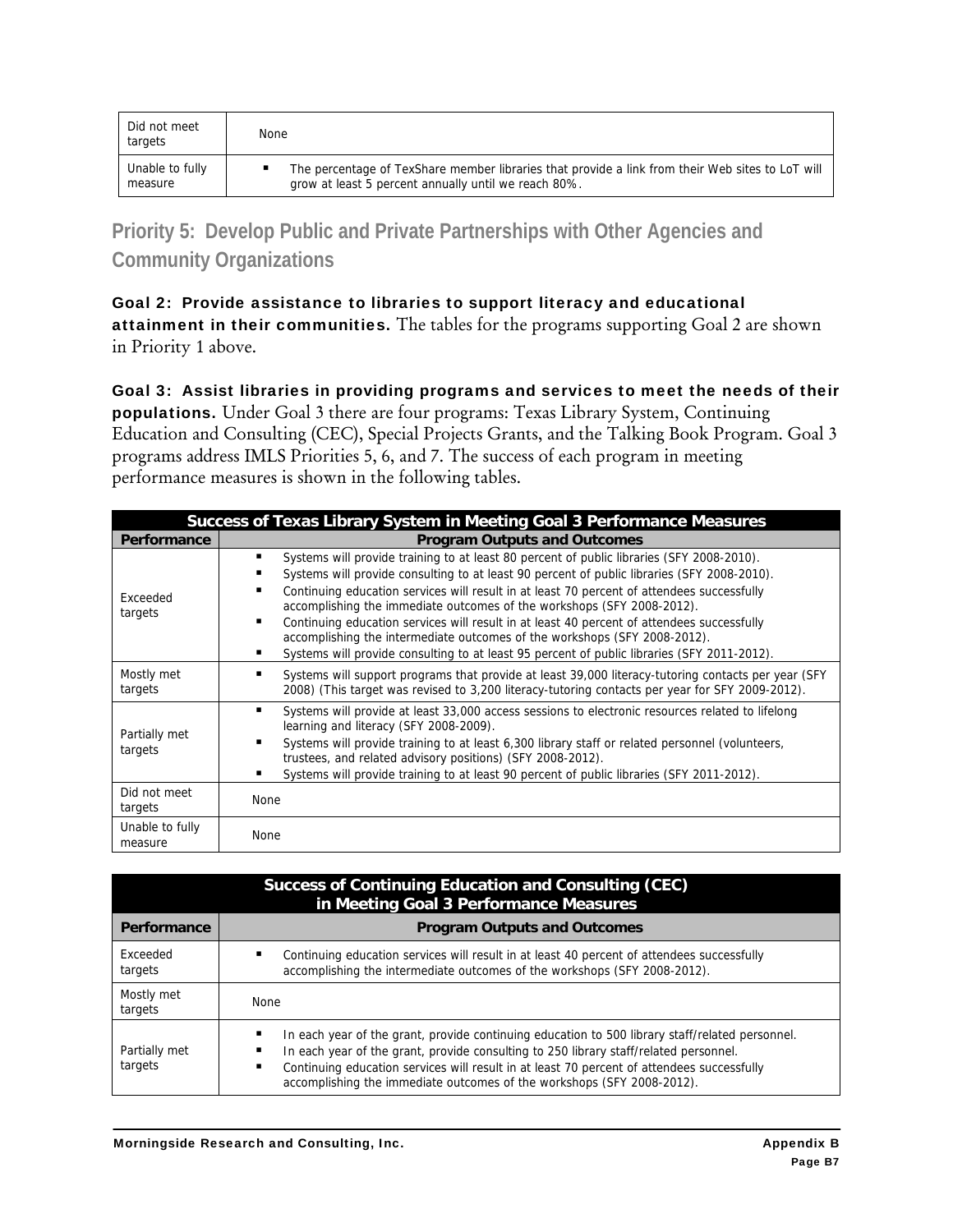| Did not meet<br>targets    | None |
|----------------------------|------|
| Unable to fully<br>measure | None |

|                            | Success of Special Projects Grants in Meeting Goal 3 Performance Measures                                                                                                                                                                                      |  |  |  |
|----------------------------|----------------------------------------------------------------------------------------------------------------------------------------------------------------------------------------------------------------------------------------------------------------|--|--|--|
| Performance                | <b>Program Outputs and Outcomes</b>                                                                                                                                                                                                                            |  |  |  |
| Exceeded<br>targets        | <b>None</b>                                                                                                                                                                                                                                                    |  |  |  |
| Mostly met<br>targets      | Libraries receiving a grant will report the number of participants in grant funded programs or<br>services (SFY 2009-2012).<br>Participants in grant funded programs or services will report an increase in literacy or information<br>skills (SFY 2009-2012). |  |  |  |
| Partially met<br>targets   | <b>None</b>                                                                                                                                                                                                                                                    |  |  |  |
| Did not meet<br>targets    | <b>None</b>                                                                                                                                                                                                                                                    |  |  |  |
| Unable to fully<br>measure | <b>None</b>                                                                                                                                                                                                                                                    |  |  |  |

| Success of Talking Books in Meeting Goal 3 Performance Measures |                                                                                                                                                                                                                                                                                                                                                                                                                                                                                                                                 |  |  |  |  |
|-----------------------------------------------------------------|---------------------------------------------------------------------------------------------------------------------------------------------------------------------------------------------------------------------------------------------------------------------------------------------------------------------------------------------------------------------------------------------------------------------------------------------------------------------------------------------------------------------------------|--|--|--|--|
| Performance                                                     | <b>Program Outputs and Outcomes</b>                                                                                                                                                                                                                                                                                                                                                                                                                                                                                             |  |  |  |  |
| Exceeded<br>targets                                             | Over the course of the five-year plan (SFY 2008-2012), eligible users in six targeted rural and<br>٠<br>isolated counties of the state will receive information about the program.<br>By the end of the five year plan (SFY 2008-2012), 9 counties with less than 3 percent of possible<br>eligible users enrolled will receive increased educational outreach.<br>By the end of the five year plan (SFY 2008-2012), the five counties with the largest possible eligible<br>users will receive increased educational outreach. |  |  |  |  |
| Mostly met<br>targets                                           | <b>None</b>                                                                                                                                                                                                                                                                                                                                                                                                                                                                                                                     |  |  |  |  |
| Partially met<br>targets                                        | In the nine counties with less than 3 percent of eligible users enrolled, educational outreach will<br>$\blacksquare$<br>increase overall enrollments by 2 percent.<br>In the five counties with the most potential eligible users, educational outreach will increase and<br>٠<br>maintain enrollments in each county by 2 percent.                                                                                                                                                                                            |  |  |  |  |
| Did not meet<br>targets                                         | Educational outreach in the targeted rural and isolated counties will result in 3 percent of eligible<br>٠<br>users being enrolled in the program and receiving library services.                                                                                                                                                                                                                                                                                                                                               |  |  |  |  |
| Unable to fully<br>measure                                      | None                                                                                                                                                                                                                                                                                                                                                                                                                                                                                                                            |  |  |  |  |

Goal 4: Assist libraries with technology to serve the information needs of Texans. The tables for the programs supporting Goal 4 are shown in Priority 2 above.

**Priority 6: Target Library Services to Individuals of Diverse Backgrounds, Disabilities, and Limited Functional Literacy or Information Skills** 

Goal 2: Provide assistance to libraries to support literacy and educational attainment in their communities. The tables for the programs supporting Goal 2 are shown in Priority 1 above.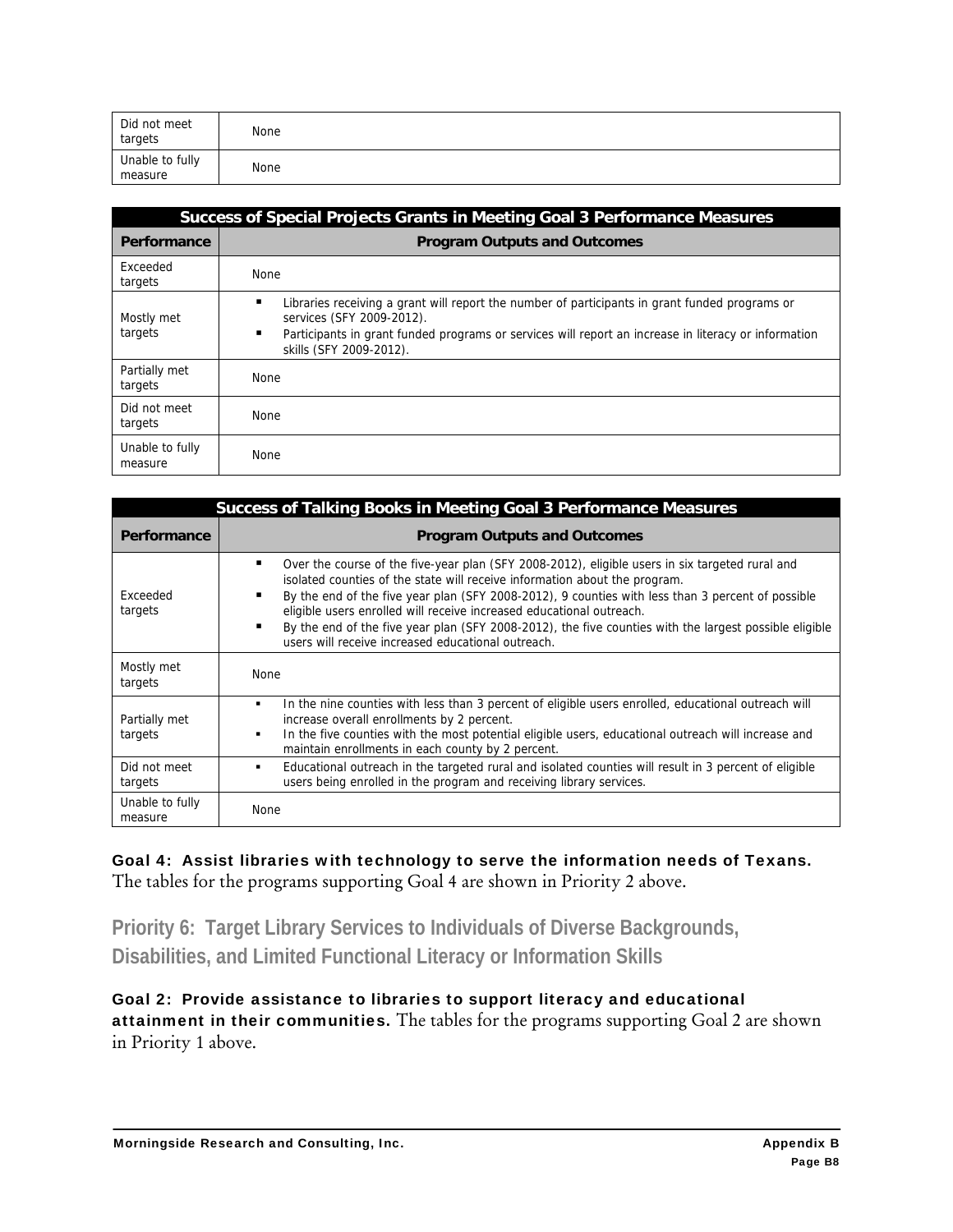Goal 3: Assist libraries in providing programs and services to meet the needs of their populations. The tables for the programs supporting Goal 3 are shown in Priority 5 above.

**Priority 7: Target Library and Information Services to Persons Having Difficulty Using a Library and To Underserved Urban and Rural Communities, Including Children from Families with Incomes below the Poverty Line** 

Goal 3: Assist libraries in providing programs and services to meet the needs of their populations. The tables for the programs supporting Goal 3 are shown in Priority 5 above.

**Priority 8: Develop Library Services That Provide All Users Access to Information through Local, State, Regional, National, and International Collaborations and Networks** 

Goal 4: Assist libraries with technology to serve the information needs of Texans. The tables for the programs supporting Goal 4 are shown in Priority 2 above.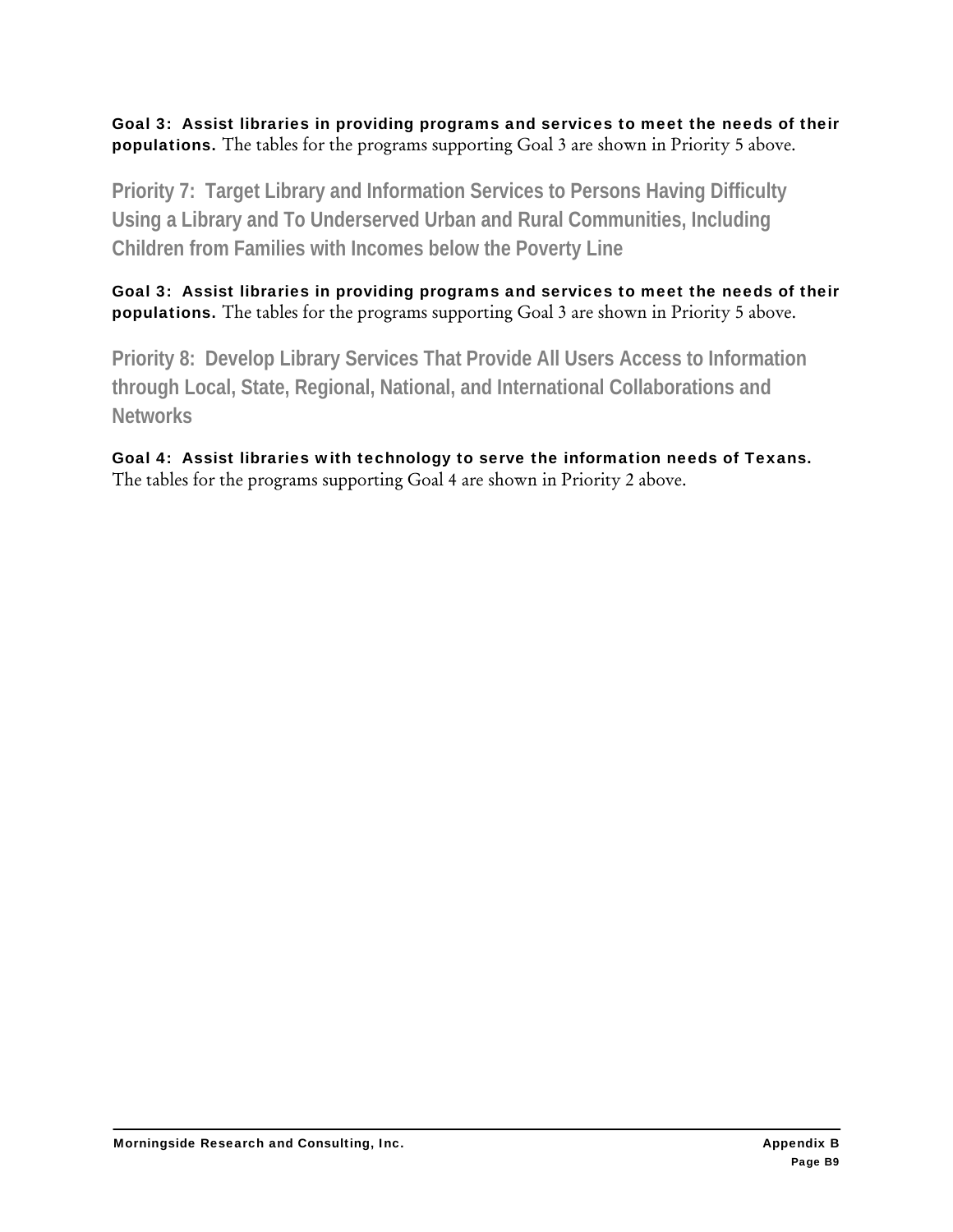# Appendix C: Survey Results

### Overview and Methodology

Online surveys were administered to three groups of librarians: public library directors, academic directors, and library system coordinators to obtain feedback on the programs and services funded by the Library Services and Technology Act (LSTA). Each survey contained similar information but was tailored to the varying roles of each of the three types of respondent groups. Surveys were open for a two-week period, with reminders given during the last week. Surveys were sent to a total of 740 individuals. The response rates were as follows:

Public library directors response rate = 66 percent (370/559) Academic library director response rate = 60 percent (101/169) Library system coordinators response rate =  $92$  percent (11/12)

A copy of each of the three surveys is included at the end of this Appendix.

#### **Public Library Director Responses**

Public library directors from every library system participated in the survey. The distribution of survey responses by region, type of library, and size of population served are shown in the tables below.

| <b>Public Library Director</b><br><b>Distribution of Survey Responses by Region</b> |                                                                    |                                                                   |  |  |  |
|-------------------------------------------------------------------------------------|--------------------------------------------------------------------|-------------------------------------------------------------------|--|--|--|
| <b>Region</b>                                                                       | Percent of<br><b>Survey</b><br><b>Respondents</b><br>$(n=372)^{1}$ | <b>Percent of</b><br>Texas<br>Libraries <sup>2</sup><br>$(n=565)$ |  |  |  |
| Alamo Area Library System (AALS)                                                    | 9.4%                                                               | 8.3%                                                              |  |  |  |
| Big Country Library System (BCLS)                                                   | 7.8%                                                               | 7.6%                                                              |  |  |  |
| Central Texas Library System (CTLS)                                                 | 14.2%                                                              | 14.2%                                                             |  |  |  |
| Houston Area Library System (HALS)                                                  | 11.0%                                                              | 12.4%                                                             |  |  |  |
| Harrington Library Consortium (HLC)-North Texas Panhandle                           | 5.9%                                                               | 5.1%                                                              |  |  |  |
| Northeast Texas Library System (NETLS)                                              | 18.3%                                                              | 20%                                                               |  |  |  |
| North Texas Library Partners (NTLP) - Dallas/Fort Worth area                        | 12.6%                                                              | 13.8%                                                             |  |  |  |
| South Texas Library System (STLS)                                                   | 10.2%                                                              | 9.9%                                                              |  |  |  |
| Texas Trans-Pecos Library System (TTPLS)                                            | 3.2%                                                               | 2.7%                                                              |  |  |  |
| West Texas Library System (WTLS)                                                    | 7.3%                                                               | 6.5%                                                              |  |  |  |

<sup>1</sup> Some public library directors filled out the first page of the survey and then declined to answer any other questions. Therefore, the total number of completed surveys is 370, but the demographic questions show response rates of 371 to 372.

<sup>2</sup> Data provided by TSLAC.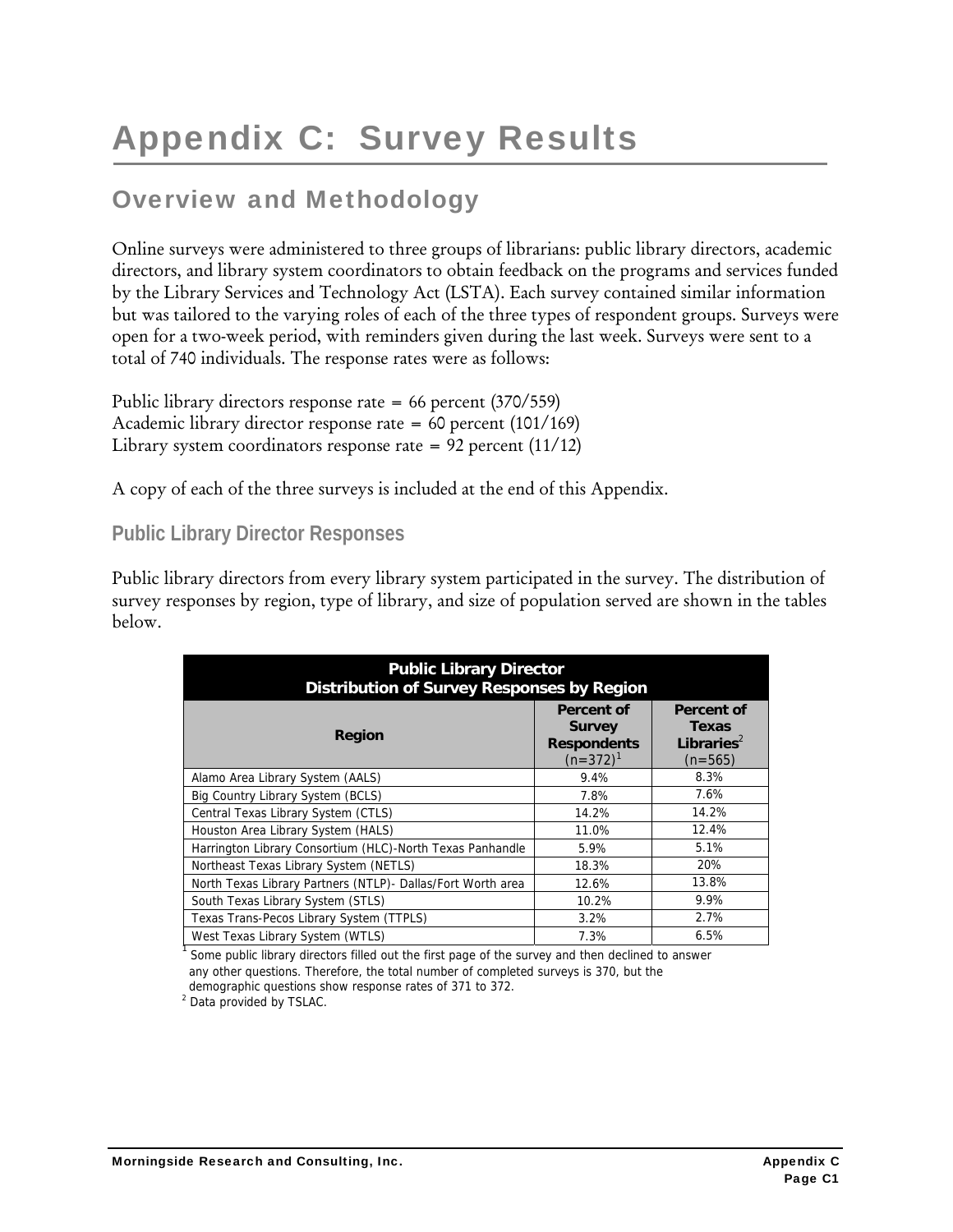| <b>Public Library Director</b><br><b>Distribution of Survey Responses by Library Locale</b>                                                                       |     |       |  |  |  |
|-------------------------------------------------------------------------------------------------------------------------------------------------------------------|-----|-------|--|--|--|
| <b>Percent of Survey</b><br><b>Percent of Texas</b><br><b>Respondents</b><br><b>Library Locale</b><br><b>Residents</b><br>$(n=369)$<br>$(n=25.7 \text{ million})$ |     |       |  |  |  |
| Rural                                                                                                                                                             | 76% | 22.1% |  |  |  |
| Suburban                                                                                                                                                          | 19% | 24.4% |  |  |  |
| Urban                                                                                                                                                             | 5%  | 53.5% |  |  |  |

Source: Public Libraries Survey, Fiscal Year 2009, Institute of Museum and Library Services. October 2011. p. 32, and U.S. Census, July 2011.

| <b>Public Library Director</b><br><b>Distribution of Survey Responses by Population Served</b> |                                                             |                                            |  |  |  |
|------------------------------------------------------------------------------------------------|-------------------------------------------------------------|--------------------------------------------|--|--|--|
| <b>Population Served</b>                                                                       | <b>Percent of Survey</b><br><b>Respondents</b><br>$(n=371)$ | <b>Percent of Libraries</b><br>$(n=565)^*$ |  |  |  |
| 1 to 1,999                                                                                     | 13.7%                                                       | 12.2%                                      |  |  |  |
| 2,000 to 4,999                                                                                 | 21.6%                                                       | 22.1%                                      |  |  |  |
| 5,000 to 9,999                                                                                 | 22.1%                                                       | 20.2%                                      |  |  |  |
| 10,000 to 14,999                                                                               | 8.9%                                                        | 10.1%                                      |  |  |  |
| 15,000 to 24,999                                                                               | 9.4%                                                        | 9.9%                                       |  |  |  |
| 25,000 to 49,999                                                                               | 12.1%                                                       | 12.7%                                      |  |  |  |
| 50,000 to 99,999                                                                               | 5.1%                                                        | 5.3%                                       |  |  |  |
| 100,000 to 249,999                                                                             | 4%                                                          | 5.0%                                       |  |  |  |
| Over 250,000                                                                                   | 2.4%                                                        | 2.5%                                       |  |  |  |
| Don't know                                                                                     | 0.5%                                                        | $0\%$                                      |  |  |  |
| $\overline{z}$                                                                                 |                                                             |                                            |  |  |  |

\*Data provided by TSLAC.

#### **Academic Library Director Responses**

Forty-six percent of academic library respondents were from community college libraries. The second largest group of academic respondents (27 percent) was from a private four-year institution, followed closely by those from a public four-year institution (23 percent). Five percent of respondents represent a medical or health science center library.

#### **Library System Coordinator Responses**

Library system coordinators and some TANG specialists participated from all library systems except West Texas Library System and Big Country Library System.

# Program Ratings

Respondents were asked to rate TSLAC programs on the following criteria, depending on which questions were relevant to each program:

- Is well utilized by patrons
- Is important to patrons
- Has had a positive impact on patron's knowledge or skills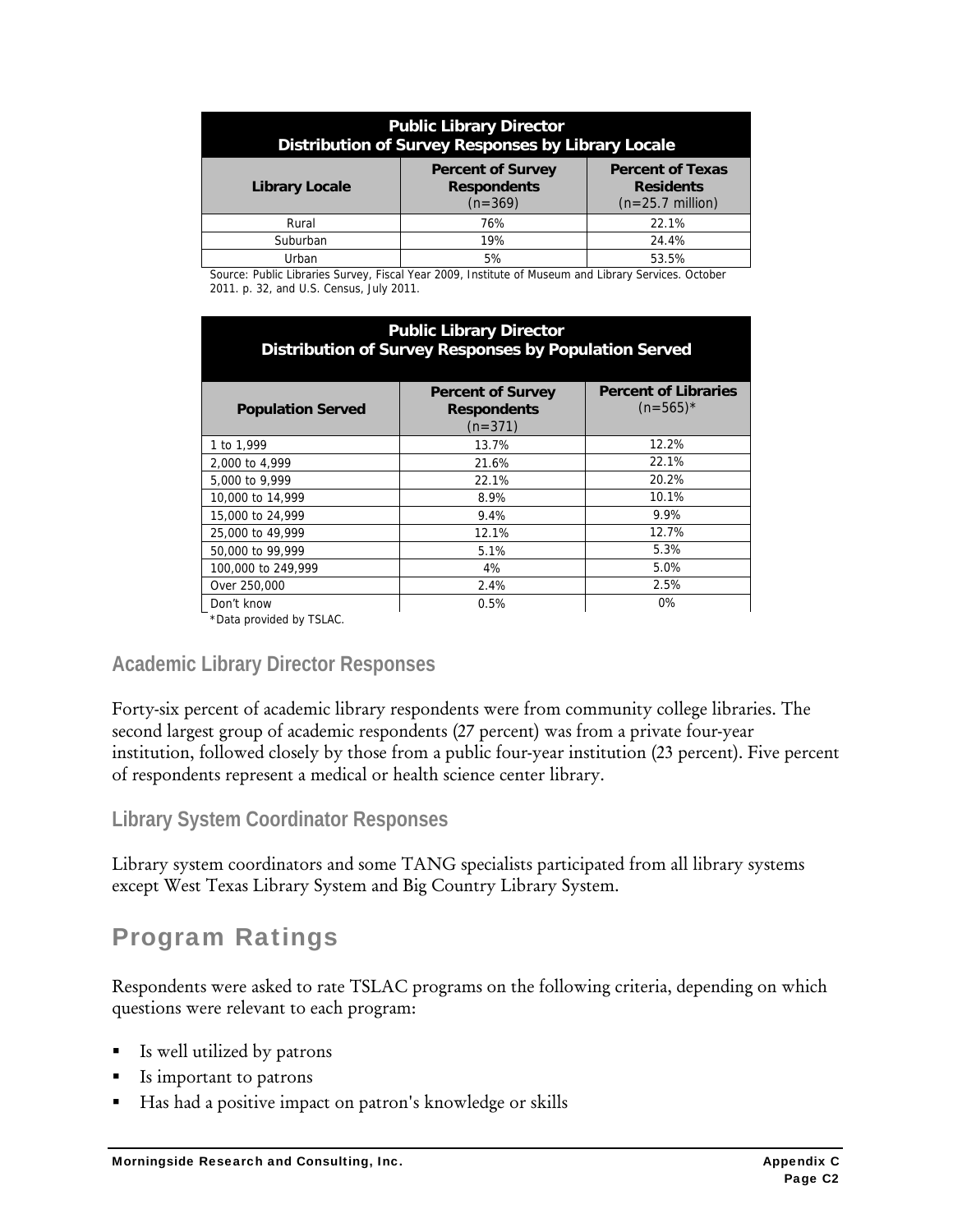- Is well utilized by library staff
- Is important to library staff
- Has had a positive impact on staff's knowledge or skills
- Has had a positive impact on the services provided to patrons
- Needs some improvements

The ratings from each of the questions above were averaged together for one score, entitled "Positive features of program" in the table below. The last question, "Needs some improvements", was scored on a reverse scale and was excluded from this average.

| Average Ratings for Each LSTA Funded Program<br>Scale of 1 (low) to 5 (high) |            |                      |      |                 |                                       |  |
|------------------------------------------------------------------------------|------------|----------------------|------|-----------------|---------------------------------------|--|
|                                                                              |            | <b>LSTA Programs</b> |      |                 |                                       |  |
|                                                                              | <b>CEC</b> | <b>ILL</b>           | TANG | <b>TexShare</b> | <b>Texas Library</b><br><b>System</b> |  |
| <b>Public library directors</b><br>$(n=370)$                                 |            |                      |      |                 |                                       |  |
| Positive features of program                                                 | 4.3        | 4.22                 | 4.19 | 3.88            | 4.4                                   |  |
| Needs some improvements                                                      | 2.8        | 2.9                  | 2.6  | 2.9             | 2.7                                   |  |
| Academic library directors*<br>$(n=100)$                                     |            |                      |      |                 |                                       |  |
| Positive features of program                                                 | 3.62       | N/A                  | N/A  | 4.79            | N/A                                   |  |
| Needs some improvements                                                      | 2.96       | N/A                  | N/A  | 2.86            | N/A                                   |  |
| <b>Texas library system coordinators</b><br>$(n=6)$                          |            |                      |      |                 |                                       |  |
| Positive features of program                                                 | 3.88       | 4.03                 | 4.79 | 2.92            | 4.84                                  |  |
| Needs some improvements                                                      | 3.5        | 3.25                 | 2.33 | 4.0             | 3.0                                   |  |

\*Academics rated only programs they utilize on a regular basis. Others are labeled "N/A".

### **Ranking the Programs in Relation to Each Other**

Respondents were asked to rank the LSTA funded programs in relation to each other by assigning a number from 1 (least useful) to 6 (most useful) to each program, using each number only once. Public library directors ranked Continuing Education and Consulting (CEC) and the Texas Library System the highest among all programs, while library system coordinators ranked the Technology Assistance and Negotiated Grant (TANG) and academic library directors ranked theTexShare databases the highest among all programs.

| Please Rank Each LSTA Funded Program in Relation to Each Other: |            |            |             |                                     |                                       |                          |  |
|-----------------------------------------------------------------|------------|------------|-------------|-------------------------------------|---------------------------------------|--------------------------|--|
| (1= Least useful, 6=Most useful)                                |            |            |             |                                     |                                       |                          |  |
| <b>Type of Respondent</b>                                       | <b>CEC</b> | <b>ILL</b> | <b>TANG</b> | <b>TexShare</b><br><b>Databases</b> | <b>Texas Library</b><br><b>System</b> | Grant<br><b>Programs</b> |  |
| Public library directors<br>$(n=370)$                           | 3.9        | 3.8        | 3.2         | 3.4                                 | 3.9                                   | 2.9                      |  |
| Texas library system<br>coordinators<br>$(n=98)$                | 4.2        | 2.7        | 5.2         | 2.3                                 | 4.8                                   | 1.8                      |  |
| Academic library<br>directors                                   | 2.9        | 3.9        | N/A         | 5.0                                 | 3.2                                   | 3.7                      |  |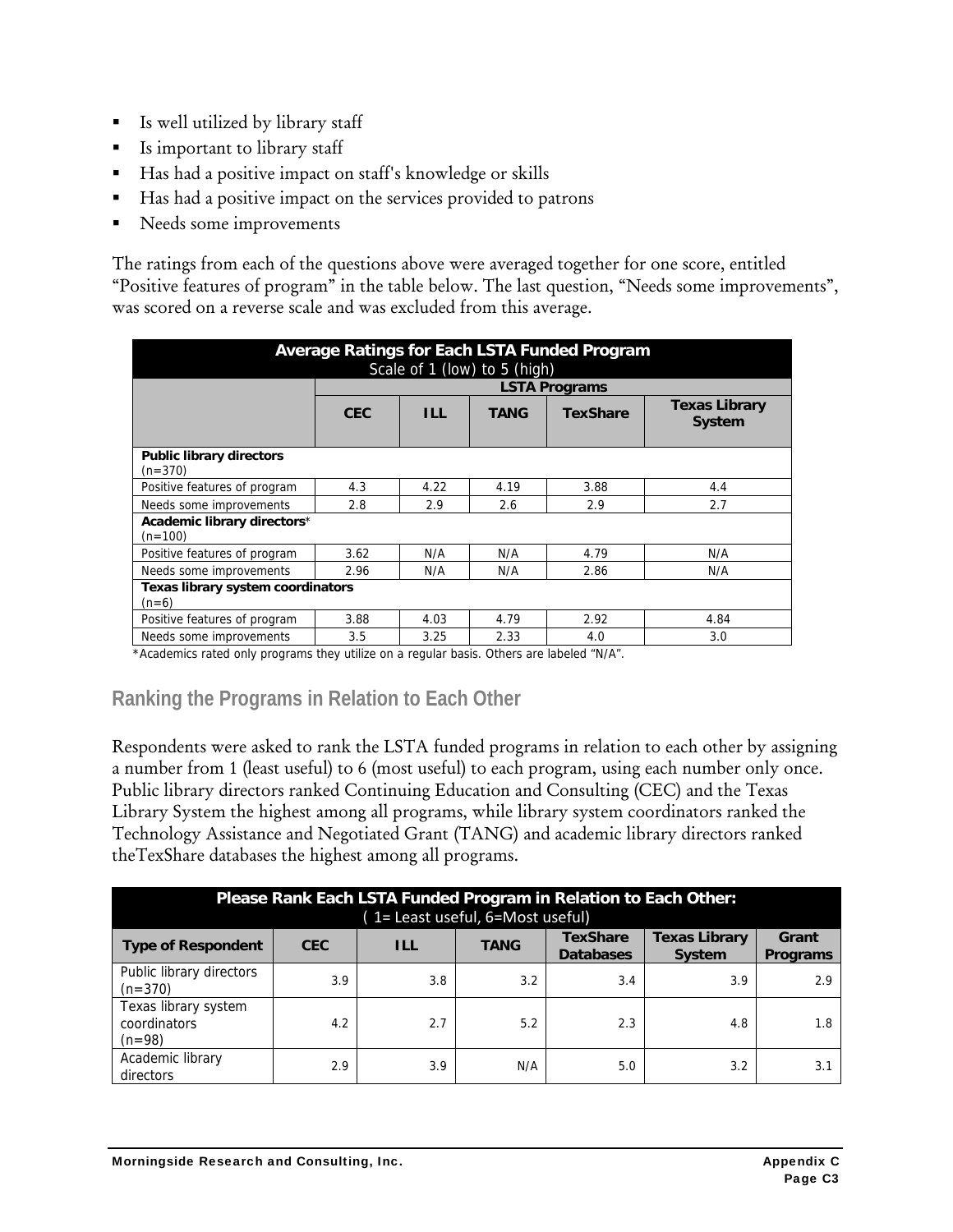### **Ranking of Programs by Library Type**

The value placed upon these services or programs tends to vary by locale and type of library. For example, although urban libraries appreciate the cost-saving and informational value of TexShare, the rural libraries are more likely to perceive the library systems and TANG as crucial to their delivery of library services, as illustrated in the following table.

| <b>Public Library Directors: Cross Tabulations by Rank and Area</b><br>(1= Least useful, 6=Most useful) |     |     |     |     |     |                          |
|---------------------------------------------------------------------------------------------------------|-----|-----|-----|-----|-----|--------------------------|
| <b>Texas</b><br><b>CEC</b><br>ILL<br><b>TANG</b><br>Library<br><b>TexShare</b><br>Area<br><b>System</b> |     |     |     |     |     | Grant<br><b>Programs</b> |
| Urban<br>$(n=19)$                                                                                       | 3.3 | 4.5 | 2.1 | 5.2 | 3.1 | 2.8                      |
| Suburban<br>$(n=68)$                                                                                    | 4   | 4.1 | 2.2 | 4.3 | 3.4 | 2.8                      |
| Rural<br>$(n=280)$                                                                                      | 3.9 | 3.7 | 3.5 | 3.0 | 4.0 | 2.9                      |

The chart below demonstrates the differences in ranks given to programs by urban, suburban, and rural public library directors.



### Survey Results for the Texas Library System

Public library directors and library system coordinators were asked to rate the services provided by the library systems from 1 to 5, with 5 being the most favorable rating. In the table below, the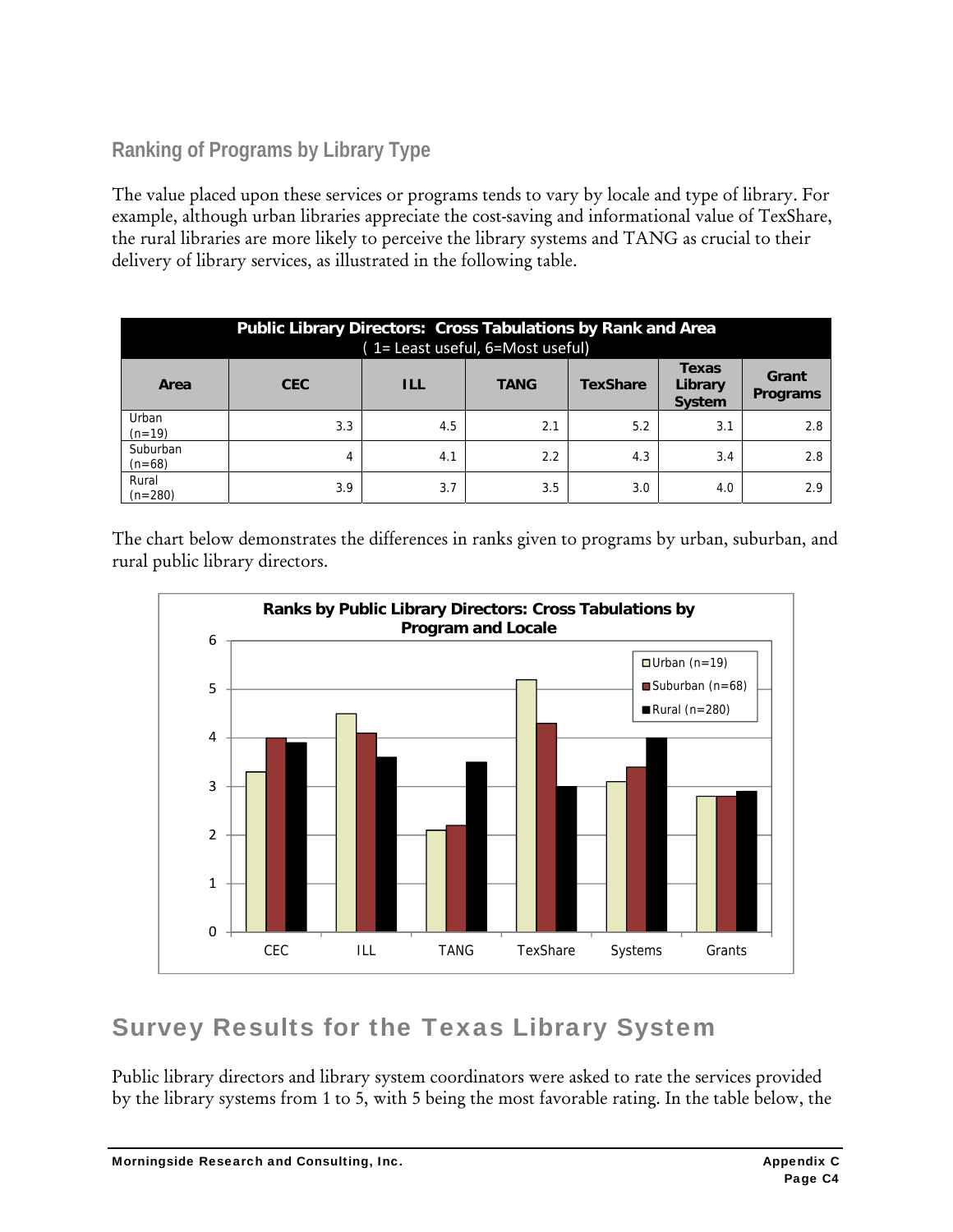ratings provided by the system coordinators are more favorable than that of public library directors. Technology services, which are associated with the library systems because technology staff are co-located with library system staff, are rated the highest by public library directors.

| To What Extent Have the Services Provided by the Texas Library System<br>Helped Improve the Following in Your Library or Region: |                                       |                                        |  |  |  |
|----------------------------------------------------------------------------------------------------------------------------------|---------------------------------------|----------------------------------------|--|--|--|
| <b>Service</b>                                                                                                                   | Rating<br>Average                     |                                        |  |  |  |
|                                                                                                                                  | Public library directors<br>$(n=367)$ | Library system coordinators<br>$(n=6)$ |  |  |  |
| Collection                                                                                                                       | 3.87                                  | 4.33                                   |  |  |  |
| Technology                                                                                                                       | 4.18                                  | 4.83                                   |  |  |  |
| Operations                                                                                                                       | 3.65                                  | 4.17                                   |  |  |  |
| Management                                                                                                                       | 3.76                                  | 4.0                                    |  |  |  |
| Planning                                                                                                                         | 3.74                                  | 4.33                                   |  |  |  |
| Funding                                                                                                                          | 3.76                                  | 3.83                                   |  |  |  |
| Range of services                                                                                                                | 3.88                                  | 4.17                                   |  |  |  |
| Quality of services                                                                                                              | 4.07                                  | 4.5                                    |  |  |  |
| Ability to serve individuals the library could not<br>serve before                                                               | 3.72                                  | 4.33                                   |  |  |  |

Public library directors were asked to rate what type of service provided by the library systems had most improved the services in their libraries. In a similar question, system coordinators were asked "Since 2008, to what extent do you attribute the improvements in your region's libraries to (the following)." As seen in the table below, library directors believed workshops were the most helpful, while system coordinators thought workshops and consulting were equally the most helpful.

| To What Extent Do You Attribute Your Library's<br>Improvements to:             |                                          |                                           |  |  |  |
|--------------------------------------------------------------------------------|------------------------------------------|-------------------------------------------|--|--|--|
| <b>Rating Average</b>                                                          |                                          |                                           |  |  |  |
| Program                                                                        | Public library<br>directors<br>$(n=368)$ | Library system<br>coordinators<br>$(n=6)$ |  |  |  |
| One-one consulting &<br>training                                               | 3.75                                     | 5                                         |  |  |  |
| Workshops                                                                      | 4.25                                     | 5                                         |  |  |  |
| Other:<br>Planning & management<br>Someone to call<br>Remote access assistance | 4                                        | 4.3                                       |  |  |  |

The table below indicates the percentage of respondents who want to continue the services listed after funding for the Texas Library System is eliminated. Workshops and training were the number one choice by library directors (90 percent) and were also endorsed by 100 percent of system coordinators.

| Texas Library System Services, in Order of Top Choices (5-10) by Directors to Maintain |                                                    |                                                           |
|----------------------------------------------------------------------------------------|----------------------------------------------------|-----------------------------------------------------------|
| <b>Type of Texas Library System Service</b>                                            | <b>Public</b><br>library<br>directors<br>$(n=366)$ | <b>Texas library</b><br>system<br>coordinators<br>$(n=6)$ |
| Workshops and training: job search, story times, ESL, teens, summer reading programs,  | 90%                                                | 100%                                                      |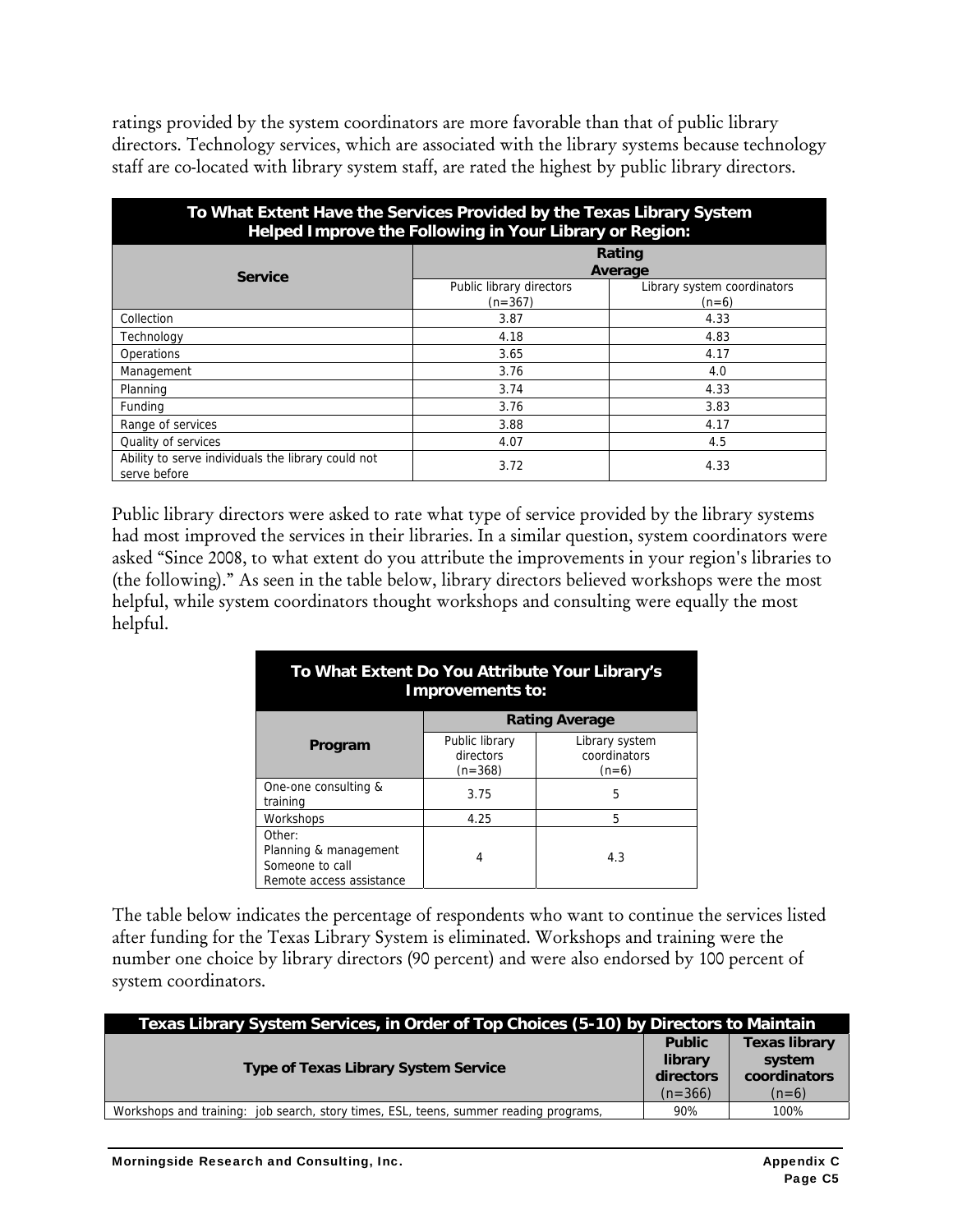| collections, etc.                                          | $(n=329)$        |      |
|------------------------------------------------------------|------------------|------|
| Consulting: on-site or via phone                           | 68%<br>$(n=248)$ | 100% |
| Grants: write, research, edit                              | 65%<br>$(n=236)$ | 50%  |
| Computer hardware: trouble shoot, obtain, update, maintain | 50%<br>$(n=181)$ | 100% |
| Online databases: install, train, update                   | 46%<br>$(n=170)$ | 17%  |
| Computer software: trouble shoot, obtain, update, maintain | 43%<br>$(n=157)$ | 100% |
| Wifi and internet: install, update, train                  | 39%<br>$(n=141)$ | 17%  |
| Announcements about new websites, policies, rules          | 37%<br>$(n=135)$ | 0%   |
| Collections: management                                    | 35%<br>$(n=129)$ | 67%  |
| Collaborations: set up, assist, recommend                  | 35%<br>$(n=129)$ | 17%  |
| Website: design & make improvements                        | 34%<br>$(n=126)$ | 33%  |
| Collections: weeding                                       | 27%<br>$(n=100)$ | 17%  |
| Cataloguing: assist, maintain                              | 21%<br>$(n=76)$  | 0%   |

#### **Grants**

As shown in the table below, a small percentage of libraries receive grants from TSLAC.

| Did Your Library Receive any of the Following TSLAC Grants<br>During the Time Period from 2008-2011?<br>(Library Cooperation, Special Projects, Texas Reads, TexTreasures) |         |                  |
|----------------------------------------------------------------------------------------------------------------------------------------------------------------------------|---------|------------------|
|                                                                                                                                                                            | Yes     | No or Don't know |
| Public library directors                                                                                                                                                   | 13%     | 87%              |
| $(n=369)$                                                                                                                                                                  | (n=49)  | $(n=320)$        |
| Academic library directors                                                                                                                                                 | 10%     | 90%              |
| (n=97)                                                                                                                                                                     | (n=10)  | (n=87)           |
| Library system coordinators                                                                                                                                                | 100%    | $0\%$            |
| $(n=6)$                                                                                                                                                                    | $(n=6)$ | $(n=6)$          |

Public library directors and library system coordinators who have received grants from TSLAC indicate that the grants have a very favorable impact. The following table illustrates the average level of agreement among public library directors, academic library directors, and library system coordinators on specific statements relating to each of four grants: Library Cooperation, Special Projects, Texas Reads, and TexTreasures. On a scale of one to five, one is strongly disagree and five is strongly agree. Overall, the scores indicate that the grant process does not need significant changes or alterations.

| <b>Survey Responses</b><br>Libraries and Systems that Received Grants 2008-2011<br>Scale of 1 (low) to 5 (high) |                        |                         |                    |                     |
|-----------------------------------------------------------------------------------------------------------------|------------------------|-------------------------|--------------------|---------------------|
| <b>Questions</b>                                                                                                | Library<br>Cooperation | <b>Special Projects</b> | <b>Texas Reads</b> | <b>TexTreasures</b> |
| <b>Public library directors</b>                                                                                 | $(n=17)$               | $(n=12)$                | $(n=21)$           | $(n=3)$             |
| Has positively impacted staff's<br>knowledge or skills.                                                         | 4.71                   | 4.38                    | 4.27               | 4.67                |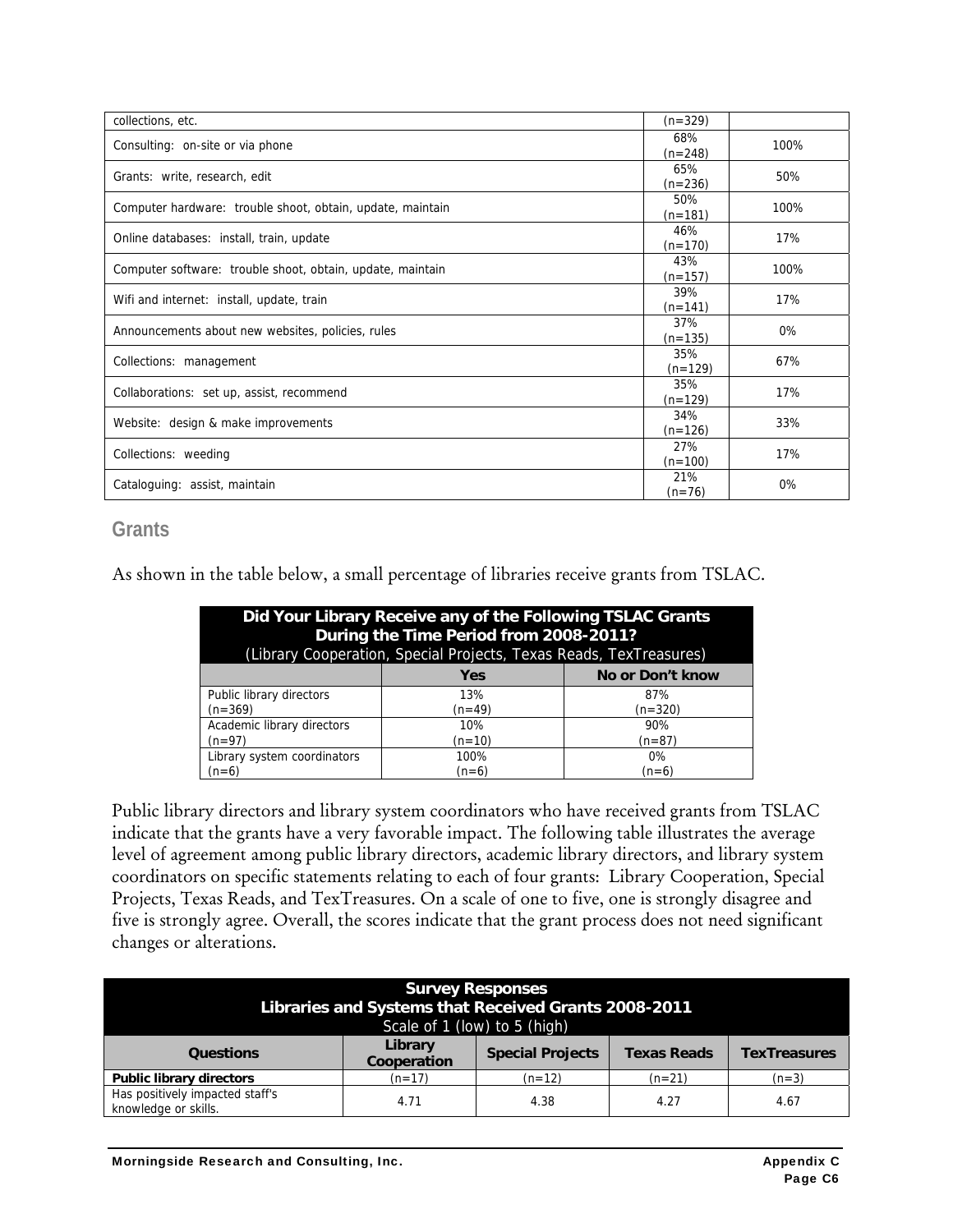| Has positively impacted the services<br>provided to patrons.                                           | 4.6     | 4.62    | 4.61 | 5.00    |
|--------------------------------------------------------------------------------------------------------|---------|---------|------|---------|
| This grant program was important to<br>our library.                                                    | 4.6     | 4.62    | 4.70 | 5.00    |
| Our library would recommend the<br>program/grant to other libraries.                                   | 4.53    | 4.58    | 4.74 | 5.00    |
| The grant application process was easy.                                                                | 3.14    | 3.92    | 4.36 | 4.33    |
| The grant process needs to be changed<br>or altered (lower score indicates more<br>positive response)  | 2.54    | 2.73    | 2.52 | 3.00    |
| <b>Academic library directors</b>                                                                      | $(n=5)$ | $(n=1)$ | N/A  | $(n=6)$ |
| Has positively impacted staff's<br>knowledge or skills.                                                | 4.20    | 5.00    | N/A  | 4.80    |
| Has positively impacted the services<br>provided to patrons.                                           | 4.20    | 5.00    | N/A  | 4.83    |
| This grant program was important to<br>our library.                                                    | 4.40    | 5.00    | N/A  | 4.83    |
| Our library would recommend the<br>program/grant to other libraries.                                   | 4.40    | 5.00    | N/A  | 4.83    |
| The grant application process was easy.                                                                | 3.80    | 5.00    | N/A  | 4.33    |
| The grant process needs to be changed<br>or altered (lower score indicates more<br>positive response). | 2.20    | 3.00    | N/A  | 2.50    |
| Library system coordinators                                                                            | $(n=2)$ | $(n=3)$ | N/A  | $(n=1)$ |
| Has positively impacted staff's<br>knowledge or skills.                                                | 5.00    | 4.67    | N/A  | 4.00    |
| Has positively impacted the services<br>provided to patrons.                                           | 5.00    | 4.67    | N/A  | 4.00    |
| This grant program was important to<br>our region.                                                     | 4.50    | 4.67    | N/A  | 4.00    |
| Our region would recommend the<br>program/grant to other libraries.                                    | 5.00    | 4.67    | N/A  | 4.00    |
| The grant application process was easy.                                                                | 2.00    | 2.00    | N/A  | 2.00    |
| The grant process needs to be changed<br>or altered (lower score indicates more<br>positive response). | 4.50    | 3.67    | N/A  | 3.00    |

# Open-Ended Comments by Program

Respondents were given the opportunity to provide written comments for each program they rated. The tables in this section show the comments from public library directors. The comments were categorized due to the high volume (an average of 20 to 50 comments per question, with numbers ranging from 200 to 300 for some questions). Much fewer comments were provided by academic library directors and library system coordinators; their comments are summarized in the text.

Continuing Education and Consulting (CEC). In addition to the comments from public library directors shown in the table below, a few academic library directors commented that their budgets lack the funding for trainings or that the staff did not have enough time to participate in trainings. Some academic library directors also expressed a lack of awareness about the training and a sense that the training is often not relevant to academic librarians or non-MLS librarians.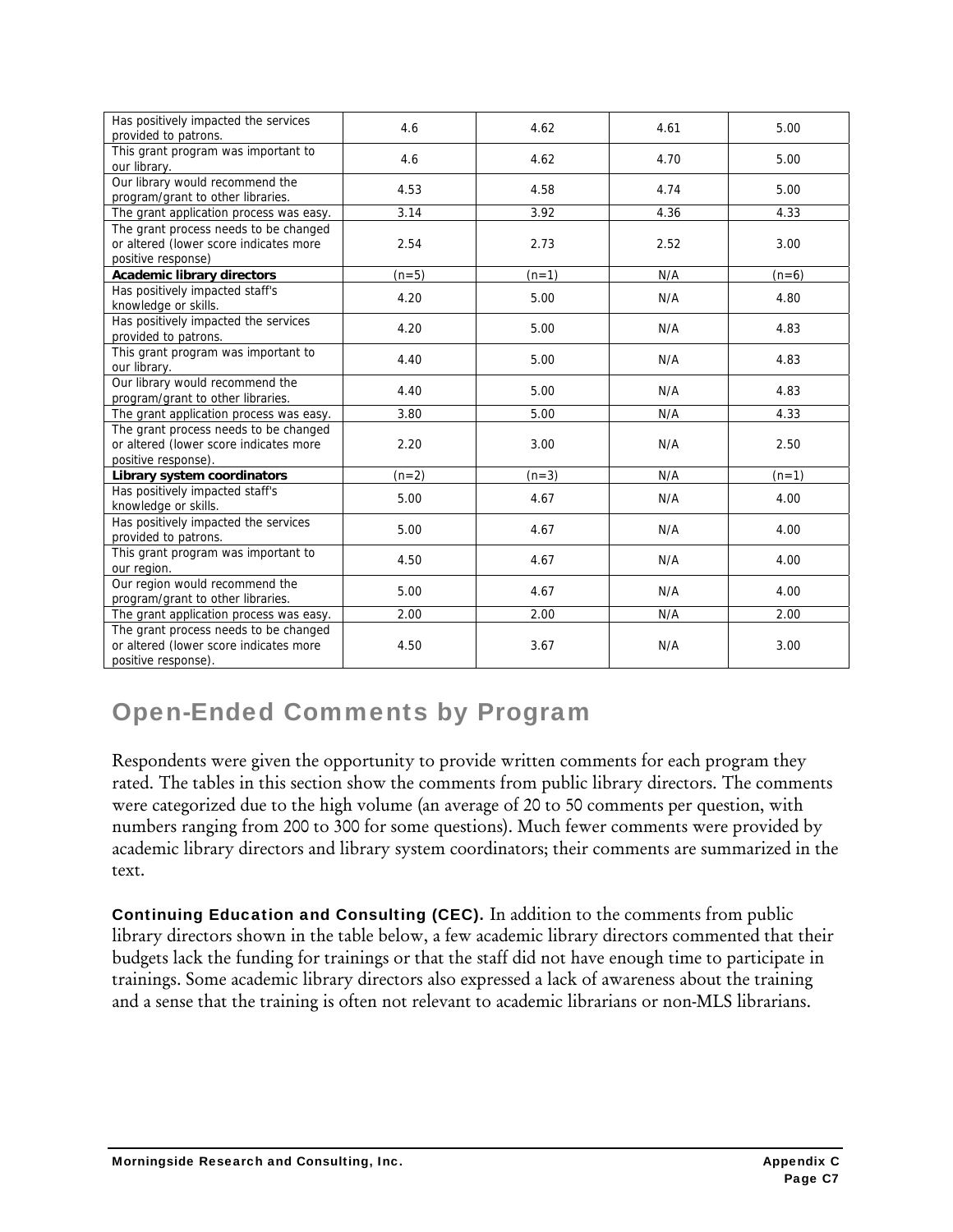| <b>Public Library Director Comments on Continuing</b><br><b>Education (CEC)</b><br>$(n=57)$ |                           |
|---------------------------------------------------------------------------------------------|---------------------------|
| <b>Categories</b>                                                                           | <b>Number of Comments</b> |
| Different types of training<br>needed                                                       | 14                        |
| In-person workshops are<br>preferred                                                        | 12                        |
| Important to maintain                                                                       | 10                        |
| Have workshops closer to our<br>library                                                     | 8                         |

One library system coordinator commented that CEC provides training in topics that librarians really want.

Grants. While ratings for grants were generally positive, two library system coordinators indicated n written comments their concerns about the scoring system, the selection of the scorers, and a lack of feedback to unsuccessful applicants.

Interlibrary Loan (ILL). In addition to the comments from public library directors shown in the table below, one library system coordinator suggested a need to develop a new ILL system given the recent changes to the funding level.

| <b>Public Library Director Comments on Interlibrary</b><br>Loan (ILL)<br>$(n=48)$ |                           |
|-----------------------------------------------------------------------------------|---------------------------|
| <b>Categories</b>                                                                 | <b>Number of Comments</b> |
| Important to maintain                                                             | 12                        |
| Improve software/Tracking                                                         | 12                        |
| Confusing system                                                                  | 10                        |
| Cost prohibitive                                                                  | 9                         |
| Transition from TexNet centers was<br>difficult                                   | 6                         |

Technical Assistance Negotiated Grant (TANG). The table below contains comments about TANG from public library directors. Academic library directors and library system coordinators did not provide written comments about TANG.

| <b>Public Library Director Comments on Technical</b><br><b>Assistance Negotiated Grants (TANG)</b><br>$(n=45)$ |                           |
|----------------------------------------------------------------------------------------------------------------|---------------------------|
| <b>Categories</b>                                                                                              | <b>Number of Comments</b> |
| Highly valued: Library could not<br>function without TANG services and<br>expertise.                           | 19                        |
| Rarely used: Have in-house or<br>other IT sources.                                                             | 12                        |
| Need staff or training to replace<br>TANG if it goes away.                                                     |                           |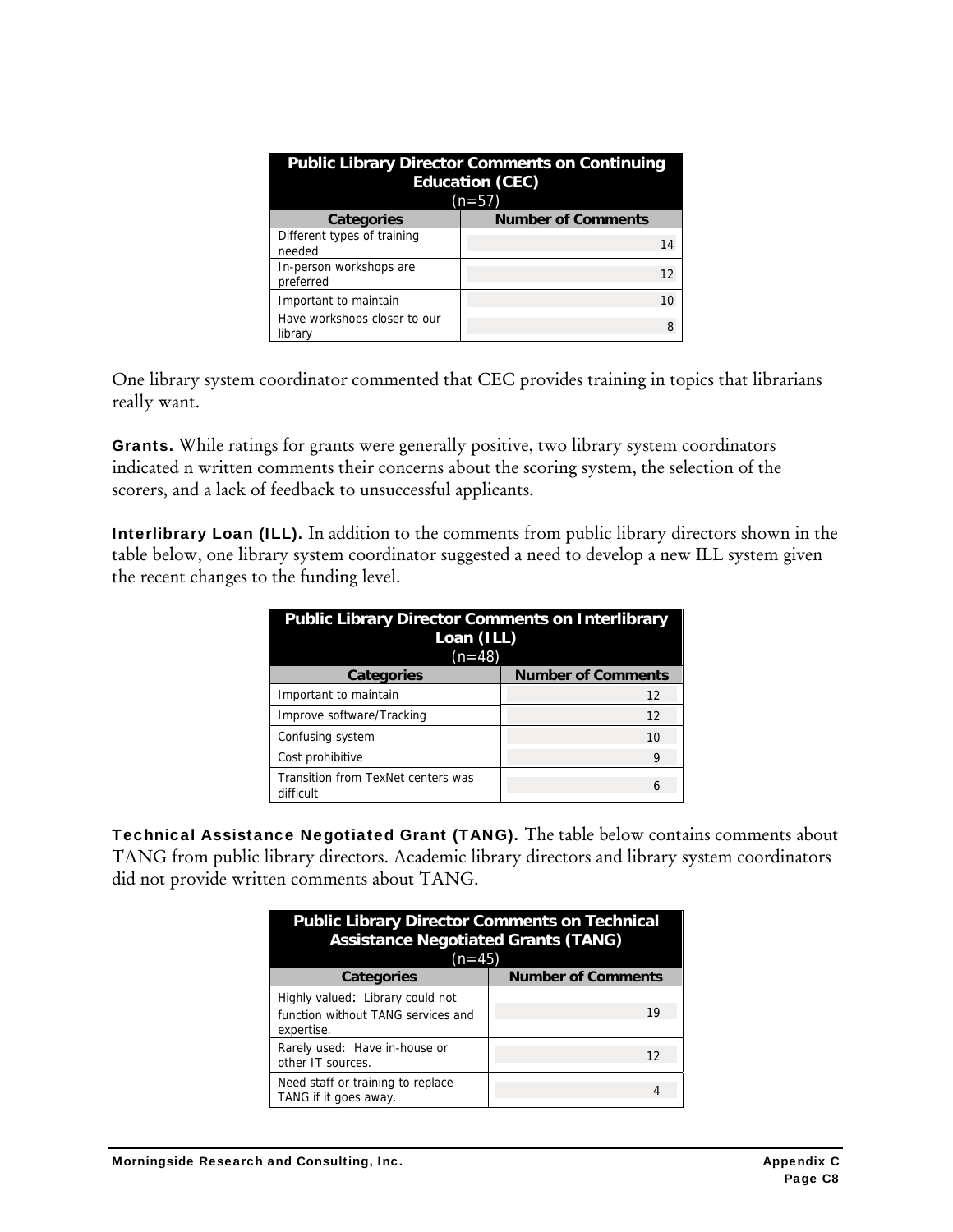TexShare databases. In addition to the comments from public library directors shown in the table below, academic library directors suggest that the TexShare databases should have more state funding, a more diverse base for funding, and better pricing through alternative packages for academic libraries. Academic library directors also expressed an appreciation for TexShare as well as a desire for additions to the database, such as more specialized databases for academics, more databases in the health sciences and biomedical databases, and more e-book content.

| <b>Public Library Director Comments on TexShare</b><br>$(n=73)$                                        |                           |
|--------------------------------------------------------------------------------------------------------|---------------------------|
| <b>Categories</b>                                                                                      | <b>Number of Comments</b> |
| Need more relevant content:<br>Balance academic with public<br>Library content. Add more<br>databases. | 21                        |
| Improve navigation.                                                                                    | 18                        |
| Need marketing assistance and<br>continued promotion of the<br>databases.                              | 12                        |
| Training is important for new staff<br>and for continued development.                                  | 11                        |
| Cost concerns: Is currently cost<br>effective; do not want rates to go<br>up.                          |                           |

Library system coordinators expressed several concerns about the TexShare databases, such as that the databases may not be as relevant to public libraries, academic libraries are driving which databases are chosen, the interface is difficult to use for patrons who are familiar with Google, and smaller libraries may not have staff who are trained or experienced in using the databases.

Texas Library System. In addition to the comments by public library directors shown in the table below, two library system coordinators expressed disappointment and frustration about the loss of the Texas Library System.

| <b>Public Library Director Comments on Library Systems</b><br>$(n=58)$ |                           |
|------------------------------------------------------------------------|---------------------------|
| <b>Categories</b>                                                      | <b>Number of Comments</b> |
| Systems are invaluable: Please maintain<br>the systems.                | 35                        |
| Need funds/staff.                                                      | 10                        |
| Need from TSLAC: Solutions and<br>architecture to replace systems.     | 6                         |
| We don't utilize the systems.                                          | 6                         |
| Small libraries hit hardest by elimination<br>of the systems.          |                           |

### Performance Measures

Library system coordinators were the only respondents who were asked questions about performance measures, because they compile and report outputs and outcomes. The opinions expressed about the use of performance measures are low. Coordinators are mixed in their use of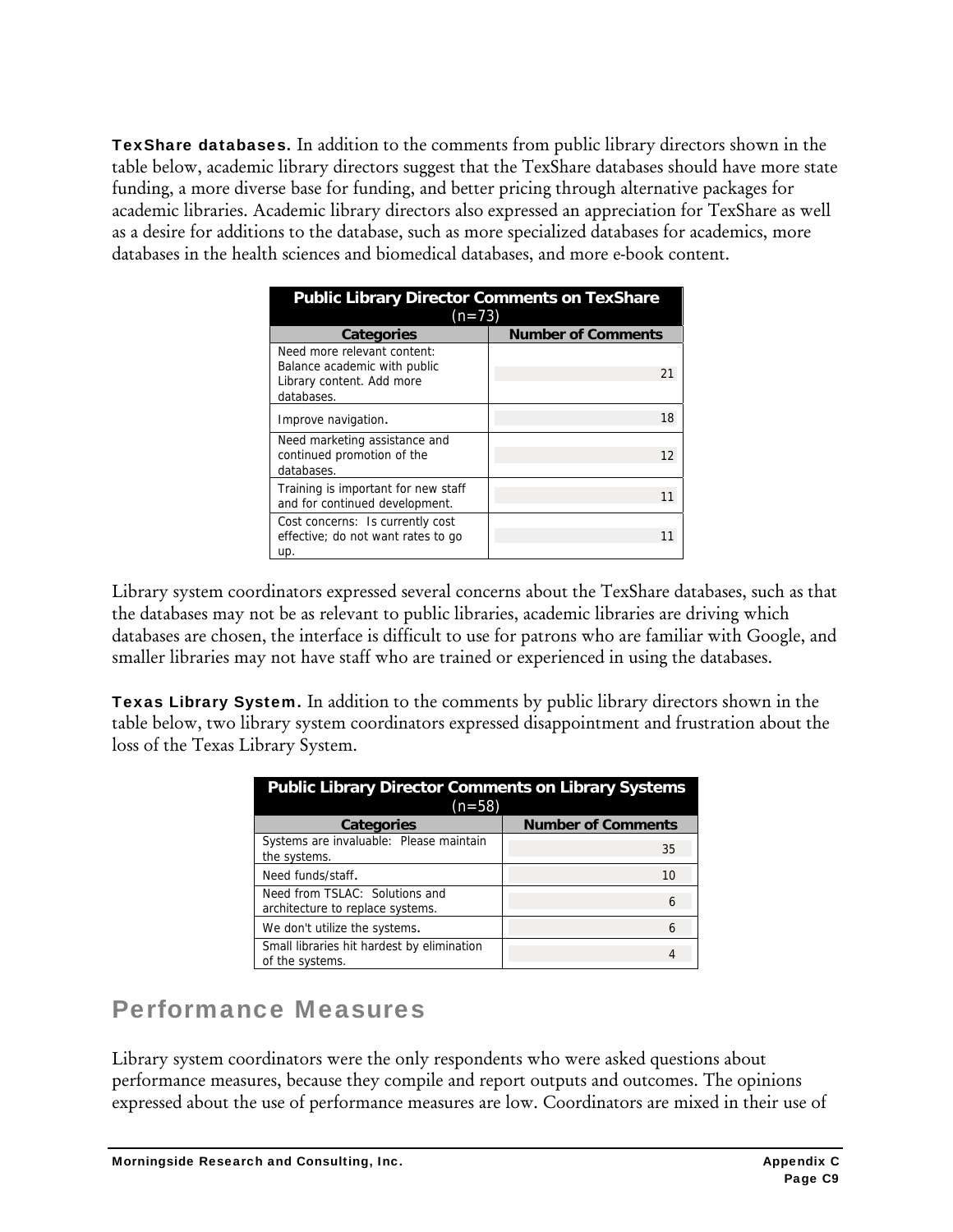performance data to make program changes or updates. One-third report using data to make program changes and one-third report that they do not use performance data to make programmatic changes. The remaining third are not sure how performance measure data is used.

| Have You Utilized Output or Outcome Data to<br><b>Make Program Changes or Updates?</b><br><b>Library System Coordinators</b><br>$(n=6)$ |                                         |  |
|-----------------------------------------------------------------------------------------------------------------------------------------|-----------------------------------------|--|
| <b>Answer Option</b>                                                                                                                    | <b>Percent of</b><br><b>Respondents</b> |  |
| Yes                                                                                                                                     | 33.3%                                   |  |
| No                                                                                                                                      | 33.3%                                   |  |
| Not Sure                                                                                                                                | 33.3%                                   |  |

As shown in the table below, library system coordinators do not have a high level of confidence that the performance measures accurately reflect the effectiveness of their programs nor have they been particularly useful in making program changes or updates.

| How Well do You Think the Outputs and<br>Outcomes in the LSTA Evaluation Plan?<br>Scale of 1 (low) to 5 (high)<br><b>Library System Coordinators</b><br>$(n=6)$ |        |  |
|-----------------------------------------------------------------------------------------------------------------------------------------------------------------|--------|--|
| <b>Answer Option</b>                                                                                                                                            | Rating |  |
|                                                                                                                                                                 |        |  |
| Accurately reflect the<br>effectiveness of your programs?                                                                                                       | 2.7    |  |

# Community Needs and Priorities

The surveys asked about the needs of the communities served by the libraries and about the priorities for services to patrons. Among academic library directors, the majority of the responses indicate that more electronic resources and better technology are the most significant needs. Another need identified by a number of public library directors is information literacy training for patrons. A few respondents indicate that more staff is needed at their academic library, more building space is needed and more marketing and promotion of library resources is needed.

A library system coordinator suggested an analysis of each part of the region to determine regional needs. Other system coordinators expressed a need for more e-books and audio book downloads, collection department grants, and generally, "more of everything!"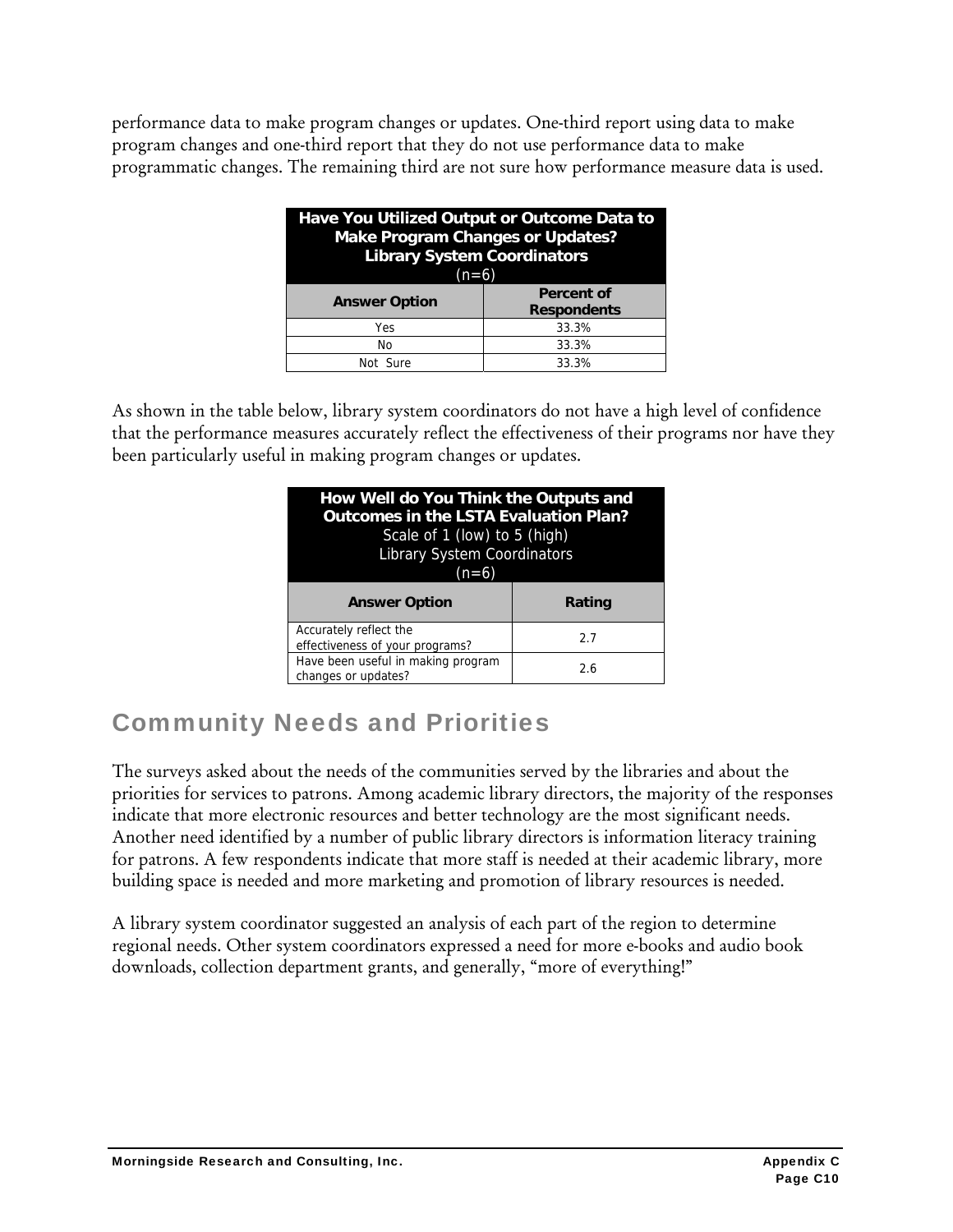| <b>Public Library Directors: What Does Your Community Need</b><br>from its Library (That Your Library is not Already<br>Providing)?<br>$(n=259)$ |                           |  |  |  |
|--------------------------------------------------------------------------------------------------------------------------------------------------|---------------------------|--|--|--|
| Categories                                                                                                                                       | <b>Number of Comments</b> |  |  |  |
| Computers/Technology/Technology<br>Training/Online programs                                                                                      | 87                        |  |  |  |
| More building space/More and better trained<br>staff/Funds to stay open for longer hours                                                         | 62                        |  |  |  |
| E-books                                                                                                                                          | 53                        |  |  |  |
| Literacy/GED/ESL/Job Search                                                                                                                      | 50                        |  |  |  |
| Programming (including after school, kids,<br>teens, seniors)                                                                                    | 36                        |  |  |  |

Library directors and system coordinators were asked to comment on how well their library or region was meeting the priorities and goals as set forth in the LSTA plan. In addition, they were asked to comment on which were a priority for their library. In a pattern closely following the SPR results, the survey ratings reflect the fact that although the goals of providing access to materials and technology are succeeding, the goals of literacy and education, and especially diversity, are not performing as well.

| Which Goals are Priorities for Your Library and How Well are You Meeting the Needs?<br>Scale of 1 (low) to 5 (high) |                                           |                                         |                                                   |  |  |  |  |
|---------------------------------------------------------------------------------------------------------------------|-------------------------------------------|-----------------------------------------|---------------------------------------------------|--|--|--|--|
| <b>LSTA Goal</b>                                                                                                    | Type of<br><b>Respondent</b>              | What is a priority for<br>your library? | How well is your<br>library meeting the<br>needs? |  |  |  |  |
|                                                                                                                     | Public library directors<br>$(n=364)$     | 4.60                                    | 4.09                                              |  |  |  |  |
| Technology - Provide technology to<br>serve the information needs of your<br>patrons.                               | Academic library<br>directors<br>$(n=99)$ | 4.55                                    | 4.23                                              |  |  |  |  |
|                                                                                                                     | Library system<br>coordinators<br>$(n=6)$ | 5.00                                    | 4.50                                              |  |  |  |  |
|                                                                                                                     | Public library directors<br>$(n=363)$     | 4.54                                    | 4.20                                              |  |  |  |  |
| Access - Provide patrons with a broad<br>range of library materials.                                                | Academic library<br>directors<br>$(n=99)$ | 4.6                                     | 4.43                                              |  |  |  |  |
|                                                                                                                     | Library system<br>coordinators<br>$(n=6)$ | 4.33                                    | 4.33                                              |  |  |  |  |
|                                                                                                                     | Public library directors<br>$(n=364)$     | 4.08                                    | 3.62                                              |  |  |  |  |
| Literacy and Education - Support<br>literacy and educational attainment<br>in your community.                       | Academic library<br>directors<br>$(n=99)$ | 4.14                                    | 4.07                                              |  |  |  |  |
|                                                                                                                     | Library system<br>coordinators<br>$(n=6)$ | 4.83                                    | 4.00                                              |  |  |  |  |
|                                                                                                                     | Public library directors<br>$(n=362)$     | 4.06                                    | 3.80                                              |  |  |  |  |
| Diversity - Provide programs and<br>services to meet the needs of your<br>specific population.                      | Academic library<br>directors<br>$(n=99)$ | 3.98                                    | 4.08                                              |  |  |  |  |
|                                                                                                                     | Library system<br>coordinators<br>$(n=6)$ | 4.00                                    | 3.67                                              |  |  |  |  |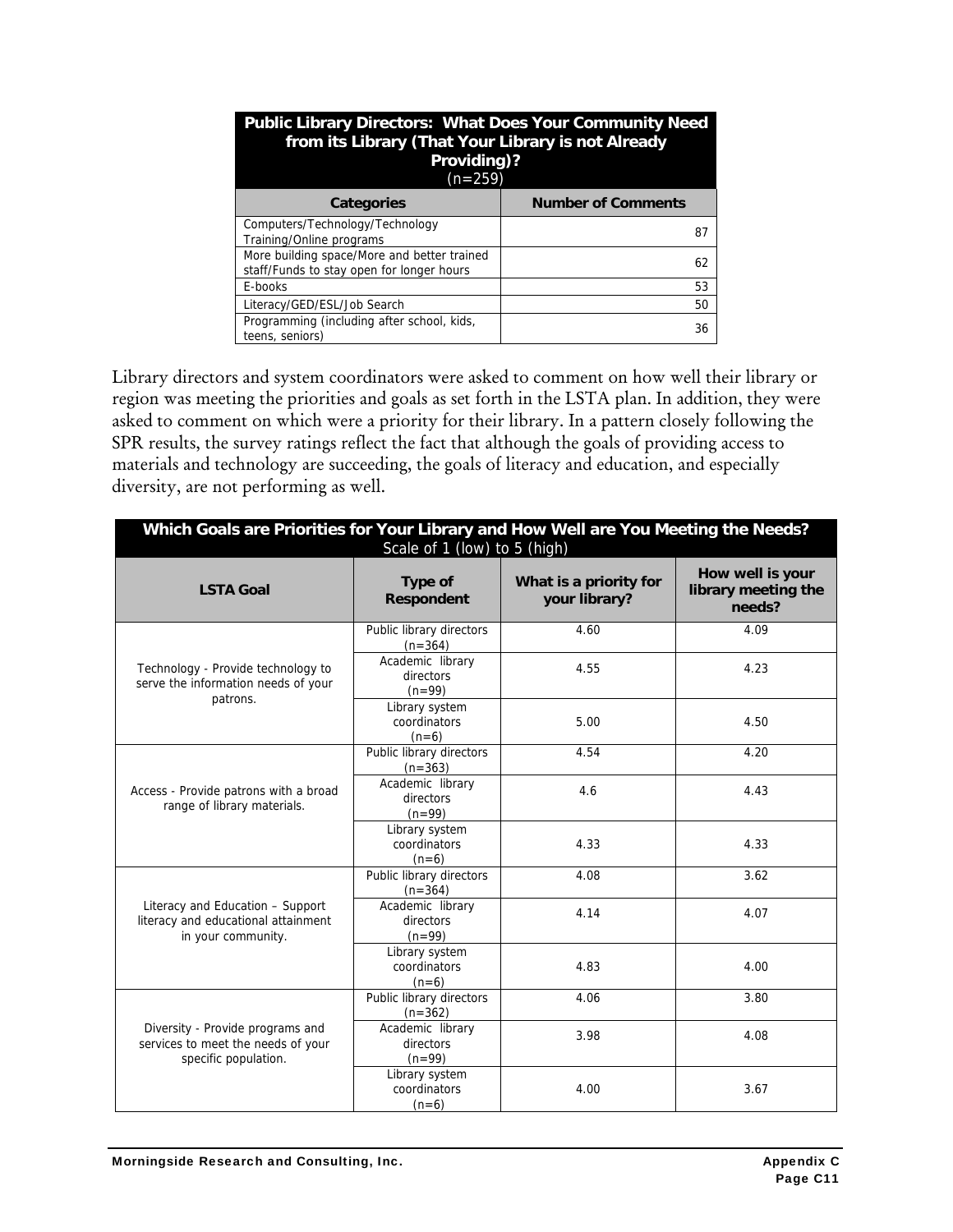Academic and public library directors were asked to comment on any other priorities for their communities. The most common responses from public library directors were:

- The library as a community hub
- Computers/technology
- Job search assistance
- **Programs and materials for senior citizens**
- **Programs and materials for Spanish speaking populations**

Several academic library directors believed that priorities include serving distance learners, addressing costs and funding issues, and supporting and educating students transitioning to a fouryear institution.

The priorities listed by a library system coordinator were local history conservation and preservation and support for keeping technology current and in working order.

# The Most Important Challenges Facing Libraries in Texas

Overwhelmingly, the biggest challenge identified by all survey respondents is the level of funding for libraries. Academic directors also mentioned electronic resources, staffing issues, and the need for more building space as challenges. Library system coordinators identified the following challenges:

- Sufficient salaries for educated, trained librarians
- Technology support
- Assisting patrons with electronic books and other new media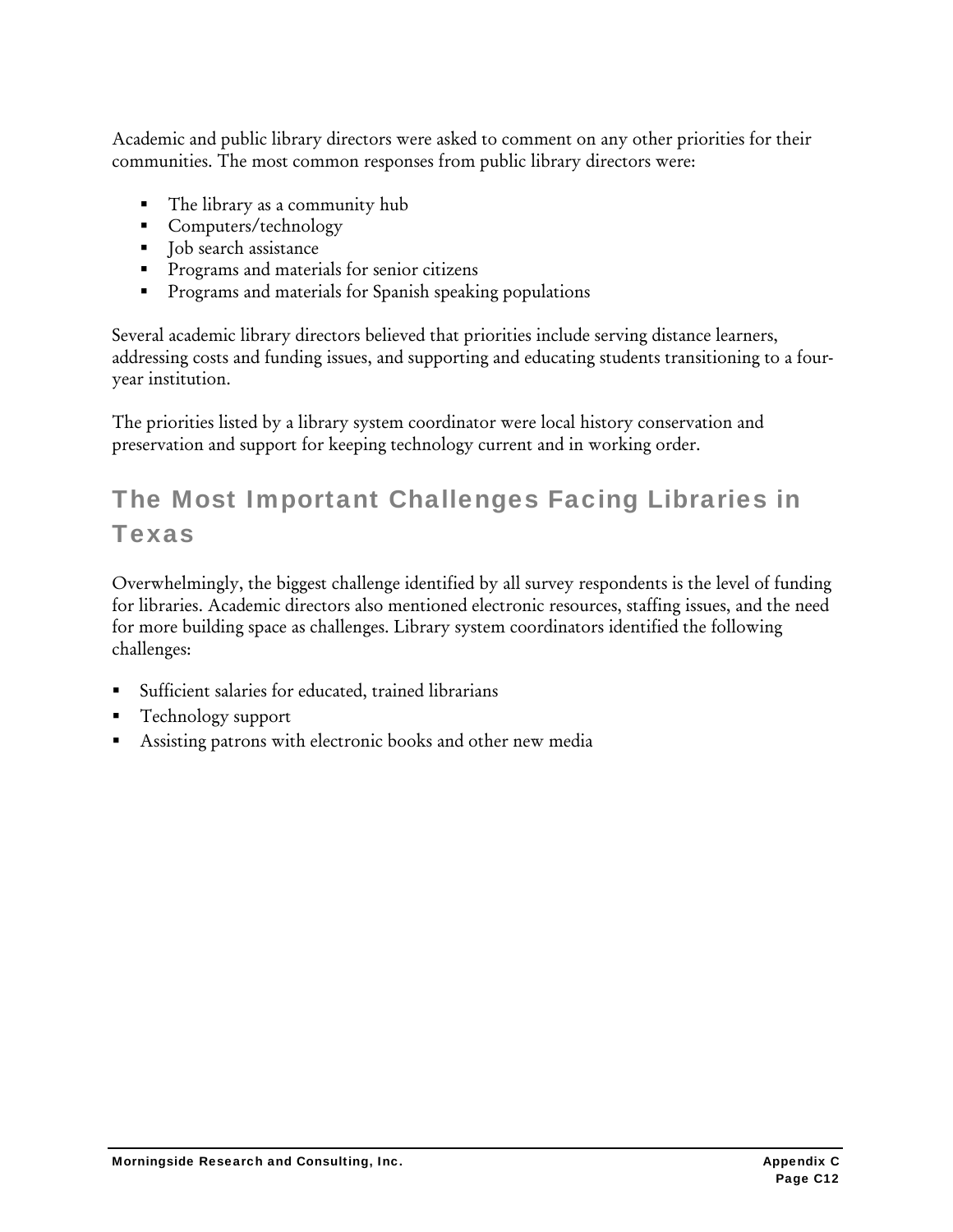#### Introduction and demographics:

Thank you for consenting to take this survey of the Library Services and Technology Act (LSTA) funded programs and activities for the time period 2008-2011.

This survey is part of the evaluation being conducted by Morningside Research and Consulting to meet the requirements of the 5 year LSTA evaluation required by the Institute of Museum and Library Services (IMLS).

The objective of this survey is to provide ANONYMOUS feedback to the Texas State Library and Archives Commission (TSLAC) and IMLS about how library services, programs, and activities are performing in Texas. In addition, this survey, along with other documentation, will be used to help design the next 5 year LSTA plan.

Your responses to this survey will be aggregated; individual data will not be identified. If you have any questions or comments about this survey, contact information is provided at the end of the survey.

Thank you for your time.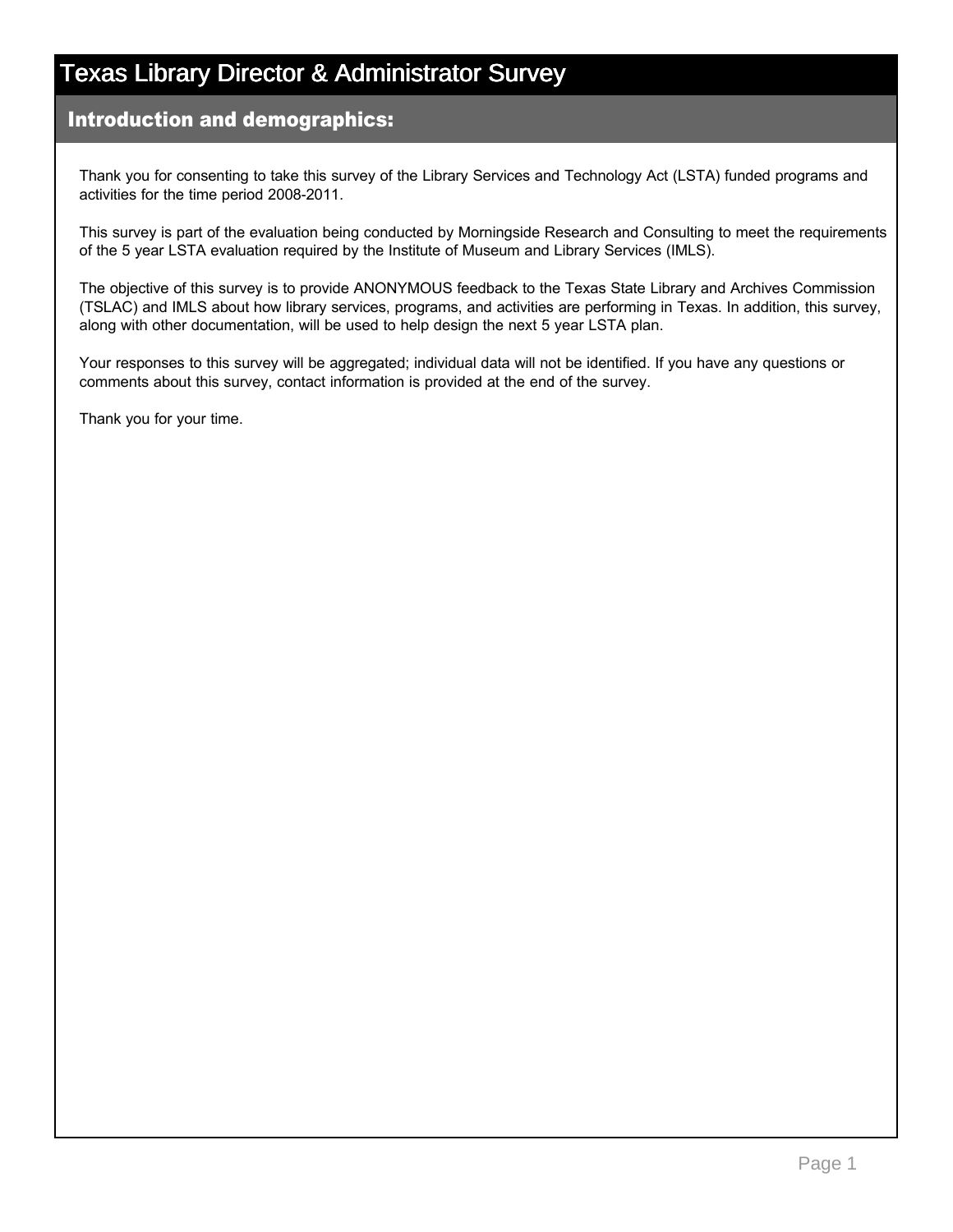#### 1. In which region is your library based?

Alamo Area Library System (AALS)

Big Country Library System (BCLS)

Central Texas Library System (CTLS)

Houston Area Library System (HALS)

Harrington Library Consortium (HLC)

Northeast Texas Library System (NETLS)

North Texas Library Partners (NTLP)

South Texas Library System (STLS)

Texas Trans-Pecos Library System (TTPLS)

West Texas Library System (WTLS)

#### 2. What is your position?

Director

Manager/Supervisor

Other

If other, please specify:

#### 3. Which area does your library primarily serve?

Rural (Territory that is 5 miles or more outside of an urbanized area)

Suburban (Territory inside an urbanized area but outside of the main city)

Urban (Territory inside an urbanized area and inside the main city with a population of 100,000 or more)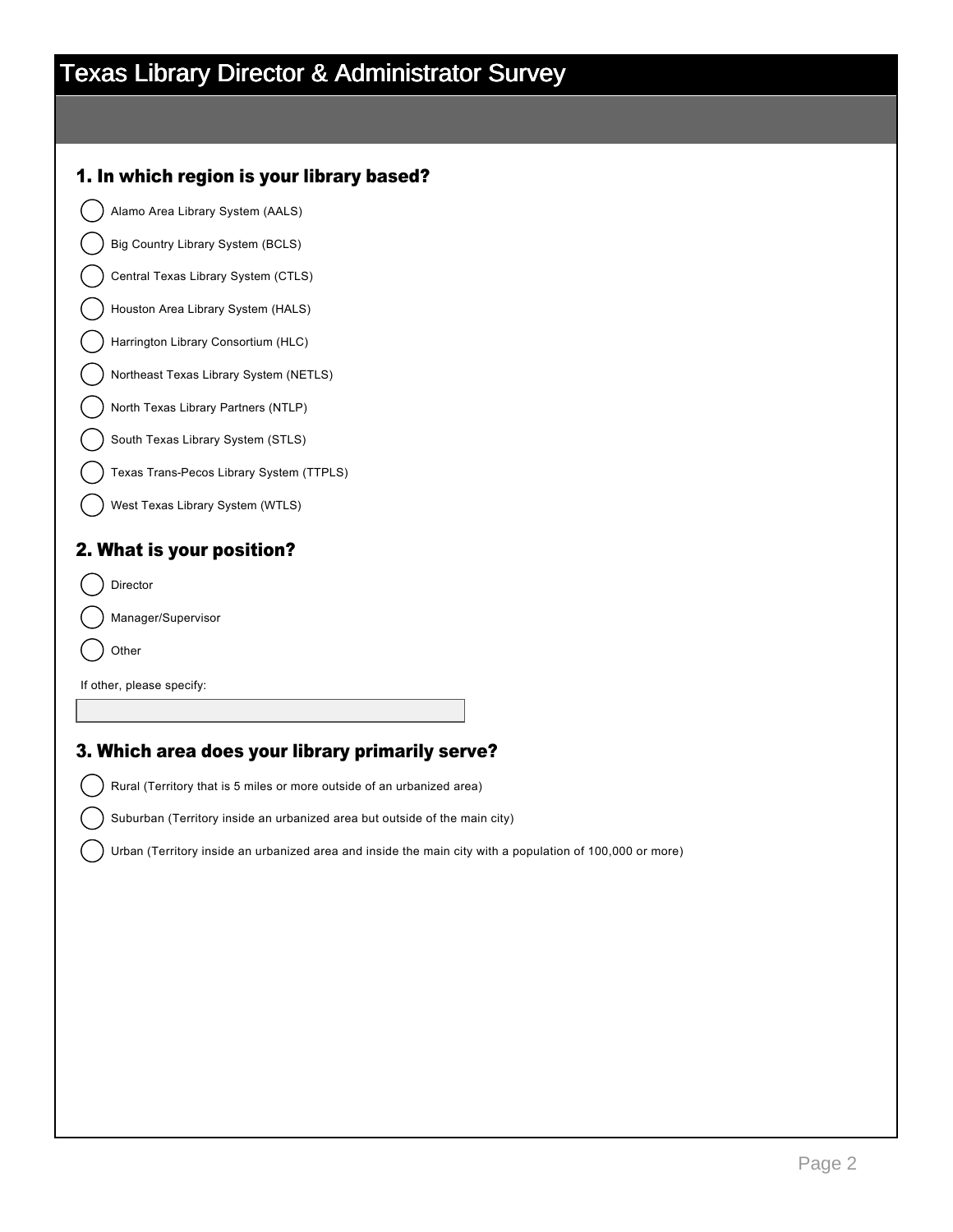#### 4. What size is the population served by your library?

 $\bigcap$  1-1,999

- nmlkj 2,0004,999
- nmlkj 5,0009,999
- 10,000-14,999
- 15,000-24,999
- nmlkj 25,00049,999
- nmlkj 50,00099,999
- 100,000-249,999
- Over 250,000

Don't know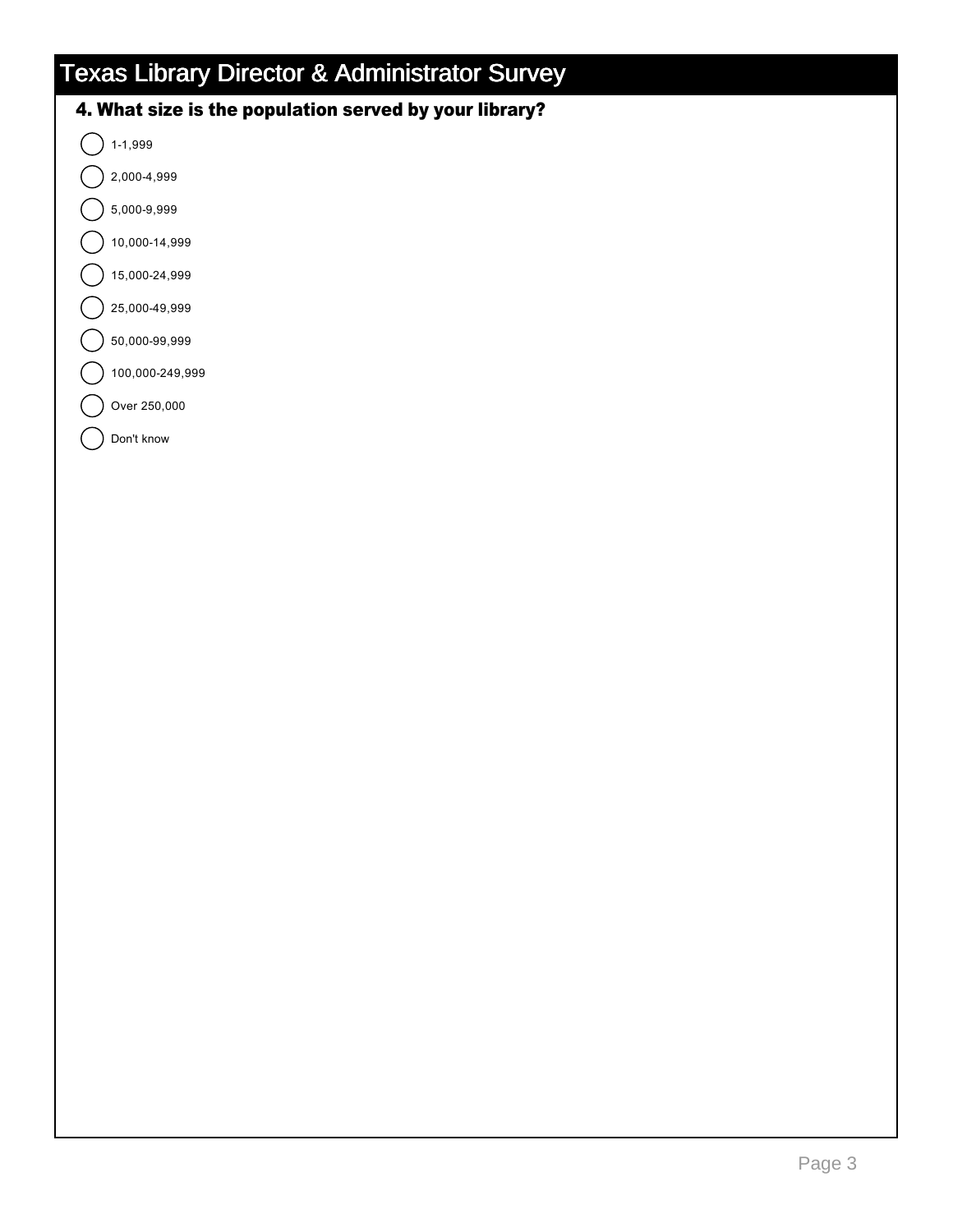#### Please rate the following TSLAC programs from 2008-2011:

#### 5. Please rate the Continuing Education and Consulting program (CEC) from 2008 to 2011:

|                                                                      | Completely<br>disagree | Disagree | Neither agree nor<br>disagree | Agree | Completely agree | Not applicable/<br>Don't know |
|----------------------------------------------------------------------|------------------------|----------|-------------------------------|-------|------------------|-------------------------------|
| Is well utilized by library<br>staff.                                |                        |          |                               |       |                  |                               |
| Is important to library staff.                                       |                        |          |                               |       |                  |                               |
| Has had a positive impact<br>on staff's knowledge or skills.         |                        |          |                               |       |                  |                               |
| Has had a positive impact<br>on the services provided to<br>patrons. |                        |          |                               |       |                  |                               |
| Needs some improvements.                                             |                        |          |                               |       |                  |                               |
| If improvements are needed, what would you suggest?                  |                        |          |                               |       |                  |                               |
|                                                                      |                        |          |                               |       |                  |                               |

#### 6. Please rate the Interlibrary Loan (ILL) program from 2008-2011 on the following items:

|                                                                  | Completely<br>disagree | Disagree | Neither agree nor<br>disagree | Agree | Completely agree | Not applicable/<br>Don't know |
|------------------------------------------------------------------|------------------------|----------|-------------------------------|-------|------------------|-------------------------------|
| Is well utilized by patrons.                                     |                        |          |                               |       |                  |                               |
| Is important to patrons.                                         |                        |          |                               |       |                  |                               |
| Has had a positive impact<br>on patron's knowledge or<br>skills. |                        |          |                               |       |                  |                               |
| Is well utilized by library<br>staff.                            |                        |          |                               |       |                  |                               |
| Is important to library staff.                                   |                        |          |                               |       |                  |                               |
| Has had a positive impact<br>on staff's knowledge or skills.     |                        |          |                               |       |                  |                               |
| Needs some improvements.                                         |                        |          |                               |       |                  |                               |
| If improvements are needed, what would you suggest?              |                        |          |                               |       |                  |                               |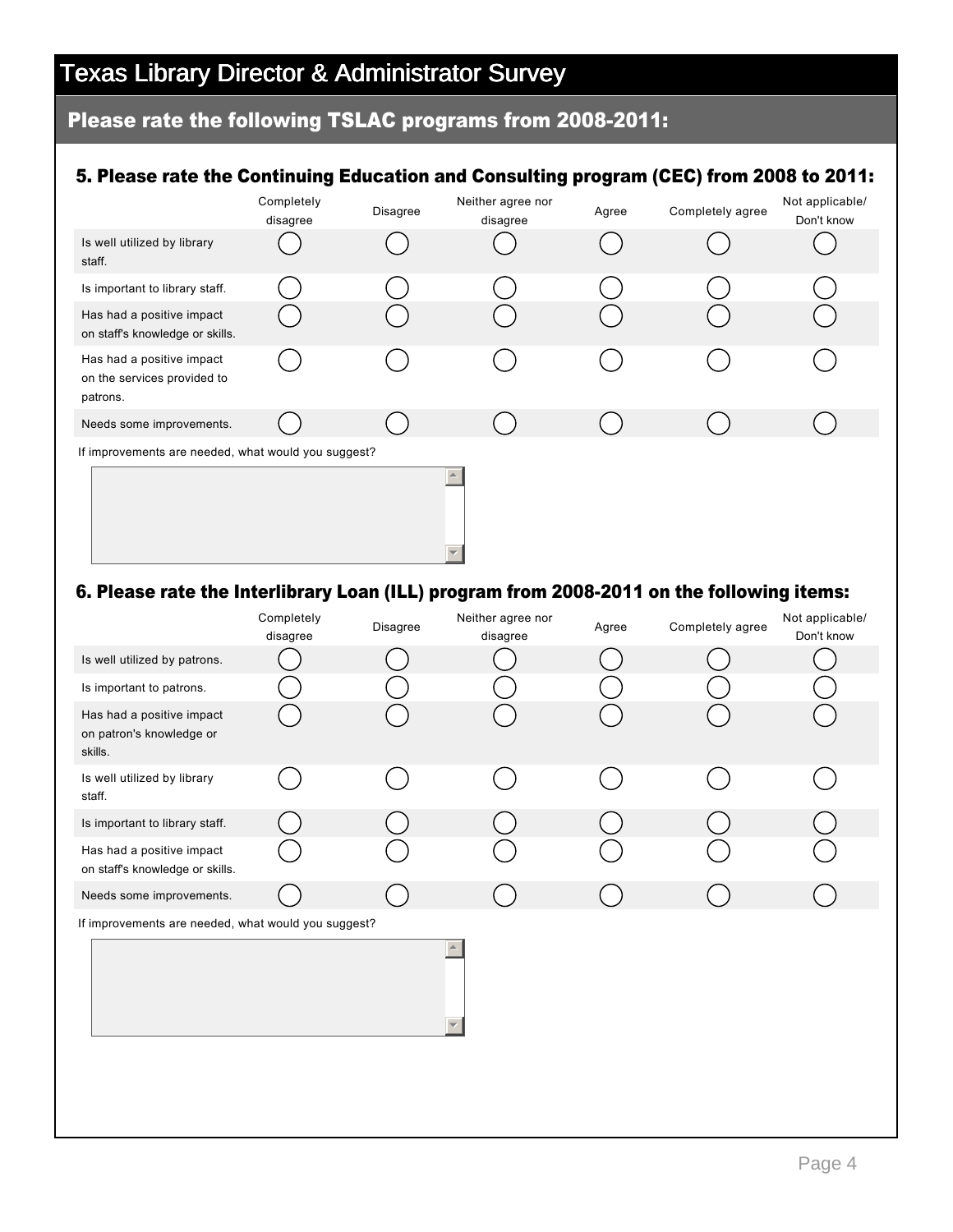### 7. Please rate the Technical Assistance Negotiated Grants (TANG) program from 2008-2011

#### on the following items:

|                                                                      | Completely<br>disagree | Disagree | Neither agree nor<br>disagree | Agree | <b>Completely Agree</b> | Not applicable/<br>Don't know |  |
|----------------------------------------------------------------------|------------------------|----------|-------------------------------|-------|-------------------------|-------------------------------|--|
| Is well utilized by library<br>staff.                                |                        |          |                               |       |                         |                               |  |
| Is important to library staff.                                       |                        |          |                               |       |                         |                               |  |
| Has had a positive impact<br>on staff's knowledge or skills.         |                        |          |                               |       |                         |                               |  |
| Has had a positive impact<br>on the services provided to<br>patrons. |                        |          |                               |       |                         |                               |  |
| Needs some improvements.                                             |                        |          |                               |       |                         |                               |  |
| If improvements are needed, what would you suggest?                  |                        |          |                               |       |                         |                               |  |
|                                                                      |                        |          |                               |       |                         |                               |  |

#### 8. Please rate the TexShare Databases from 2008-2011 on the following items:

|                                                                   | Completely<br>disagree | Disagree | Neither agree nor<br>disagree | Agree | Completely agree | Not applicable/<br>Don't know |
|-------------------------------------------------------------------|------------------------|----------|-------------------------------|-------|------------------|-------------------------------|
| Are well utilized by patrons.                                     |                        |          |                               |       |                  |                               |
| Are important to patrons.                                         |                        |          |                               |       |                  |                               |
| Have had a positive impact<br>on patron's knowledge or<br>skills. |                        |          |                               |       |                  |                               |
| Are well utilized by library<br>staff.                            |                        |          |                               |       |                  |                               |
| Are important to library<br>staff.                                |                        |          |                               |       |                  |                               |
| Have had a positive impact<br>on staff's knowledge or skills.     |                        |          |                               |       |                  |                               |
| Need some improvements.                                           |                        |          |                               |       |                  |                               |
| If improvements are needed, what would you suggest?               |                        |          | $\blacktriangle$              |       |                  |                               |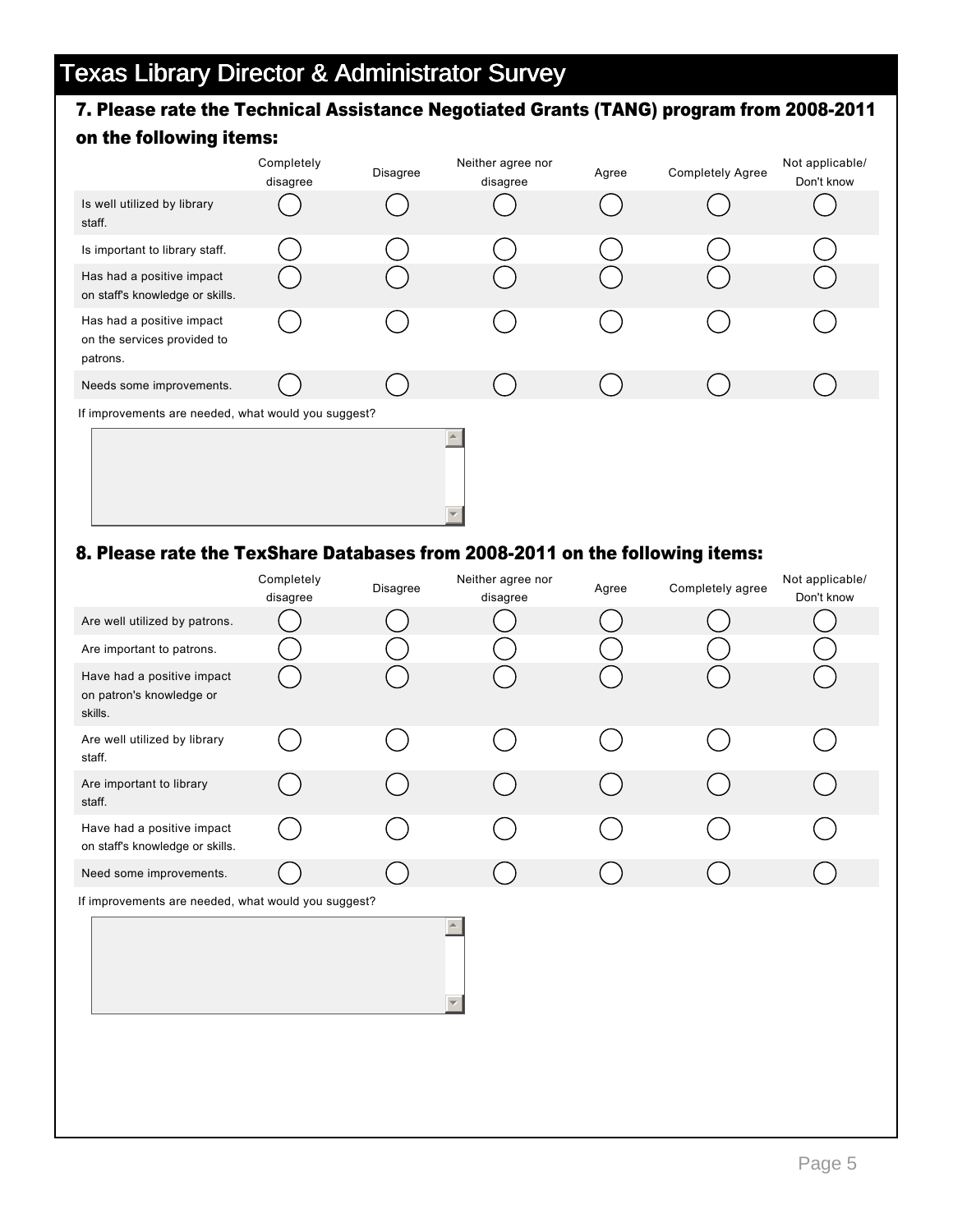### 9. Please rate your Texas Library System from 2008-2011 on the following items:

|                                                                      | Completely<br>disagree | Disagree | Neither agree nor<br>disagree | Agree | Completely agree | Not applicable/<br>Don't know |
|----------------------------------------------------------------------|------------------------|----------|-------------------------------|-------|------------------|-------------------------------|
| Is well utilized by library<br>staff.                                |                        |          |                               |       |                  |                               |
| Is important to library staff.                                       |                        |          |                               |       |                  |                               |
| Has had a positive impact<br>on staff's knowledge or skills.         |                        |          |                               |       |                  |                               |
| Has had a positive impact<br>on the services provided to<br>patrons. |                        |          |                               |       |                  |                               |
| Needs some improvements.                                             |                        |          |                               |       |                  |                               |
| If improvements are needed, what would you suggest?                  |                        |          |                               |       |                  |                               |
|                                                                      |                        |          |                               |       |                  |                               |

6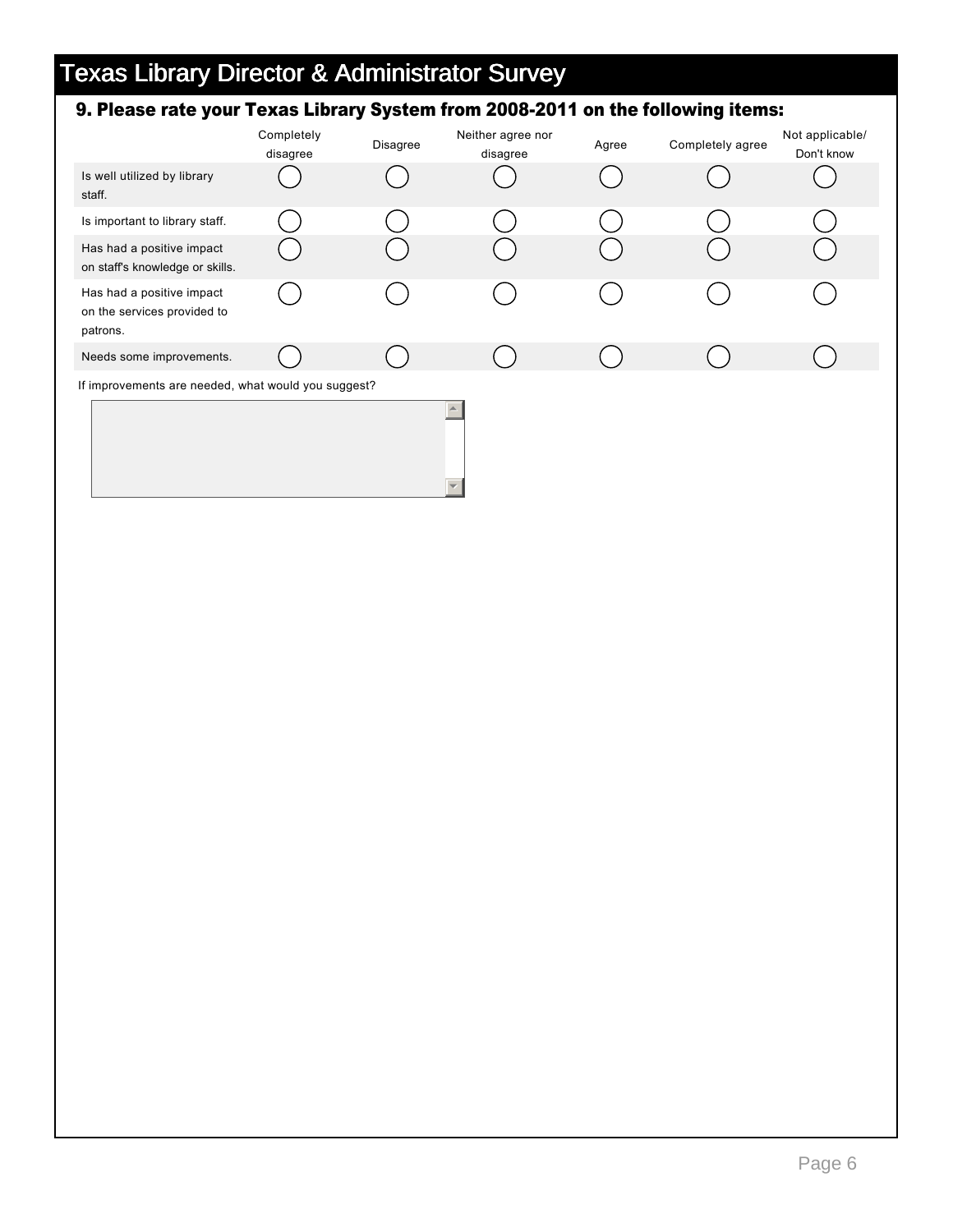#### Please compare the TSLAC programs in relation to each other:

10. Please rank the following LSTA funded programs in relation to each other. Each **\*** number may be used only once – i.e. only one of the programs will receive the rank of 1, 2, etc . Assign the number 6 to the most useful program and 1 to the least useful program.

|                                                                                            | 1 Least useful | $\overline{2}$ | 3 | 4 | 5 | 6 Most useful |
|--------------------------------------------------------------------------------------------|----------------|----------------|---|---|---|---------------|
| Continuing Education and<br>Consulting (CEC)                                               |                |                |   |   |   |               |
| Interlibrary Loan (ILL)                                                                    |                |                |   |   |   |               |
| <b>Technical Assistance</b><br><b>Negotiated Grants (TANG)</b><br>program                  |                |                |   |   |   |               |
| <b>TexShare Databases</b>                                                                  |                |                |   |   |   |               |
| Texas Library System                                                                       |                |                |   |   |   |               |
| Grant programs (Library<br>Cooperation, Special<br>Projects, Texas Reads,<br>TexTreasures) |                |                |   |   |   |               |
| Comments:                                                                                  |                |                |   |   |   |               |
|                                                                                            |                |                |   |   |   |               |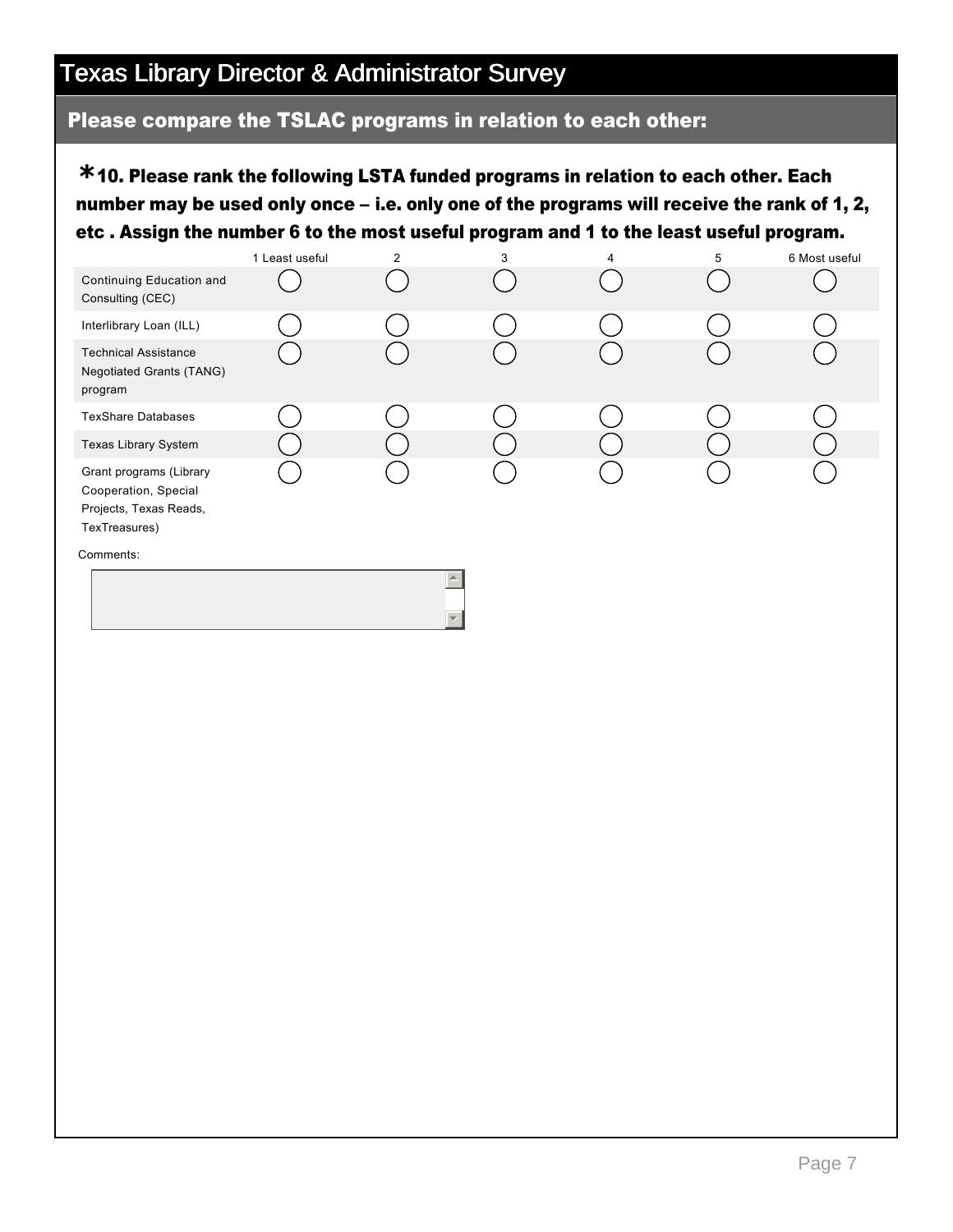Please rate the TSLAC grant programs, if applicable:

11. Did your library receive any of the following TSLAC Grants during the time period from 2008-2011?

a. Library Cooperation Grant: Promote cooperative services for learning and access to information.

b. Special Projects Grant: Expand library services to individuals with limited literacy or information skills.

c. Texas Reads Grant: Promote reading and literacy within local communities.

d. TexTreasures Grant: Make special or unique collections more accessible to researchers.

Yes

No (skip grant questions)

Don't know (skip grant questions)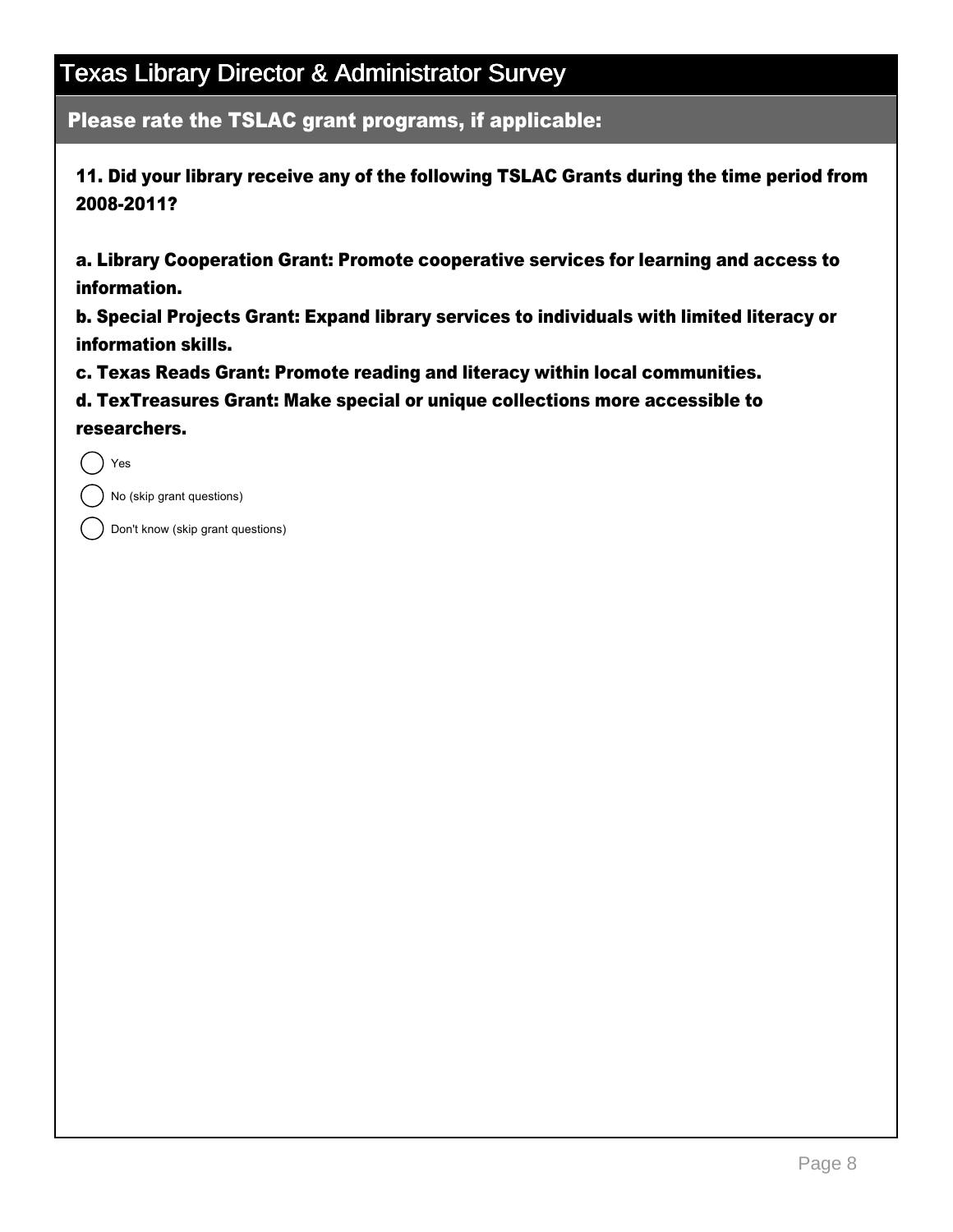| <b>Texas Library Director &amp; Administrator Survey</b>                            |  |  |  |  |  |  |
|-------------------------------------------------------------------------------------|--|--|--|--|--|--|
|                                                                                     |  |  |  |  |  |  |
| 12. Did your library receive a Library Cooperation Grant anytime between 2008-2011? |  |  |  |  |  |  |
| Yes                                                                                 |  |  |  |  |  |  |
| No (skip to next question)                                                          |  |  |  |  |  |  |
| Don't know (skip to next question)                                                  |  |  |  |  |  |  |
|                                                                                     |  |  |  |  |  |  |
|                                                                                     |  |  |  |  |  |  |
|                                                                                     |  |  |  |  |  |  |
|                                                                                     |  |  |  |  |  |  |
|                                                                                     |  |  |  |  |  |  |
|                                                                                     |  |  |  |  |  |  |
|                                                                                     |  |  |  |  |  |  |
|                                                                                     |  |  |  |  |  |  |
|                                                                                     |  |  |  |  |  |  |
|                                                                                     |  |  |  |  |  |  |
|                                                                                     |  |  |  |  |  |  |
|                                                                                     |  |  |  |  |  |  |
|                                                                                     |  |  |  |  |  |  |
|                                                                                     |  |  |  |  |  |  |
|                                                                                     |  |  |  |  |  |  |
|                                                                                     |  |  |  |  |  |  |
|                                                                                     |  |  |  |  |  |  |
|                                                                                     |  |  |  |  |  |  |
|                                                                                     |  |  |  |  |  |  |
|                                                                                     |  |  |  |  |  |  |
|                                                                                     |  |  |  |  |  |  |
|                                                                                     |  |  |  |  |  |  |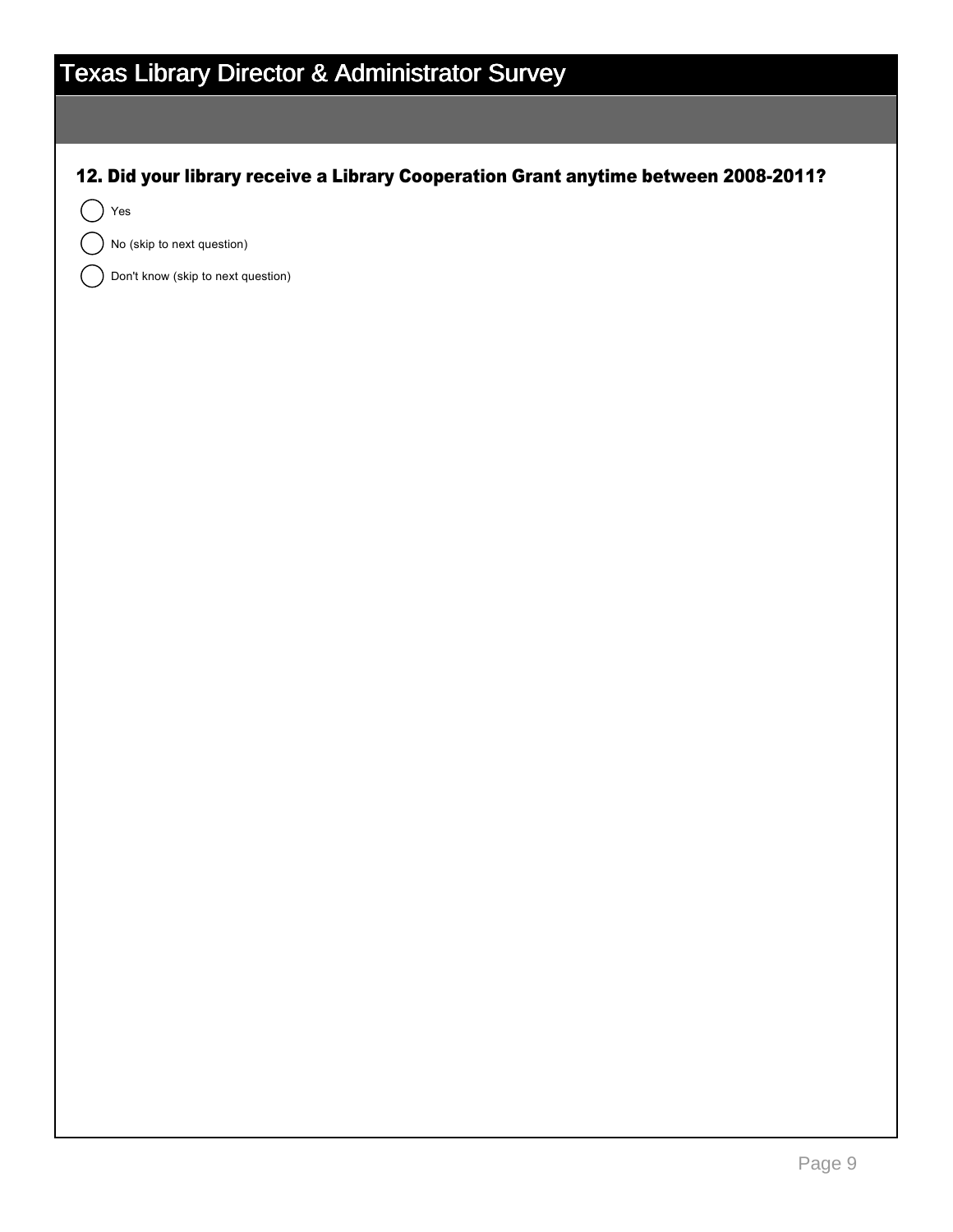### 13. Please rate the Library Cooperation Grant on the following items:

|                                                                            | Completely<br>disagree | Disagree | Neither agree nor<br>disagree | Agree | Completely agree | Not applicable/<br>Don't know |
|----------------------------------------------------------------------------|------------------------|----------|-------------------------------|-------|------------------|-------------------------------|
| Has positively impacted<br>staff's knowledge or skills.                    |                        |          |                               |       |                  |                               |
| Has positively impacted the<br>services provided to patrons.               |                        |          |                               |       |                  |                               |
| This grant program was<br>important to our library.                        |                        |          |                               |       |                  |                               |
| Our library would<br>recommend the<br>program/grant to other<br>libraries. |                        |          |                               |       |                  |                               |
| The grant application<br>process was easy.                                 |                        |          |                               |       |                  |                               |
| The grant process needs to<br>be changed or altered.                       |                        |          |                               |       |                  |                               |
| If changes are needed, what would you suggest?                             |                        |          |                               |       |                  |                               |
|                                                                            |                        |          | $\blacktriangle$              |       |                  |                               |
|                                                                            |                        |          |                               |       |                  |                               |
|                                                                            |                        |          |                               |       |                  |                               |
|                                                                            |                        |          |                               |       |                  |                               |
|                                                                            |                        |          |                               |       |                  |                               |
|                                                                            |                        |          |                               |       |                  |                               |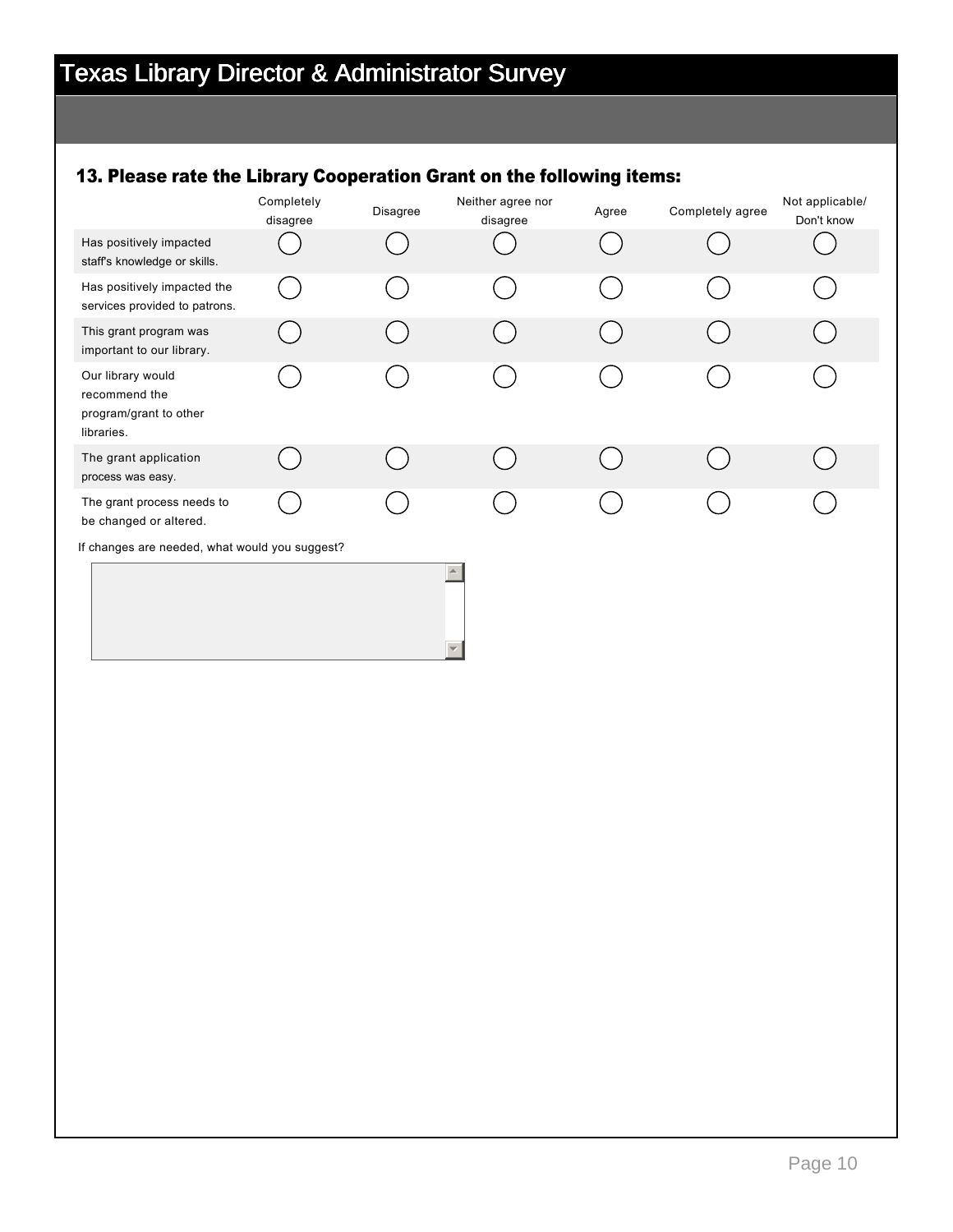| <b>Texas Library Director &amp; Administrator Survey</b>                         |  |  |  |  |  |  |
|----------------------------------------------------------------------------------|--|--|--|--|--|--|
|                                                                                  |  |  |  |  |  |  |
|                                                                                  |  |  |  |  |  |  |
| 14. Did your library receive a Special Projects Grant anytime between 2008-2011? |  |  |  |  |  |  |
| Yes<br>No (skip to next question)                                                |  |  |  |  |  |  |
| Don't know (skip to next question)                                               |  |  |  |  |  |  |
|                                                                                  |  |  |  |  |  |  |
|                                                                                  |  |  |  |  |  |  |
|                                                                                  |  |  |  |  |  |  |
|                                                                                  |  |  |  |  |  |  |
|                                                                                  |  |  |  |  |  |  |
|                                                                                  |  |  |  |  |  |  |
|                                                                                  |  |  |  |  |  |  |
|                                                                                  |  |  |  |  |  |  |
|                                                                                  |  |  |  |  |  |  |
|                                                                                  |  |  |  |  |  |  |
|                                                                                  |  |  |  |  |  |  |
|                                                                                  |  |  |  |  |  |  |
|                                                                                  |  |  |  |  |  |  |
|                                                                                  |  |  |  |  |  |  |
|                                                                                  |  |  |  |  |  |  |
|                                                                                  |  |  |  |  |  |  |
|                                                                                  |  |  |  |  |  |  |
|                                                                                  |  |  |  |  |  |  |
|                                                                                  |  |  |  |  |  |  |
|                                                                                  |  |  |  |  |  |  |
|                                                                                  |  |  |  |  |  |  |
|                                                                                  |  |  |  |  |  |  |
|                                                                                  |  |  |  |  |  |  |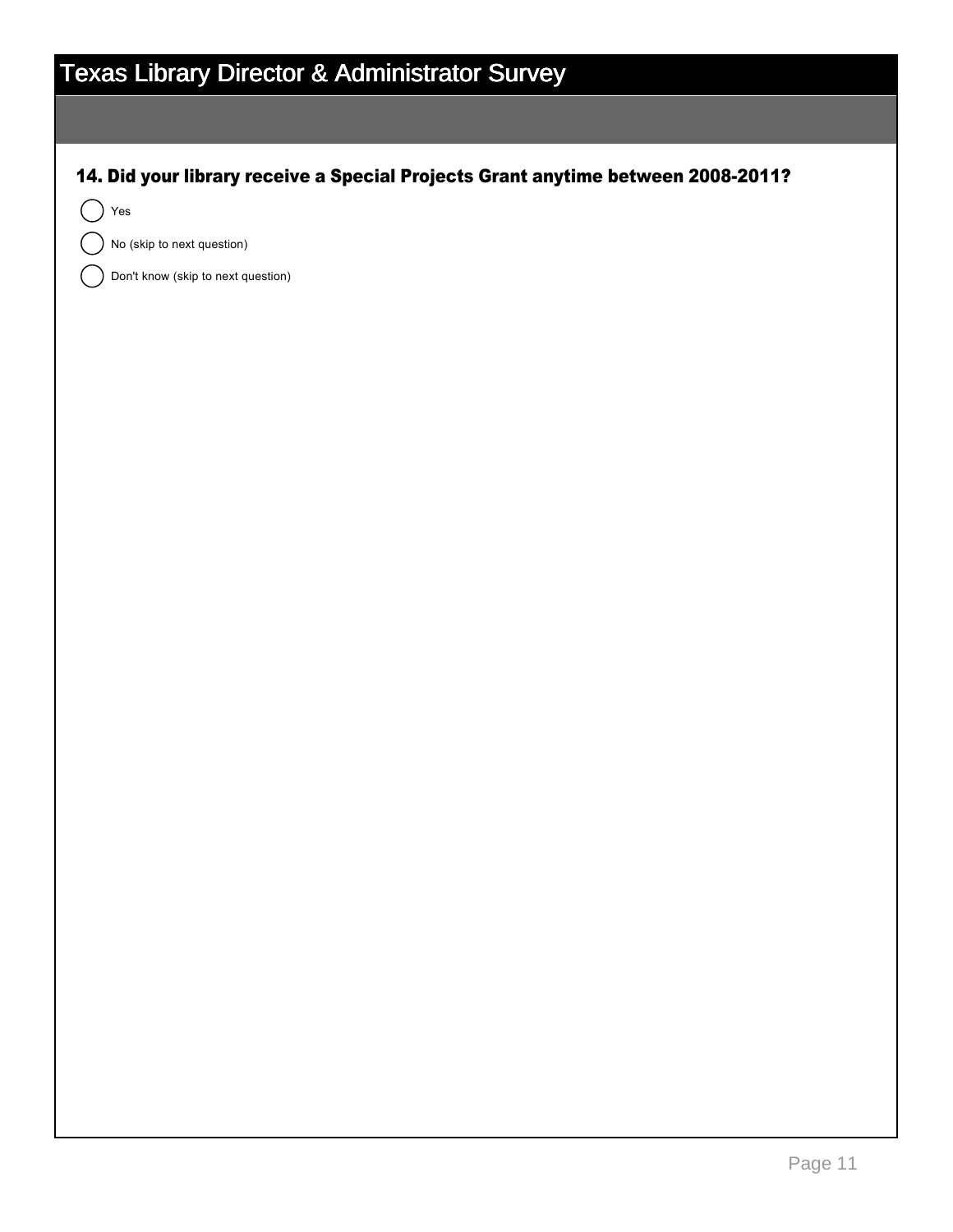### 15. Please rate the Special Projects Grant on the following items:

|                                                                            | Completely<br>disagree | Disagree | Neither agree nor<br>disagree | Agree | Completely agree | Not applicable/<br>Don't know |
|----------------------------------------------------------------------------|------------------------|----------|-------------------------------|-------|------------------|-------------------------------|
| Has positively impacted<br>staff's knowledge or skills.                    |                        |          |                               |       |                  |                               |
| Has positively impacted the<br>services provided to patrons.               |                        |          |                               |       |                  |                               |
| This grant program was<br>important to our library.                        |                        |          |                               |       |                  |                               |
| Our library would<br>recommend the<br>program/grant to other<br>libraries. |                        |          |                               |       |                  |                               |
| The grant application<br>process was easy.                                 |                        |          |                               |       |                  |                               |
| The grant process needs to<br>be changed or altered.                       |                        |          |                               |       |                  |                               |
| If changes are needed, what would you suggest?                             |                        |          |                               |       |                  |                               |
| $\blacktriangle$                                                           |                        |          |                               |       |                  |                               |
|                                                                            |                        |          |                               |       |                  |                               |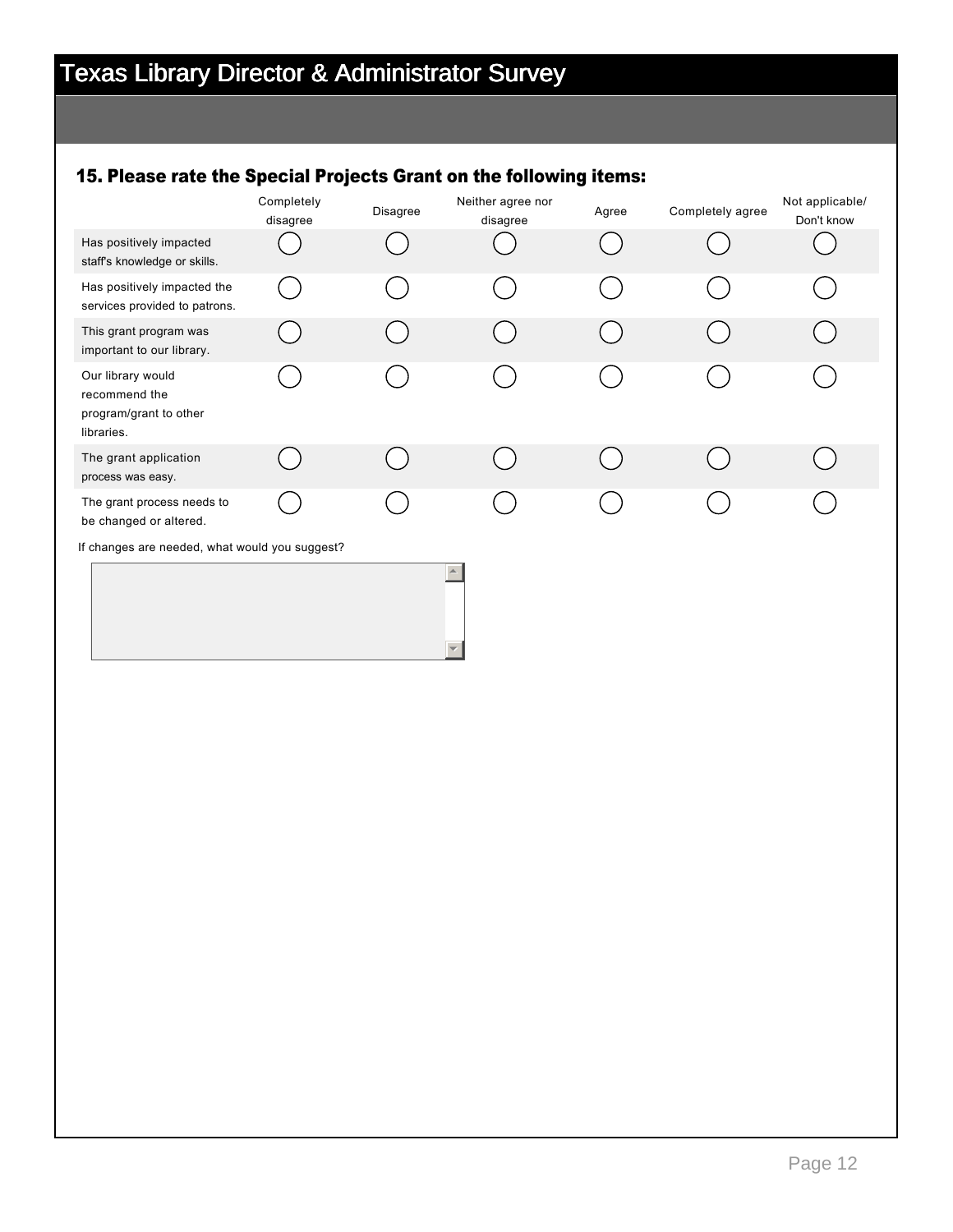| <b>Texas Library Director &amp; Administrator Survey</b>                    |  |  |  |  |  |  |  |
|-----------------------------------------------------------------------------|--|--|--|--|--|--|--|
|                                                                             |  |  |  |  |  |  |  |
| 16. Did your library receive a Texas Reads Grant anytime between 2008-2011? |  |  |  |  |  |  |  |
| $\operatorname{\mathsf{Yes}}$                                               |  |  |  |  |  |  |  |
| No (skip to next question)                                                  |  |  |  |  |  |  |  |
| Don't know (skip to next question)                                          |  |  |  |  |  |  |  |
|                                                                             |  |  |  |  |  |  |  |
|                                                                             |  |  |  |  |  |  |  |
|                                                                             |  |  |  |  |  |  |  |
|                                                                             |  |  |  |  |  |  |  |
|                                                                             |  |  |  |  |  |  |  |
|                                                                             |  |  |  |  |  |  |  |
|                                                                             |  |  |  |  |  |  |  |
|                                                                             |  |  |  |  |  |  |  |
|                                                                             |  |  |  |  |  |  |  |
|                                                                             |  |  |  |  |  |  |  |
|                                                                             |  |  |  |  |  |  |  |
|                                                                             |  |  |  |  |  |  |  |
|                                                                             |  |  |  |  |  |  |  |
|                                                                             |  |  |  |  |  |  |  |
|                                                                             |  |  |  |  |  |  |  |
|                                                                             |  |  |  |  |  |  |  |
|                                                                             |  |  |  |  |  |  |  |
|                                                                             |  |  |  |  |  |  |  |
|                                                                             |  |  |  |  |  |  |  |
|                                                                             |  |  |  |  |  |  |  |
|                                                                             |  |  |  |  |  |  |  |
|                                                                             |  |  |  |  |  |  |  |
|                                                                             |  |  |  |  |  |  |  |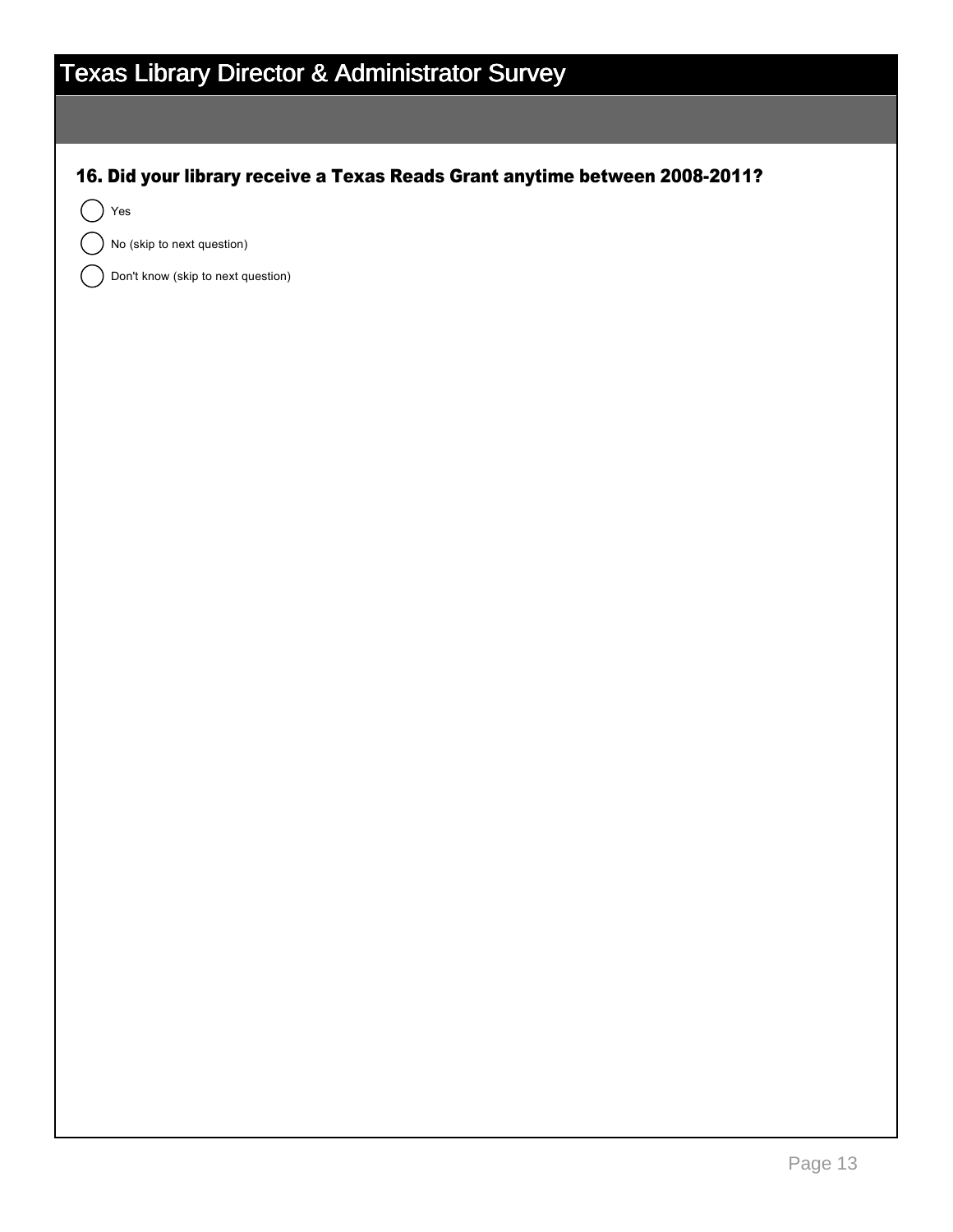### 17. Please rate the Texas Reads Grant on the following items:

| disagree                                       | Disagree | Neither agree nor<br>disagree | Agree | Completely agree | Not applicable/<br>Don't know |  |  |  |
|------------------------------------------------|----------|-------------------------------|-------|------------------|-------------------------------|--|--|--|
|                                                |          |                               |       |                  |                               |  |  |  |
|                                                |          |                               |       |                  |                               |  |  |  |
|                                                |          |                               |       |                  |                               |  |  |  |
|                                                |          |                               |       |                  |                               |  |  |  |
|                                                |          |                               |       |                  |                               |  |  |  |
|                                                |          |                               |       |                  |                               |  |  |  |
| If changes are needed, what would you suggest? |          |                               |       |                  |                               |  |  |  |
| $\blacktriangle$                               |          |                               |       |                  |                               |  |  |  |
|                                                |          |                               |       |                  |                               |  |  |  |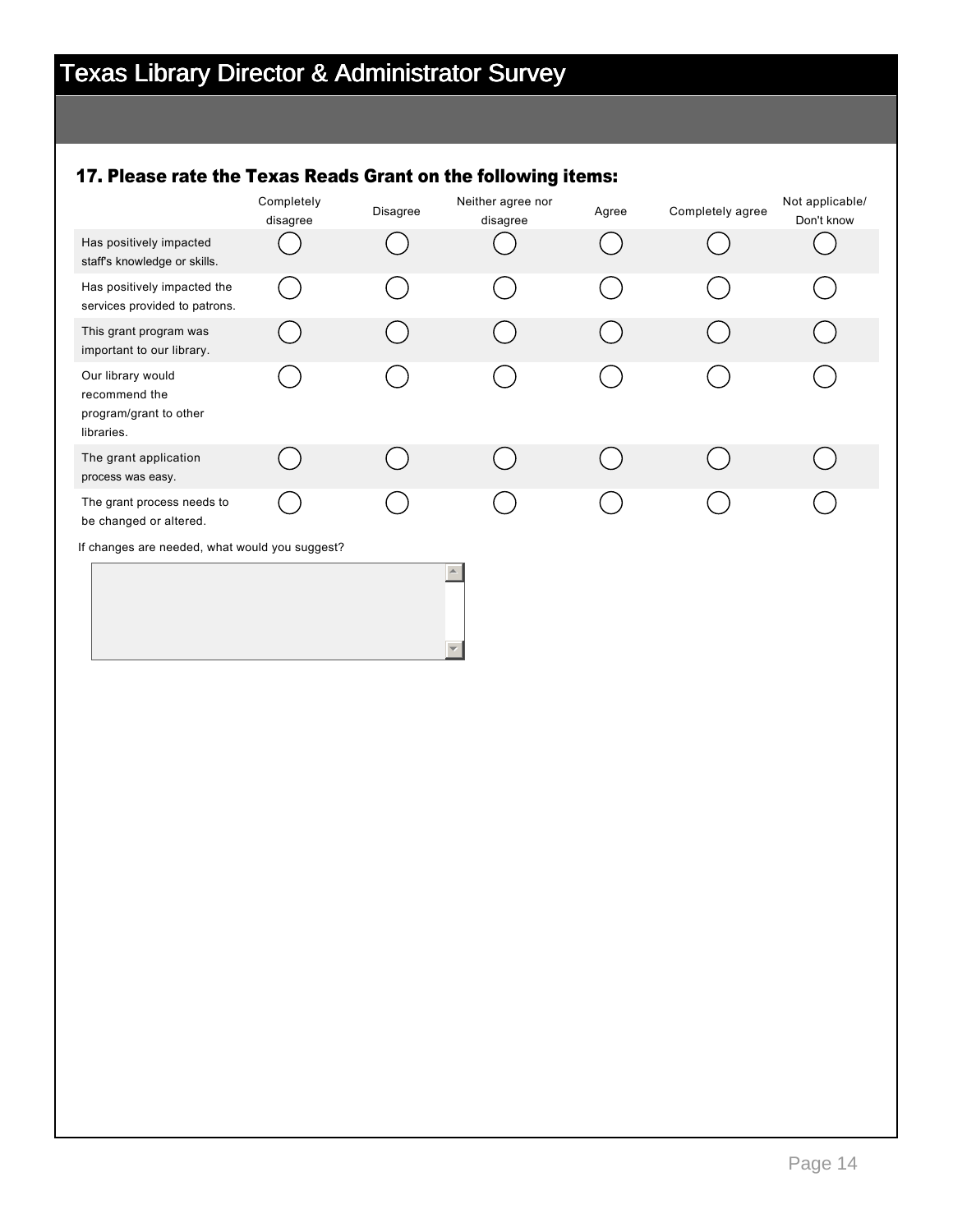| <b>Texas Library Director &amp; Administrator Survey</b>                  |  |  |  |  |  |  |  |
|---------------------------------------------------------------------------|--|--|--|--|--|--|--|
|                                                                           |  |  |  |  |  |  |  |
| 18. Did your library receive a TexTreasures Grant anytime from 2008-2011? |  |  |  |  |  |  |  |
| Yes                                                                       |  |  |  |  |  |  |  |
| No (skip to next question)                                                |  |  |  |  |  |  |  |
| Don't know (skip to next question)                                        |  |  |  |  |  |  |  |
|                                                                           |  |  |  |  |  |  |  |
|                                                                           |  |  |  |  |  |  |  |
|                                                                           |  |  |  |  |  |  |  |
|                                                                           |  |  |  |  |  |  |  |
|                                                                           |  |  |  |  |  |  |  |
|                                                                           |  |  |  |  |  |  |  |
|                                                                           |  |  |  |  |  |  |  |
|                                                                           |  |  |  |  |  |  |  |
|                                                                           |  |  |  |  |  |  |  |
|                                                                           |  |  |  |  |  |  |  |
|                                                                           |  |  |  |  |  |  |  |
|                                                                           |  |  |  |  |  |  |  |
|                                                                           |  |  |  |  |  |  |  |
|                                                                           |  |  |  |  |  |  |  |
|                                                                           |  |  |  |  |  |  |  |
|                                                                           |  |  |  |  |  |  |  |
|                                                                           |  |  |  |  |  |  |  |
|                                                                           |  |  |  |  |  |  |  |
|                                                                           |  |  |  |  |  |  |  |
|                                                                           |  |  |  |  |  |  |  |
|                                                                           |  |  |  |  |  |  |  |
|                                                                           |  |  |  |  |  |  |  |
|                                                                           |  |  |  |  |  |  |  |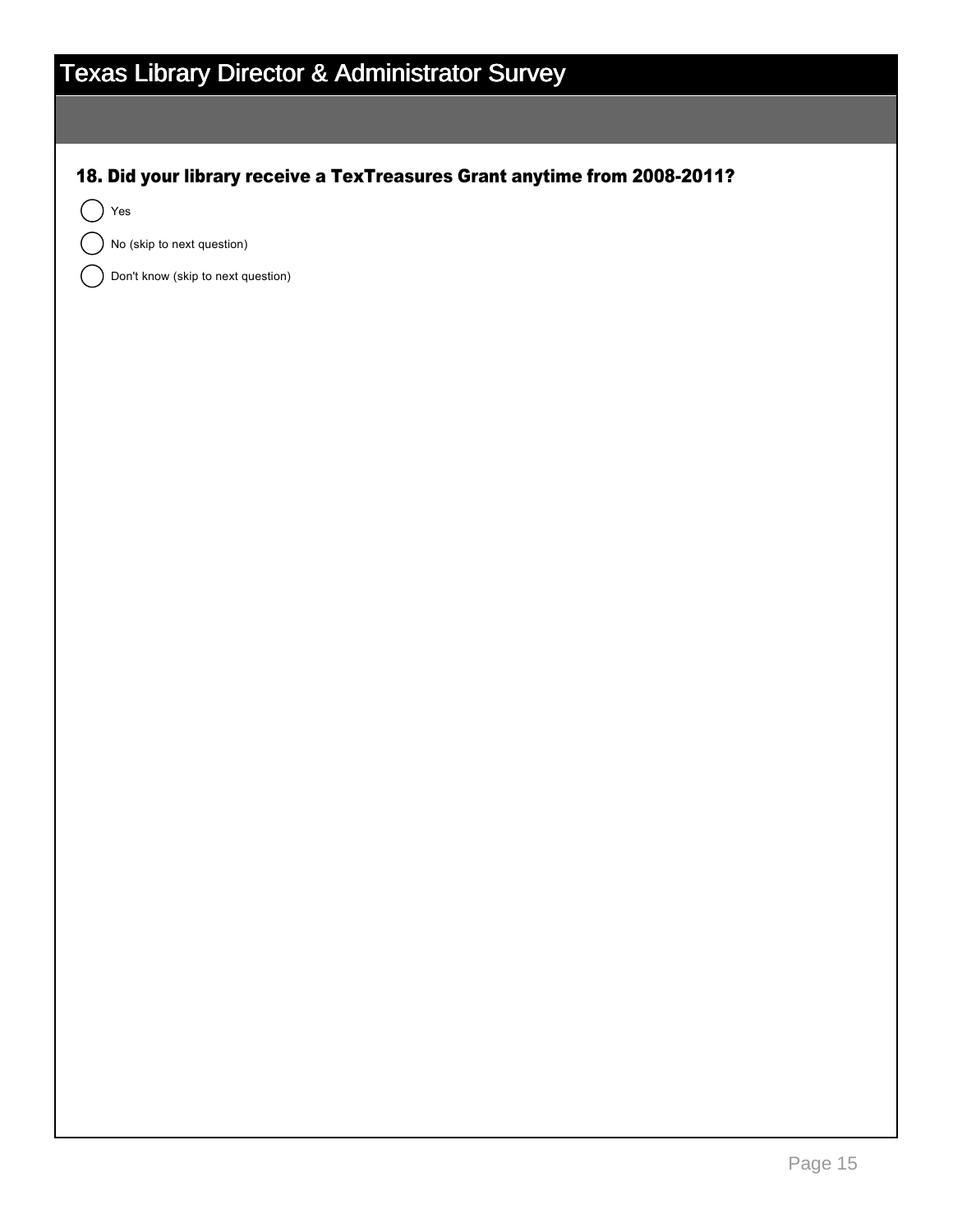## 19. Please rate the TexTreasures Grant on the following items:

|                                                                            | Completely<br>disagree | Disagree | Neither agree nor<br>disagree | Agree | Completely agree | Not applicable/<br>Don't know |  |
|----------------------------------------------------------------------------|------------------------|----------|-------------------------------|-------|------------------|-------------------------------|--|
| Has positively impacted<br>staff's knowledge or skills.                    |                        |          |                               |       |                  |                               |  |
| Has positively impacted the<br>services provided to patrons.               |                        |          |                               |       |                  |                               |  |
| This grant program was<br>important to our library.                        |                        |          |                               |       |                  |                               |  |
| Our library would<br>recommend the<br>program/grant to other<br>libraries. |                        |          |                               |       |                  |                               |  |
| The grant application<br>process was easy.                                 |                        |          |                               |       |                  |                               |  |
| The grant process needs to<br>be changed or altered.                       |                        |          |                               |       |                  |                               |  |
| If changes are needed, what would you suggest?                             |                        |          |                               |       |                  |                               |  |
| $\blacktriangle$                                                           |                        |          |                               |       |                  |                               |  |
|                                                                            |                        |          |                               |       |                  |                               |  |
|                                                                            |                        |          |                               |       |                  |                               |  |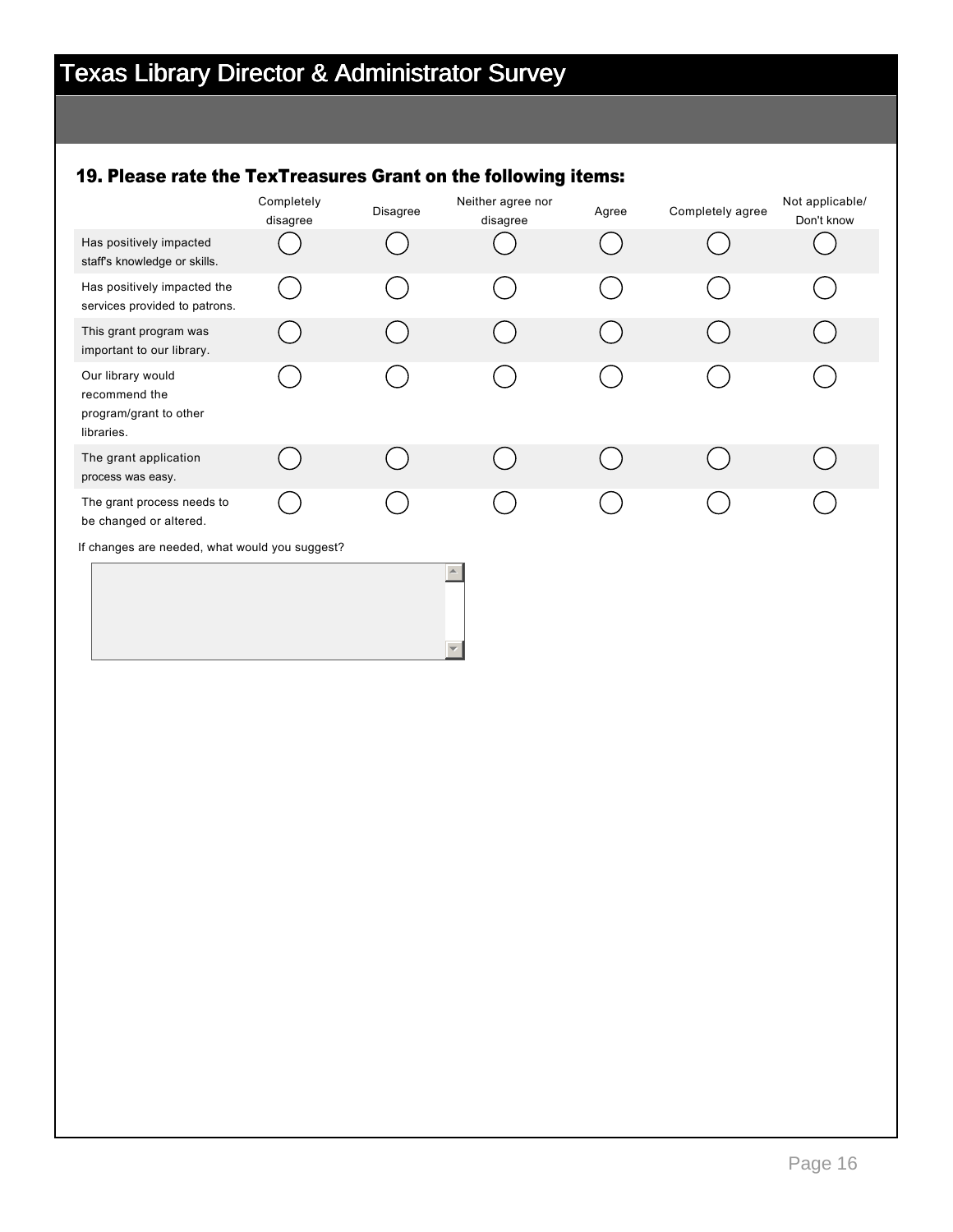## Texas Library Director & Administrator Survey

### Please rate your Library System and training resources.

### 20. Since 2008, to what extent have the services you received from your Library System helped improve your library's:

|                                                                       | 1 Not at all | $\overline{2}$ | 3 | 4 | 5 Very much | Not applicable/ |
|-----------------------------------------------------------------------|--------------|----------------|---|---|-------------|-----------------|
|                                                                       |              |                |   |   |             | Don't know      |
| Collection                                                            |              |                |   |   |             |                 |
| Technology                                                            |              |                |   |   |             |                 |
| Operations                                                            |              |                |   |   |             |                 |
| Management                                                            |              |                |   |   |             |                 |
| Planning                                                              |              |                |   |   |             |                 |
| Funding                                                               |              |                |   |   |             |                 |
| Range of services                                                     |              |                |   |   |             |                 |
| Quality of services                                                   |              |                |   |   |             |                 |
| Ability to serve individuals<br>the library could not serve<br>before |              |                |   |   |             |                 |
| Comments:                                                             |              |                |   |   |             |                 |

### 21. Since 2008, to what extent do you attribute your library's improvements to:

|                                  | 1 Not at all | $\sqrt{2}$ | $\ensuremath{\mathsf{3}}$                    | $\overline{4}$ | 5 Very much | Not applicable/<br>Don't know |
|----------------------------------|--------------|------------|----------------------------------------------|----------------|-------------|-------------------------------|
| One-one consulting &<br>training |              |            |                                              |                |             |                               |
| Workshops                        |              |            |                                              |                |             |                               |
| Other (please comment)           |              |            |                                              |                |             |                               |
| Comments:                        |              |            |                                              |                |             |                               |
|                                  |              |            | $\blacktriangle$<br>$\overline{\phantom{a}}$ |                |             |                               |
|                                  |              |            |                                              |                |             |                               |
|                                  |              |            |                                              |                |             |                               |
|                                  |              |            |                                              |                |             |                               |
|                                  |              |            |                                              |                |             |                               |
|                                  |              |            |                                              |                |             |                               |
|                                  |              |            |                                              |                |             |                               |
|                                  |              |            |                                              |                |             |                               |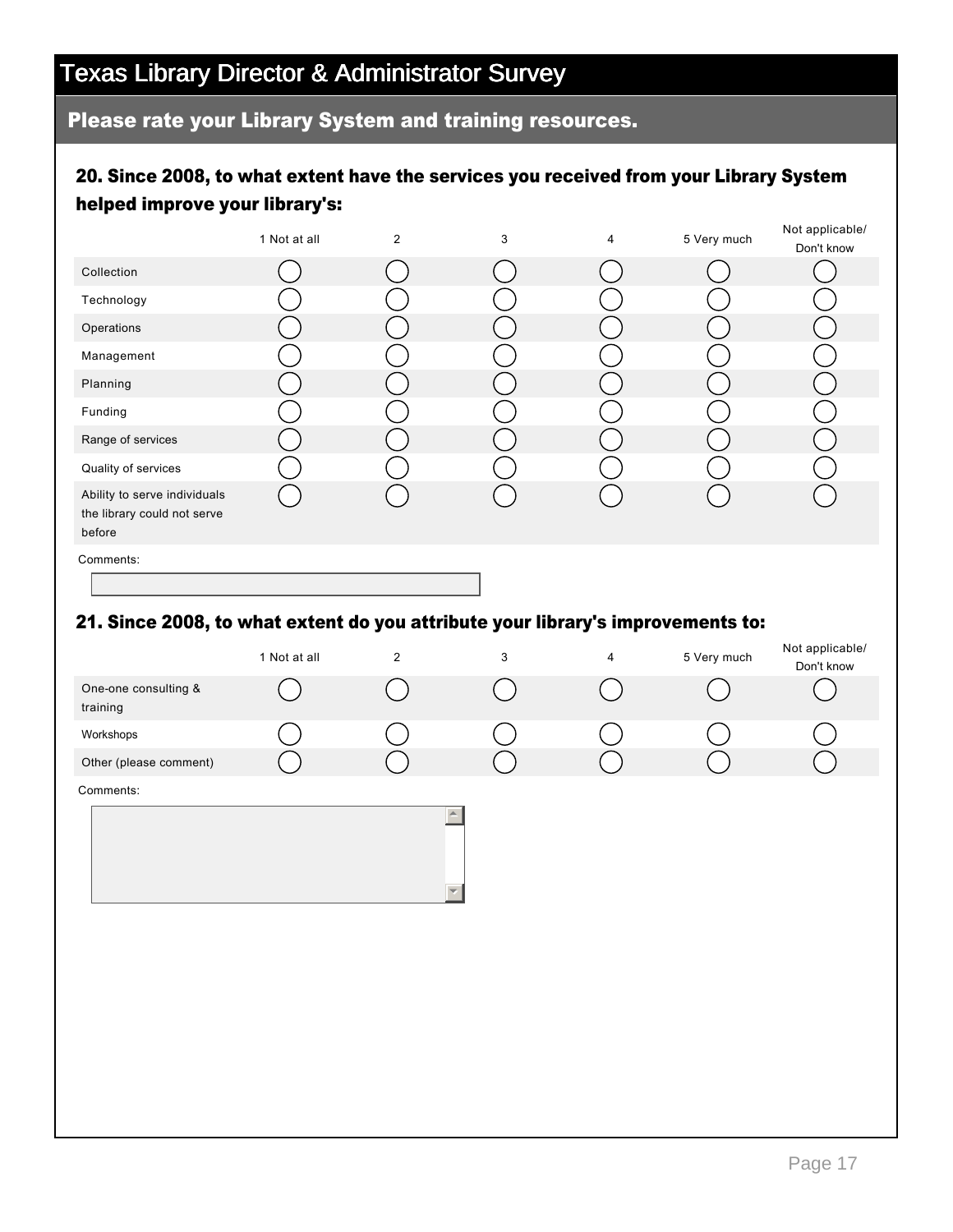## Texas Library Director & Administrator Survey

## Please review the services that the Library Systems have provided.

22. Below is a list of many of the services that the Library Systems have provided within the past three years. Out of all the services provided, please choose the top five to ten that will be the most important to be maintained during the next five years.

| Collections: weeding                                                                                    |
|---------------------------------------------------------------------------------------------------------|
| Collections: management                                                                                 |
| Grants: write, research, edit                                                                           |
| Wifi and internet: install, update, train                                                               |
| Consulting: on-site or via phone                                                                        |
| Website: design & make improvements                                                                     |
| Online databases: install, train, update                                                                |
| Computer hardware: trouble shoot, obtain, update, maintain                                              |
| Computer software: trouble shoot, obtain, update, maintain                                              |
| Collaborations: set up, assist, recommend                                                               |
| Announcements about new websites, policies, rules                                                       |
| Cataloguing: assist, maintain                                                                           |
| Workshops and training: job search, story times, ESL, teens, summer reading programs, collections, etc. |
| Please add any topics that are important and not included in your top five.                             |
|                                                                                                         |
|                                                                                                         |
|                                                                                                         |
|                                                                                                         |
|                                                                                                         |
|                                                                                                         |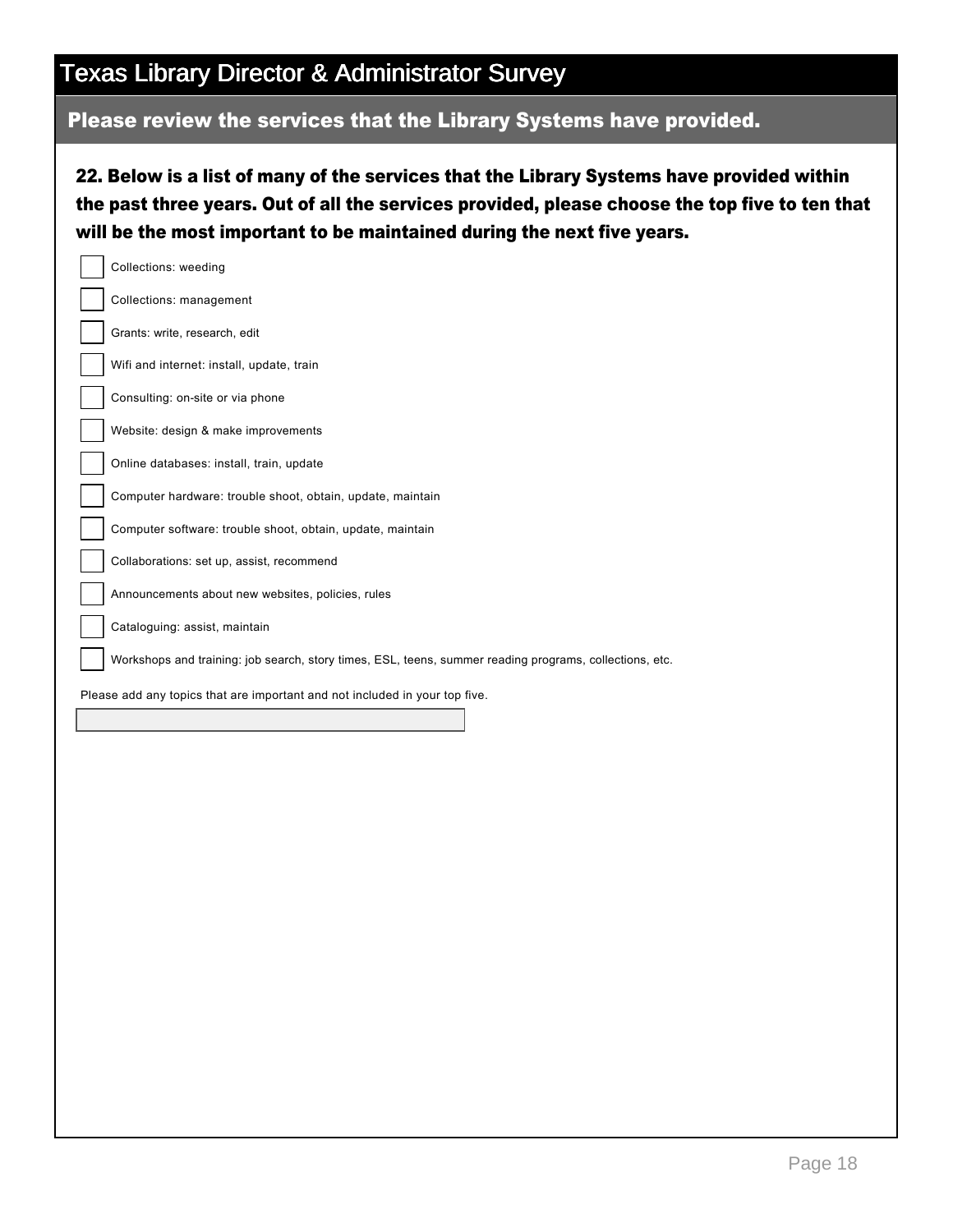23. Below is a list of some of the programs and materials that Texas libraries have provided to their patrons in the past three years. Which programs would you like to receive workshops/training on in the next five years?

|                                                | 1 Low priority | $\overline{2}$ | 3 | 4 | 5 | 6 | 7 Extremely<br>high priority |  |  |
|------------------------------------------------|----------------|----------------|---|---|---|---|------------------------------|--|--|
| Job search and resume<br>assistance/classes    |                |                |   |   |   |   |                              |  |  |
| Story times: early literacy,<br>preschool      |                |                |   |   |   |   |                              |  |  |
| Computer classes: basic skills,<br>internet    |                |                |   |   |   |   |                              |  |  |
| ESL: materials, programming                    |                |                |   |   |   |   |                              |  |  |
| Teens: materials,<br>programming               |                |                |   |   |   |   |                              |  |  |
| GED and adult literacy                         |                |                |   |   |   |   |                              |  |  |
| Online resources and services                  |                |                |   |   |   |   |                              |  |  |
| Summer reading programs                        |                |                |   |   |   |   |                              |  |  |
| Homebound deliveries                           |                |                |   |   |   |   |                              |  |  |
| Seniors: programs and<br>materials             |                |                |   |   |   |   |                              |  |  |
| Large print books                              |                |                |   |   |   |   |                              |  |  |
| E-books                                        |                |                |   |   |   |   |                              |  |  |
| Information literacy                           |                |                |   |   |   |   |                              |  |  |
| Social media                                   |                |                |   |   |   |   |                              |  |  |
| Please list other programs that are important: |                |                |   |   |   |   |                              |  |  |
|                                                |                |                |   |   |   |   |                              |  |  |

 $\overline{\phantom{a}}$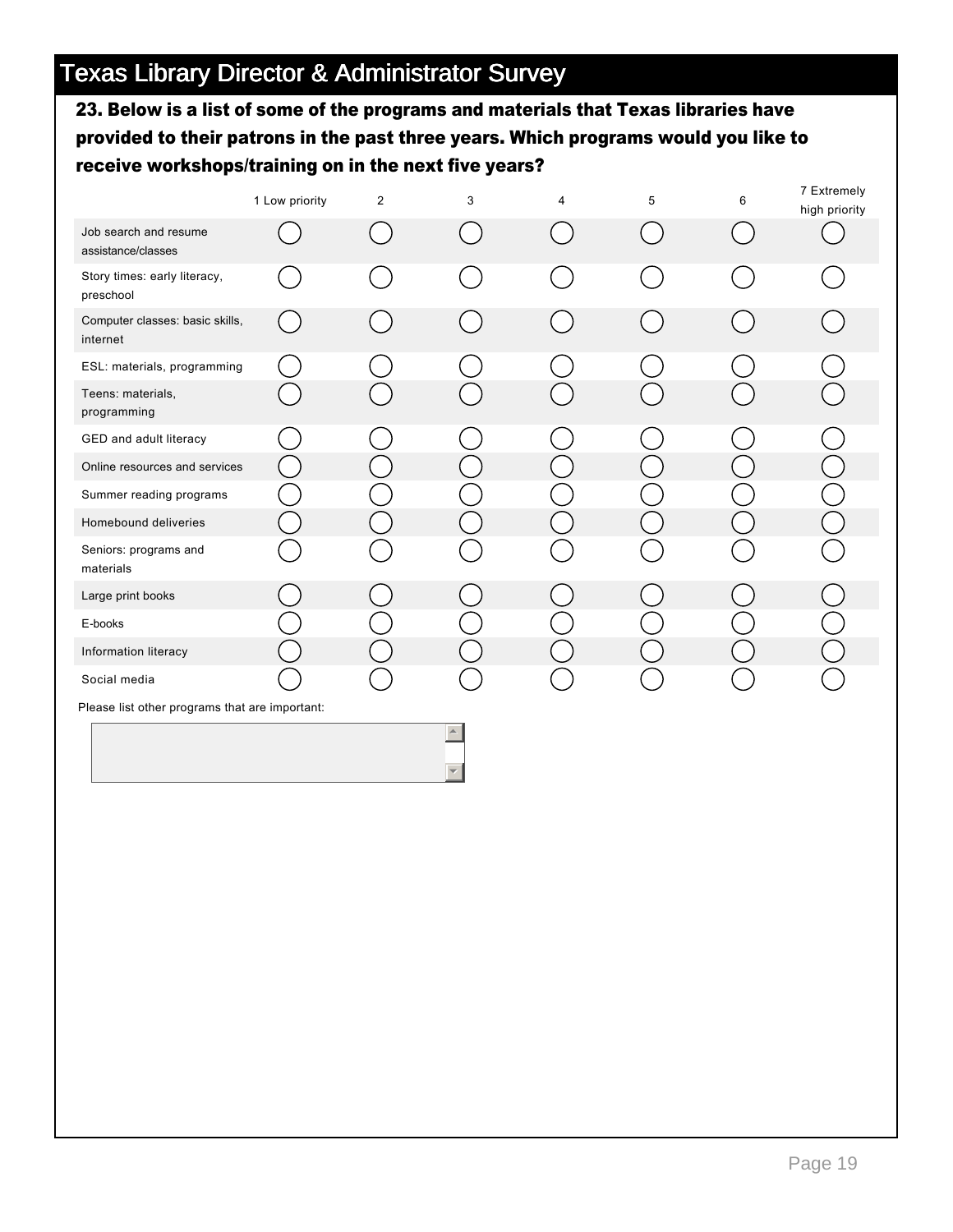# Texas Library Director & Administrator Survey

### Thinking ahead.

### 24. How well is your library meeting the four needs of Texans as outlined in the Library Services and Technology Act (LSTA) plan?

|                                                                                                                                     | need | Not meeting the Struggling to meet Partially meeting Mostly meeting the<br>the need | the need | need | Successfully<br>meeting the need | Not applicable/<br>Don't know |
|-------------------------------------------------------------------------------------------------------------------------------------|------|-------------------------------------------------------------------------------------|----------|------|----------------------------------|-------------------------------|
| Access: Texans need high<br>quality, reliable information<br>to meet their educational<br>and informational needs.                  |      |                                                                                     |          |      |                                  |                               |
| Literacy and Education:<br>Texans need enhanced<br>literacy and educational<br>attainment.                                          |      |                                                                                     |          |      |                                  |                               |
| Diversity: Texas' diverse<br>populations need a wide<br>variety of responsive, high<br>quality library services.                    |      |                                                                                     |          |      |                                  |                               |
| Technology: Texans need<br>technology based services<br>to help them achieve<br>economic, educational, and<br>other personal goals. |      |                                                                                     |          |      |                                  |                               |
| Comments:                                                                                                                           |      |                                                                                     |          |      |                                  |                               |

### 25. What does your community need from its library (that your library is not already providing)?

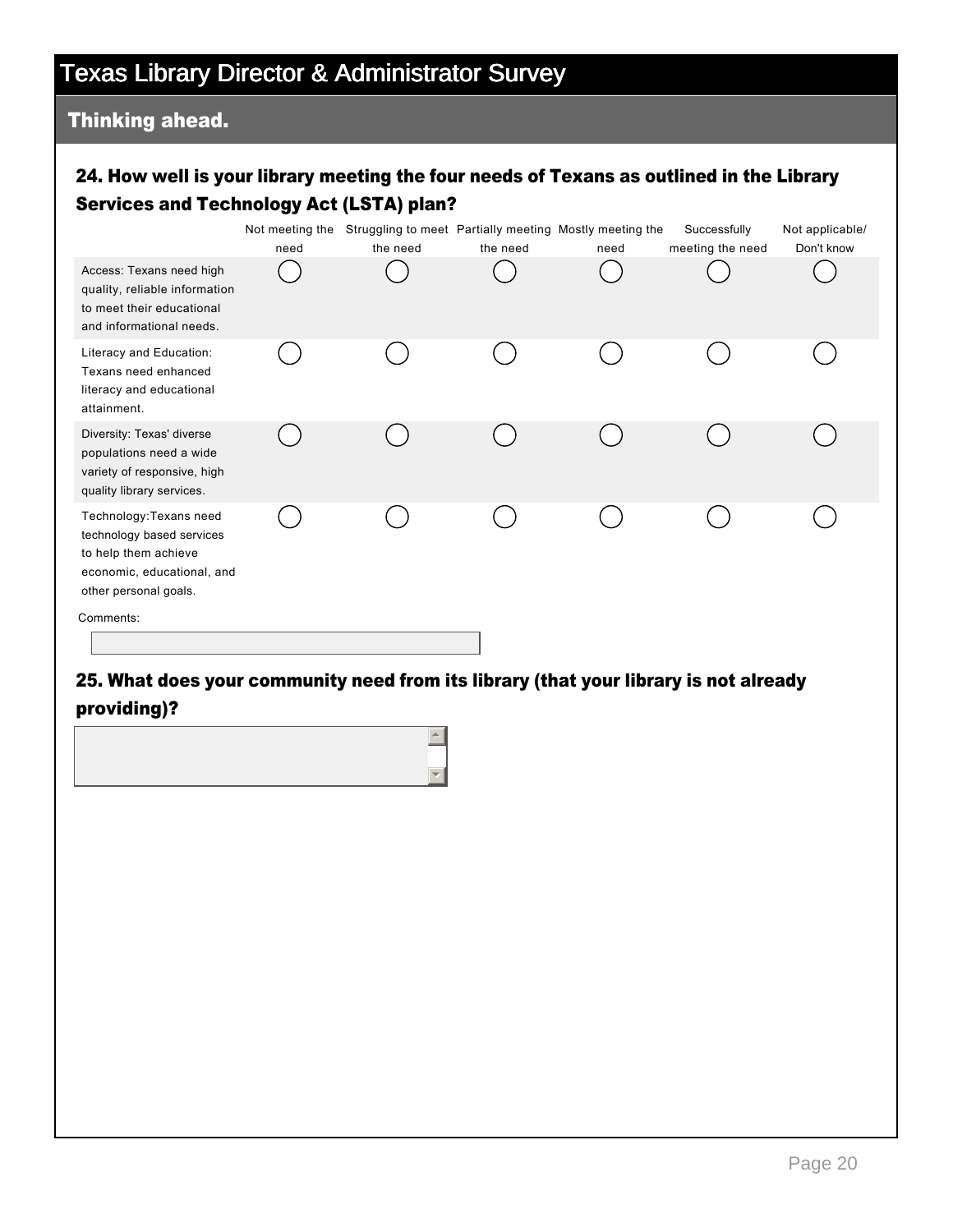### 26. Please choose which goals are a priority for your library, based on the four goals defined in the Library Services and Technology Act (LSTA) plan?

|                                                                                                                                            | Not a priority | Low priority     | Medium priority | High priority | Extremely high<br>priority | Not applicable/<br>Don't know |  |  |
|--------------------------------------------------------------------------------------------------------------------------------------------|----------------|------------------|-----------------|---------------|----------------------------|-------------------------------|--|--|
| Access - Provide patrons<br>with a broad range of library<br>materials.                                                                    |                |                  |                 |               |                            |                               |  |  |
| Literacy & Education -<br>Support literacy and<br>educational attainment in<br>your community.                                             |                |                  |                 |               |                            |                               |  |  |
| Diversity - Provide programs<br>and services to meet the<br>needs of your specific<br>population.                                          |                |                  |                 |               |                            |                               |  |  |
| Technology - Provide<br>technology to serve the<br>information needs of your<br>patrons.<br>Comments                                       |                |                  |                 |               |                            |                               |  |  |
|                                                                                                                                            |                |                  |                 |               |                            |                               |  |  |
| 27. What other priorities does your community have?<br>28. What are the most important challenges facing your library in the next 5 years? |                |                  |                 |               |                            |                               |  |  |
|                                                                                                                                            |                | $\blacktriangle$ |                 |               |                            |                               |  |  |

### 29. Are there any concerns about LSTA funding and programs that this survey has not addressed?

 $\overline{\mathbf{v}}$ 

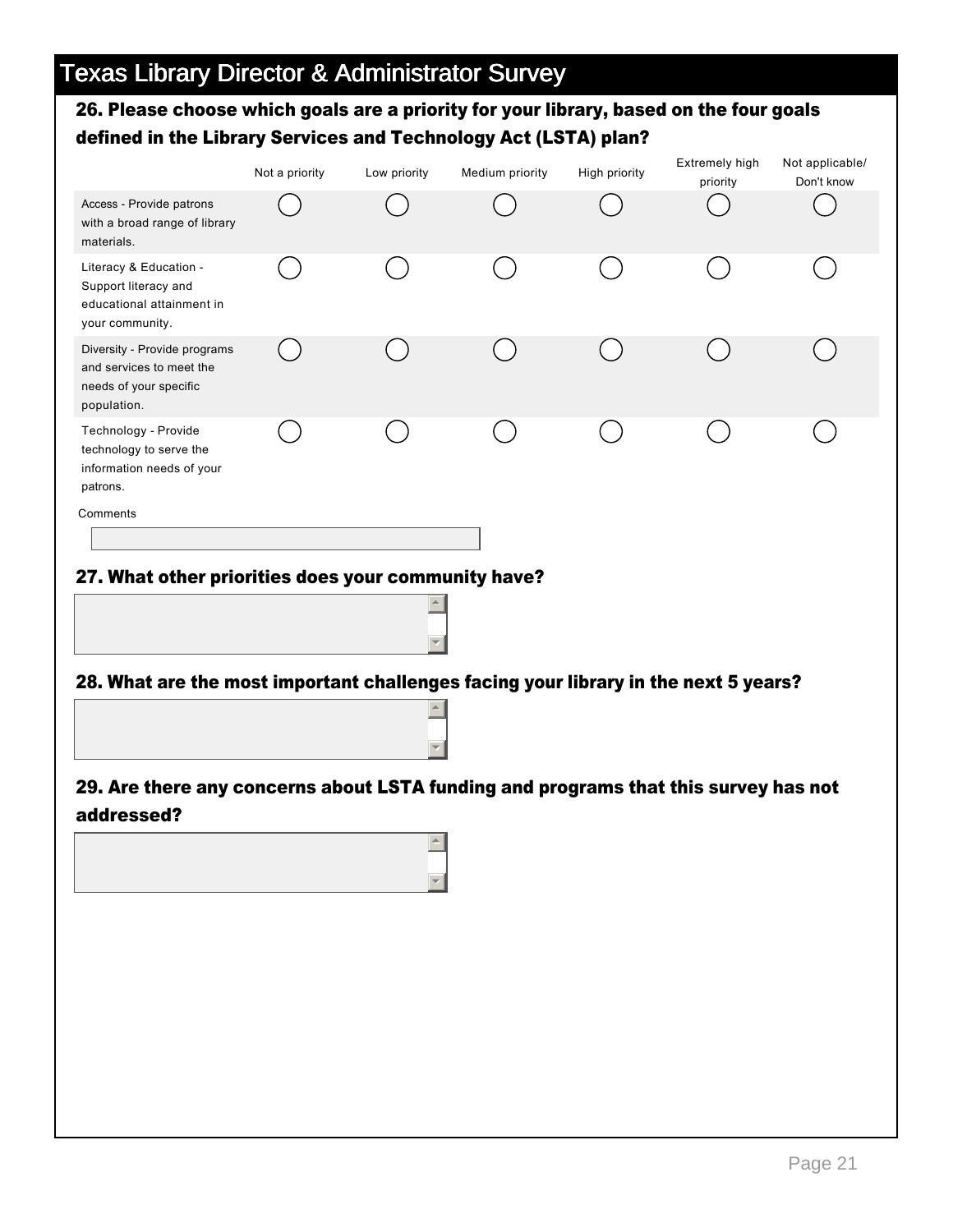# Texas Library Director & Administrator Survey

### Thank you very much for your participation in this survey!

If you have any questions or concerns about this survey, please contact Jennifer Sabolcik, Evaluation Specialist at Morningside Research and Consulting:

Email: jsabolcik@morningsideresearch.com Phone: 512-302-4413 Mailing address: P.O. Box 4174, Austin, TX, 78765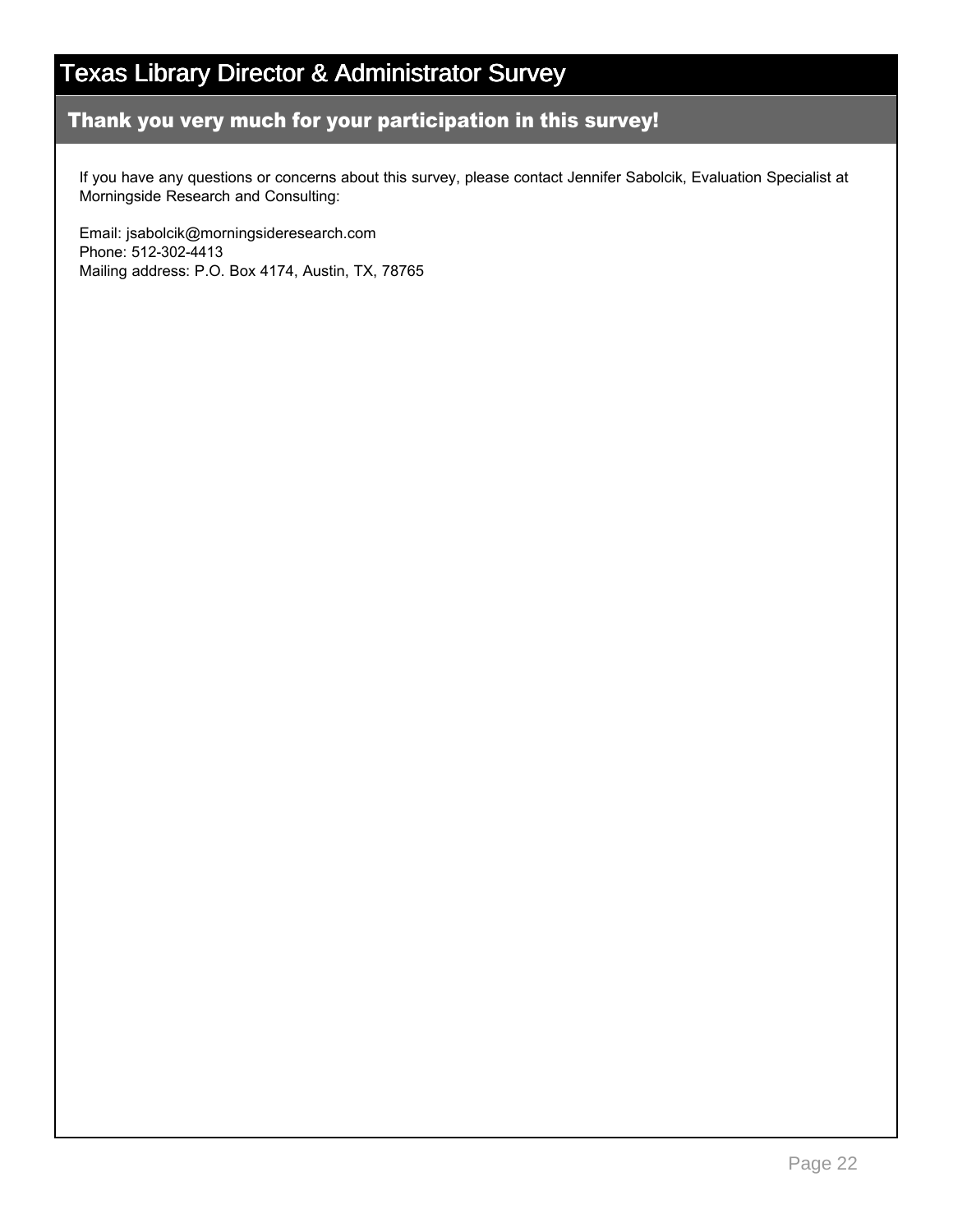### Introduction and demographics:

Thank you for consenting to take this survey of the Library Services and Technology Act (LSTA) funded programs and activities for the time period 2008-2011.

This survey is part of the evaluation being conducted by Morningside Research and Consulting to meet the requirements of the 5 year LSTA evaluation required by the Institute of Museum and Library Services (IMLS).

The objective of this survey is to provide ANONYMOUS feedback to the Texas State Library and Archives Commission (TSLAC) and IMLS about how library services, programs, and activities are performing in Texas. In addition, this survey, along with other documentation, will be used to help design the next 5 year LSTA plan.

Your responses to this survey will be aggregated; individual data will not be identified. If you have any questions or comments about this survey, contact information is provided at the end of the survey.

Thank you for your time.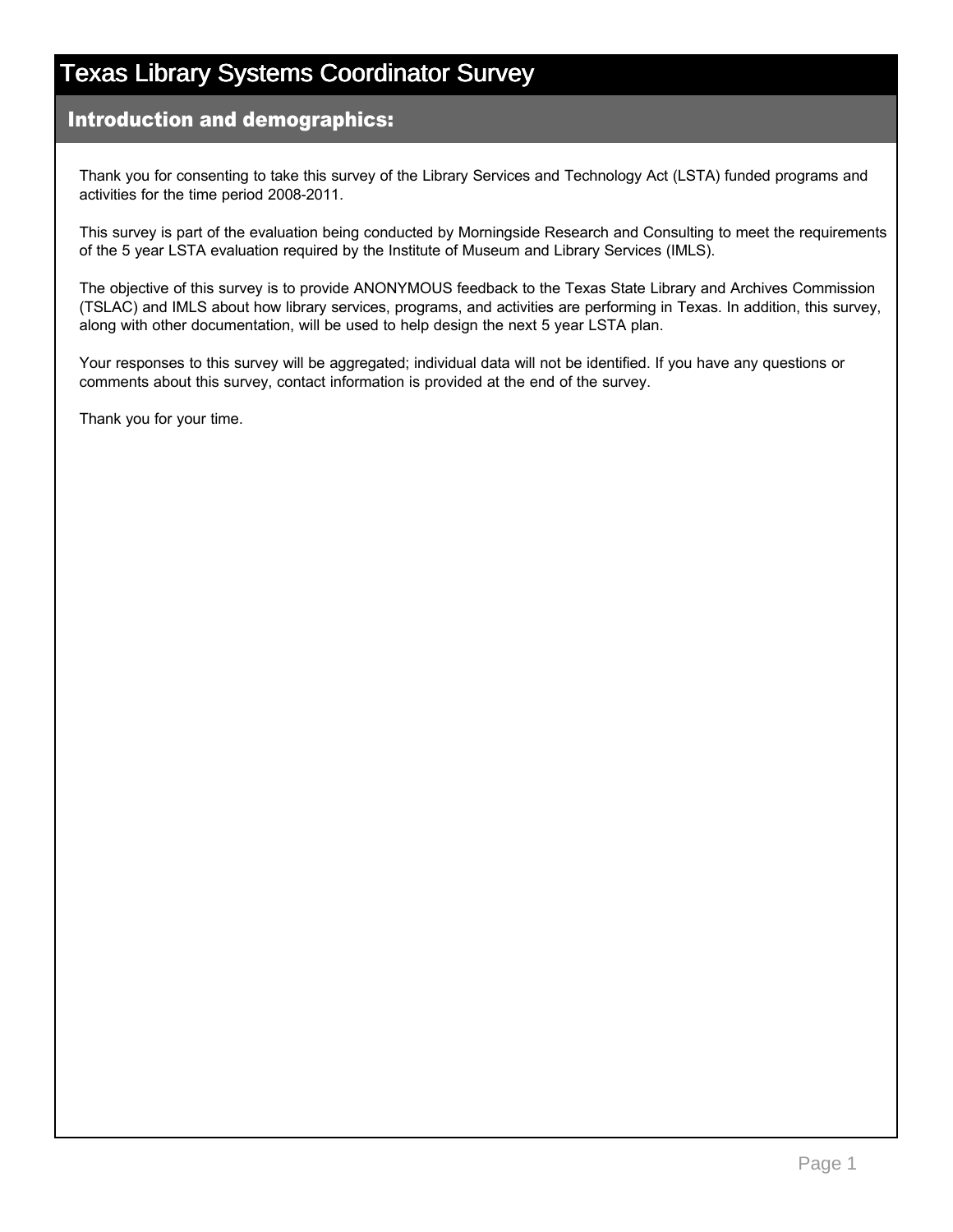#### 1. In which region is your Library System based?

Alamo Area Library System (AALS)

Big Country Library System (BCLS)

Central Texas Library System (CTLS)

Houston Area Library System (HALS)

Harrington Library Consortium (HLC)

Northeast Texas Library System (NETLS)

North Texas Library Partners (NTLP)

South Texas Library System (STLS)

Texas Trans-Pecos Library System (TTPLS)

West Texas Library System (WTLS)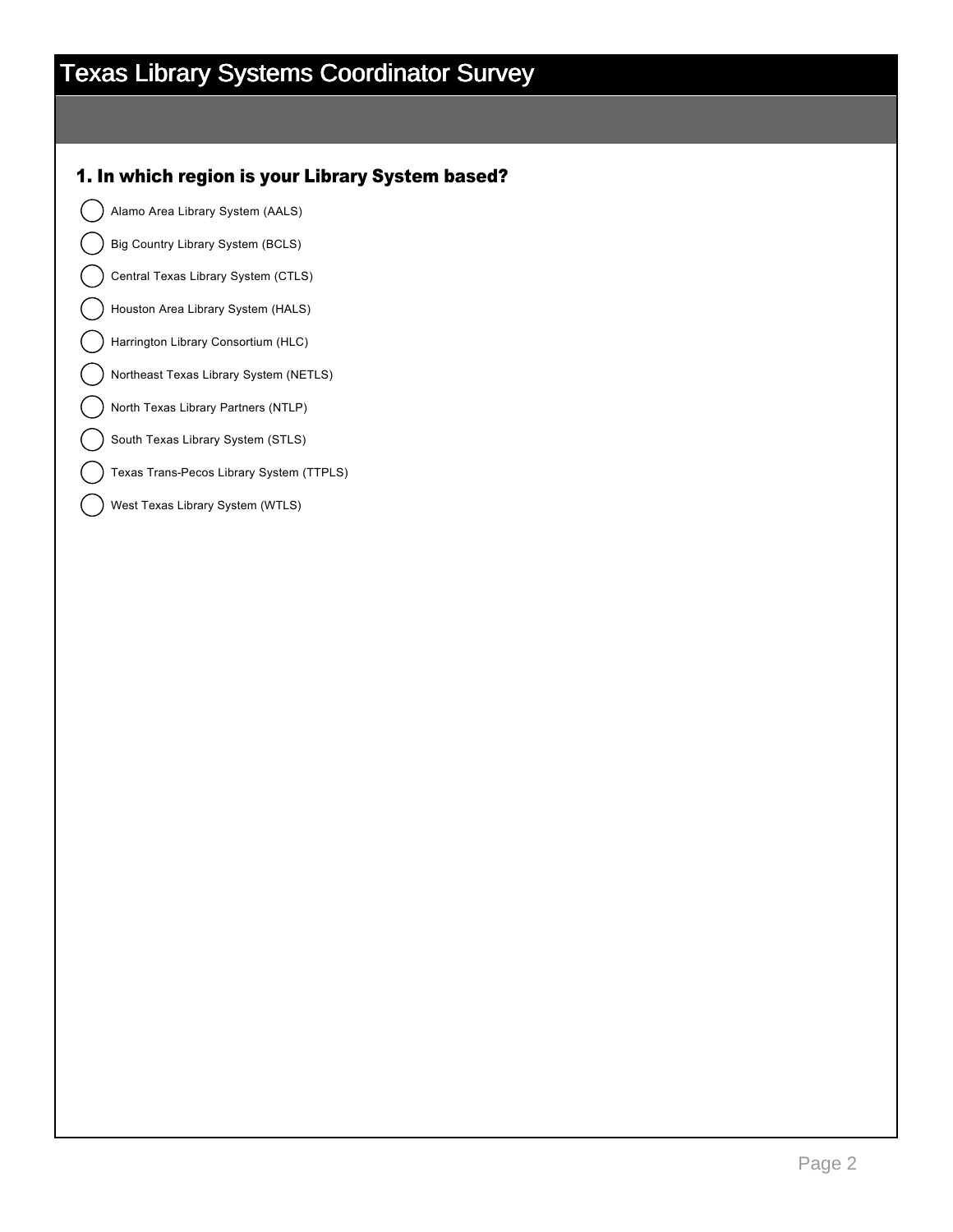## Please rate the following TSLAC programs from 2008-2011:

### 2. Please rate the Continuing Education and Consulting program (CEC) from 2008 to 2011:

|                                                                      | Completely<br>disagree | Disagree | Neither agree nor<br>disagree | Agree | Completely agree | Not<br>applicable/Don't<br>know |  |  |  |
|----------------------------------------------------------------------|------------------------|----------|-------------------------------|-------|------------------|---------------------------------|--|--|--|
| Is well utilized by library<br>staff.                                |                        |          |                               |       |                  |                                 |  |  |  |
| Is important to library staff.                                       |                        |          |                               |       |                  |                                 |  |  |  |
| Has had a positive impact<br>on staff's knowledge or skills.         |                        |          |                               |       |                  |                                 |  |  |  |
| Has had a positive impact<br>on the services provided to<br>patrons. |                        |          |                               |       |                  |                                 |  |  |  |
| Needs some improvements.                                             |                        |          |                               |       |                  |                                 |  |  |  |
| If improvements are needed, what would you suggest?                  |                        |          |                               |       |                  |                                 |  |  |  |
|                                                                      |                        |          |                               |       |                  |                                 |  |  |  |

### 3. Please rate the Interlibrary Loan (ILL) program from 2008-2011 on the following items:

|                                                                  | Completely<br>disagree | Disagree | Neither agree nor<br>disagree | Agree | Completely agree | Not<br>applicable/Don't<br>know |
|------------------------------------------------------------------|------------------------|----------|-------------------------------|-------|------------------|---------------------------------|
| Is well utilized by patrons.                                     |                        |          |                               |       |                  |                                 |
| Is important to patrons.                                         |                        |          |                               |       |                  |                                 |
| Has had a positive impact<br>on patron's knowledge or<br>skills. |                        |          |                               |       |                  |                                 |
| Is well utilized by library<br>staff.                            |                        |          |                               |       |                  |                                 |
| Is important to library staff.                                   |                        |          |                               |       |                  |                                 |
| Has had a positive impact<br>on staff's knowledge or skills.     |                        |          |                               |       |                  |                                 |
| Needs some improvements.                                         |                        |          |                               |       |                  |                                 |
| If improvements are needed, what would you suggest?              |                        |          |                               |       |                  |                                 |
|                                                                  |                        |          | $\overline{\phantom{a}}$      |       |                  |                                 |
|                                                                  |                        |          |                               |       |                  |                                 |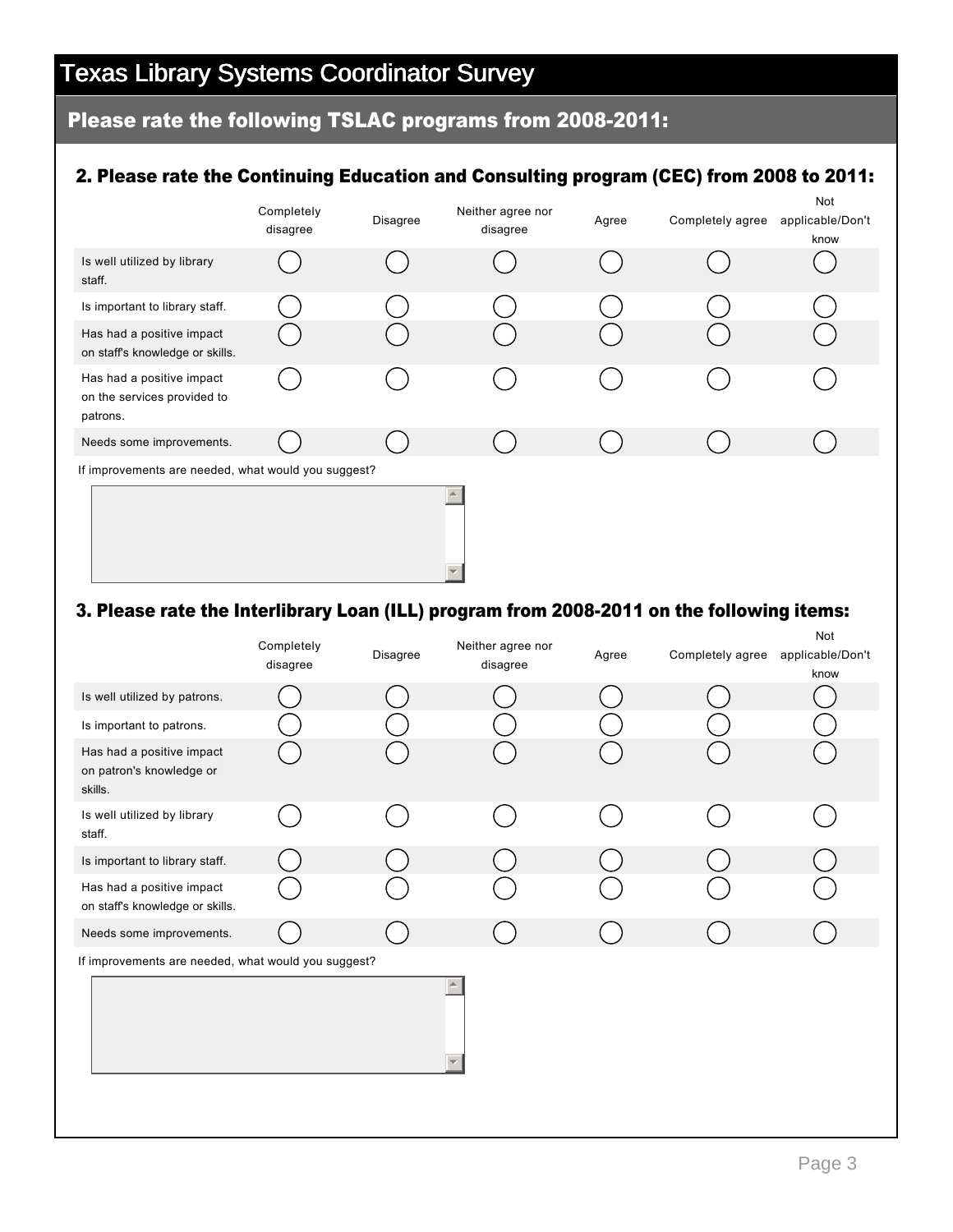### 4. Please rate the Technical Assistance Negotiated Grants (TANG) program from 2008-2011 on the following items:

|                                                                      | Completely<br>disagree | Disagree | Neither agree nor<br>disagree | Agree | <b>Completely Agree</b> | Not<br>applicable/Don't<br>know |
|----------------------------------------------------------------------|------------------------|----------|-------------------------------|-------|-------------------------|---------------------------------|
| Is well utilized by library<br>staff.                                |                        |          |                               |       |                         |                                 |
| Is important to library staff.                                       |                        |          |                               |       |                         |                                 |
| Has had a positive impact<br>on staff's knowledge or skills.         |                        |          |                               |       |                         |                                 |
| Has had a positive impact<br>on the services provided to<br>patrons. |                        |          |                               |       |                         |                                 |
| Needs some improvements.                                             |                        |          |                               |       |                         |                                 |
| If improvements are needed, what would you suggest?                  |                        |          |                               |       |                         |                                 |
|                                                                      |                        |          |                               |       |                         |                                 |

#### 5. Please rate the TexShare Databases from 2008-2011 on the following items:

|                                                                   | Completely<br>disagree | Disagree | Neither agree nor<br>disagree | Agree | Completely agree | Not<br>applicable/Don't<br>know |
|-------------------------------------------------------------------|------------------------|----------|-------------------------------|-------|------------------|---------------------------------|
| Are well utilized by patrons.                                     |                        |          |                               |       |                  |                                 |
| Are important to patrons.                                         |                        |          |                               |       |                  |                                 |
| Have had a positive impact<br>on patron's knowledge or<br>skills. |                        |          |                               |       |                  |                                 |
| Are well utilized by library<br>staff.                            |                        |          |                               |       |                  |                                 |
| Are important to library<br>staff.                                |                        |          |                               |       |                  |                                 |
| Have had a positive impact<br>on staff's knowledge or skills.     |                        |          |                               |       |                  |                                 |
| Need some improvements.                                           |                        |          |                               |       |                  |                                 |
| If improvements are needed, what would you suggest?               |                        |          |                               |       |                  |                                 |
|                                                                   |                        |          |                               |       |                  |                                 |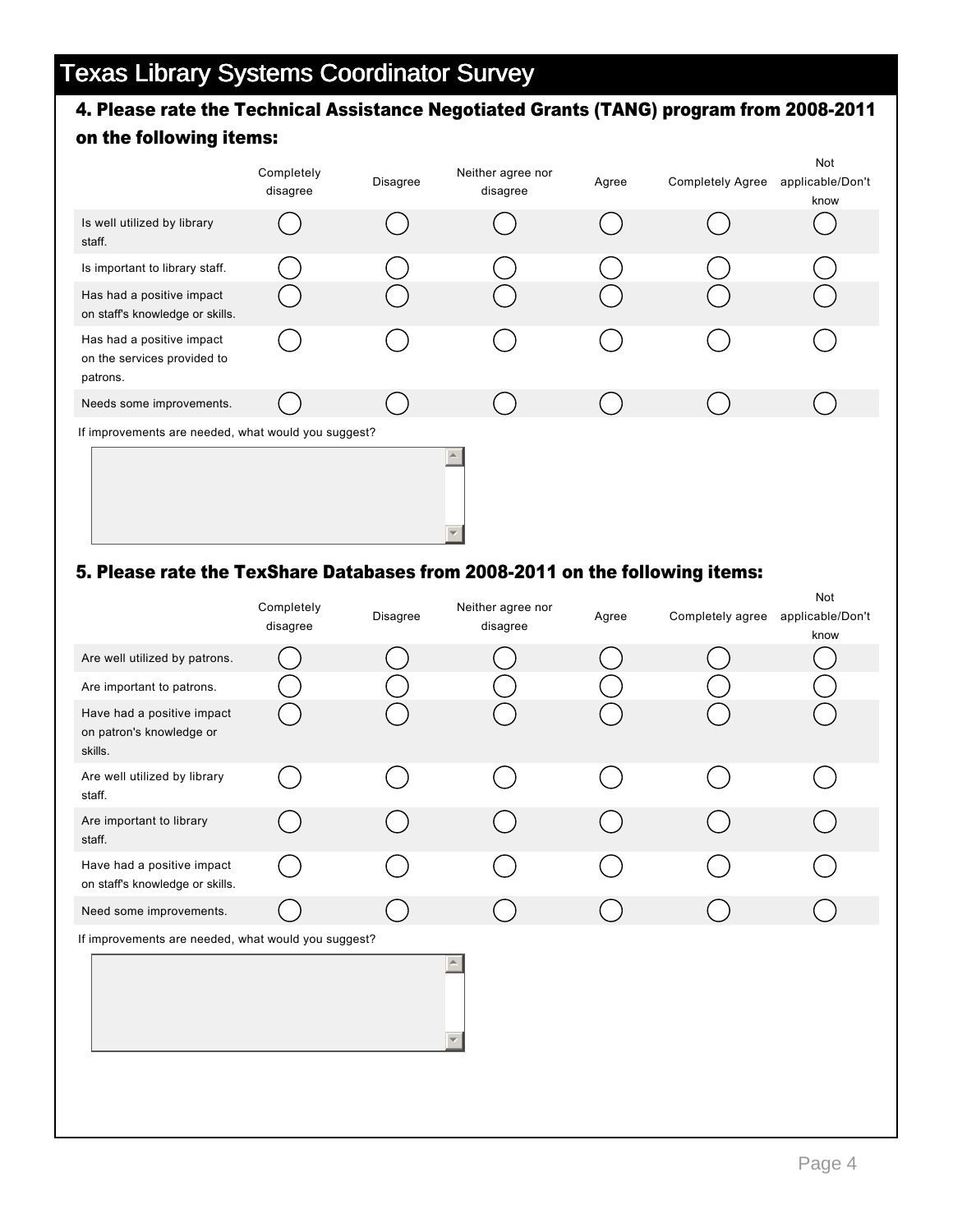## 6. Please rate your Texas Library System from 2008-2011 on the following items:

|                                                                      | Completely<br>disagree | <b>Disagree</b> | Neither agree nor<br>disagree | Agree | Completely agree | Not<br>applicable/Don't<br>know |
|----------------------------------------------------------------------|------------------------|-----------------|-------------------------------|-------|------------------|---------------------------------|
| Is well utilized by library<br>staff.                                |                        |                 |                               |       |                  |                                 |
| Is important to library staff.                                       |                        |                 |                               |       |                  |                                 |
| Has had a positive impact<br>on staff's knowledge or skills.         |                        |                 |                               |       |                  |                                 |
| Has had a positive impact<br>on the services provided to<br>patrons. |                        |                 |                               |       |                  |                                 |
| Needs some improvements.                                             |                        |                 |                               |       |                  |                                 |
| If improvements are needed, what would you suggest?                  |                        |                 |                               |       |                  |                                 |
|                                                                      |                        |                 |                               |       |                  |                                 |

 $\overline{\phantom{a}}$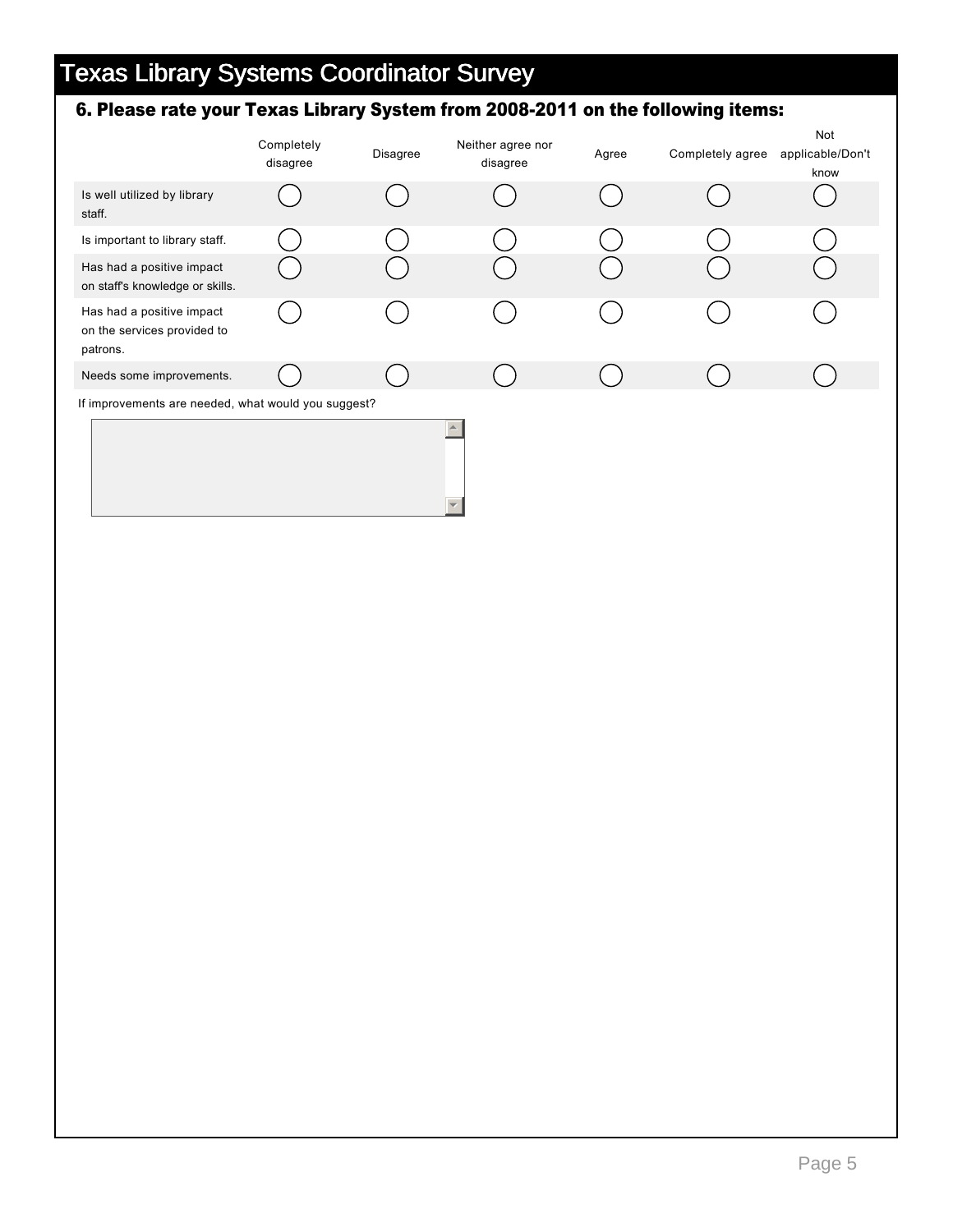### Please compare the TSLAC programs in relation to each other:

7. Please rank the following LSTA funded programs in relation to each other. Each **\*** number may be used only once – i.e. only one of the programs will receive the rank of 1, 2, etc . Assign the number 6 to the most useful program and 1 to the least useful program.

|                                                                                                     | 1 Least useful | $\overline{2}$ | 3 | 4 | 5 | 6 Most useful |
|-----------------------------------------------------------------------------------------------------|----------------|----------------|---|---|---|---------------|
| Continuing Education and<br>Consulting (CEC)                                                        |                |                |   |   |   |               |
| Interlibrary Loan (ILL)                                                                             |                |                |   |   |   |               |
| <b>Technical Assistance</b><br><b>Negotiated Grants (TANG)</b><br>program                           |                |                |   |   |   |               |
| <b>TexShare Databases</b>                                                                           |                |                |   |   |   |               |
| Texas Library System                                                                                |                |                |   |   |   |               |
| Grant programs (Library<br>Cooperation, Special<br>Projects, Texas Reads,<br>TexTreasures, Systems) |                |                |   |   |   |               |
| Comments:                                                                                           |                |                |   |   |   |               |
|                                                                                                     |                |                |   |   |   |               |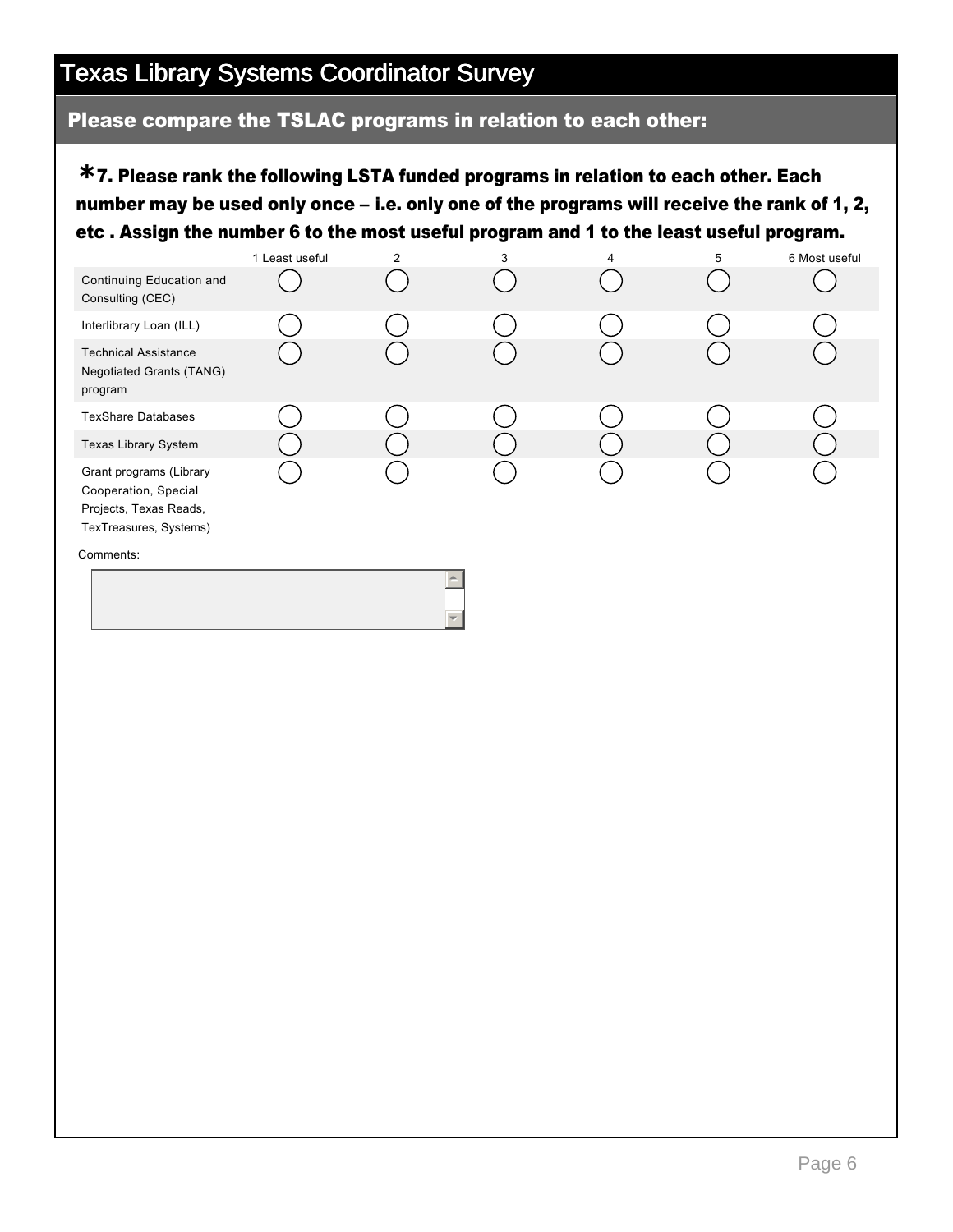Please rate the TSLAC grant programs, if applicable:

8. Did your region receive any of the following TSLAC Grants during the time period from 2008-2011?

a. Library Cooperation Grant: Promote cooperative services for learning and access to information.

b. Special Projects Grant: Expand library services to individuals with limited literacy or information skills.

c. Texas Reads Grant: Promote reading and literacy within local communities.

d. TexTreasures Grant: Make special or unique collections more accessible to researchers.

e. Systems Grant

( ) Yes

No (skip grant questions)

Don't know (skip grant questions)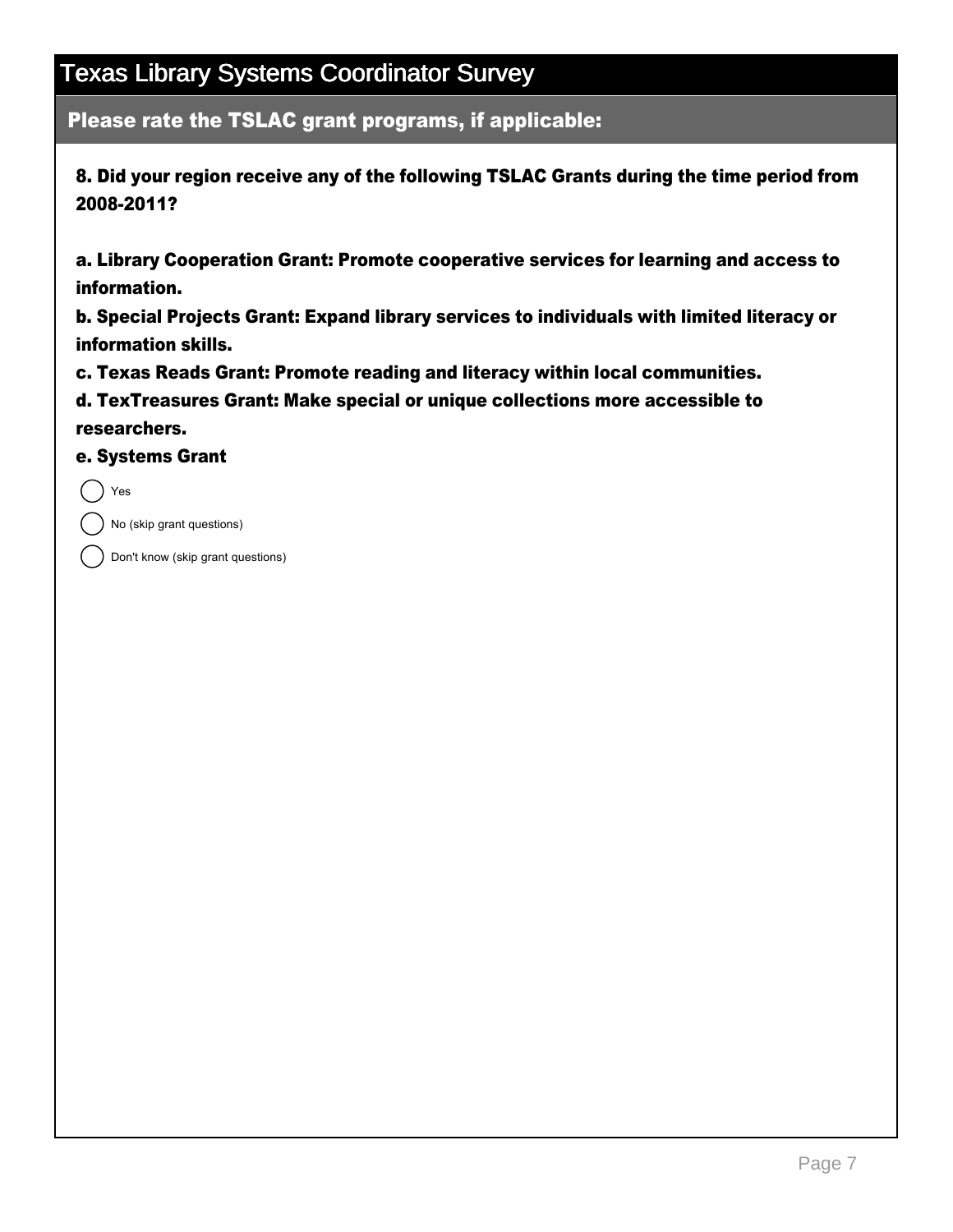9. Did your region receive a Library Cooperation Grant anytime between 2008-2011?

Yes

No (skip to next question)

Don't know (skip to next question)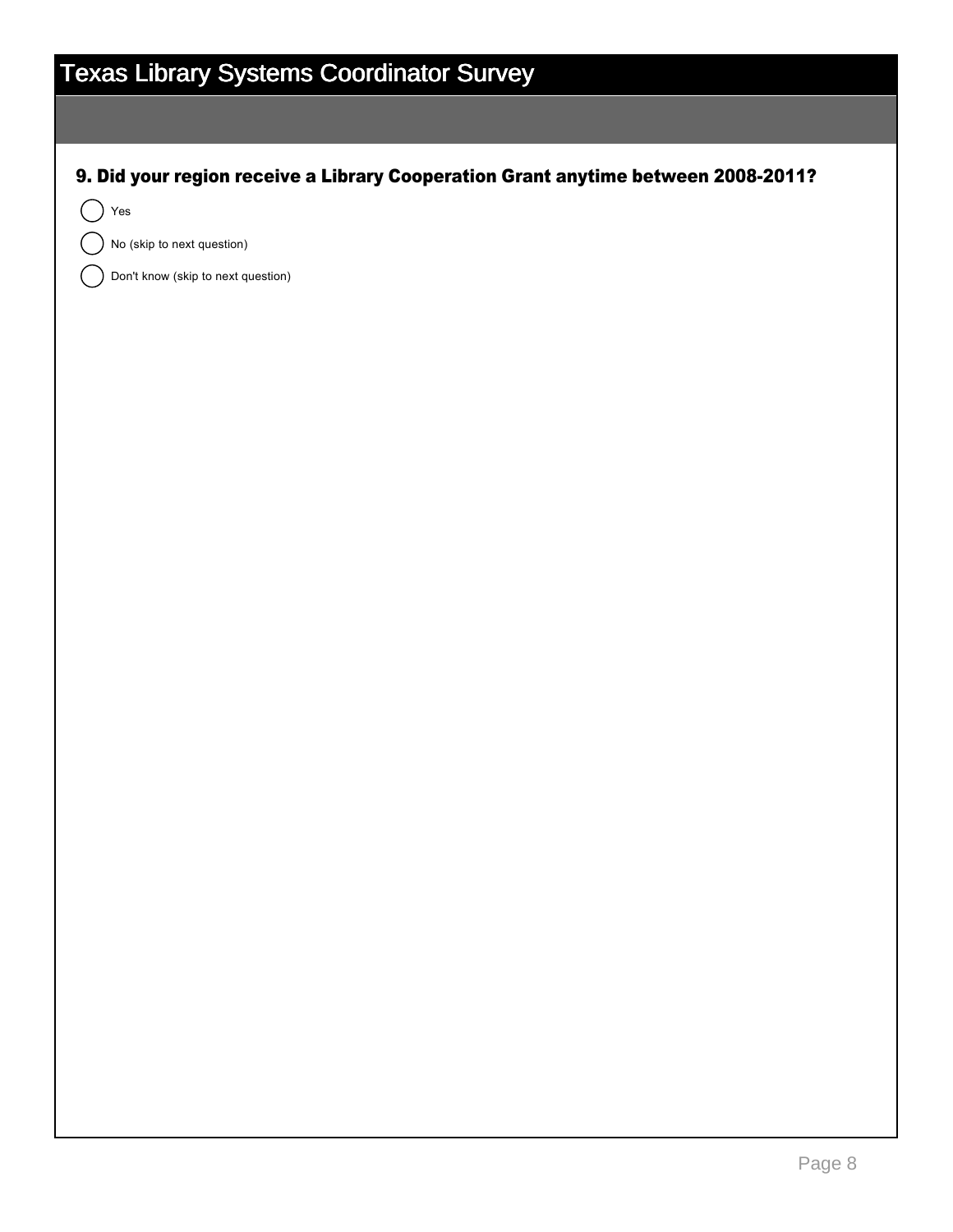## 10. Please rate the Library Cooperation Grant on the following items:

|                                                                           | Completely<br>disagree | Disagree | Neither agree nor<br>disagree | Agree | Completely agree | Not<br>applicable/Don't<br>know |
|---------------------------------------------------------------------------|------------------------|----------|-------------------------------|-------|------------------|---------------------------------|
| Has had a positive impact<br>on staff's knowledge or skills.              |                        |          |                               |       |                  |                                 |
| Has had a positive impact<br>on the services provided to<br>patrons.      |                        |          |                               |       |                  |                                 |
| This grant program was<br>important to our region.                        |                        |          |                               |       |                  |                                 |
| Our region would<br>recommend the<br>program/grant to other<br>libraries. |                        |          |                               |       |                  |                                 |
| The grant application<br>process was easy.                                |                        |          |                               |       |                  |                                 |
| The grant process needs to<br>be changed or altered.                      |                        |          |                               |       |                  |                                 |
| If changes are needed, what would you suggest?                            |                        |          |                               |       |                  |                                 |
|                                                                           |                        |          | $\blacktriangle$              |       |                  |                                 |

 $\overline{\mathbf{v}}$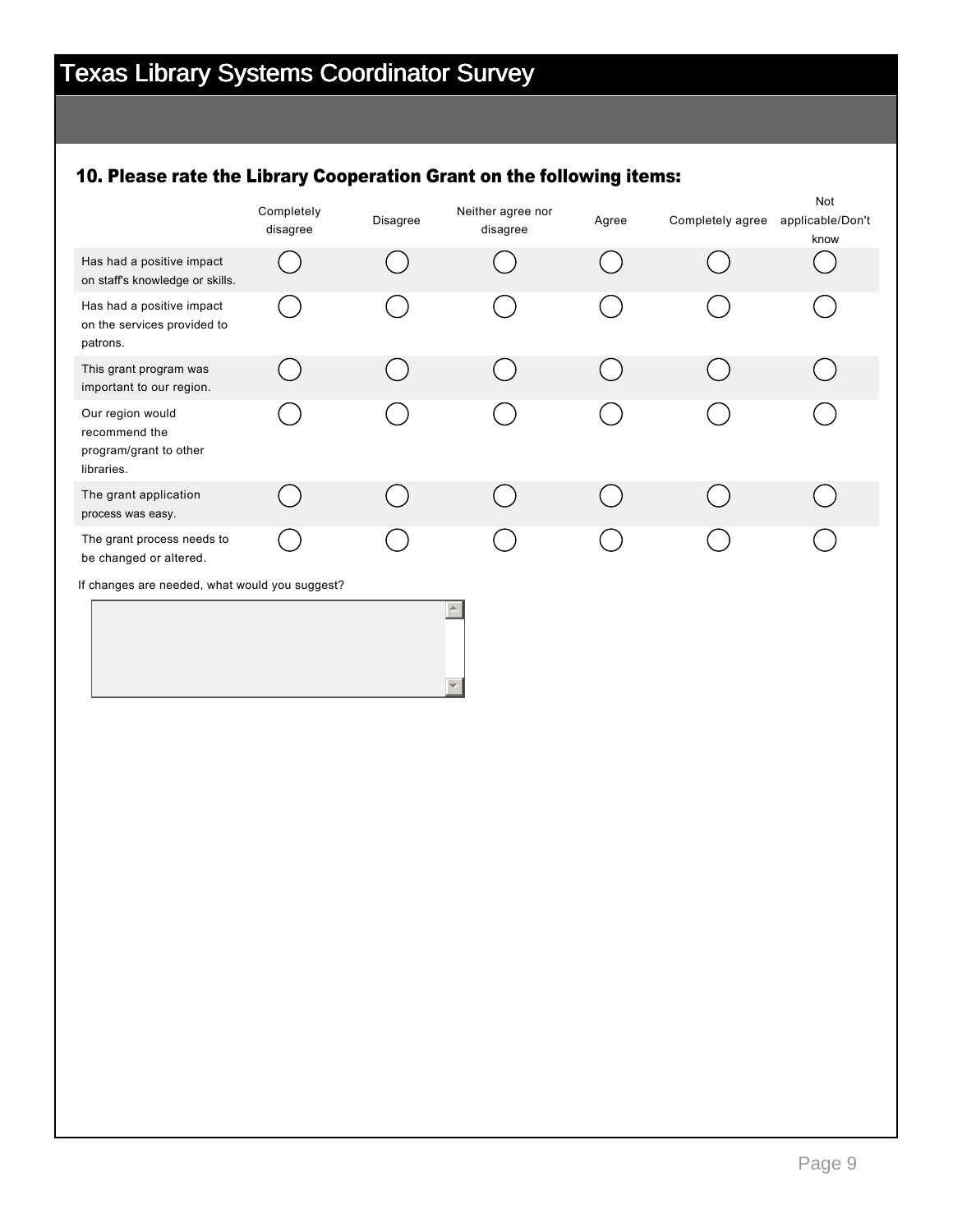11. Did your region receive a Special Projects Grant anytime between 2008-2011?

Yes

No (skip to next question)

Don't know (skip to next question)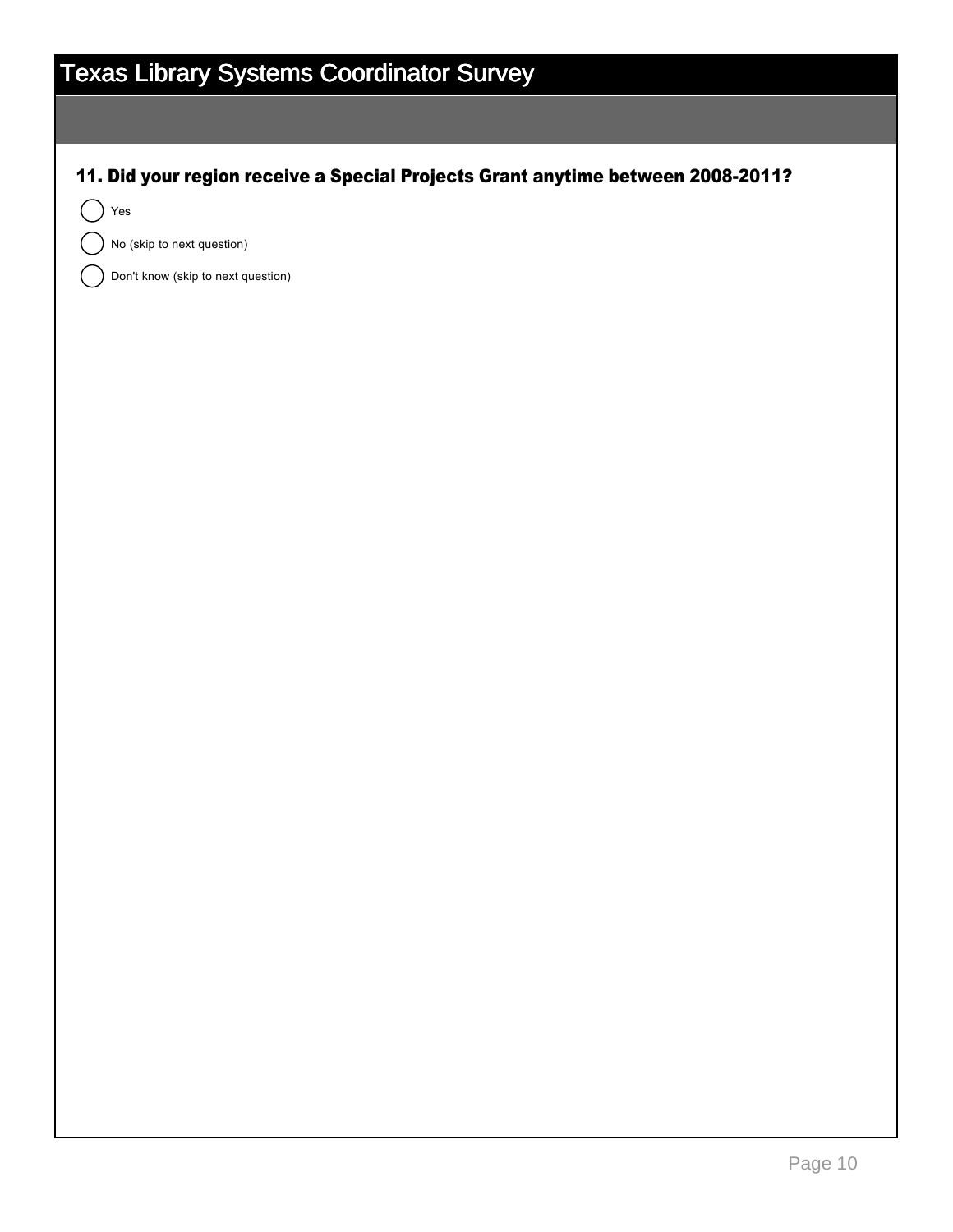## 12. Please rate the Special Projects Grant on the following items:

|                                                                           | Completely<br>disagree | Disagree | Neither agree nor<br>disagree | Agree | Completely agree | <b>Not</b><br>applicable/Don't<br>know |
|---------------------------------------------------------------------------|------------------------|----------|-------------------------------|-------|------------------|----------------------------------------|
| Has had a positive impact<br>on staff's knowledge or skills.              |                        |          |                               |       |                  |                                        |
| Has had a positive impact<br>on the services provided to<br>patrons.      |                        |          |                               |       |                  |                                        |
| This grant program was<br>important to our region.                        |                        |          |                               |       |                  |                                        |
| Our region would<br>recommend the<br>program/grant to other<br>libraries. |                        |          |                               |       |                  |                                        |
| The grant application<br>process was easy.                                |                        |          |                               |       |                  |                                        |
| The grant process needs to<br>be changed or altered.                      |                        |          |                               |       |                  |                                        |
| If changes are needed, what would you suggest?                            |                        |          | $\triangle$                   |       |                  |                                        |
|                                                                           |                        |          |                               |       |                  |                                        |

 $\overline{\mathbf{v}}$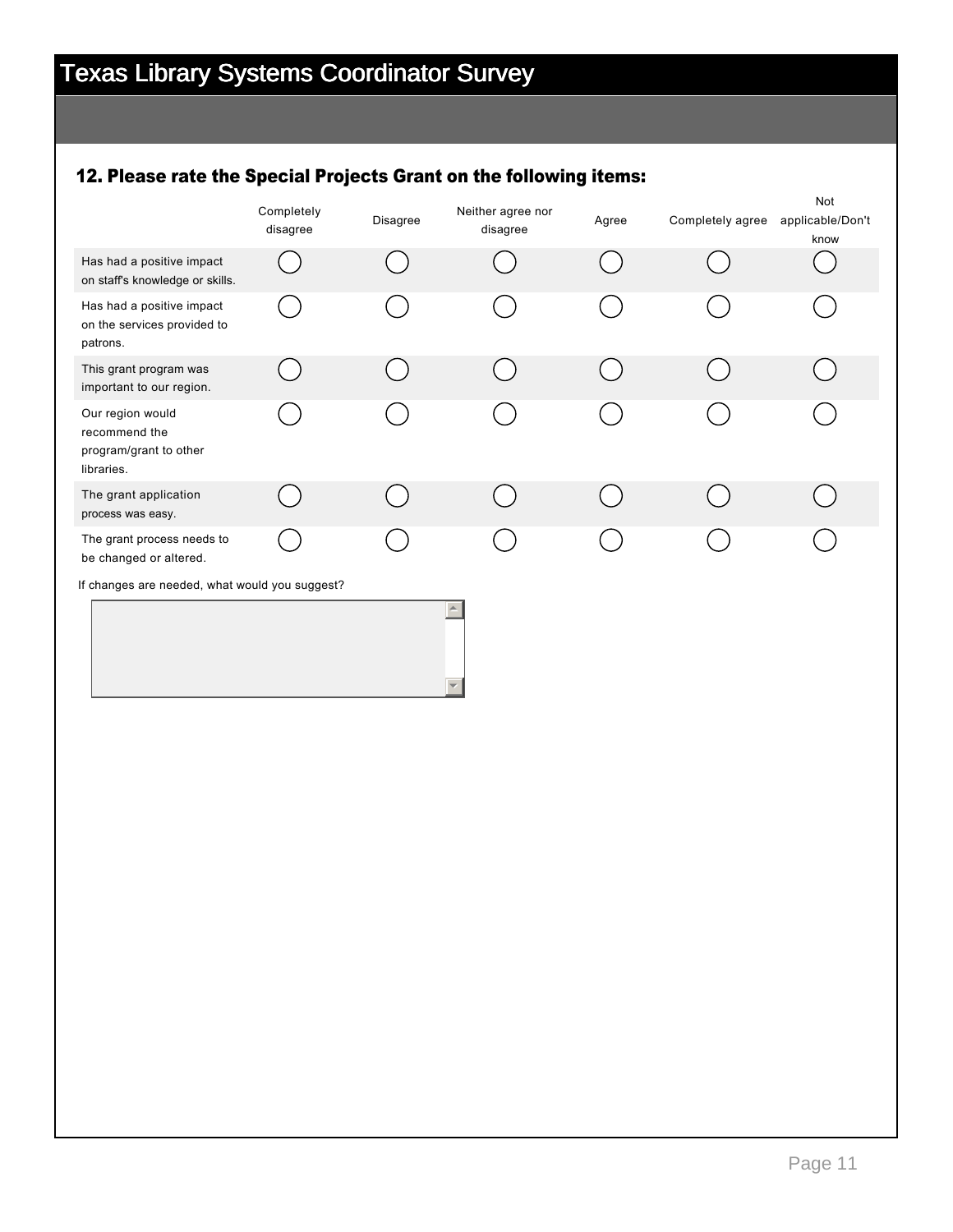13. Did your region receive a Texas Reads Grant anytime between 2008-2011?

 $($   $)$  Yes

No (skip to next question)

Don't know (skip to next question)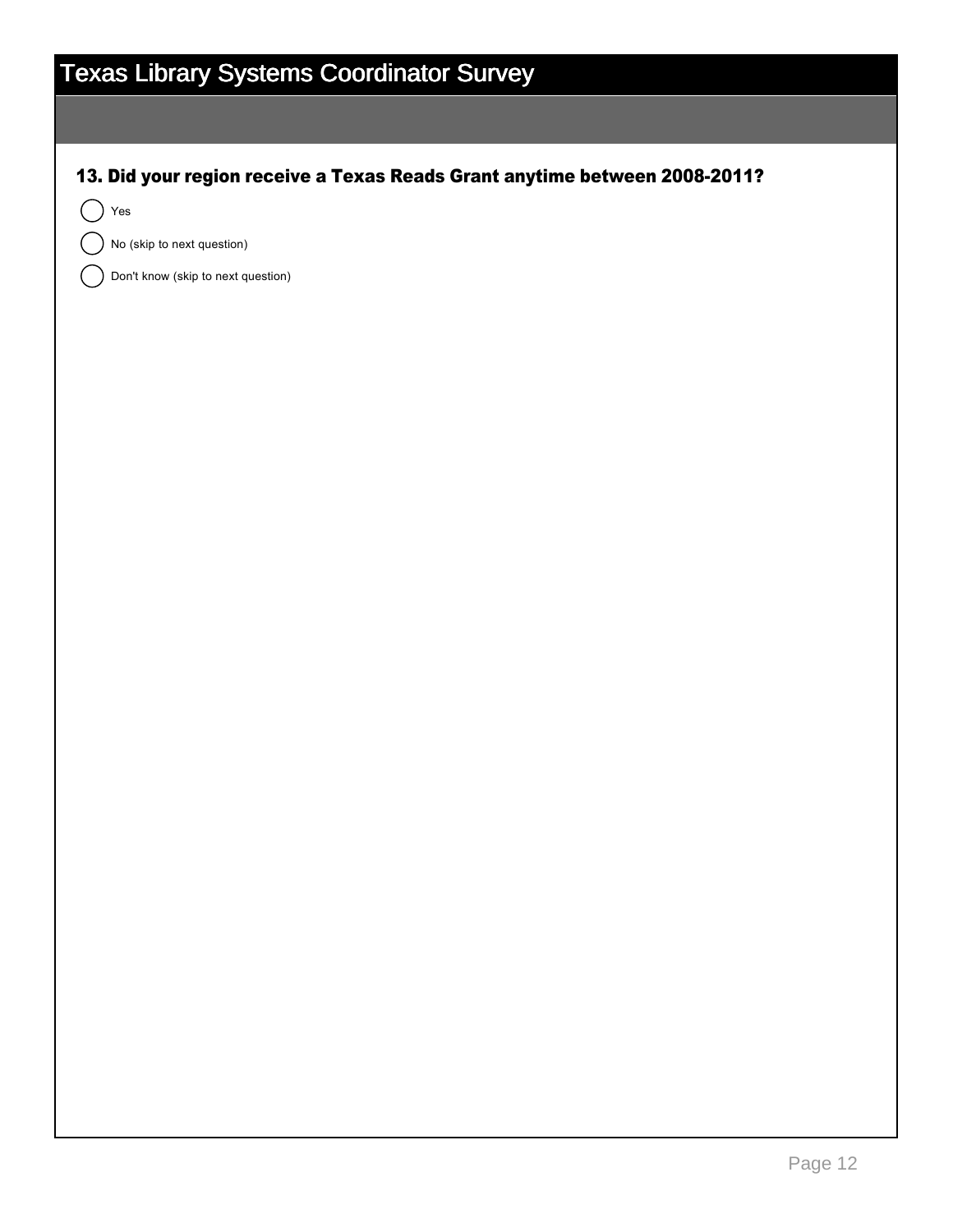### 14. Please rate the Texas Reads Grant on the following items:

|                                                                           | Completely<br>disagree | <b>Disagree</b> | Neither agree nor<br>disagree | Agree | Completely agree | Not<br>applicable/Don't<br>know |
|---------------------------------------------------------------------------|------------------------|-----------------|-------------------------------|-------|------------------|---------------------------------|
| Has had a positive impact<br>on staff's knowledge or skills.              |                        |                 |                               |       |                  |                                 |
| Has had a positive impact<br>on the services provided to<br>patrons.      |                        |                 |                               |       |                  |                                 |
| This grant program was<br>important to our region.                        |                        |                 |                               |       |                  |                                 |
| Our region would<br>recommend the<br>program/grant to other<br>libraries. |                        |                 |                               |       |                  |                                 |
| The grant application<br>process was easy.                                |                        |                 |                               |       |                  |                                 |
| The grant process needs to<br>be changed or altered.                      |                        |                 |                               |       |                  |                                 |
| If changes are needed, what would you suggest?                            |                        |                 | $\blacktriangle$              |       |                  |                                 |
|                                                                           |                        |                 |                               |       |                  |                                 |

 $\overline{\mathbf{v}}$ 

Page 13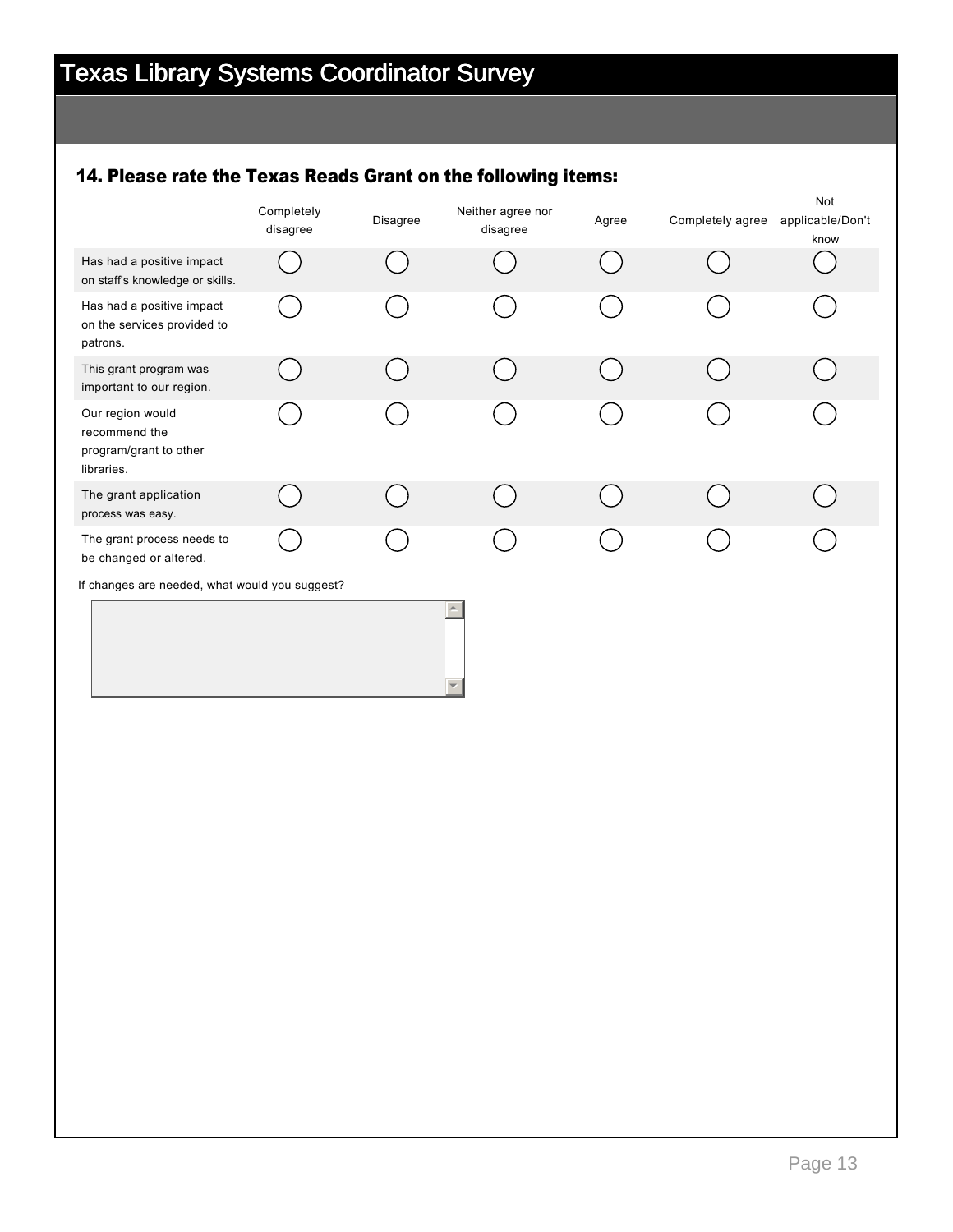15. Did your region receive a TexTreasures Grant anytime from 2008-2011?

 $($   $)$  Yes

No (skip to next question)

Don't know (skip to next question)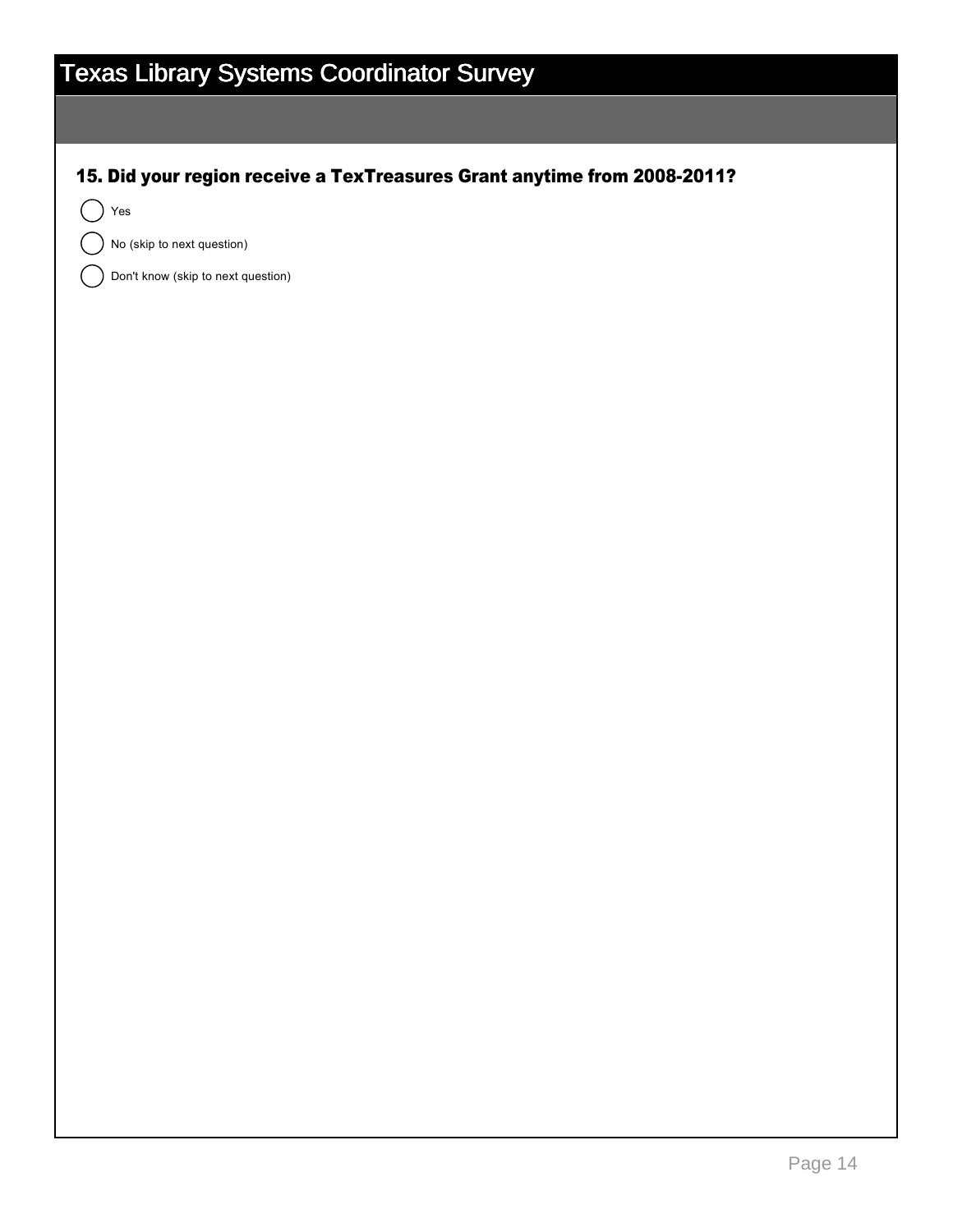### 16. Please rate the TexTreasures Grant on the following items:

|                                                                           | Completely<br>disagree | Disagree | Neither agree nor<br>disagree | Agree | Completely agree | Not<br>applicable/Don't<br>know |
|---------------------------------------------------------------------------|------------------------|----------|-------------------------------|-------|------------------|---------------------------------|
| Has positively impacted<br>staff's knowledge or skills.                   |                        |          |                               |       |                  |                                 |
| Has positively impacted the<br>services provided to patrons.              |                        |          |                               |       |                  |                                 |
| This grant program was<br>important to our region.                        |                        |          |                               |       |                  |                                 |
| Our region would<br>recommend the<br>program/grant to other<br>libraries. |                        |          |                               |       |                  |                                 |
| The grant application<br>process was easy.                                |                        |          |                               |       |                  |                                 |
| The grant process needs to<br>be changed or altered.                      |                        |          |                               |       |                  |                                 |
| If changes are needed, what would you suggest?                            |                        |          |                               |       |                  |                                 |
|                                                                           |                        |          |                               |       |                  |                                 |

### 17. Did your region receive a Systems Grant anytime from 2008-2011?

Yes No (skip to next question) Don't know (skip to next question)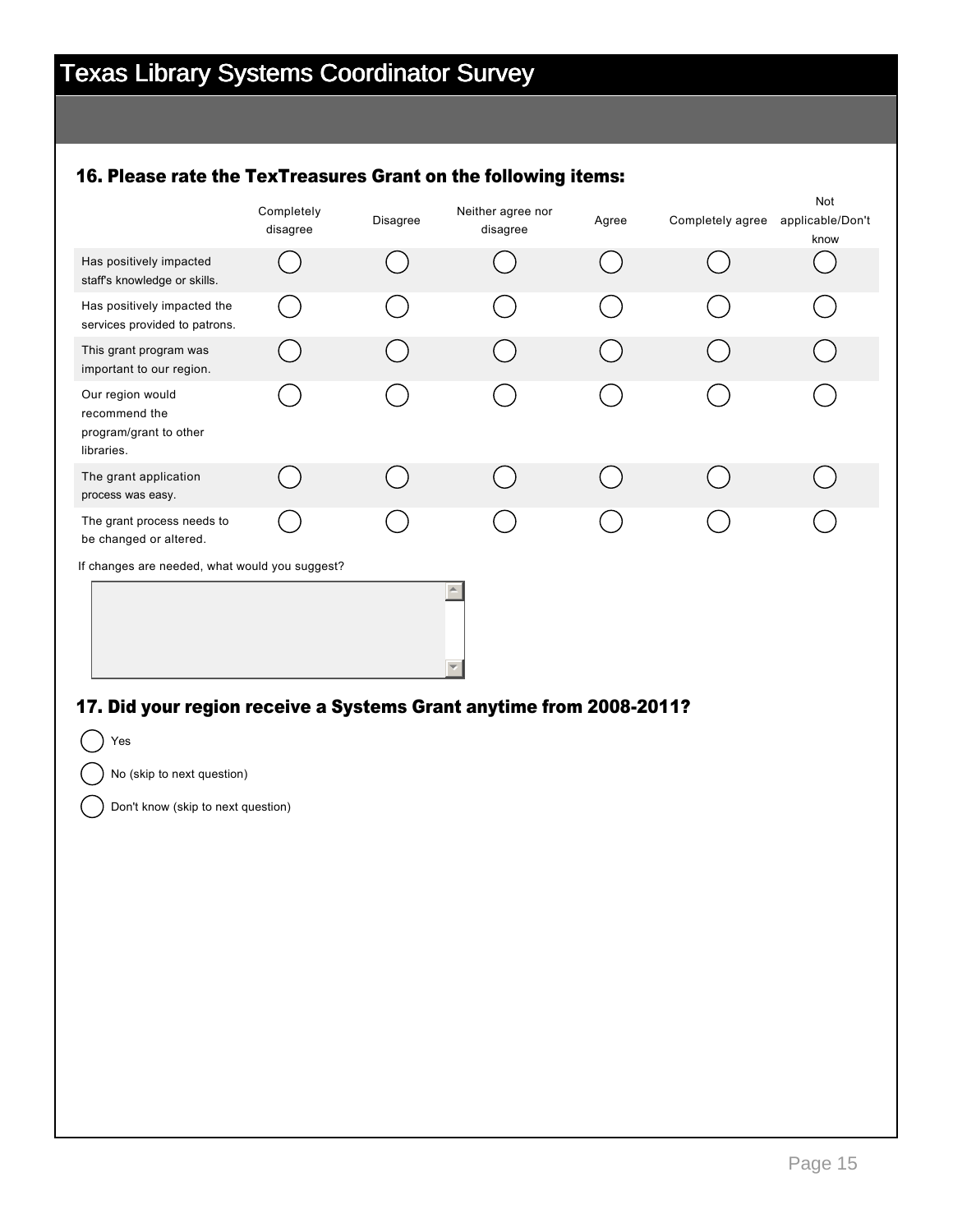## 18. Please rate the Systems Grant on the following items:

|                                                                           | Completely<br>disagree | <b>Disagree</b> | Neither agree nor<br>disagree | Agree | Completely agree | Not<br>applicable/Don't<br>know |
|---------------------------------------------------------------------------|------------------------|-----------------|-------------------------------|-------|------------------|---------------------------------|
| Has had a positive impact<br>on staff's knowledge or skills.              |                        |                 |                               |       |                  |                                 |
| Has had a positive impact<br>on the services provided to<br>patrons.      |                        |                 |                               |       |                  |                                 |
| This grant program was<br>important to our region.                        |                        |                 |                               |       |                  |                                 |
| Our region would<br>recommend the<br>program/grant to other<br>libraries. |                        |                 |                               |       |                  |                                 |
| The grant application<br>process was easy.                                |                        |                 |                               |       |                  |                                 |
| The grant process needs to<br>be changed or altered.                      |                        |                 |                               |       |                  |                                 |
| If changes are needed, what would you suggest?                            |                        |                 | $\triangle$                   |       |                  |                                 |

 $\overline{\mathbf{v}}$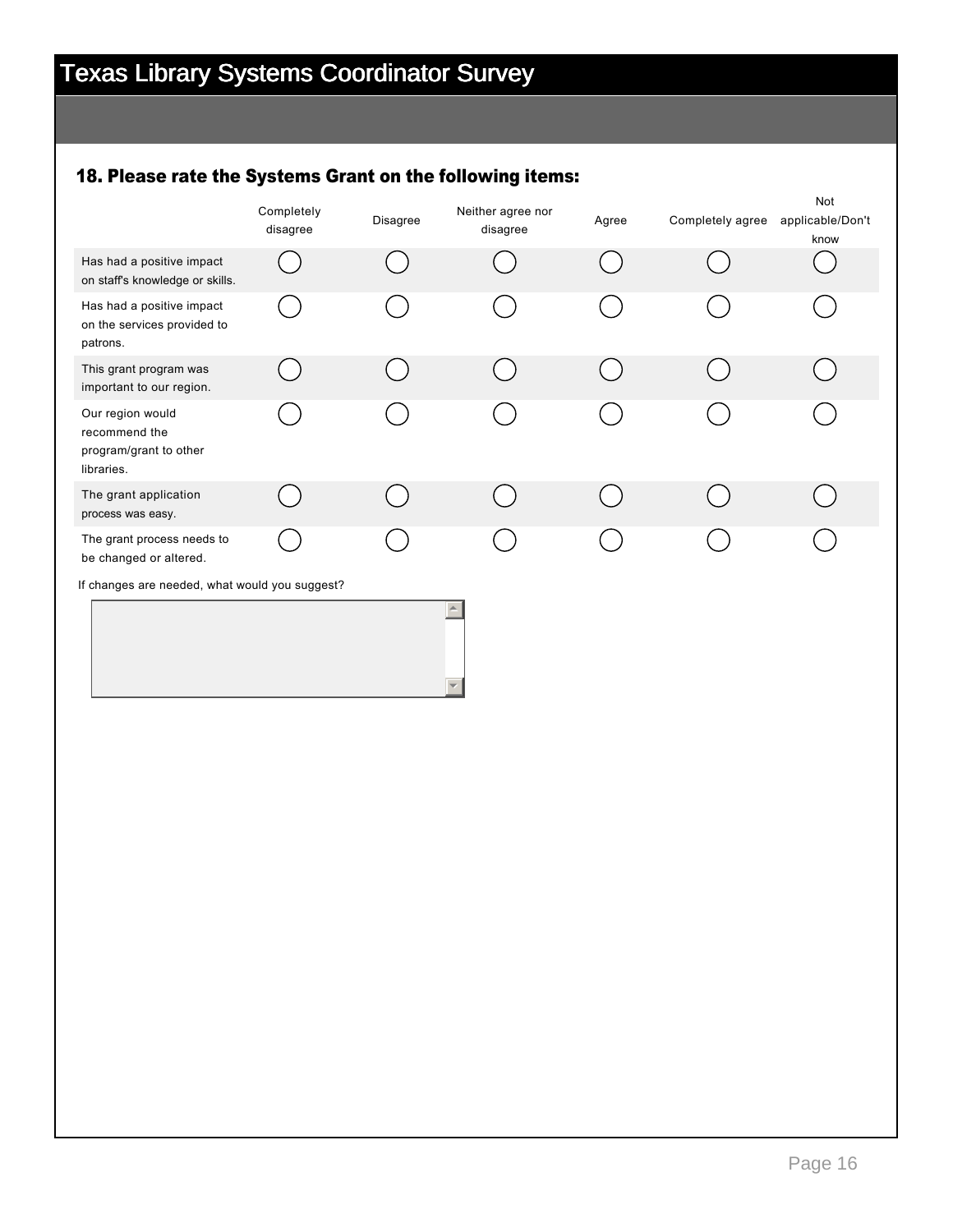### Please rate your Library System and training resources.

### 19. Since 2008, to what extent have the services you provided as a Library System helped improved the following parts of your region's libraries:

|                                                                       | 1 Not at all | 2 | 3 | 4 | 5 Very much | Not applicable/<br>Don't know |
|-----------------------------------------------------------------------|--------------|---|---|---|-------------|-------------------------------|
| Collection                                                            |              |   |   |   |             |                               |
| Technology                                                            |              |   |   |   |             |                               |
| Operations                                                            |              |   |   |   |             |                               |
| Management                                                            |              |   |   |   |             |                               |
| Planning                                                              |              |   |   |   |             |                               |
| Funding                                                               |              |   |   |   |             |                               |
| Range of services                                                     |              |   |   |   |             |                               |
| Quality of services                                                   |              |   |   |   |             |                               |
| Ability to serve individuals<br>the library could not serve<br>before |              |   |   |   |             |                               |
| Comments:                                                             |              |   |   |   |             |                               |

## 20. Since 2008, to what extent do you attribute the improvements in your region's libraries

to:

|                                  | 1 Not at all | 2 | 3 | 4 | 5 Very much | Not applicable/<br>Don't know |
|----------------------------------|--------------|---|---|---|-------------|-------------------------------|
| One-one consulting &<br>training |              |   |   |   |             |                               |
| Workshops                        |              |   |   |   |             |                               |
| Other (please comment)           |              |   |   |   |             |                               |
| Comments:                        |              |   |   |   |             |                               |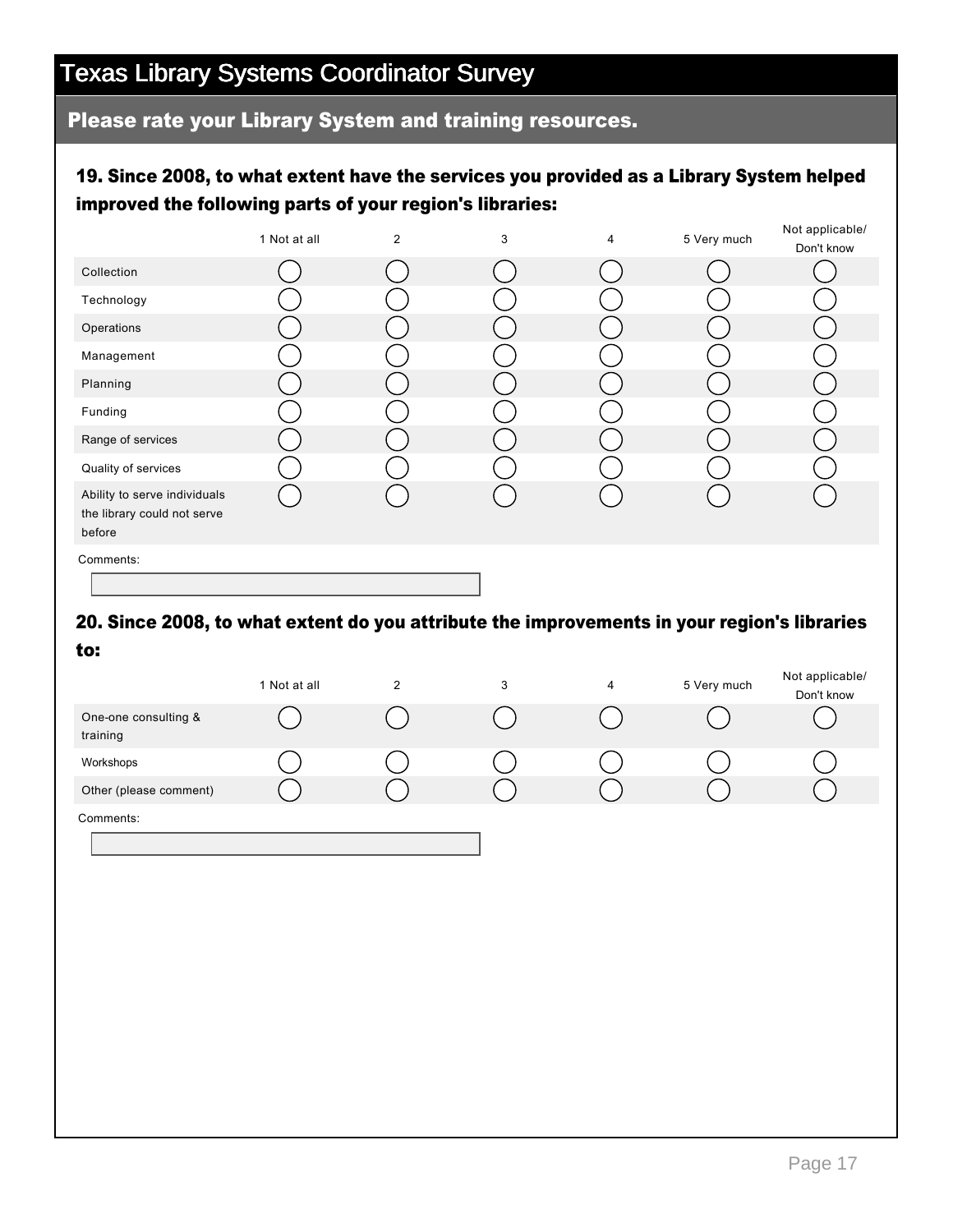## Please review the services that the Library Systems have provided.

21. Below is a list of many of the services that the Library Systems have provided within the past three years. Out of all the services provided, please choose the top five to ten that will be the most important to be maintained during the next five years.

| Collections: weeding                                                                                    |
|---------------------------------------------------------------------------------------------------------|
| Collections: management                                                                                 |
| Grants: write, research, edit                                                                           |
| Wifi and internet: install, update, train                                                               |
| Consulting: on-site or via phone                                                                        |
| Website: design & make improvements                                                                     |
| Online databases: install, train, update                                                                |
| Computer hardware: trouble shoot, obtain, update, maintain                                              |
| Computer software: trouble shoot, obtain, update, maintain                                              |
| Collaborations: set up, assist, recommend                                                               |
| Announcements about new websites, policies, rules                                                       |
| Cataloguing: assist, maintain                                                                           |
| Workshops and training: job search, story times, ESL, teens, summer reading programs, collections, etc. |
|                                                                                                         |
| Please add any topics that are important and not listed above:                                          |
|                                                                                                         |
|                                                                                                         |
|                                                                                                         |
|                                                                                                         |
|                                                                                                         |
|                                                                                                         |
|                                                                                                         |
|                                                                                                         |
|                                                                                                         |
|                                                                                                         |
|                                                                                                         |
|                                                                                                         |
|                                                                                                         |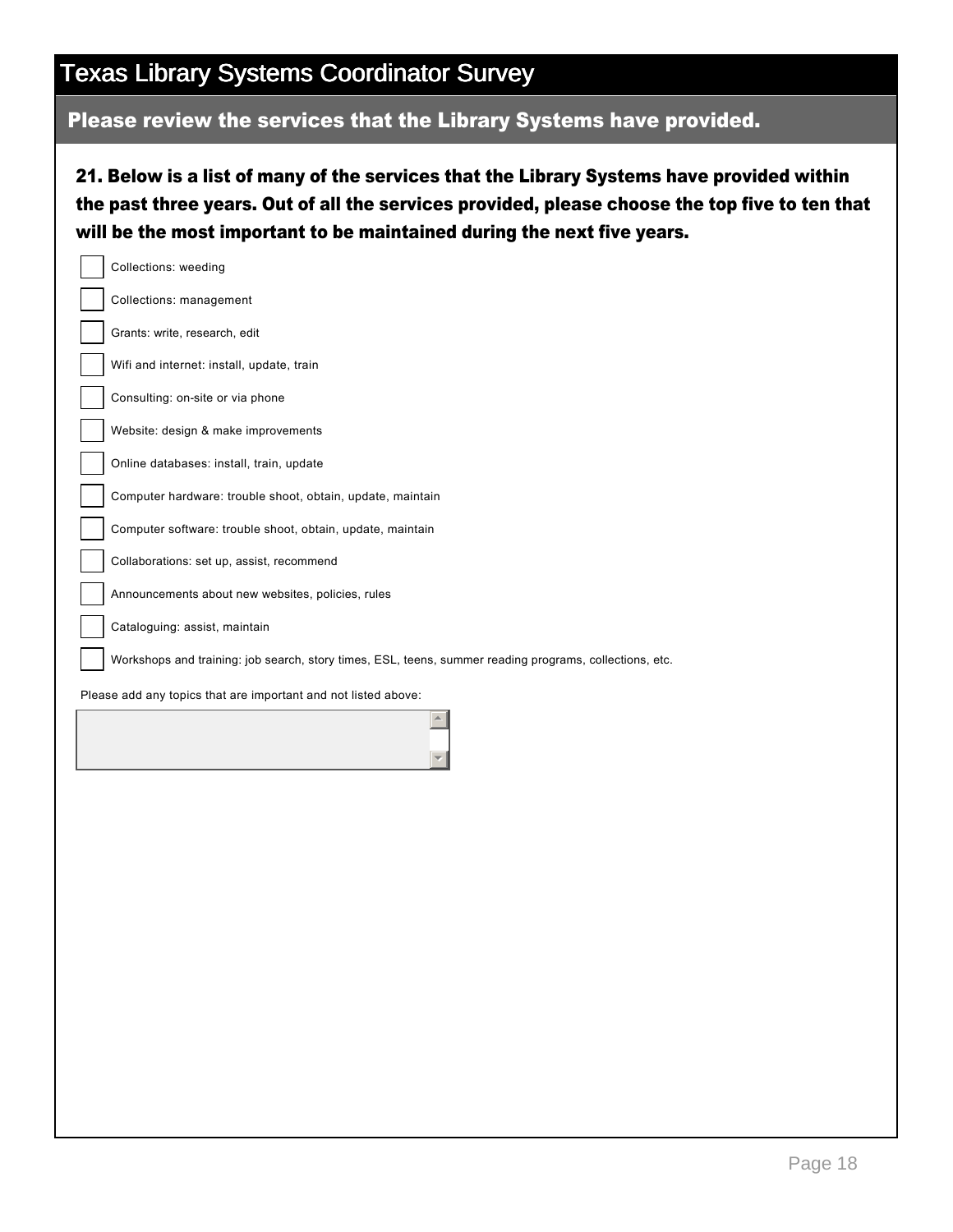22. Below is a list of some of the programs and materials that Texas libraries have provided to their patrons in the past three years. Which programs should be continued to be supported with workshops and training during the next five years?

|                                                | 1 Low priority | $\overline{2}$ | 3 | 4 | 5 | 6 | 7 Extremely<br>high priority |
|------------------------------------------------|----------------|----------------|---|---|---|---|------------------------------|
| Job search and resume<br>assistance/classes    |                |                |   |   |   |   |                              |
| Story times: early literacy,<br>preschool      |                |                |   |   |   |   |                              |
| Computer classes: basic skills,<br>internet    |                |                |   |   |   |   |                              |
| ESL: materials, programming                    |                |                |   |   |   |   |                              |
| Teens: materials,<br>programming               |                |                |   |   |   |   |                              |
| GED and adult literacy                         |                |                |   |   |   |   |                              |
| Online resources and services                  |                |                |   |   |   |   |                              |
| Summer reading programs                        |                |                |   |   |   |   |                              |
| Homebound deliveries                           |                |                |   |   |   |   |                              |
| Seniors: programs and<br>materials             |                |                |   |   |   |   |                              |
| Large print books                              |                |                |   |   |   |   |                              |
| E-books                                        |                |                |   |   |   |   |                              |
| Information literacy                           |                |                |   |   |   |   |                              |
| Social media                                   |                |                |   |   |   |   |                              |
| Please list other programs that are important: |                |                |   |   |   |   |                              |

 $\triangleq$ 

 $\overline{\phantom{a}}$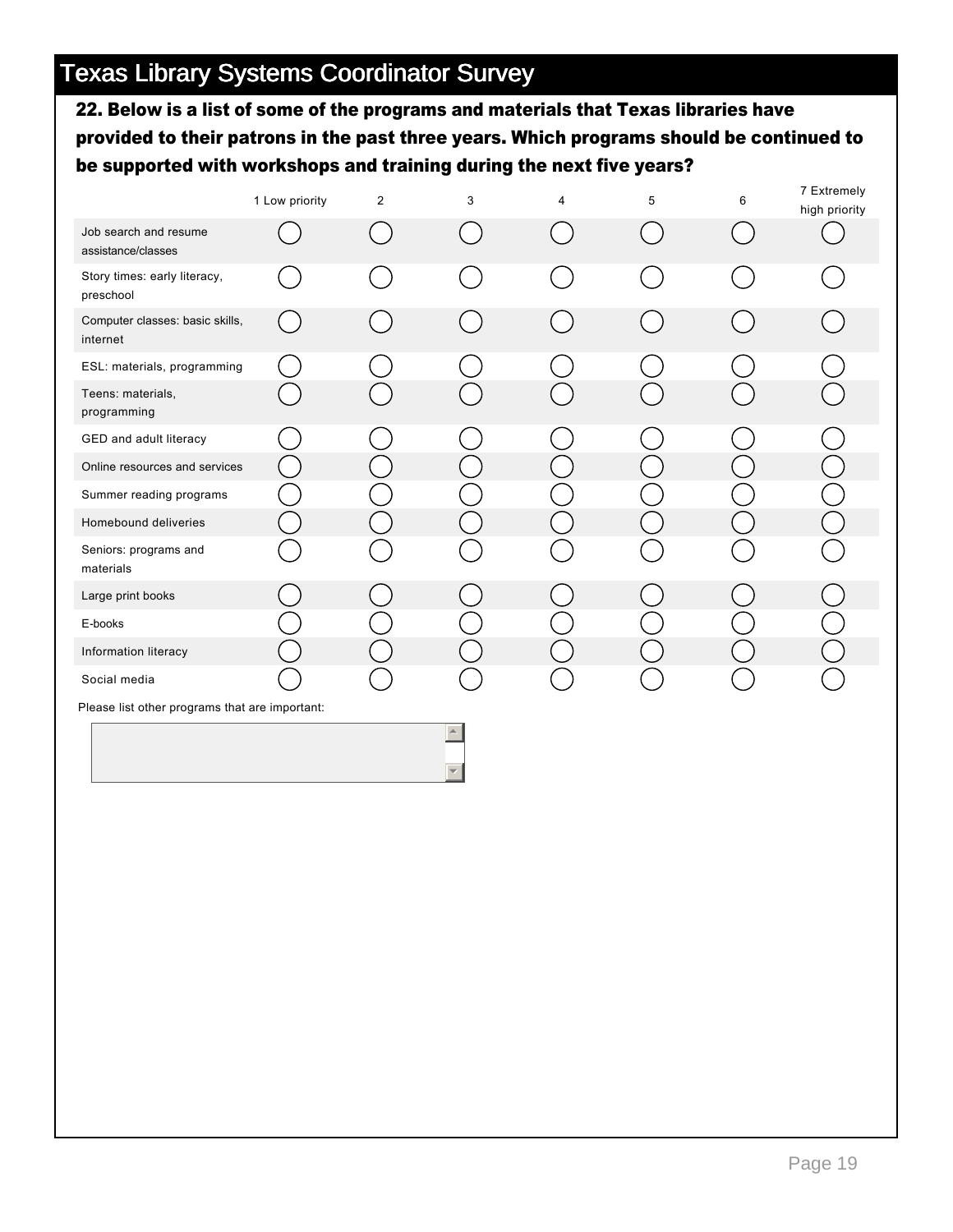### Thinking ahead.

#### 23. How well do you think the outputs and outcomes in the LSTA Evaluation Plan:

|                                                              | Not at all |                  | Very much | Not applicable/<br>Don't know |
|--------------------------------------------------------------|------------|------------------|-----------|-------------------------------|
| Accurately reflect the<br>effectiveness of your<br>programs? |            |                  |           |                               |
| Have been useful in making<br>program changes or<br>updates? |            |                  |           |                               |
| Comments:                                                    |            |                  |           |                               |
|                                                              |            | $\blacktriangle$ |           |                               |

### 24. During the time period 2008-2011, have you utilized output or outcome data to make program changes or updates?

| Yes             |  |
|-----------------|--|
| No              |  |
| Not sure        |  |
| Why or why not? |  |
|                 |  |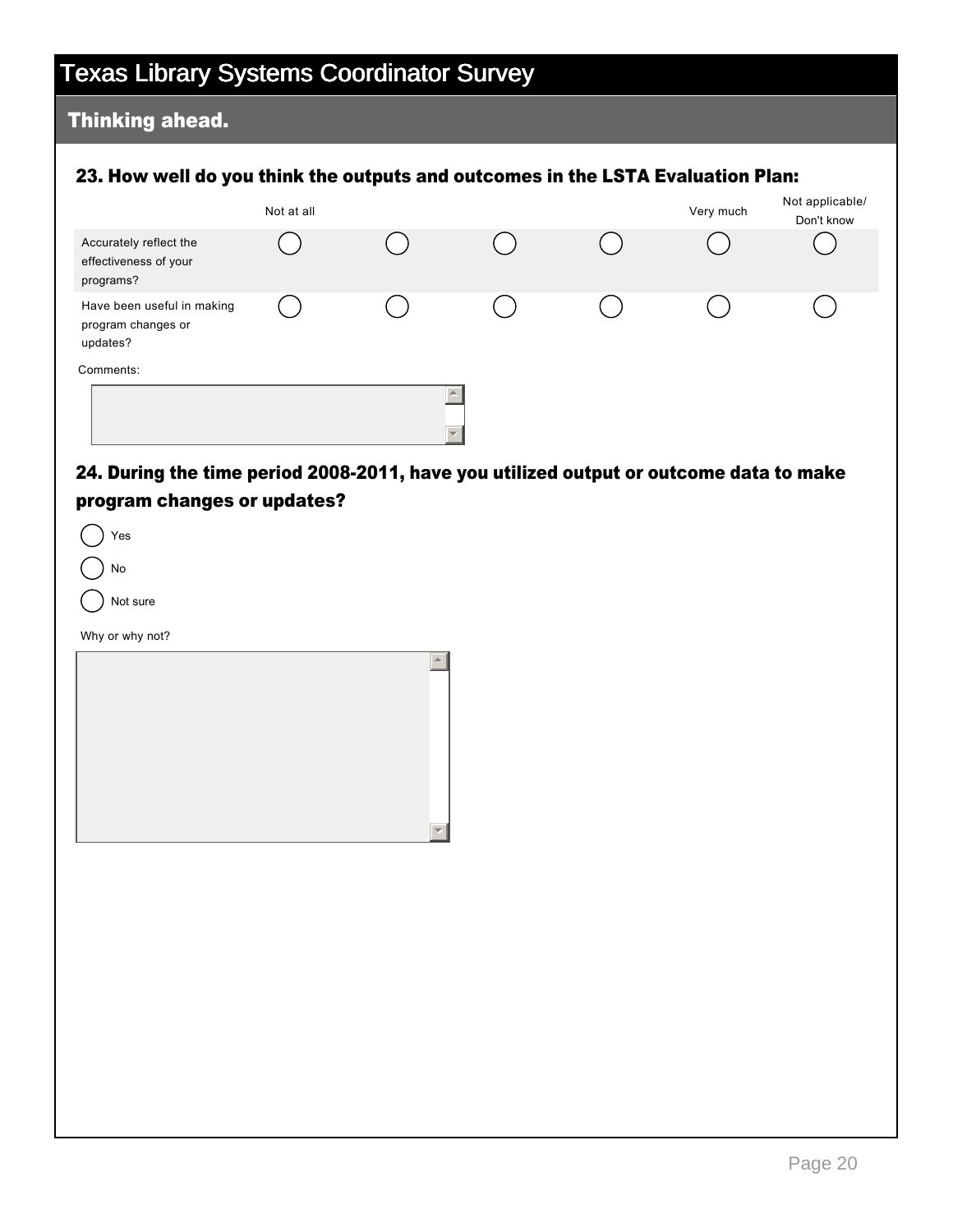### 25. How well is your region meeting the four needs of Texans as outlined in the Library Services and Technology Act (LSTA) plan?

|                                                                                                                                     | need | Not meeting the Struggling to meet Partially meeting Mostly meeting the<br>the need | the need | need | Successfully<br>meeting the need | Not applicable/<br>Don't know |
|-------------------------------------------------------------------------------------------------------------------------------------|------|-------------------------------------------------------------------------------------|----------|------|----------------------------------|-------------------------------|
| Access: Texans need high<br>quality, reliable information<br>to meet their educational<br>and informational needs.                  |      |                                                                                     |          |      |                                  |                               |
| Literacy and Education:<br>Texans need enhanced<br>literacy and educational<br>attainment.                                          |      |                                                                                     |          |      |                                  |                               |
| Diversity: Texas' diverse<br>populations need a wide<br>variety of responsive, high<br>quality library services.                    |      |                                                                                     |          |      |                                  |                               |
| Technology: Texans need<br>technology based services<br>to help them achieve<br>economic, educational, and<br>other personal goals. |      |                                                                                     |          |      |                                  |                               |
| Comments:                                                                                                                           |      |                                                                                     |          |      |                                  |                               |

### 26. What does your region need from its libraries (that they are not already providing)?

 $\left| \frac{1}{2} \right|$ 

 $\overline{\phantom{a}}$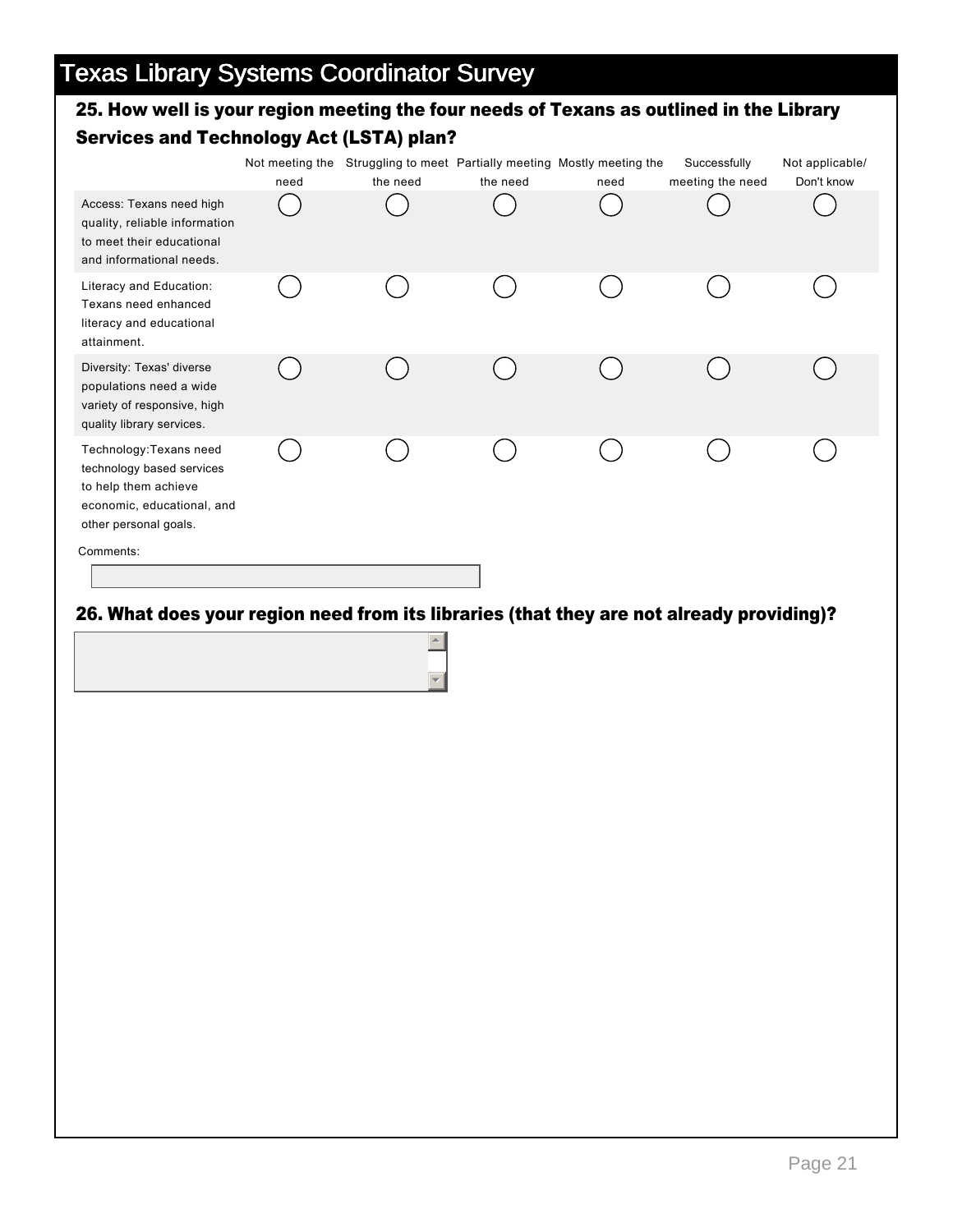### 27. Please choose which goals are a priority for your region, based on the four goals defined in the Library Services and Technology Act (LSTA) plan?

|                                                                                                   | Not a priority | Low priority | Medium priority | High priority | Extremely high<br>priority | Not applicable/<br>Don't know |
|---------------------------------------------------------------------------------------------------|----------------|--------------|-----------------|---------------|----------------------------|-------------------------------|
| Access - Provide patrons<br>with a broad range of library<br>materials.                           |                |              |                 |               |                            |                               |
| Literacy & Education -<br>Support literacy and<br>educational attainment in<br>your community.    |                |              |                 |               |                            |                               |
| Diversity - Provide programs<br>and services to meet the<br>needs of your specific<br>population. |                |              |                 |               |                            |                               |
| Technology - Provide<br>technology to serve the<br>information needs of your<br>patrons.          |                |              |                 |               |                            |                               |
| Comments                                                                                          |                |              |                 |               |                            |                               |
| 28. What other priorities does your region have?                                                  |                |              |                 |               |                            |                               |
| 29. What are the most imnortant challenges facing your region in the next 5 years?                |                |              |                 |               |                            |                               |



 $\blacktriangledown$ 



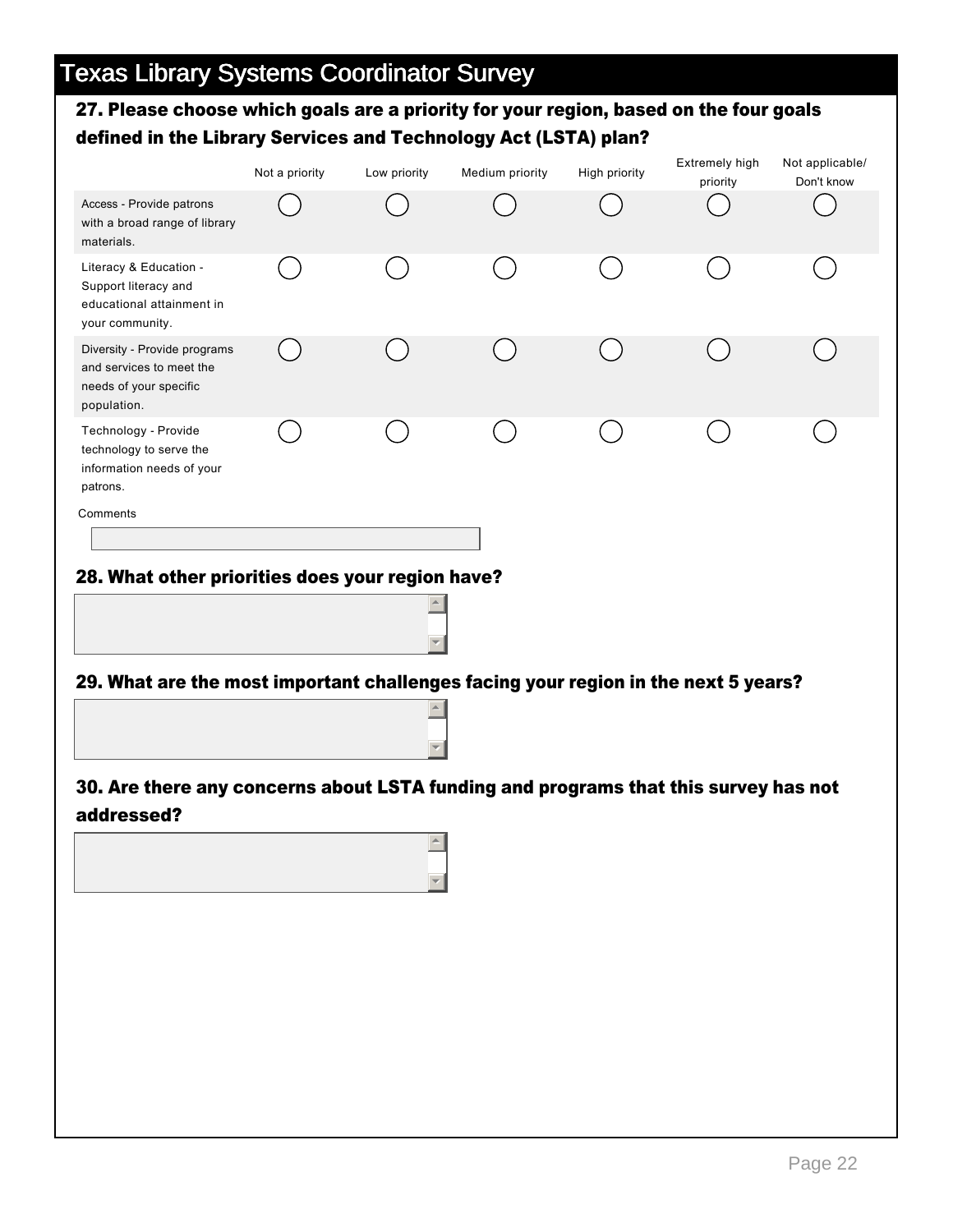### Thank you very much for your participation in this survey!

If you have any questions or concerns about this survey, please contact Jennifer Sabolcik, Evaluation Specialist at Morningside Research and Consulting:

Email: jsabolcik@morningsideresearch.com Phone: 512-302-4413 Mailing address: P.O. Box 4174, Austin, TX, 78765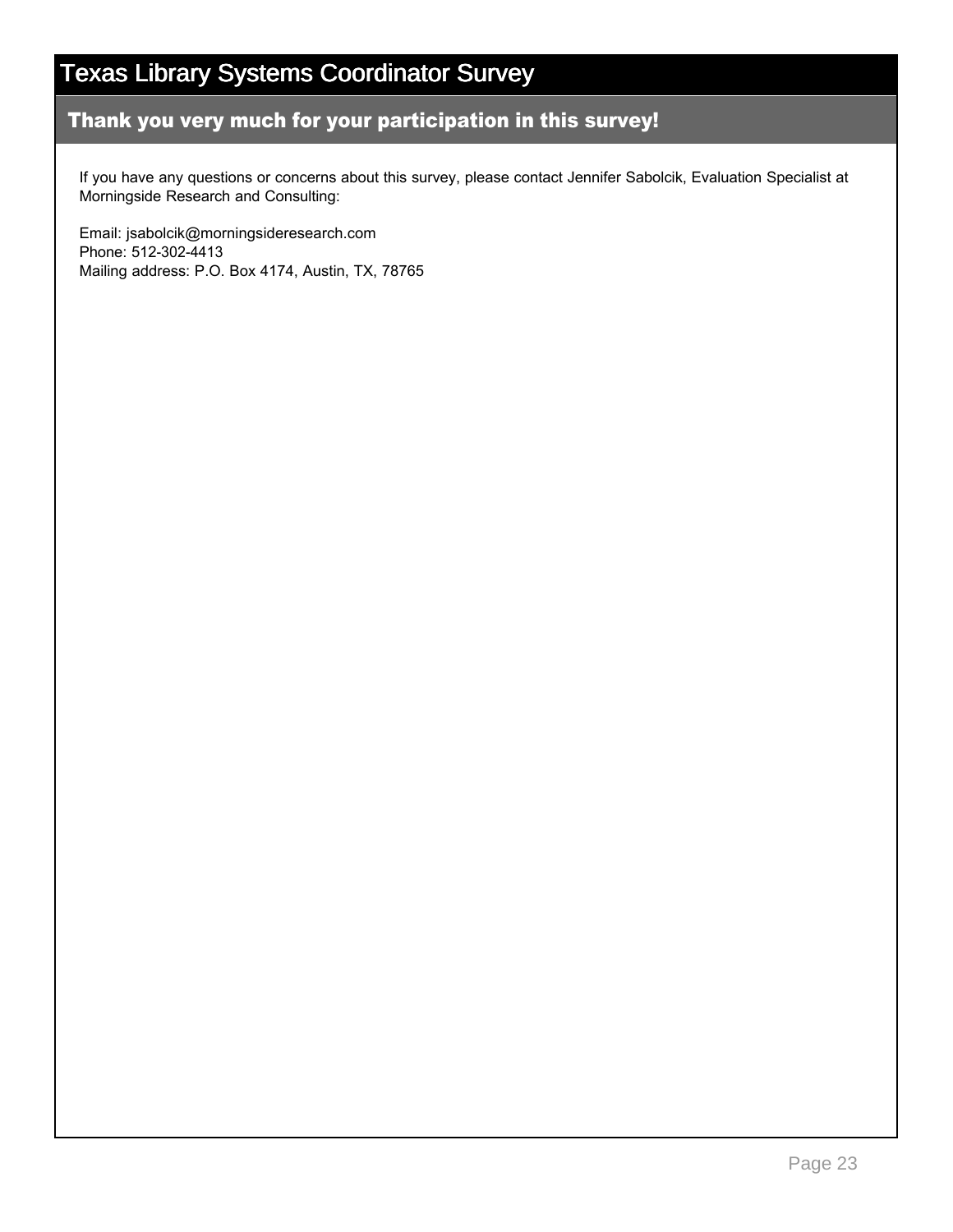## Texas Academic Library Survey

### Introduction and demographics:

Thank you for consenting to take this survey of the Library Services and Technology Act (LSTA) funded programs and activities for the time period 2008-2011.

This survey is part of the evaluation being conducted by Morningside Research and Consulting to meet the requirements of the 5 year LSTA evaluation required by the Institute of Museum and Library Services (IMLS).

The objective of this survey is to provide ANONYMOUS feedback to the Texas State Library and Archives Commission (TSLAC) and IMLS about how library services, programs, and activities are performing in Texas. In addition, this survey, along with other documentation, will be used to help design the next 5 year LSTA plan.

Your responses to this survey will be aggregated; individual data will not be identified. If you have any questions or comments about this survey, contact information is provided at the end of the survey.

Thank you for your time.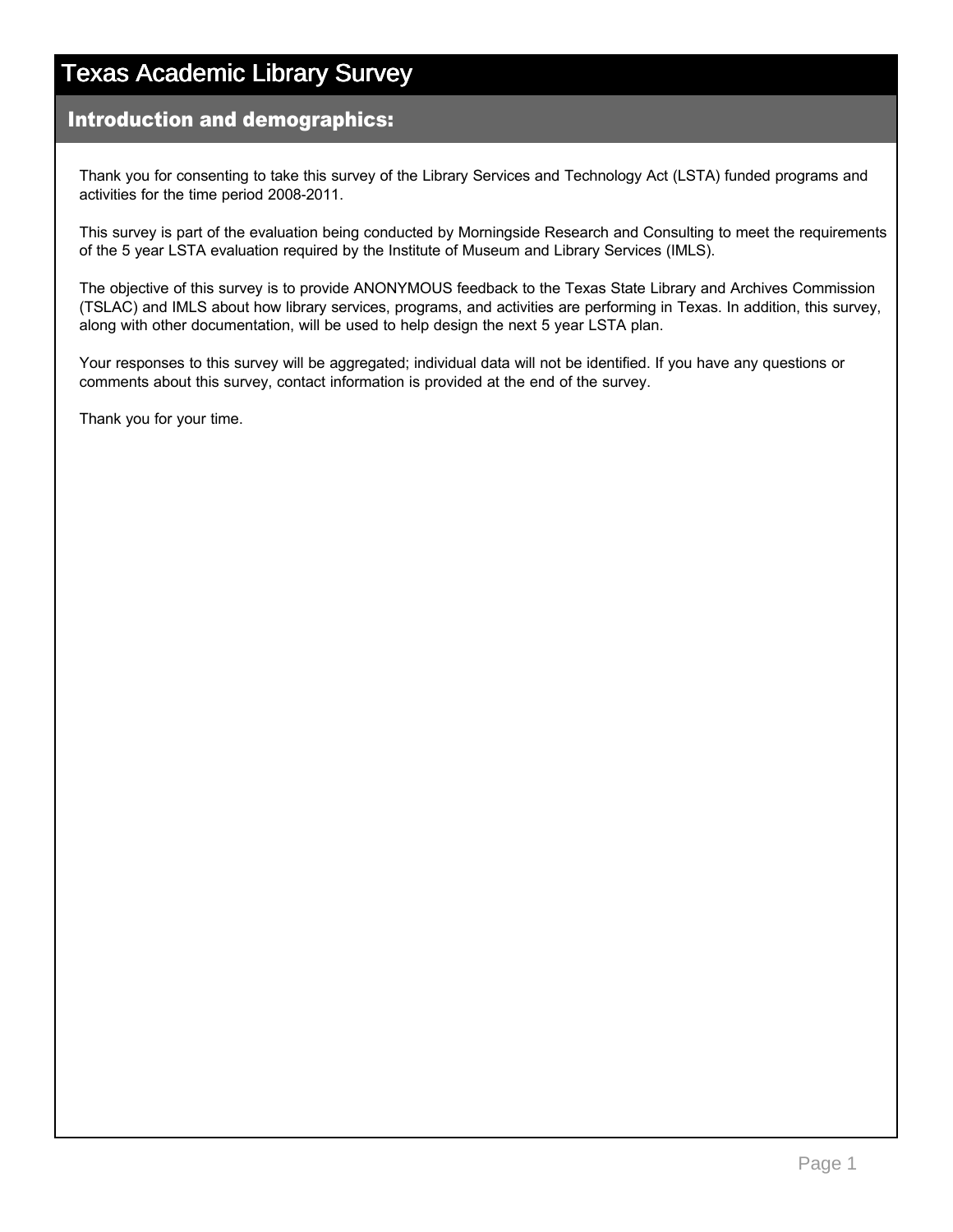| <b>Texas Academic Library Survey</b>                              |  |  |
|-------------------------------------------------------------------|--|--|
|                                                                   |  |  |
|                                                                   |  |  |
| 1. What is your position?                                         |  |  |
| Director                                                          |  |  |
| Manager/Supervisor                                                |  |  |
| Other                                                             |  |  |
| If other, please specify:                                         |  |  |
|                                                                   |  |  |
| 2. In which type of academic institution is your library located? |  |  |
| Public 4 year institution                                         |  |  |
| Private 4 year institution                                        |  |  |
| Community college                                                 |  |  |
| Medical/Health science center                                     |  |  |
|                                                                   |  |  |
|                                                                   |  |  |
|                                                                   |  |  |
|                                                                   |  |  |
|                                                                   |  |  |
|                                                                   |  |  |
|                                                                   |  |  |
|                                                                   |  |  |
|                                                                   |  |  |
|                                                                   |  |  |
|                                                                   |  |  |
|                                                                   |  |  |
|                                                                   |  |  |
|                                                                   |  |  |
|                                                                   |  |  |
|                                                                   |  |  |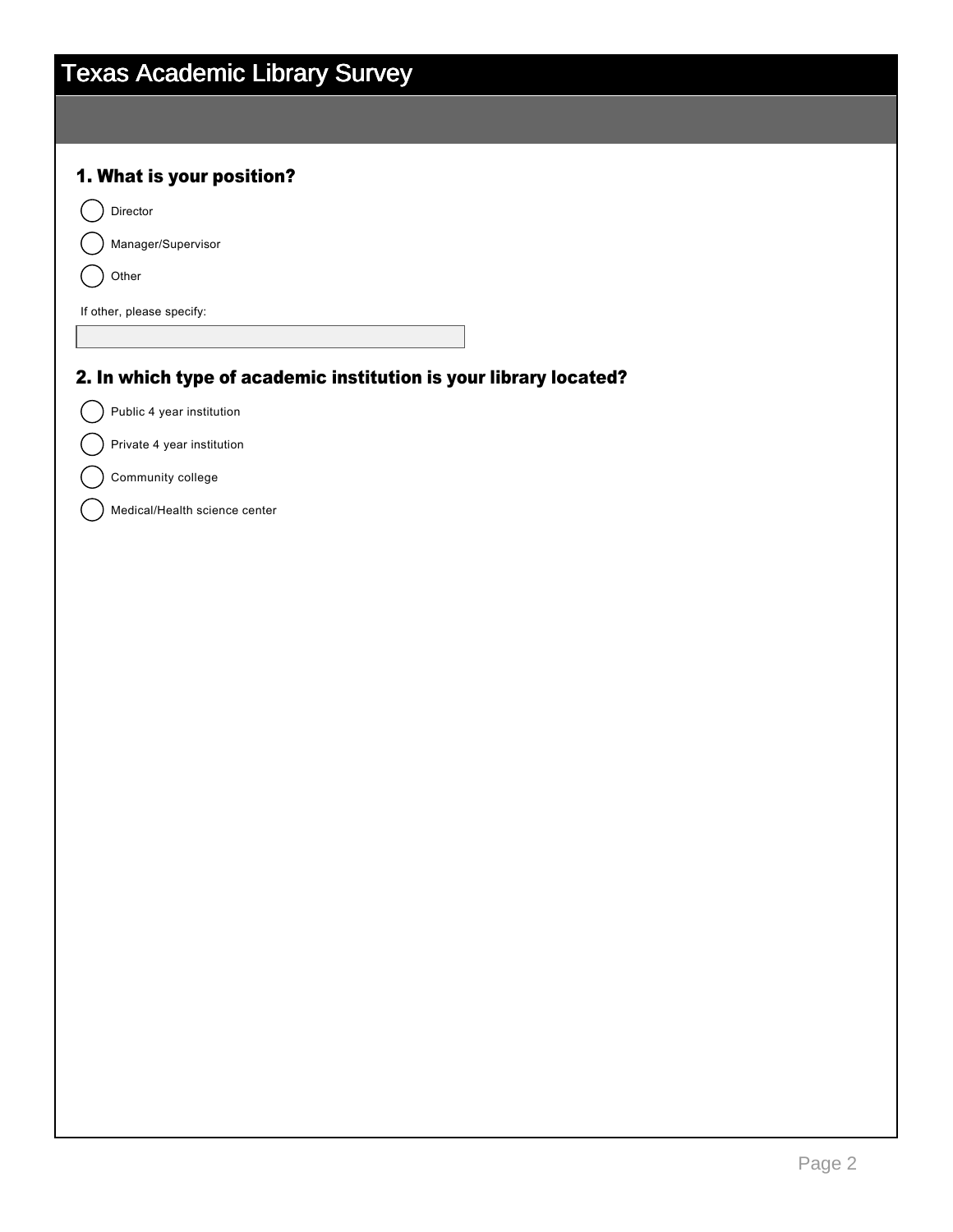# Texas Academic Library Survey

# Please rate the following TSLAC programs from 2008-2011:

### 3. Please rate the Continuing Education and Consulting program (CEC) from 2008 to 2011:

|                                                                      | Completely<br>disagree | Disagree | Neither agree nor<br>disagree | Agree | Completely agree | Not<br>applicable/Don't<br>know |
|----------------------------------------------------------------------|------------------------|----------|-------------------------------|-------|------------------|---------------------------------|
| Is well utilized by library<br>staff.                                |                        |          |                               |       |                  |                                 |
| Is important to library staff.                                       |                        |          |                               |       |                  |                                 |
| Has had a positive impact<br>on staff's knowledge or skills.         |                        |          |                               |       |                  |                                 |
| Has had a positive impact<br>on the services provided to<br>patrons. |                        |          |                               |       |                  |                                 |
| Needs some improvements.                                             |                        |          |                               |       |                  |                                 |
| If improvements are needed, what would you suggest?                  |                        |          |                               |       |                  |                                 |
|                                                                      |                        |          |                               |       |                  |                                 |

### 4. Please rate the TexShare Databases from 2008-2011 on the following items:

|                                                                   | Completely<br>disagree | Disagree | Neither agree nor<br>disagree | Agree | Completely agree | Not<br>applicable/Don't<br>know |
|-------------------------------------------------------------------|------------------------|----------|-------------------------------|-------|------------------|---------------------------------|
| Are well utilized by patrons.                                     |                        |          |                               |       |                  |                                 |
| Are important to patrons.                                         |                        |          |                               |       |                  |                                 |
| Have had a positive impact<br>on patron's knowledge or<br>skills. |                        |          |                               |       |                  |                                 |
| Are well utilized by library<br>staff.                            |                        |          |                               |       |                  |                                 |
| Are important to library<br>staff.                                |                        |          |                               |       |                  |                                 |
| Have had a positive impact<br>on staff's knowledge or skills.     |                        |          |                               |       |                  |                                 |
| Need some improvements.                                           |                        |          |                               |       |                  |                                 |
| If improvements are needed, what would you suggest?               |                        |          |                               |       |                  |                                 |
|                                                                   |                        |          |                               |       |                  |                                 |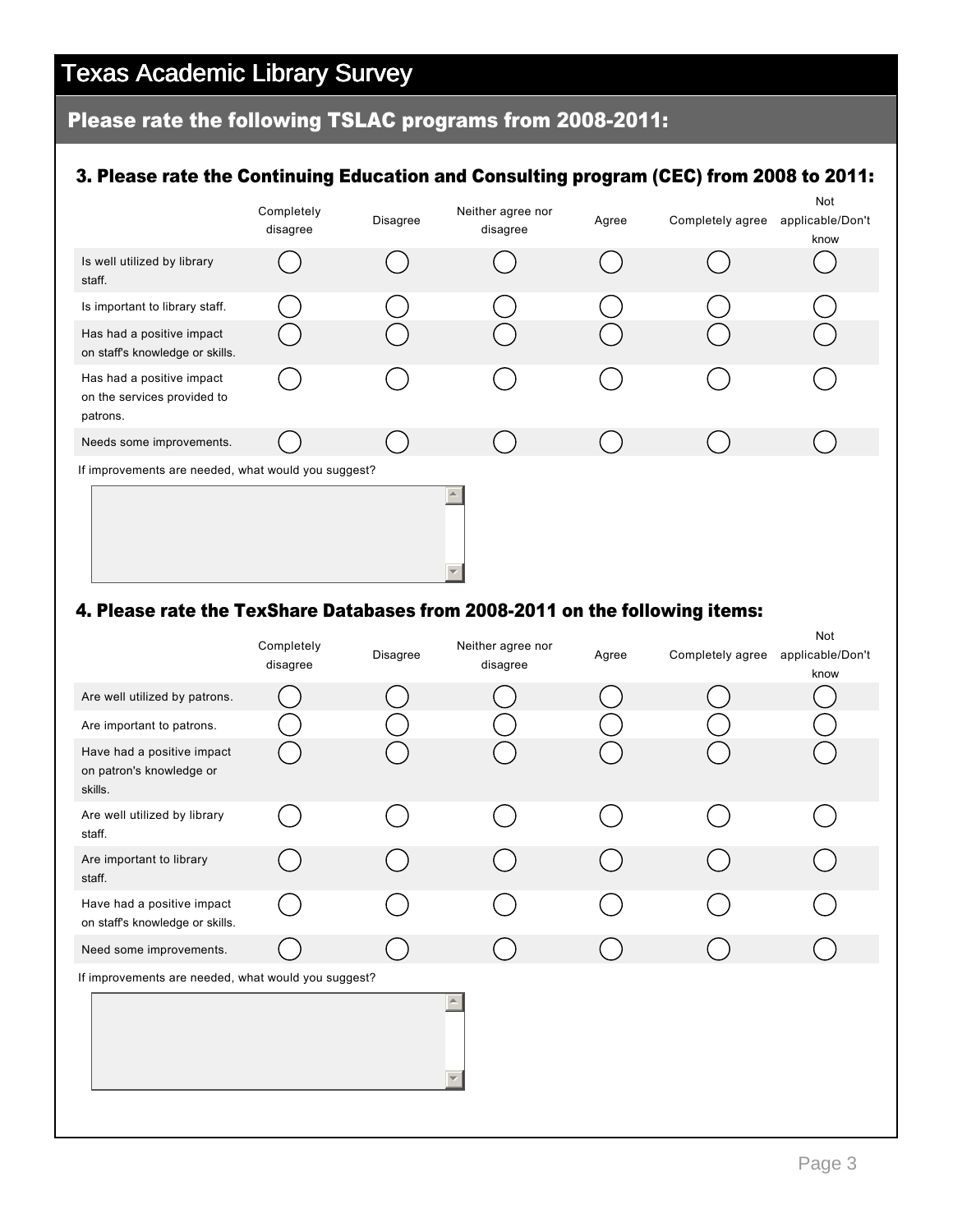## Please compare the TSLAC programs:

### 5. Please rate the following TSLAC programs in terms of how useful they are to your library.

|                                              | 1 Not useful | $\overline{2}$ | 3 | 4 | 5 Very useful | Not<br>applicable/Don't<br>know |
|----------------------------------------------|--------------|----------------|---|---|---------------|---------------------------------|
| Continuing Education and<br>Consulting (CEC) |              |                |   |   |               |                                 |
| <b>TexShare Databases</b>                    |              |                |   |   |               |                                 |
| Interlibrary Loan (ILL)                      |              |                |   |   |               |                                 |
| Library of Texas (LoT)                       |              |                |   |   |               |                                 |
| Grants                                       |              |                |   |   |               |                                 |
| Comments:                                    |              |                |   |   |               |                                 |
|                                              |              |                |   |   |               |                                 |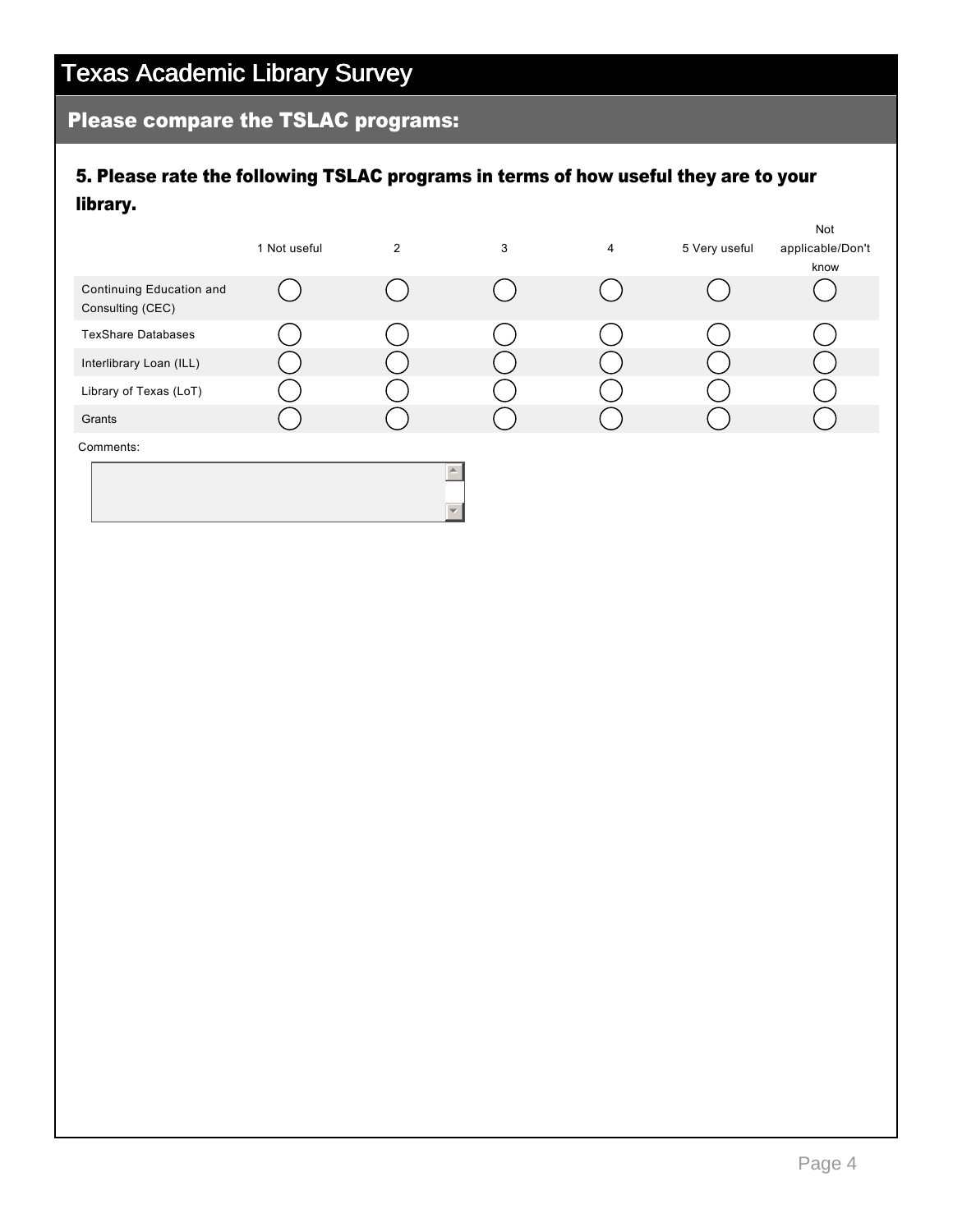Please rate the TSLAC grant programs, if applicable:

6. Did your library receive any of the following TSLAC Grants during the time period from 2008-2011?

a. Library Cooperation Grant: Promote cooperative services for learning and access to information.

b. Special Projects Grant: Expand library services to individuals with limited literacy or information skills.

c. TexTreasures Grant: Make special or unique collections more accessible to researchers.

Yes

No (skip grant questions)

Don't know (skip grant questions)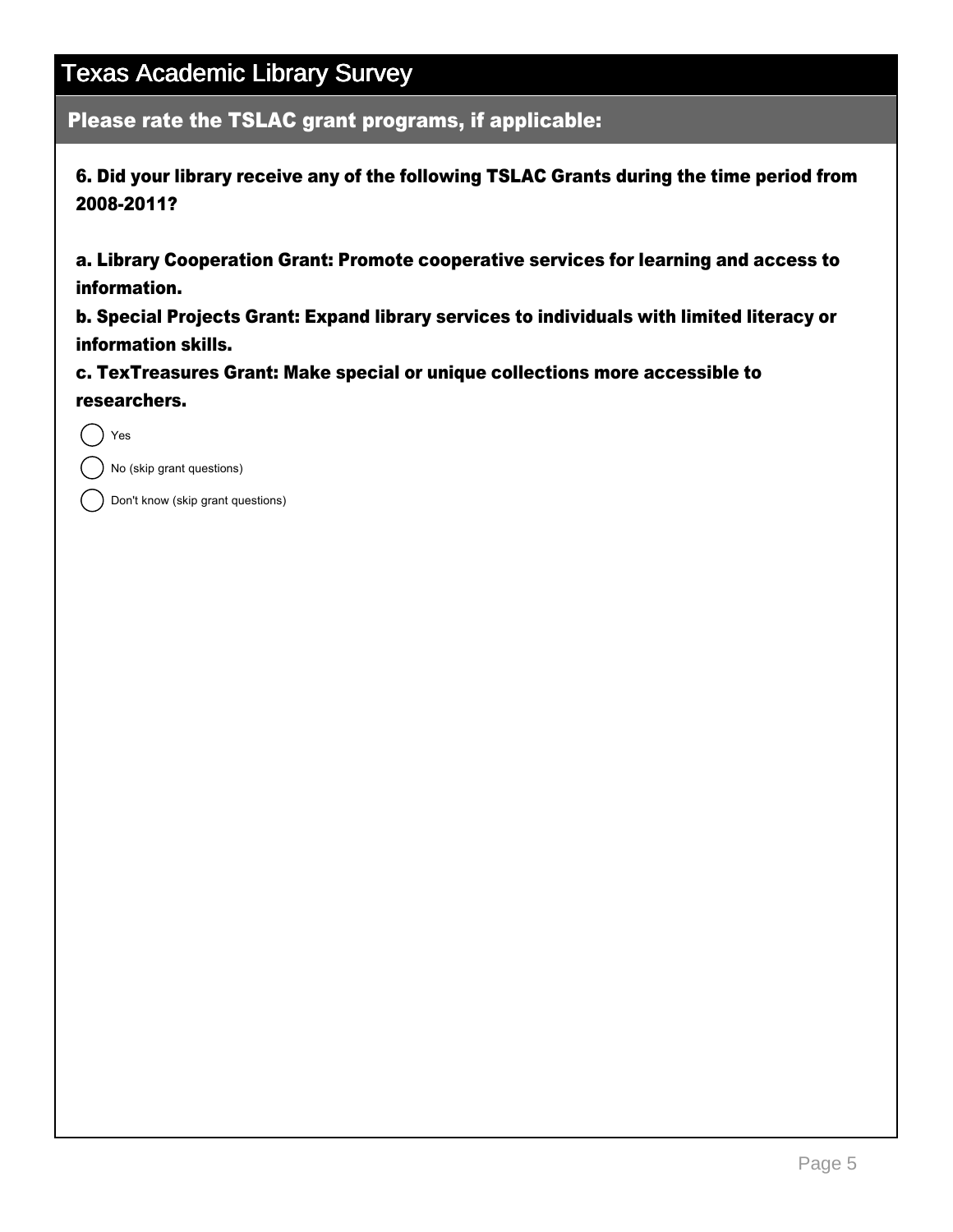| <b>Texas Academic Library Survey</b>                                               |
|------------------------------------------------------------------------------------|
|                                                                                    |
| 7. Did your library receive a Library Cooperation Grant anytime between 2008-2011? |
| $\operatorname{\mathsf{Yes}}$                                                      |
| No (skip to next question)                                                         |
| Don't know (skip to next question)                                                 |
|                                                                                    |
|                                                                                    |
|                                                                                    |
|                                                                                    |
|                                                                                    |
|                                                                                    |
|                                                                                    |
|                                                                                    |
|                                                                                    |
|                                                                                    |
|                                                                                    |
|                                                                                    |
|                                                                                    |
|                                                                                    |
|                                                                                    |
|                                                                                    |
|                                                                                    |
|                                                                                    |
|                                                                                    |
|                                                                                    |
|                                                                                    |
|                                                                                    |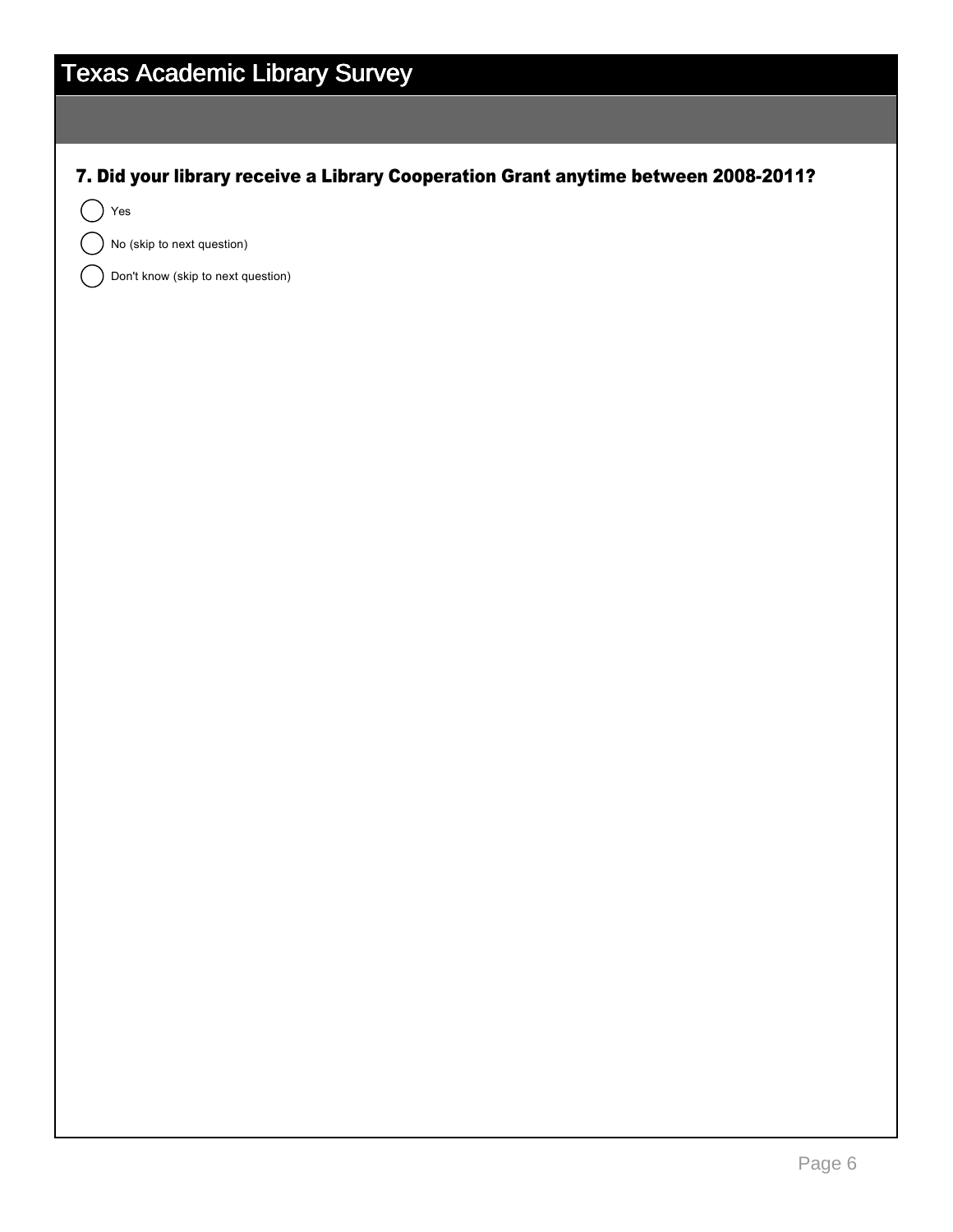## 8. Please rate the Library Cooperation Grant on the following items:

|                                                                            | Completely<br>disagree | Disagree | Neither agree nor<br>disagree | Agree | Completely agree | Not<br>applicable/Don't<br>know |
|----------------------------------------------------------------------------|------------------------|----------|-------------------------------|-------|------------------|---------------------------------|
| Has positively impacted<br>staff's knowledge or skills.                    |                        |          |                               |       |                  |                                 |
| Has positively impacted the<br>services provided to patrons.               |                        |          |                               |       |                  |                                 |
| This grant program was<br>important to our library.                        |                        |          |                               |       |                  |                                 |
| Our library would<br>recommend the<br>program/grant to other<br>libraries. |                        |          |                               |       |                  |                                 |
| The grant application<br>process was easy.                                 |                        |          |                               |       |                  |                                 |
| The grant process needs to<br>be changed or altered.                       |                        |          |                               |       |                  |                                 |
| If changes are needed, what would you suggest?                             |                        |          |                               |       |                  |                                 |
|                                                                            |                        |          |                               |       |                  |                                 |

6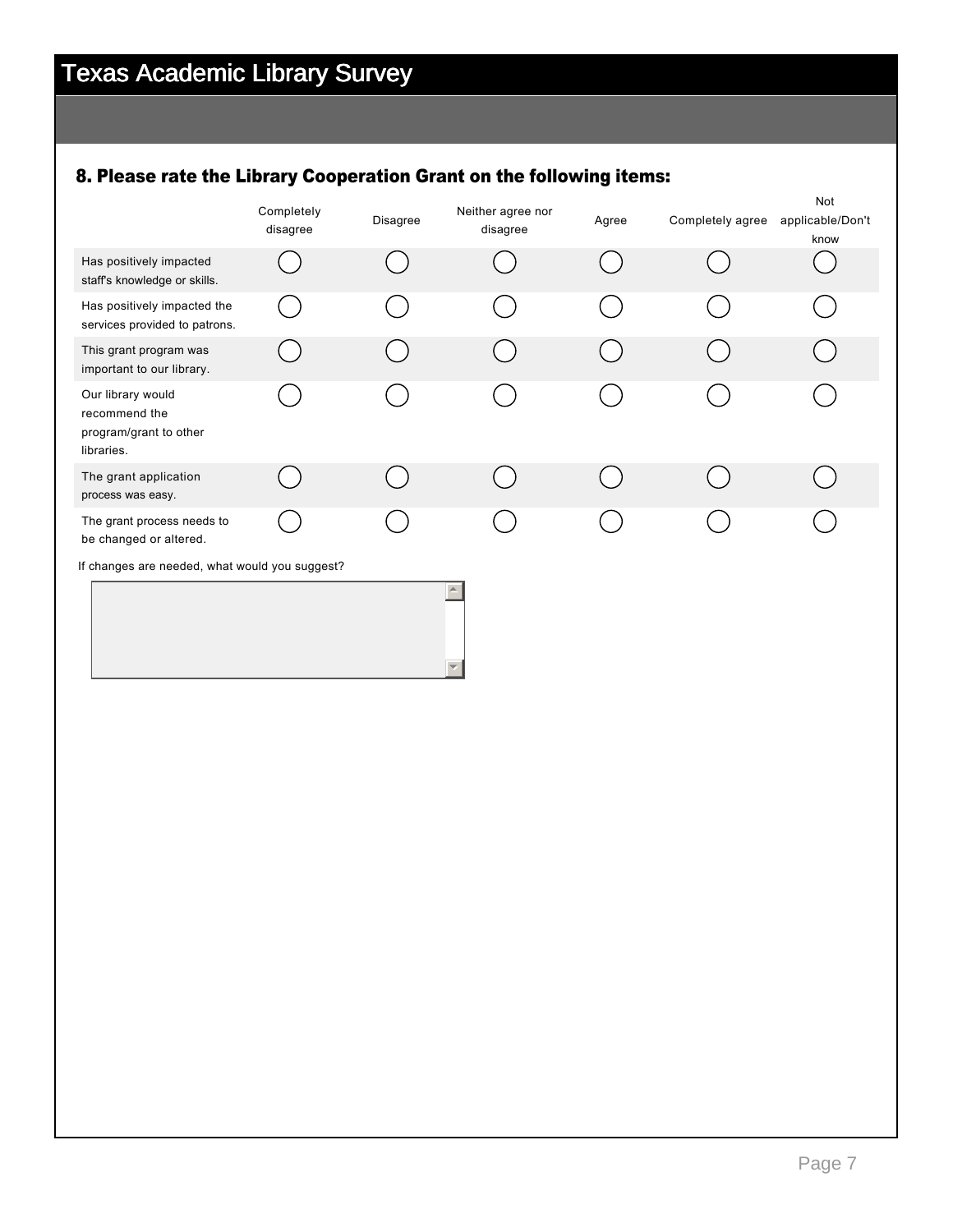| <b>Texas Academic Library Survey</b>                                            |
|---------------------------------------------------------------------------------|
|                                                                                 |
| 9. Did your library receive a Special Projects Grant anytime between 2008-2011? |
| Yes                                                                             |
| No (skip to next question)                                                      |
| Don't know (skip to next question)                                              |
|                                                                                 |
|                                                                                 |
|                                                                                 |
|                                                                                 |
|                                                                                 |
|                                                                                 |
|                                                                                 |
|                                                                                 |
|                                                                                 |
|                                                                                 |
|                                                                                 |
|                                                                                 |
|                                                                                 |
|                                                                                 |
|                                                                                 |
|                                                                                 |
|                                                                                 |
|                                                                                 |
|                                                                                 |
|                                                                                 |
|                                                                                 |
|                                                                                 |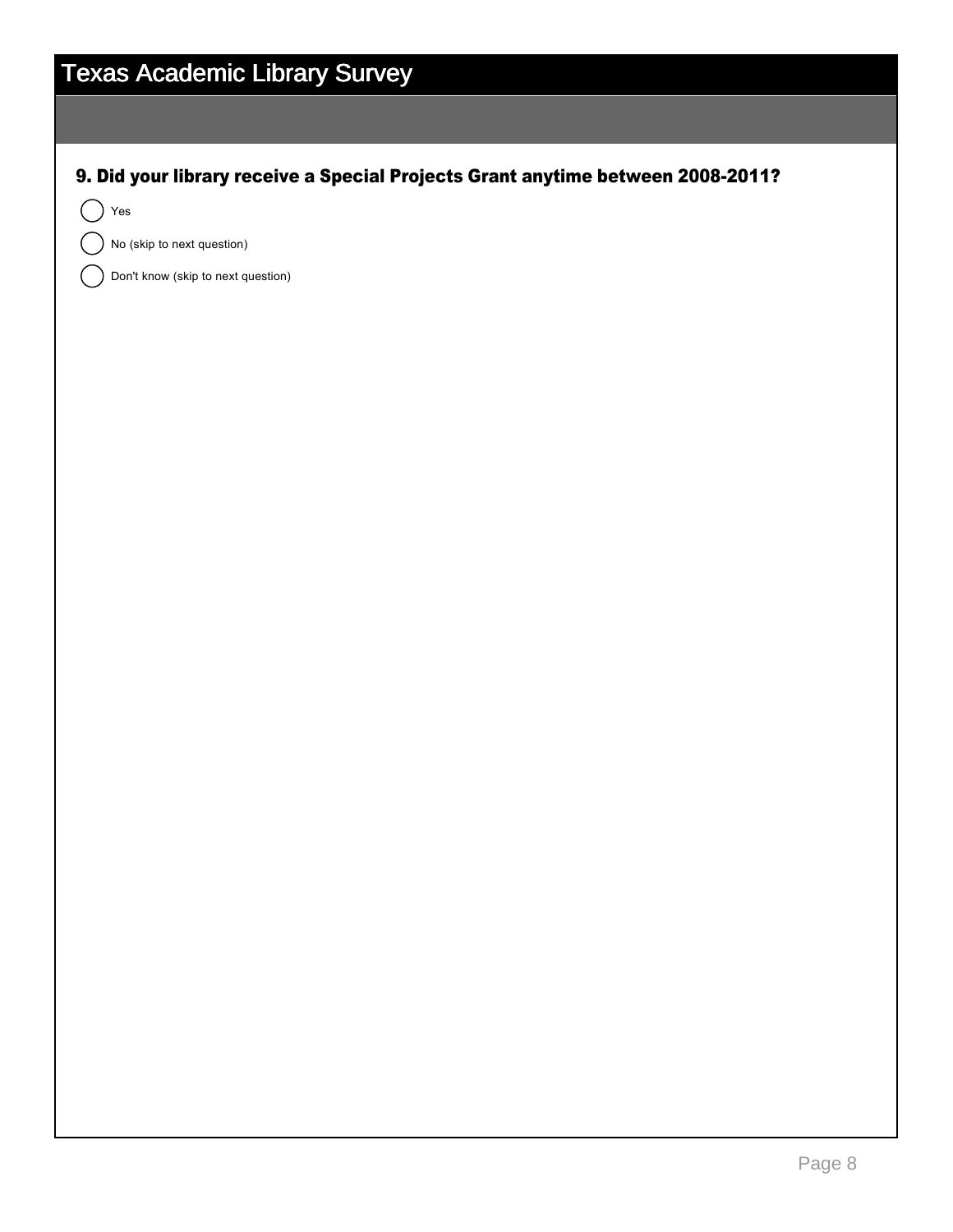## 10. Please rate the Special Projects Grant on the following items:

|                                                                            | Completely<br>disagree | Disagree | Neither agree nor<br>disagree | Agree | Completely agree | Not<br>applicable/Don't<br>know |
|----------------------------------------------------------------------------|------------------------|----------|-------------------------------|-------|------------------|---------------------------------|
| Has positively impacted<br>staff's knowledge or skills.                    |                        |          |                               |       |                  |                                 |
| Has positively impacted the<br>services provided to patrons.               |                        |          |                               |       |                  |                                 |
| This grant program was<br>important to our library.                        |                        |          |                               |       |                  |                                 |
| Our library would<br>recommend the<br>program/grant to other<br>libraries. |                        |          |                               |       |                  |                                 |
| The grant application<br>process was easy.                                 |                        |          |                               |       |                  |                                 |
| The grant process needs to<br>be changed or altered.                       |                        |          |                               |       |                  |                                 |
| If changes are needed, what would you suggest?                             |                        |          |                               |       |                  |                                 |
|                                                                            |                        |          |                               |       |                  |                                 |

6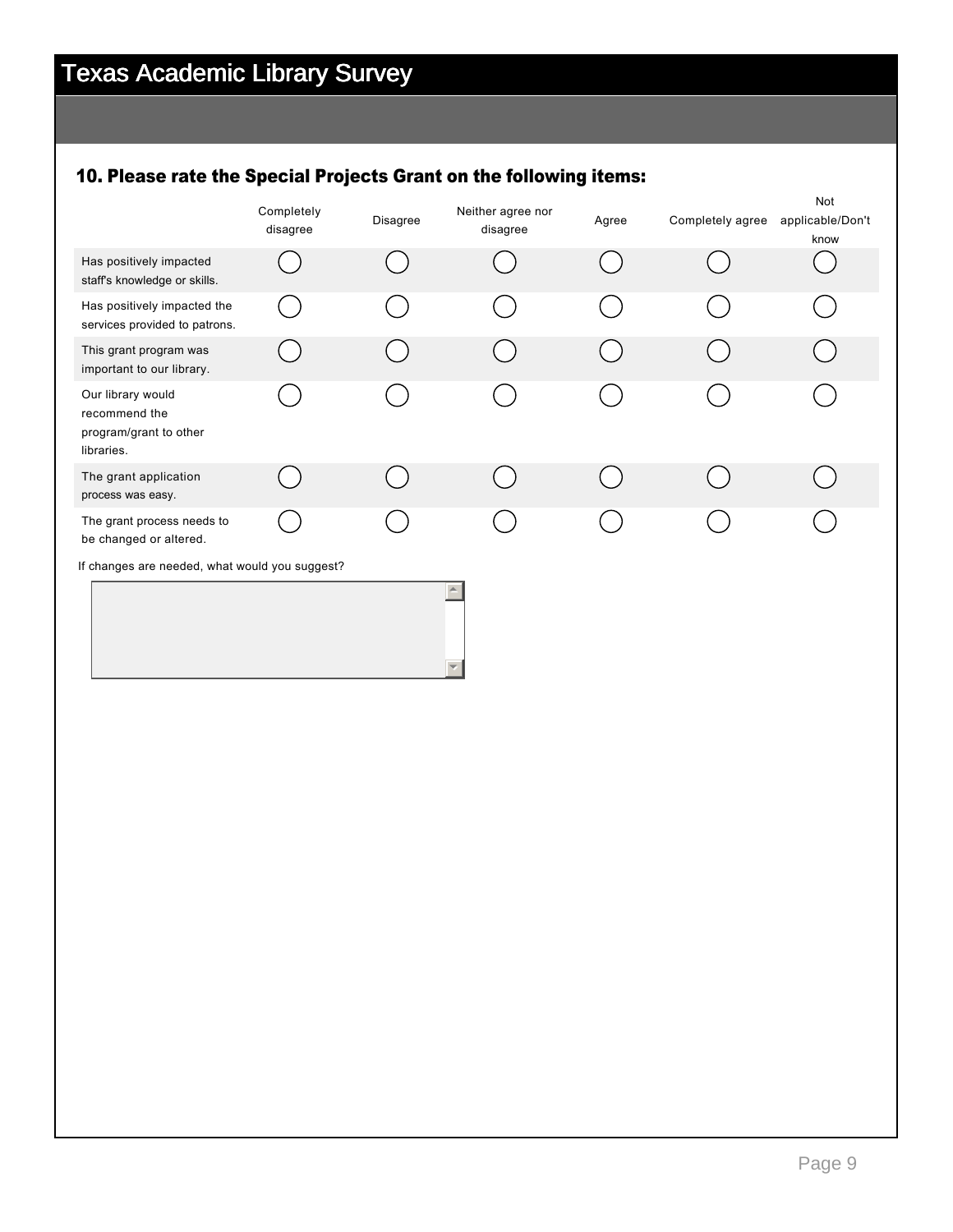| <b>Texas Academic Library Survey</b>                                      |  |  |  |  |  |
|---------------------------------------------------------------------------|--|--|--|--|--|
|                                                                           |  |  |  |  |  |
| 11. Did your library receive a TexTreasures Grant anytime from 2008-2011? |  |  |  |  |  |
| $\operatorname{\mathsf{Yes}}$                                             |  |  |  |  |  |
| No (skip to next question)                                                |  |  |  |  |  |
| Don't know (skip to next question)                                        |  |  |  |  |  |
|                                                                           |  |  |  |  |  |
|                                                                           |  |  |  |  |  |
|                                                                           |  |  |  |  |  |
|                                                                           |  |  |  |  |  |
|                                                                           |  |  |  |  |  |
|                                                                           |  |  |  |  |  |
|                                                                           |  |  |  |  |  |
|                                                                           |  |  |  |  |  |
|                                                                           |  |  |  |  |  |
|                                                                           |  |  |  |  |  |
|                                                                           |  |  |  |  |  |
|                                                                           |  |  |  |  |  |
|                                                                           |  |  |  |  |  |
|                                                                           |  |  |  |  |  |
|                                                                           |  |  |  |  |  |
|                                                                           |  |  |  |  |  |
|                                                                           |  |  |  |  |  |
|                                                                           |  |  |  |  |  |
|                                                                           |  |  |  |  |  |
|                                                                           |  |  |  |  |  |
|                                                                           |  |  |  |  |  |
|                                                                           |  |  |  |  |  |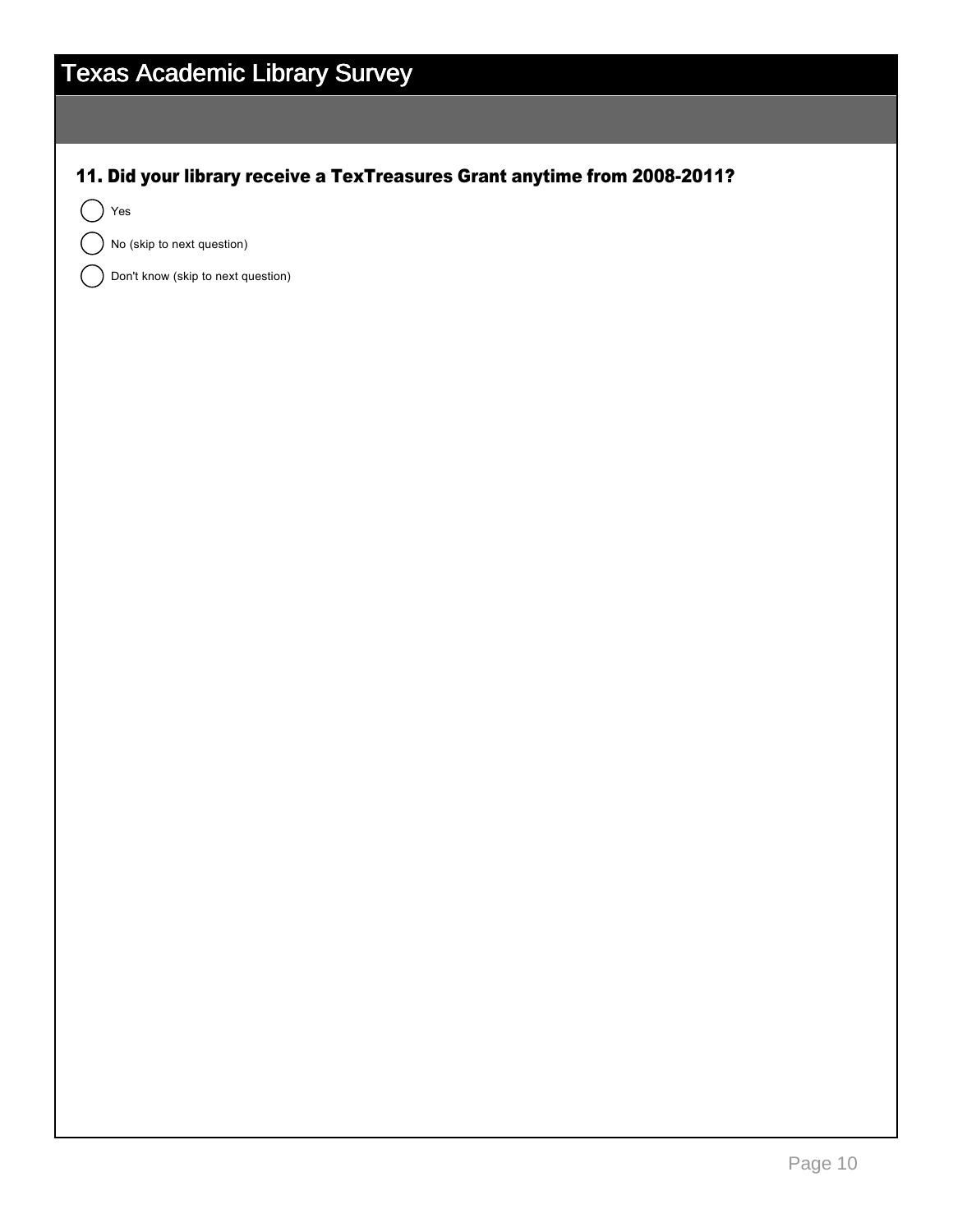## 12. Please rate the TexTreasures Grant on the following items:

|                                                                            | Completely<br>disagree | Disagree | Neither agree nor<br>disagree | Agree | Completely agree | Not<br>applicable/Don't<br>know |
|----------------------------------------------------------------------------|------------------------|----------|-------------------------------|-------|------------------|---------------------------------|
| Has positively impacted<br>staff's knowledge or skills.                    |                        |          |                               |       |                  |                                 |
| Has positively impacted the<br>services provided to patrons.               |                        |          |                               |       |                  |                                 |
| This grant program was<br>important to our library.                        |                        |          |                               |       |                  |                                 |
| Our library would<br>recommend the<br>program/grant to other<br>libraries. |                        |          |                               |       |                  |                                 |
| The grant application<br>process was easy.                                 |                        |          |                               |       |                  |                                 |
| The grant process needs to<br>be changed or altered.                       |                        |          |                               |       |                  |                                 |
| If changes are needed, what would you suggest?                             |                        |          |                               |       |                  |                                 |

6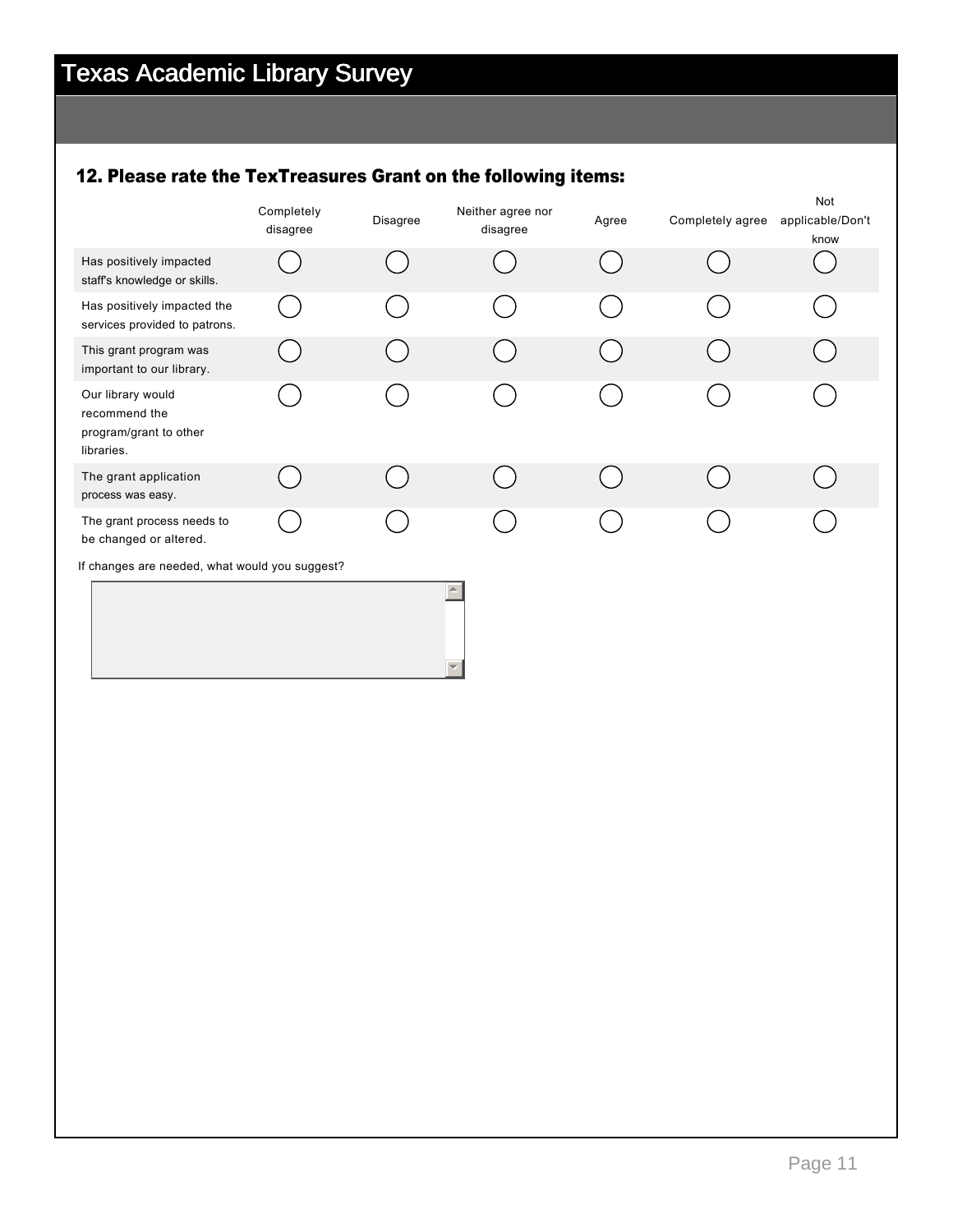#### Thinking ahead.

#### 13. How well is your library meeting the four needs of Texans as outlined in the Library Services and Technology Act (LSTA) plan?

|                                                                                                                                     | Not meeting the<br>need | Struggling to meet Partially meeting Mostly meeting the<br>the need | the need | need | Successfully<br>meeting the need | Not<br>applicable/Don't<br>know |
|-------------------------------------------------------------------------------------------------------------------------------------|-------------------------|---------------------------------------------------------------------|----------|------|----------------------------------|---------------------------------|
| Access: Texans need high<br>quality, reliable information<br>to meet their educational<br>and informational needs.                  |                         |                                                                     |          |      |                                  |                                 |
| Literacy and Education:<br>Texans need enhanced<br>literacy and educational<br>attainment.                                          |                         |                                                                     |          |      |                                  |                                 |
| Diversity: Texas' diverse<br>populations need a wide<br>variety of responsive, high<br>quality library services.                    |                         |                                                                     |          |      |                                  |                                 |
| Technology: Texans need<br>technology based services<br>to help them achieve<br>economic, educational, and<br>other personal goals. |                         |                                                                     |          |      |                                  |                                 |
| Comments:                                                                                                                           |                         |                                                                     |          |      |                                  |                                 |

#### 14. What does your academic community need from its library (that your library is not already providing)?

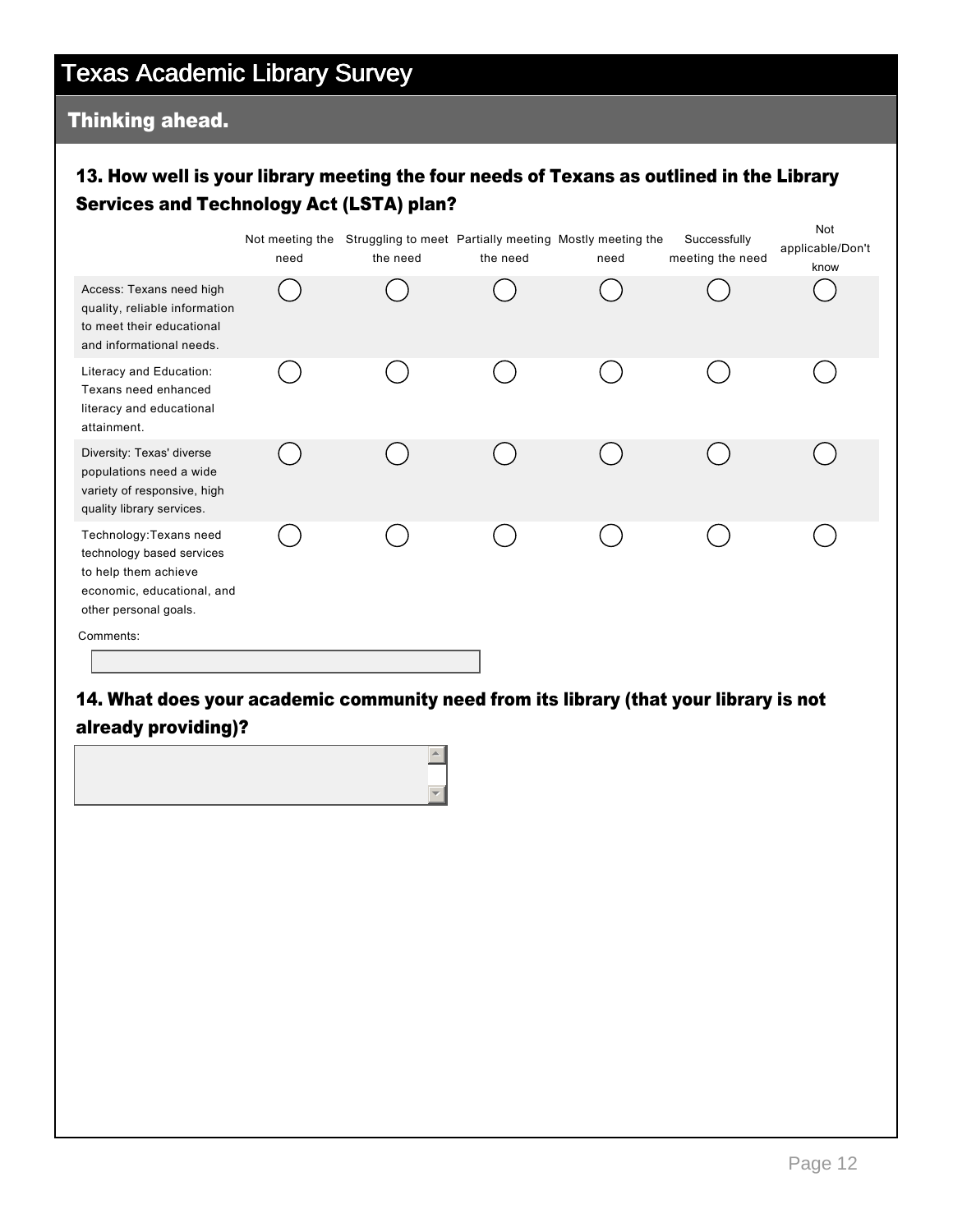#### 15. Please choose which goals are a priority for your library, based on the four goals defined in the Library Services and Technology Act (LSTA) plan?

|                                                                                                   | Not a priority | Low priority | Medium priority | High priority | Extremely high<br>priority | Not<br>applicable/Don't<br>know |
|---------------------------------------------------------------------------------------------------|----------------|--------------|-----------------|---------------|----------------------------|---------------------------------|
| Access - Provide patrons<br>with a broad range of library<br>materials.                           |                |              |                 |               |                            |                                 |
| Literacy & Education -<br>Support literacy and<br>educational attainment in<br>your community.    |                |              |                 |               |                            |                                 |
| Diversity - Provide programs<br>and services to meet the<br>needs of your specific<br>population. |                |              |                 |               |                            |                                 |
| Technology - Provide<br>technology to serve the<br>information needs of your<br>patrons.          |                |              |                 |               |                            |                                 |
| Comments<br>16. What other priorities does your academic community have?                          |                |              |                 |               |                            |                                 |
|                                                                                                   |                | $\triangle$  |                 |               |                            |                                 |

#### 17. What are the most important challenges facing your library in the next 5 years?  $\left| \bullet \right|$

 $\blacktriangledown$ 

 $\blacktriangledown$ 



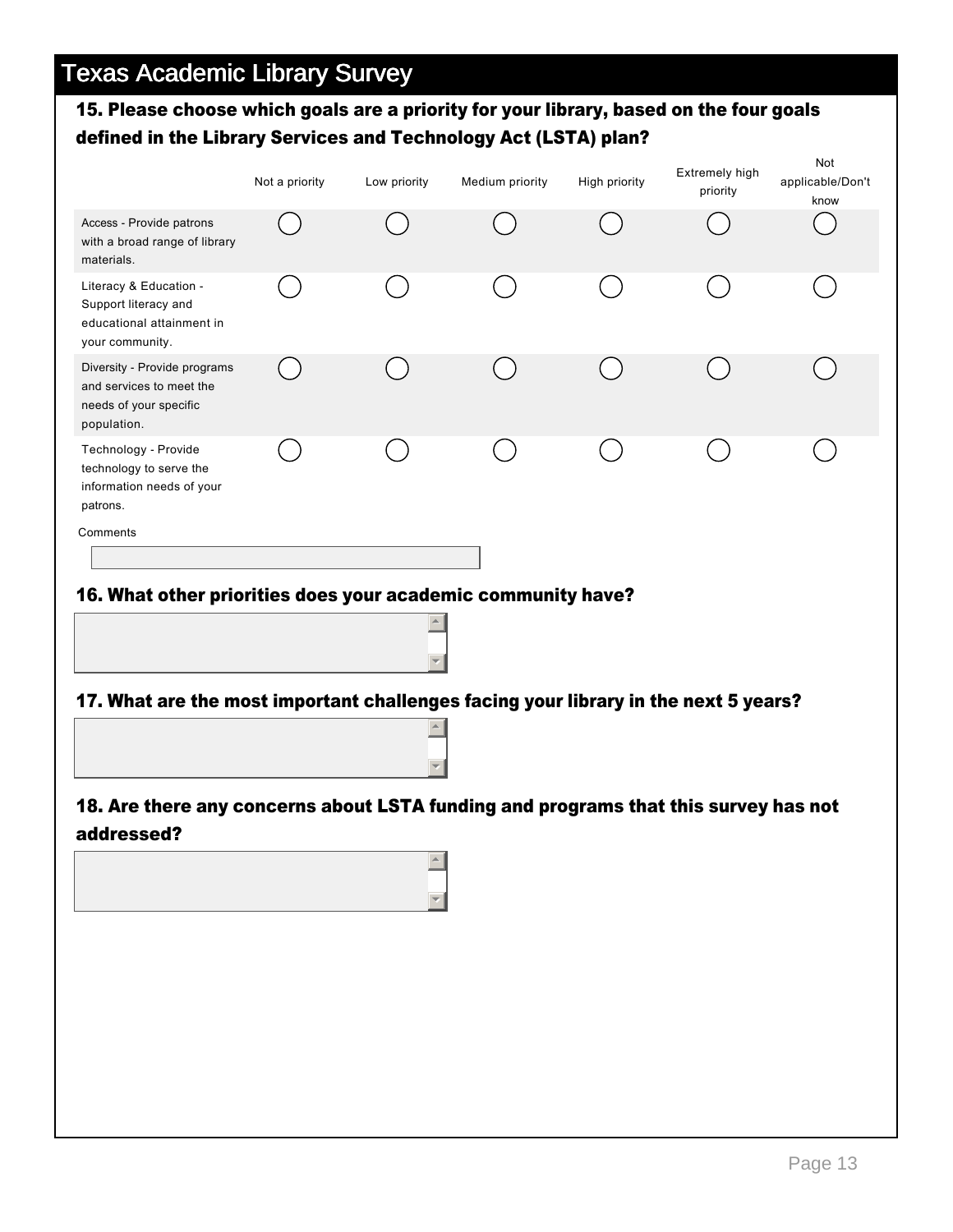#### Thank you very much for your participation in this survey!

If you have any questions or concerns about this survey, please contact Jennifer Sabolcik, Evaluation Specialist at Morningside Research and Consulting:

Email: jsabolcik@morningsideresearch.com Phone: 512-302-4413 Mailing address: P.O. Box 4174, Austin, TX, 78765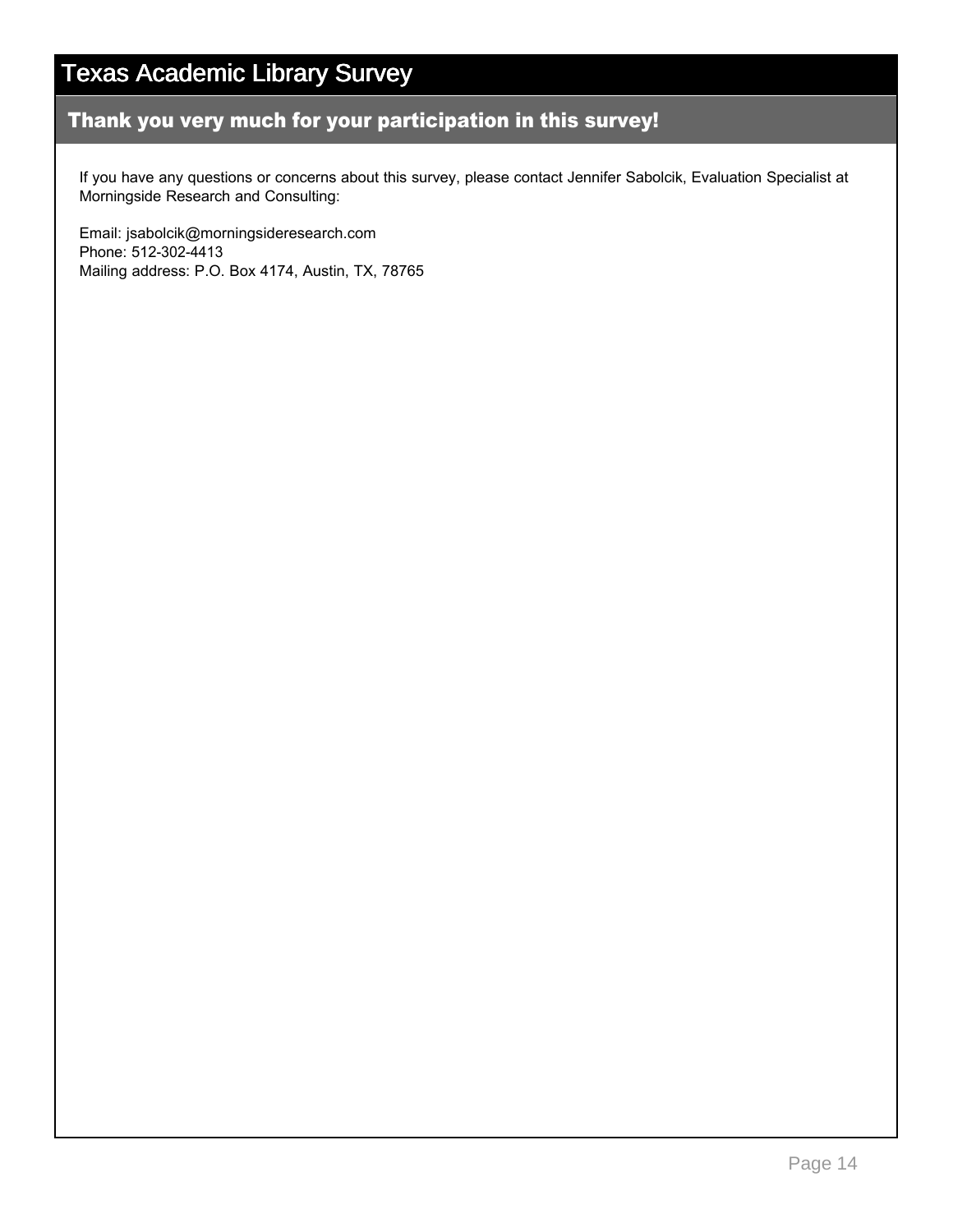# Appendix D: Interviews

## Overview and Methodology

In addition to conducting focus groups and surveys of the public and academic library directors and library system coordinators, Morningside Research and Consulting, Inc., conducted fifteen individual telephone interviews with public library directors, academic library directors, and library system coordinators.

The interviews were conducted with a random sample of nine public library directors, two academic directors, and four library system coordinators from a wide geographic and population diversified strata. A random list of interview respondents was generated and then stratified to reflect a balanced distribution of respondents across geographic areas of Texas and size of library represented. The two academic directors represented one small college and one large university.

The respondents represented a variety of geographical areas, as well as city, suburban, town and rural locales. The twelve locale codes<sup>1</sup> used to stratify the locales were:

- City, Large
- Suburb, Large
- Town, Fringe Town, Distant
- Rural, Fringe
- City, Midsize City, Small
- Suburb, Midsize Suburb, Small
- Town, Remote
- Rural, Distant **Rural, Remote**

The table below describes the distribution of the nine public library director interviewees.

| <b>Public Library Director Interviewees</b> |         |               |             |                |  |  |
|---------------------------------------------|---------|---------------|-------------|----------------|--|--|
| <b>Texas Region</b>                         | City    | <b>Suburb</b> | <b>Town</b> | <b>Rural</b>   |  |  |
| Central                                     |         |               |             | <b>Distant</b> |  |  |
| Southeast                                   |         |               |             | <b>Distant</b> |  |  |
| South Central                               |         | Large         | Remote      |                |  |  |
| <b>Northeast</b>                            |         |               | Remote      | Fringe         |  |  |
| South                                       | Small   |               |             |                |  |  |
| West                                        | Midsize |               |             |                |  |  |
| North                                       | Large   |               |             |                |  |  |

The interview questions were designed to discover the experience, perceptions, and recommendations relating to the services provided by the Texas State Library and Archives Commission (TSLAC) and the Texas Library System. A copy of the interview questions for each group is included at the end of this appendix. A description of the services and programs provided by TSLAC can be found in Appendix A.

Confidentiality of participant responses during the interviews was carefully preserved through the aggregation of responses and the removal of any identifying information in the final report.

 <sup>1</sup> http://nces.ed.gov/ccd/commonfiles/localedescription.asp. Accessed December 2011.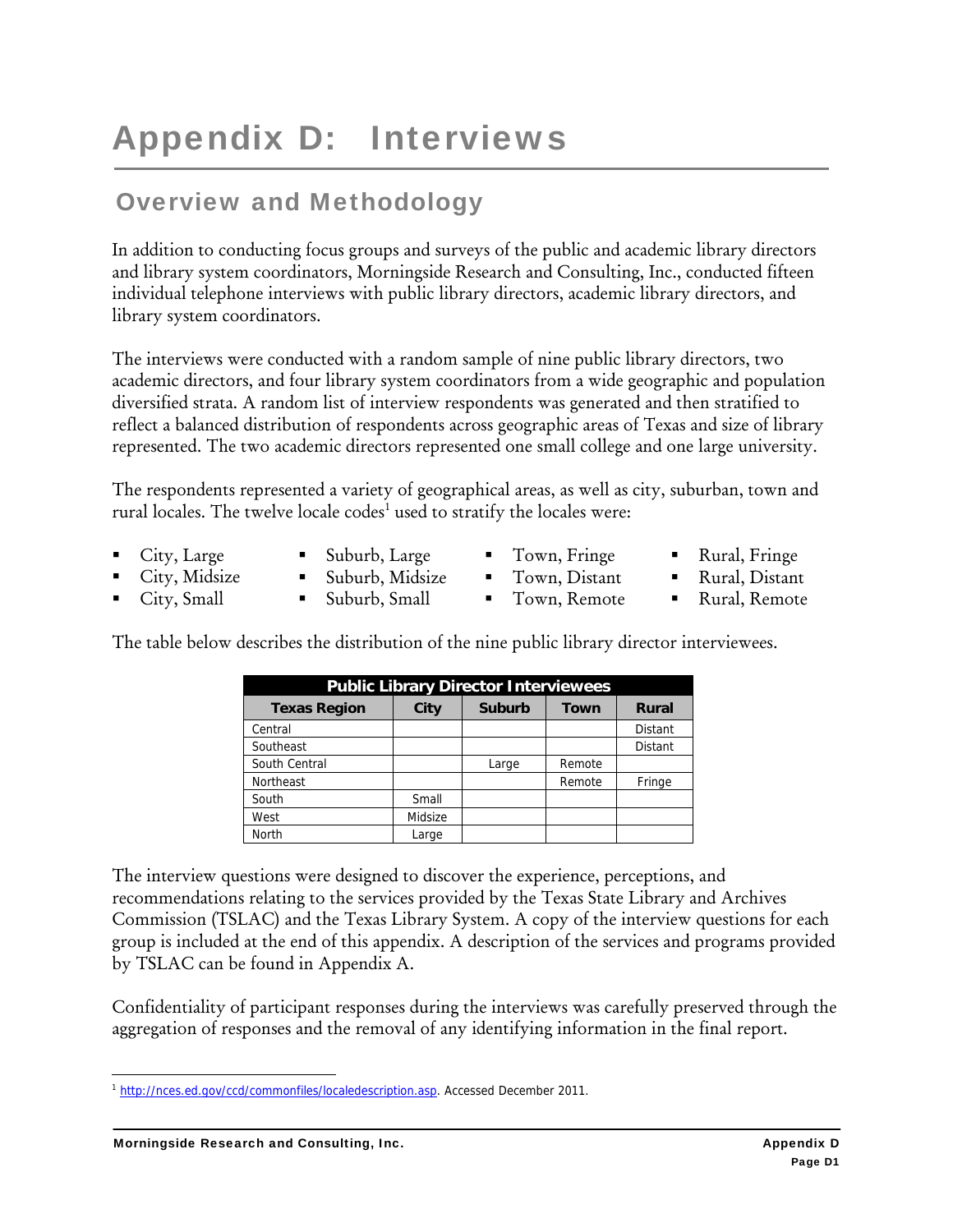## Program Priorities

Interviewees were asked which issues TSLAC should focus on in the next five years and which programs need to be preserved after the Texas Library System is no longer funded. The most common responses among interviewees are illustrated in the following tables.

| <b>Interviews: On Which Issues Should TSLAC Focus?</b> |                                               |                                               |                                                                                                    |  |  |  |
|--------------------------------------------------------|-----------------------------------------------|-----------------------------------------------|----------------------------------------------------------------------------------------------------|--|--|--|
| <b>Most</b><br>Common<br><b>Responses</b>              | <b>Public Library</b><br><b>Directors</b>     | <b>Academic Library</b><br><b>Directors</b>   | <b>Texas Library</b><br><b>System</b><br><b>Coordinators</b>                                       |  |  |  |
| First                                                  | Workshops & Training                          | <b>TexShare Databases</b>                     | Workshops & Training                                                                               |  |  |  |
| Second                                                 | Financial or Grant writing<br>Assistance      | TexShare trainings<br><b>TExpress for ILL</b> | <b>Technology Support</b>                                                                          |  |  |  |
| Third                                                  | <b>Technology Support</b>                     | N/A                                           | Consulting                                                                                         |  |  |  |
| Fourth                                                 | <b>TexShare Databases</b><br>Resource Sharing | N/A                                           | <b>TexShare Databases</b><br>Advocacy<br>Funding<br><b>Standard Setting</b><br>Literacy<br>Archive |  |  |  |
| Fifth                                                  | Consulting                                    | N/A                                           | N/A                                                                                                |  |  |  |

| <b>Interviews: Which Programs Need Preserving?</b> |                                                          |                                                   |  |  |  |
|----------------------------------------------------|----------------------------------------------------------|---------------------------------------------------|--|--|--|
| <b>Most Common Responses</b>                       | <b>Public Library</b><br><b>Directors</b>                | <b>Texas Library System</b><br>Coordinators       |  |  |  |
| First                                              | Workshops & Training                                     | Workshops & Training<br><b>Technology Support</b> |  |  |  |
| Second                                             | Consulting                                               | Consulting                                        |  |  |  |
| Third                                              | <b>Technology Support</b><br><b>Financial Assistance</b> | ILL<br>TexShare<br>Advocacy                       |  |  |  |
| Fourth                                             | ILL<br>TexShare<br>Databases                             | N/A                                               |  |  |  |

Note: Academic library directors were not asked this question.

# Interview Comments by Program

Responses among interviewees are reported according to the topics addressed in the interviews: Texas Library System, workshops and trainings, Technical Assistance Negotiated Grant (TANG), consulting, grants, TexShare databases, and other programs and activities.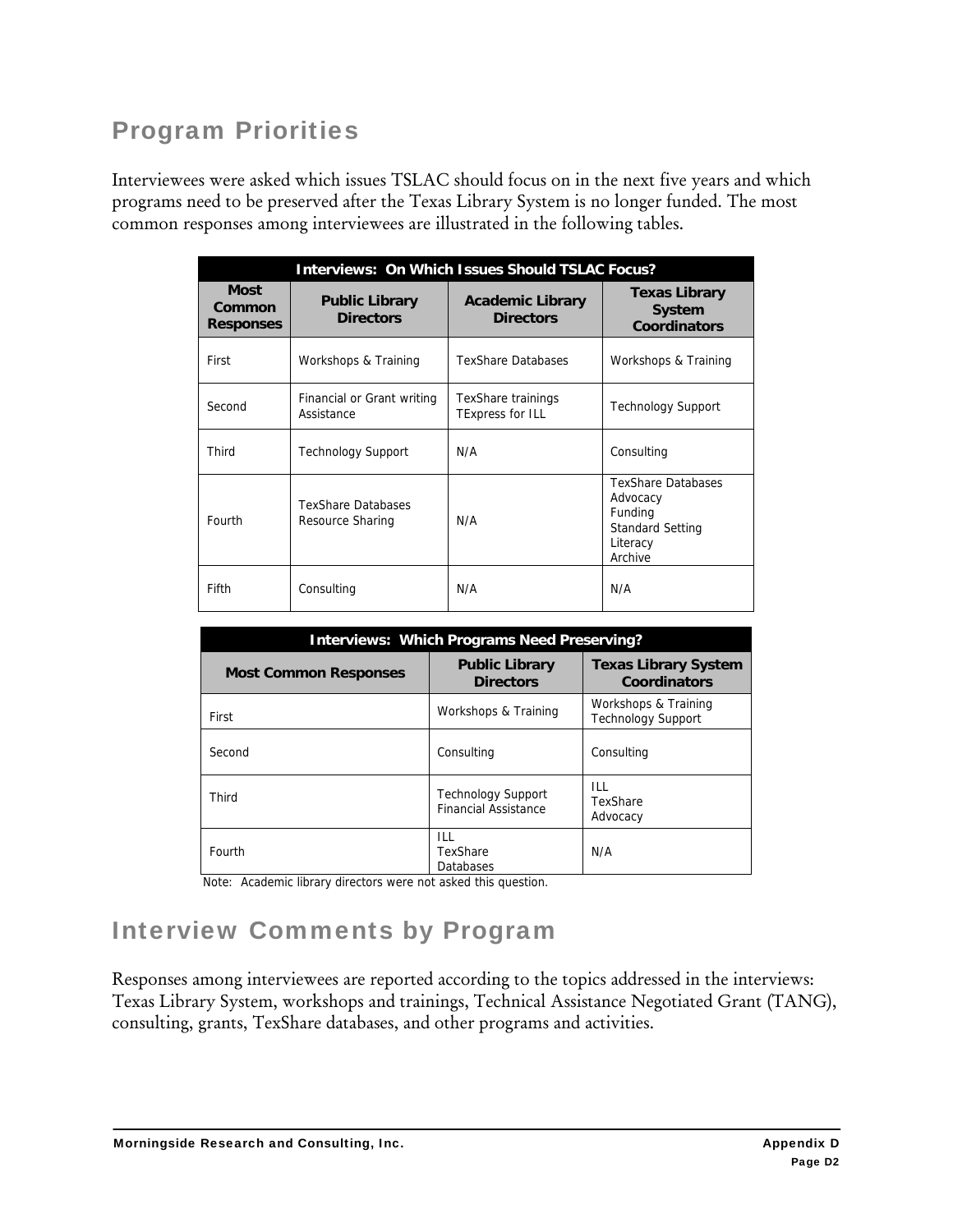#### **Texas Library System**

Interviewers asked interviewees about the experiences, perceptions, and recommendations related to the programs and services provided by TSLAC and the Texas Library System.

Texas Library System as a delivery conduit for valued services. Library directors, particularly directors from towns and rural areas named a variety of benefits they enjoy from the Texas Library System:

- Consulting on purchasing, selling books on the Internet, personnel policies, long-range planning, training of boards of trustees, applying for grants, and children's programming
- Technical consulting and assistance for converting a catalogue system to a digital system, advanced information technology problems
- Workshops and training
- Site visits to assist with weeding library collections

Among all interviewees, the most frequently mentioned benefits of the Texas Library System are workshops and trainings, consulting and assistance by phone and in person, and technology support from TANG specialists, who are based in library system offices.

Texas Library System as a lifeline for small libraries. A common theme across all interviews is that the library systems have met the needs of small libraries well. Library directors from rural areas, towns, and suburbs depend on the library systems for a wider variety of services than do library directors from academic and large public libraries, which are more likely to have staff trained in library sciences and information technology.

While the directors from large city libraries said they do not rely on the library system the way smaller libraries do, one director believed the benefit of the library system was to strengthen libraries in smaller surrounding communities so that those residents do not rely on the larger libraries as much. Likewise, all of the library system coordinators interviewed said that they met the needs of small libraries well. Two of the library system coordinators did not feel or did not know whether the services offered, other than the TexShare databases, are meeting the needs of large libraries.

When asked about use of the library systems, all of the public library directors mentioned specific ways that they have used the services since 2008. One librarian credited the Texas Library System with moving the library from a volunteer-run venture into a library with a sales tax funding stream and trained librarians. The Texas Library System is "like the extension agency for a librarian," said the director of this distant rural library.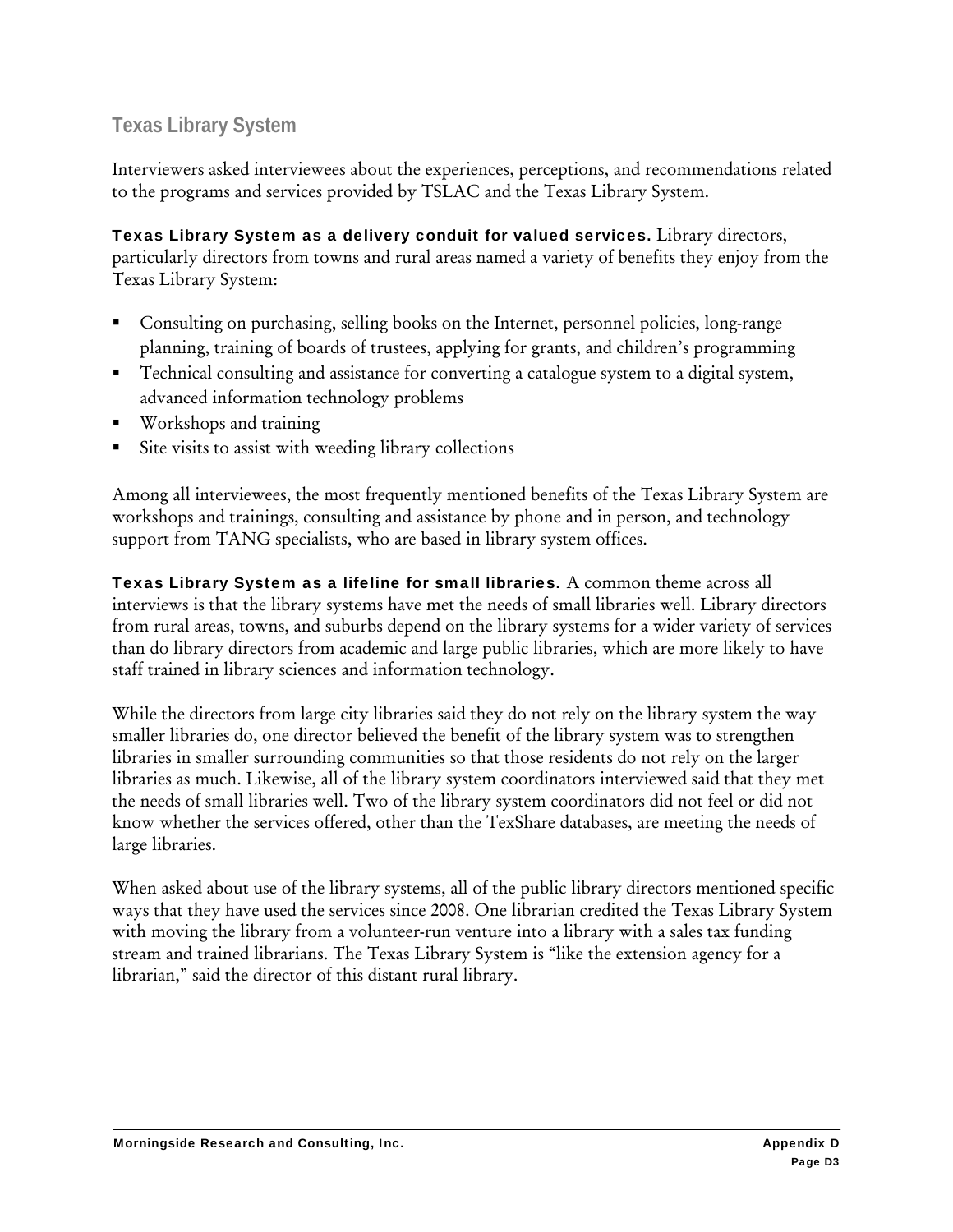#### **Workshops and Trainings**

As already discussed above, public library directors were asked which programs need to be preserved when funding for the Texas Library System is discontinued after 2012. All but two directors said that trainings or workshops need to continue. Three of these seven said that training opportunities should bring librarians together to network and to share ideas and experiences. One director suggested that statewide meetings or trainings could be used to support cooperation and resource sharing among libraries of all sizes.

In-person trainings vs. online trainings. With the exception of the directors of academic and large city libraries, public library directors tended to value inperson trainings more than online trainings, in part for the opportunities to network and learn best practices from other libraries. Directors from smaller libraries mentioned a preference for in-person trainings over online trainings due to the lack of technological skills to participate or not having enough privacy in the library to participate in a

*"The smaller communities benefit enormously from hands-on and face-to-face opportunities."* 

 *–Library system coordinator* 

Webinar. Both online and in-person trainings were valued by one recently credentialed librarian as well as one with decades of experience for updating both skills and knowledge for an increasingly technological age. Perceived drawbacks among directors and library system coordinators of the TSLAC-funded workshops and training were that the topics are more commonly targeted to small libraries. "There is not much flexibility in the subjects that TSLAC can offer," said one library system coordinator.

Online trainings and workshops were highly valued by the director of a large city library, who found them to be of good quality and convenient. The director also appreciated the consistency of offerings by the new online training vendor, WebJunction, and hopes that these trainings will be targeted to all levels of staff. Although the academic library directors interviewed value TexShare databases above trainings, one academic director valued the staff development workshops related to TexShare, commenting that they are free and well advertised.

*"It's nice to be able to make a five-year training plan for an employee and know that those courses will be available from year to year."* 

> *– Large city public library director*

Perspective of Texas Library System coordinators. Of the library system coordinators who said they are meeting the needs of large libraries well, one mentioned continuing education opportunities as one way they are meeting that need. Another system coordinator credited an approach to community-based workshops for creating a stronger network of resources in a community. Similarly, continuing education is among the top five issues, programs, or activities that system coordinators thought TSLAC should focus on for the next five years.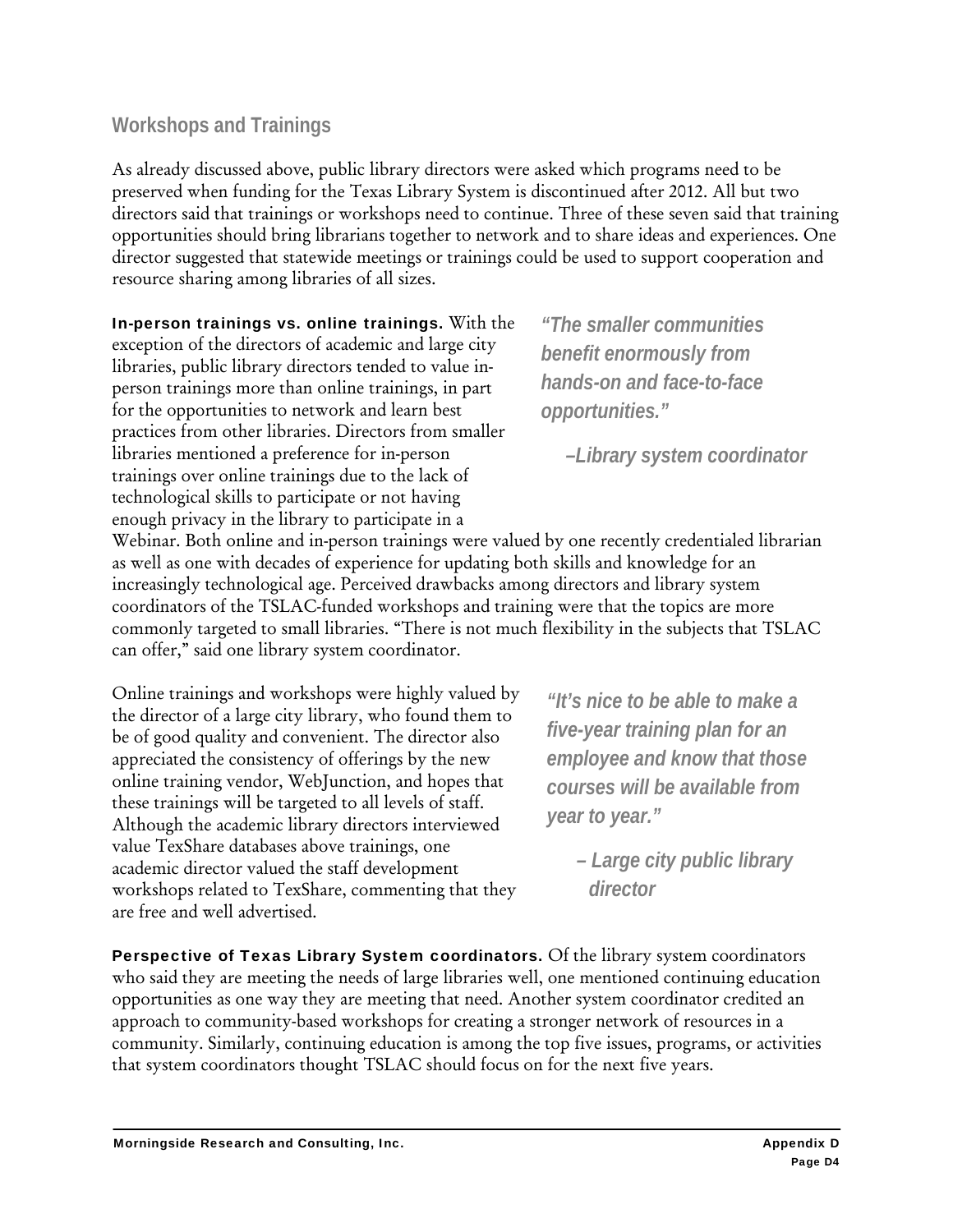Two system coordinators described the value of the workshops they offered and said they often tailored them to the needs of a specific geographic area. One system coordinator believed the workshops are a tool for bringing everyone in the community together for a training to introduce each other to resources and the population they serve. For instance, for a workshop about employment resources available online, the library system staff invited high school counselors and workforce development staff in addition to library staff. One librarian mentioned that she had never met the local high school counselor until a training brought them together. One system coordinator said that while in-person workshops have been tailored to the needs of different communities and are well received, attendance suffers due to lack of travel funds in this particularly rural region. Another system coordinator believed that libraries are increasingly short on time for training as budget cuts have led to staff reductions.

Recommendations from library directors. A few directors from rural areas requested that there be more in-person trainings near the town or city where they are located, or to make a workshop a half day rather than full day to allow for travel time. Not only is money and time for travel scarcer for small library staffs, but the physical privacy necessary to participate in a Webinar is also an obstacle to online training. These directors also tended to want more in-person networking opportunities as a result of a sense of isolation.

Another director suggested that workshop evaluation emails be sent sooner after the workshop concludes and that an online discussion be offered later to continue the dialogue and "reinforce what I learned." One director recommended that workshops focus more on technology and social media as a means of facilitating networking among library directors.

#### **Technical Assistance Negotiated Grant (TANG)**

A highly valued program. Public library directors and library system coordinators were asked which programs should be preserved in 2012. While continuing education was the most common response, technology support, including TANG, and general consulting were also top concerns among both groups.

Similarly, among the issues TSLAC should focus on in the next five years, technology support, including TANG, was among the top three most common responses from library system coordinators and public library directors.

*"Most of our small towns don't have access to any type of skilled IT assistance… [and] are vulnerable to vendors who really aren't qualified to service their systems... The libraries know that our TANG staff member is qualified and can help them remotely and occasionally in person."* 

– *Library system coordinator* 

Based on interviews with public library directors,

many of the rural and small libraries reported that they did not have a technology specialist on staff trained to assist with technology needs. Directors received both phone consultations with a TANG specialist and, if necessary, a visit. One director kept a list of problems for the TANG specialist to address when that specialist is able to visit the library. TANG specialists reportedly not only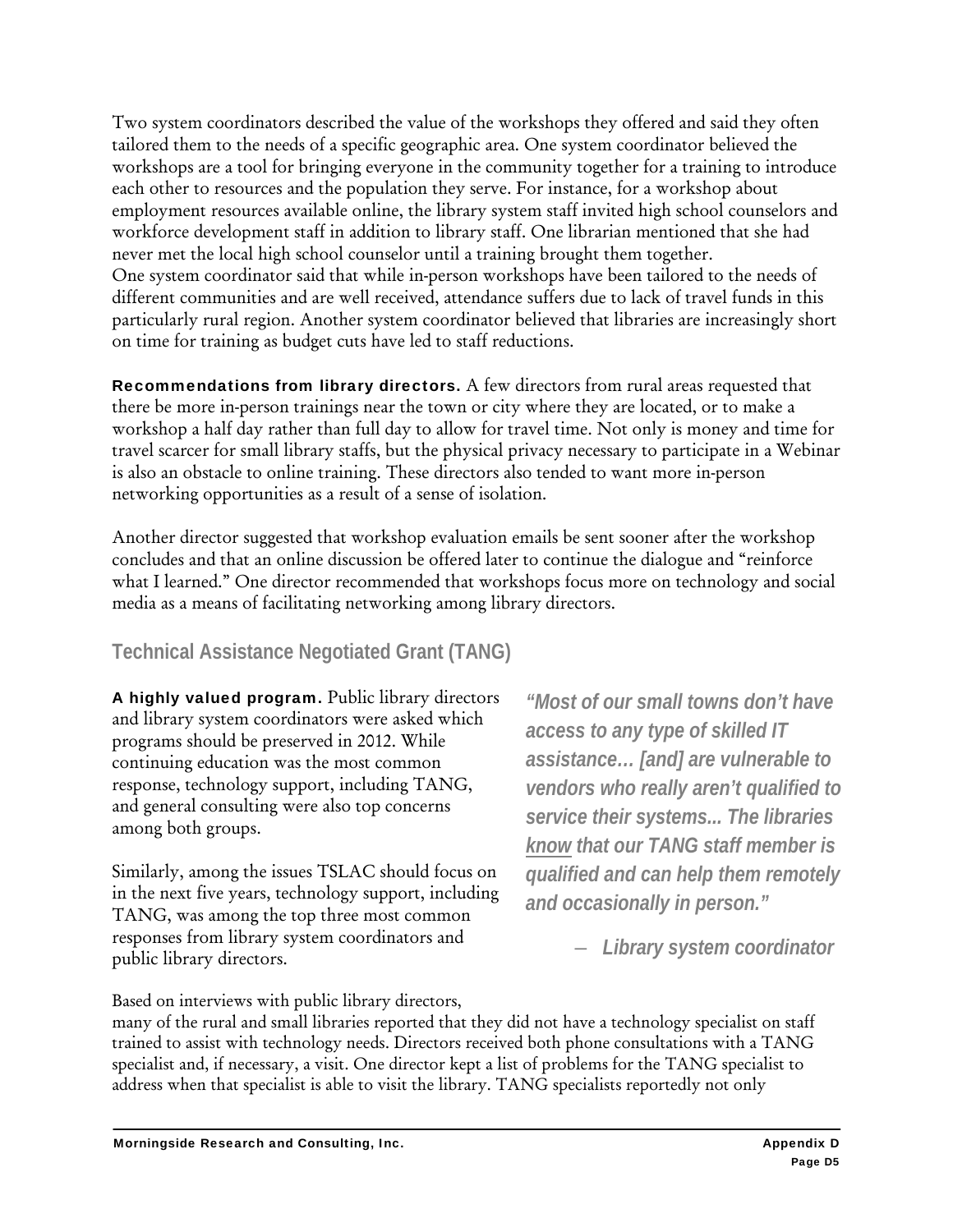troubleshoot technology problems, but also assist in evaluating and improving computer systems, as well as assist in finding grants for technology needs.

Perspective of Texas Library System coordinators. When asked specific questions about TANG, library system coordinators were split in their views, despite a perceived need for TSLAC to provide some form of technology support. Two system coordinators said that the TANG program is being used "as a crutch" by many of the smaller libraries, which have not developed support within the library or communities for technology services for the library. The other two system coordinators interviewed placed a high value on the services provided through TANG to the rural areas. One said that 85 percent of the libraries that rely on TANG support are rural.

Recommendations from library directors. Though most public library directors interviewed wanted to preserve TANG, they did not offer specific recommendations related to TANG other than continued or increased funding. A library system coordinator who valued TANG recommended providing more financial support for TANG. This coordinator said that the region needed more people to support technology at the rural libraries, particularly in an emergency, such as a storm, when all computers are out of use for several days, until a TANG specialist can visit. While one system coordinator recommended that TANG be eliminated because it encourages dependence on a grant-funded program, another supported a less intensive technology support program than TANG, such as remote access support and consulting.

#### **Consulting**

When asked to describe the major benefits that member libraries received from the services provided to them through the Texas Library System, library system coordinators named consulting as a top benefit to member libraries. Consulting on various topics is an activity that five of the nine public library directors said needs preserving. Although consulting on a variety of issues relating to library management and programming was valued, several directors recommended new topics for consulting, such as successor planning.

One director from a large suburban library expressed a need for more consulting to support libraries in moving forward with their technology services, such as moving from the server model to cloud-based computing, helping patrons develop digital literacy, keeping pace with growing resources available online, and reaching the right balance between print resources and digital resources. Helping patrons develop digital literacy also was a top issue for a library director from a remote town.

Library system coordinators reported consulting with libraries on the following issues:

- Best practices for running a library, such as customer service, cataloguing, collection evaluations, and technology evaluations and planning
- Fostering partnerships with literacy councils to extend the reach of literacy programs

**Grants**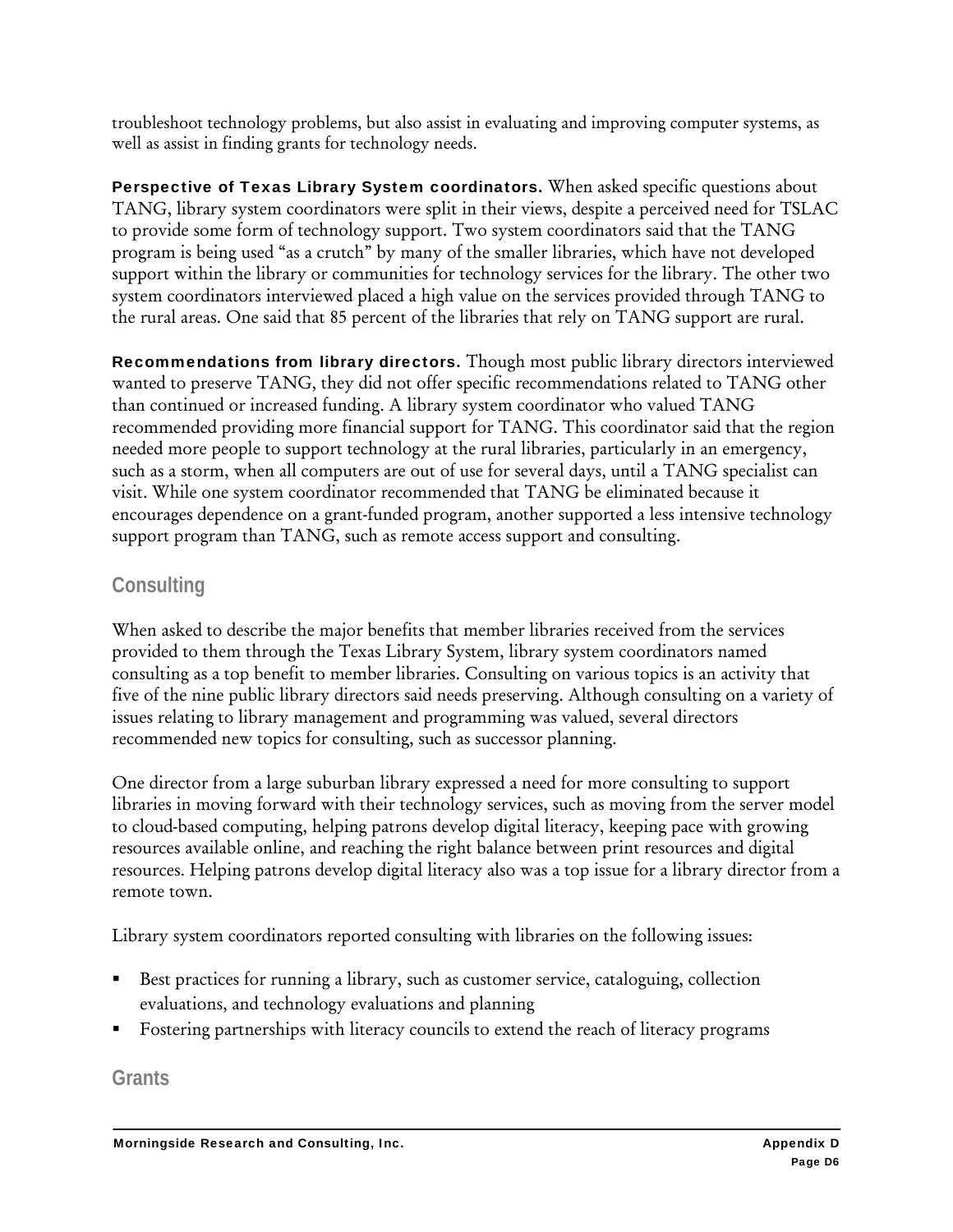Financial assistance as a top need for libraries. Most directors said that financial aid, the state-funded Loan Star grant, other competitive grants, and assistance with grant writing were top issues. Four directors said that TSLAC should foster resource sharing and partnerships, both among libraries and with local entities to support a variety of activities.

Loan Star grants (state funded). Although interviewees were not asked specifically about the Loan Star grant program, many of the public library directors mentioned the benefit of the Loan Star grants to libraries. On the topic of activities that needed preserving, the third most common response among public library directors was financial assistance. Financial assistance includes grant programs, particularly the Loan Star grant program, and other "occasional financial help."

Loan Star grants are sometimes mentioned by these library directors as the way they finance collection development, computer equipment, furniture for a children's area, and programs to serve families, such as the summer reading program.

The grant process. Public library directors who had experience with the grant process often called it "user friendly." As a result of the grant process, directors have achieved the following goals: *"I think there should be a* 

- A cooperative project with a nearby library, resulting in good public relations for both libraries, improved library services for the smaller library, and expanded opportunities to promote library services
- New computers that are reliable and more efficient to update and administrate, freeing up time for librarians and patrons
- New laptops and job training services to help patrons find work

*certain amount of grant money set aside for libraries serving populations under 12,000, so at least there is the hope that a small library could get something."* 

 *– Rural library director* 

Among the five directors from rural areas or remote towns who were interviewed, one reported having experience with the grant process on the Library Cooperation, Special Projects, and TexTreasures grants. However, the library was awarded none of these grants. Regarding the TSLAC grants, this director said that because small libraries do not have a large population to impact, the directors felt discouraged from applying for these grants.

Of the library system coordinators interviewed, one had applied for and received grants in the last four years. Another library system coordinator said that the reason for not applying was "burdensome" reporting requirements for a small staff.

The system coordinator whose region has received grants said that they were used for programs that otherwise would not have happened. These programs included services related to job training and employment searches, literacy, and services for homebound patrons. The one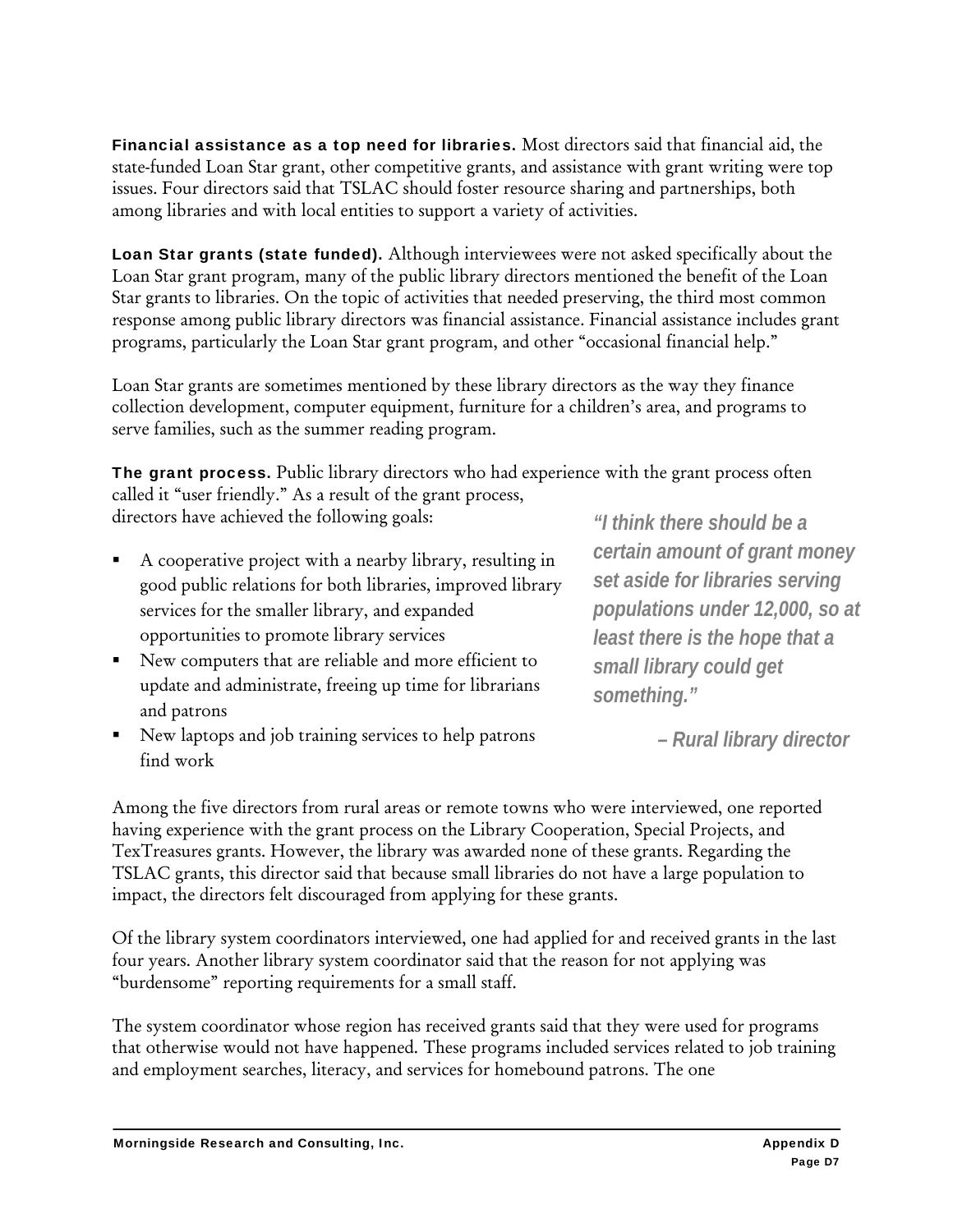recommendation made by this system coordinator was that the grants continue for more than one or two years.

Unanticipated consequences of grant-funded technology projects. In interviews, two directors described the unanticipated consequences of grant-funded projects, both related to connectivity. One library participated in a consortium in order to improve connectivity for the automated circulation and card catalogue systems. Because connectivity was too slow as a result of the heavy traffic from the consortium, this director used a LoanStar grant to develop a computerized system independent from the consortium to achieve efficient speed.

A second director who received grant money to acquire 20 new laptops for the purpose of conducting job search trainings found that the only local Internet provider would not support connectivity for this number of users. As a result, the director had to limit trainings to a few patrons at a time.

*"The TexShare databases are incredibly important if not the most important services that TSLAC can offer, in order to use our combined purchasing power for these database."* 

#### **TexShare Databases**

A highly valued program. Based on the telephone interviews, TexShare databases appeared to be valued most by academic library and urban library directors, but was also mentioned by a director in a distant rural area as a top issue for TSLAC to focus on in the next five years. TexShare databases were the top issue that academic directors believed TSLAC should focus on in the next five years. "It is the most important aspect of our subscription to TSLAC services."

One academic library director made positive comments about the content management of TexShare databases. "[The TexShare databases] are an integral part of our electronic resources and are very important. Some databases had to be cut, but they keep a good selection of core subjects, and have been thoughtful about the cuts they need to make." When asked if there were any recommendations to be made about TexShare, this academic director

*"Searching is very awkward. You often have to go into individual databases to the get the result you need, and patrons are rarely dogged enough to do the same search six times. The interface for each database is different, and I wish this was more userfriendly."* 

*– Rural library director* 

mentioned that a more comprehensive science database would be beneficial.

Each of the library system coordinators said that TexShare databases are a valuable resource. TexShare databases are called "the most valuable of the [TSLAC] services" and "the best thing the library does" by two system coordinators. A credentialed director in a rural library valued TexShare because the library would be unable to afford any databases without TexShare databases.

 *–Large city library director*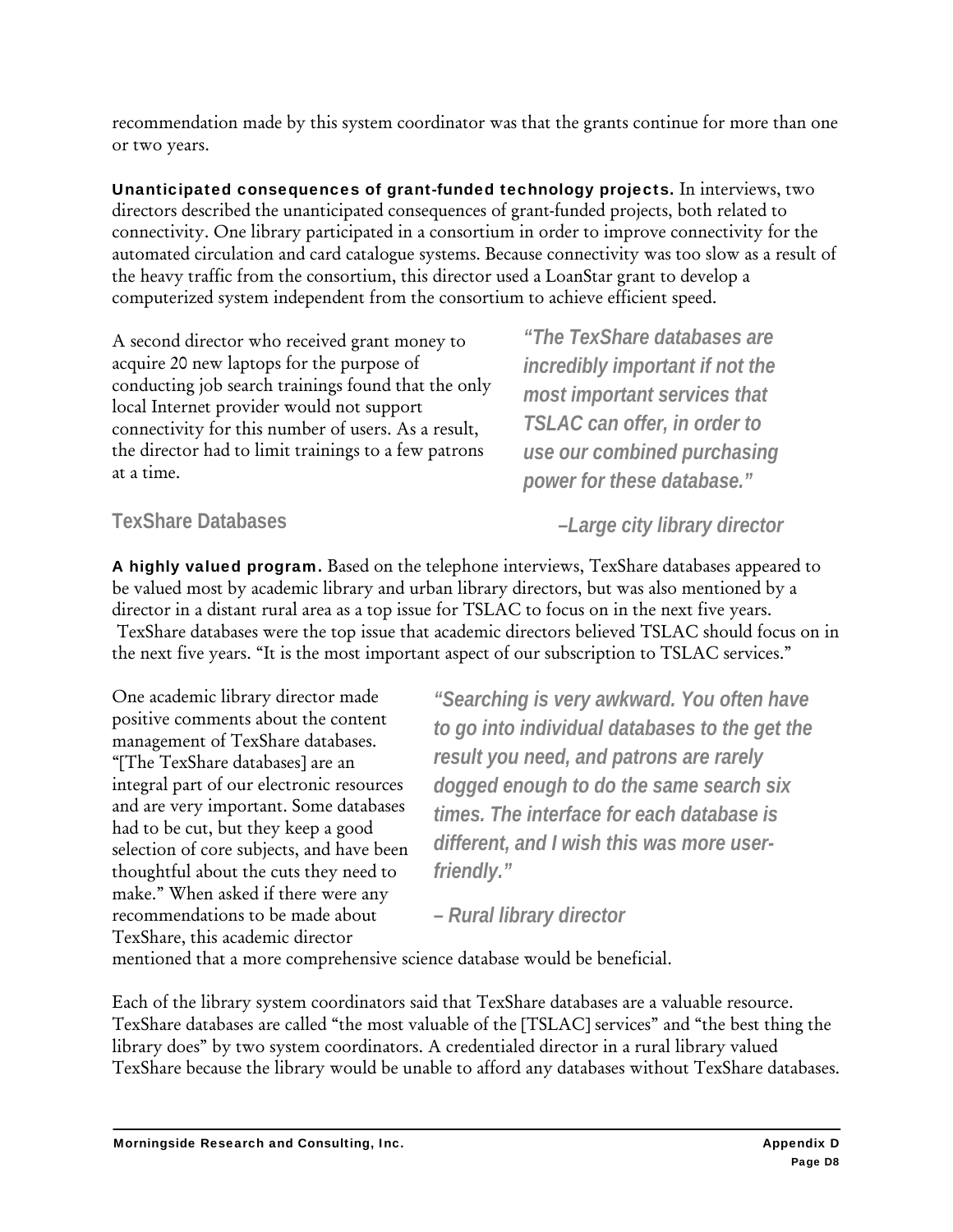Drawbacks. All of the system coordinators interviewed said that librarians do not understand TexShare sufficiently to realize the value, and that TexShare databases needed more promoting by TSLAC. One system coordinator said that TSLAC should maintain training for TexShare databases and regularly send library directors reminders and hints for using TexShare.

In contrast to the academic and urban libraries, the many directors from smaller libraries did not tend to rely heavily on TexShare databases. While all of the directors interviewed were familiar with TexShare, some did not have sufficient training about TexShare databases or believed that patrons were not interested in using it.

For the small city and large suburban libraries, directors reported that the TexShare databases were used primarily by high school students for school-related research. When rural distant and remote town directors commented on the use of TexShare databases, they indicated that patrons primarily use it for genealogy research.

Recommendations from library directors. The director from a large city library said that online collection development, such as e-books, downloadable audio books, and other downloadable learning resources would be useful additions to TexShare databases. A rural director suggested that the search engine be made more reliable. Another requested that "Novelist" be added to TexShare databases if funds are available. A director in a remote town requested TexShare databases training for librarians.

#### **Additional Programs and Activities**

Although some programs and activities did not emerge as major themes among the interviews, interviewees shared the experiences with and perspectives on several more TSLAC-funded activities and programs.

Advocacy. Two library system coordinators, two public library directors, and one academic director mentioned the need for more advocacy for libraries, both at the community level and the state level in order to better position libraries in funding decisions. A system coordinator said that support is needed to raise community awareness around the value of public libraries, in addition to support for technology needs

**"I would appreciate if [TSLAC] would be more vocal about the value of their services to our libraries."** 

*–Academic library director* 

and literacy efforts. Two system coordinators were critical of TSLAC and the support they provide to libraries.

Interlibrary Loan (ILL). All of the library system coordinators interviewed said that ILL was a needed service, but that it is becoming cost prohibitive as state funding for ILL has diminished. ILL is an especially valuable service for libraries with small budgets for purchasing books. Those libraries tend to be "net borrowers"; they borrow more books from other libraries than they lend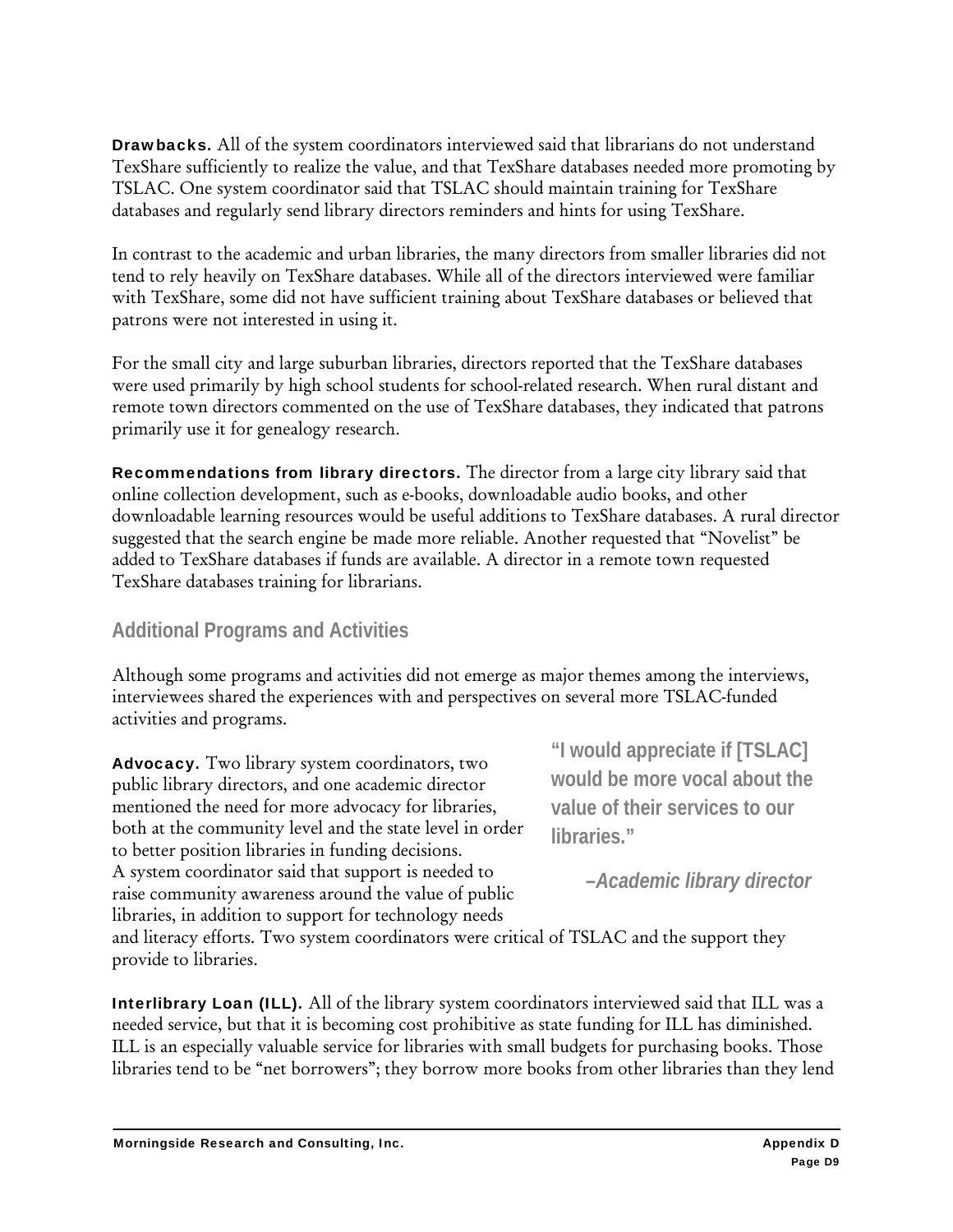to other libraries. Of the libraries that reported using ILL, a considerable number often mentioned that they cover the cost of postage for patrons. The directors from two rural libraries mentioned the transition to the new ILL system as being "rocky" and time consuming. One of these directors recommended that the process for requesting material be made less time consuming by ensuring that more librarians are trained to use the system.

The TExpress courier service that expedites ILL was rated as the second most valued resource by the director of a large academic library system. As a net lender, this library director anticipated additional expenses to mail books to libraries that are not a part of the courier services, though the director said the expense will not prevent the library from participating in ILL.

Library of Texas (LoT). LoT is a resource that a minority of the directors interviewed has used. Of those who are familiar with it, one director commented that it is a great service that is not publicized enough. Most of the small library directors interviewed were not familiar with LoT.

Among library system coordinators interviewed, opinions of the LoT vary. While they all commented that LoT has shortcomings, two mentioned the lack of interest among member libraries in LoT. One coordinator believed that LoT is moving in the right direction and that if there was funding to move the project forward, the public "could see some benefit." One system coordinator said the execution of a good concept has lead to poor functionality and confusion among users. This same coordinator urged funding of LoT to be re-directed to either TexShare databases or TANG.

Performance measures. The four library system coordinators who were interviewed were asked about the use of performance measures in planning, policy making, and administration from 2008 to 2011. Only system coordinators were asked about performance measures, as opposed to the public and academic library directors, because they are responsible for reporting performance measures. Most of the system coordinators said they found outcomes to be useful or "sometimes useful" in guiding managerial decisions.

Among the impressions of the output/outcome design process, two of the library system coordinators believed that the process took considerable time to understand, but that it proved useful to the system as a guide for planning and managerial decisions.

Of the system coordinators who supported the use of performance measures, one said that they have been useful in designing some programs, such as literacy programs. The other system coordinator said that new programs have been introduced as a result of performance measures. These included teen services and outreach and training to assist patrons with filing for unemployment insurance or searching for employment. Both system coordinators said that outcomes seemed to show that programs were effective. One of the coordinators, however, believed that the data collected was confusing to interpret.

A third system coordinator stated that what matters to member libraries was not represented in the five-year LSTA plan. For this library system, the coordinator said that spending decisions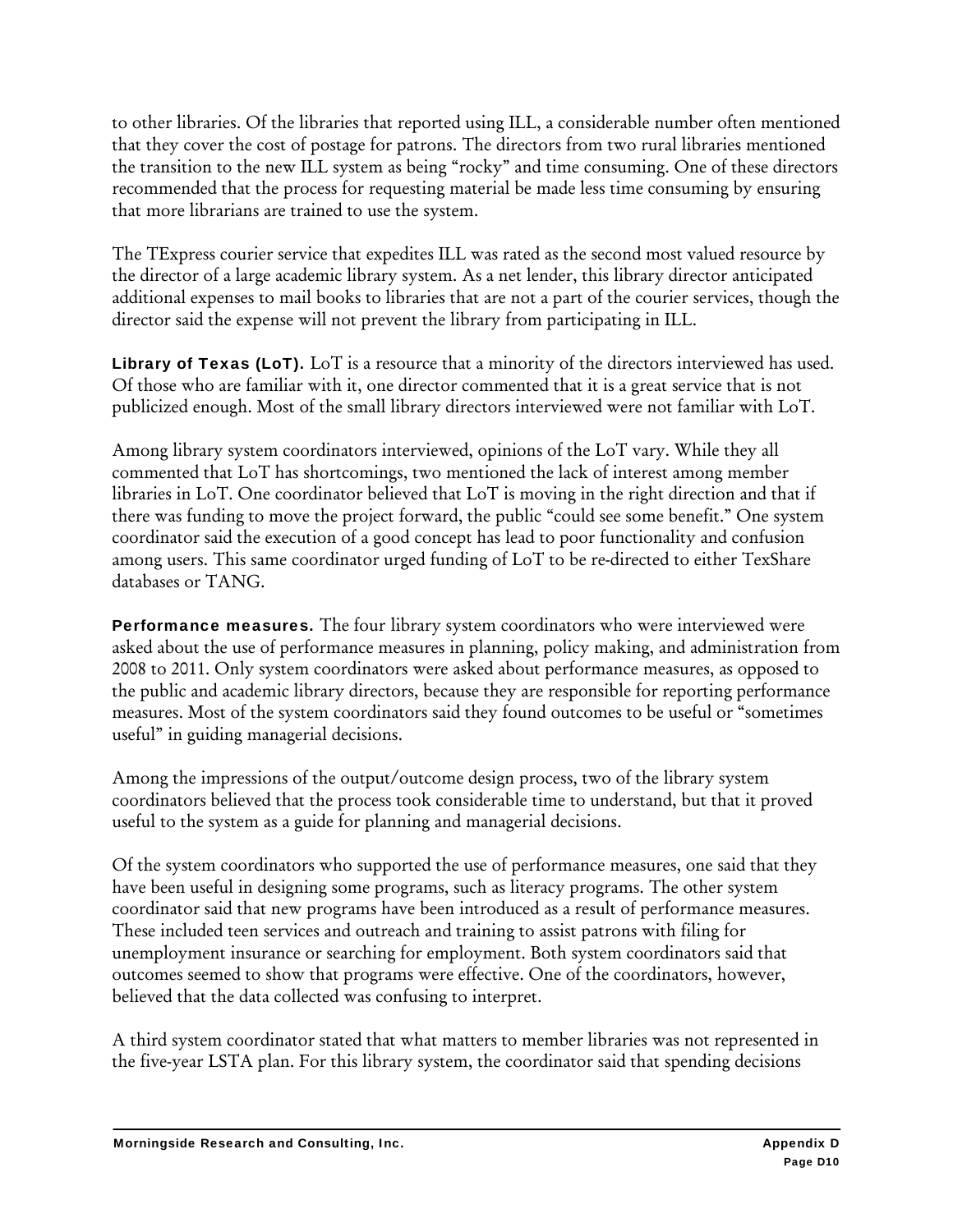"became 'We have this money and we're going to make it fit,' rather than 'Is this a good direction for us?'"

When asked about the outcome process, two system coordinators said that they found the process of collecting data to be problematic. One said that the public does not want to complete surveys and surveys often miss something that is important or "what's really going on." Another stated that the way information is collected leads to anecdotal and incomplete information, and that "some libraries are better at telling their story than others, but their work is just as valid."

## Interview Questions for Public Library Directors

- 1. Please describe briefly your service area, population, and any special characteristics of your library, visitors, or programs.
- 2. I would like to ask you about the Texas State Library and Archives Commission (TSLAC) funded programs and activities that you have used within your library from 2008-2011.
	- a. Workshops and training
		- 1. What were the benefits?
		- 2. What were the drawbacks?
		- 3. Do you have any recommendations?
	- b. Interlibrary Loan (ILL)
		- 1. What were the benefits?
		- 2. What were the drawbacks?
		- 3. Do you have any recommendations?
	- c. Technical Assistance Negotiated Grant (TANG)
		- 1. What were the benefits?
		- 2. What were the drawbacks?
		- 3. Do you have any recommendations?
	- d. TexShare Databases
		- 1. What were the benefits?
		- 2. What were the drawbacks?
		- 3. Do you have any recommendations?
	- e. Library of Texas (LoT)
		- 1. What were the benefits?
		- 2. What were the drawbacks?
		- 3. Do you have any recommendations?
	- f. Your Texas Library System
		- 1. What were the benefits?
		- 2. What were the drawbacks?
		- 3. Do you have any recommendations?
- 3. Did your library apply for and receive any grants within the past four years?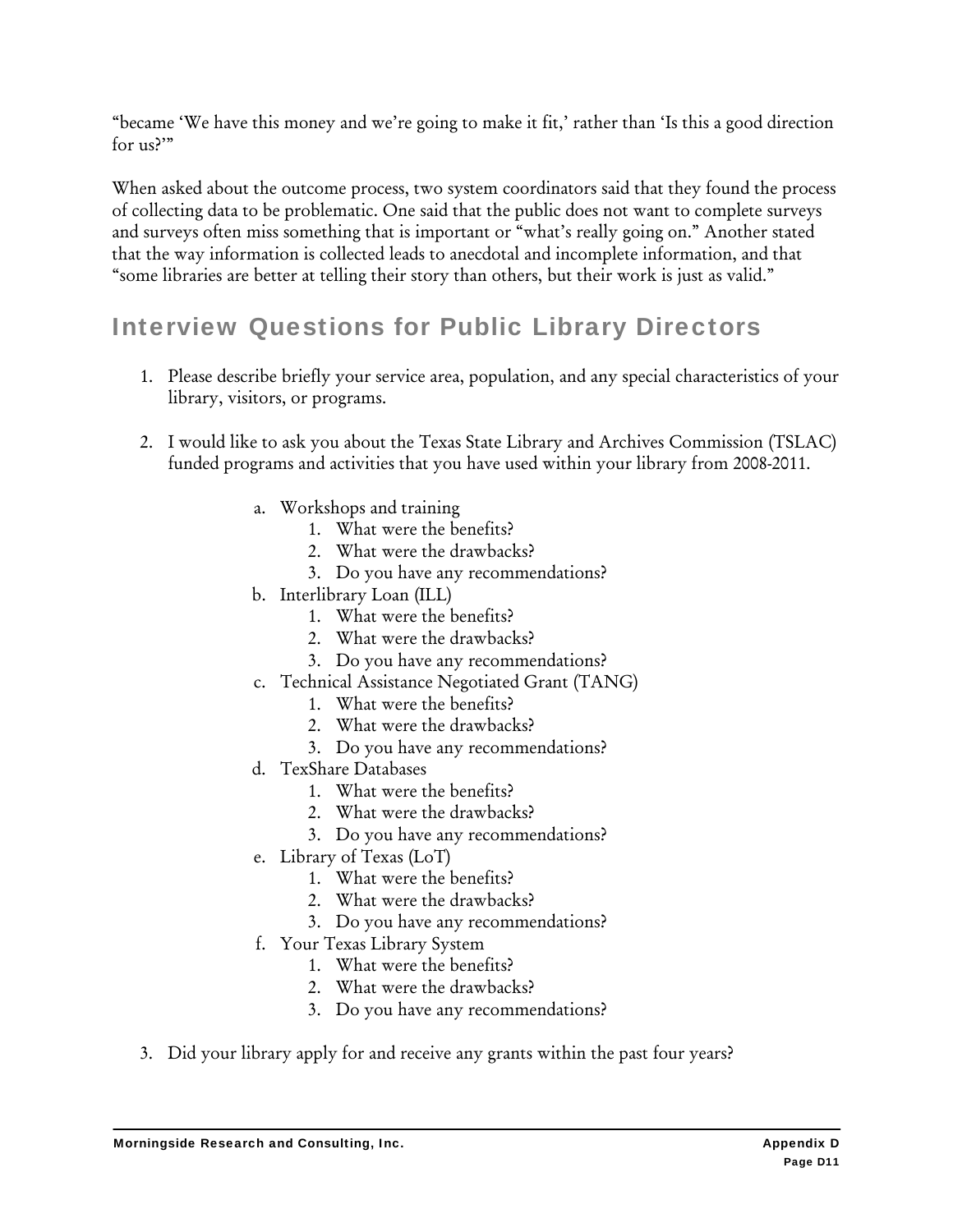- a. Grant programs
	- 1. Library Cooperation Grants
	- 2. Special Project Grants
	- 3. Texas Reads Grants
	- 4. TexTreasures Grants
- b. What were your impressions of the grant program?
	- 1. What worked well?
	- 2. What could be changed?
	- 3. Were there any unintended benefits or drawbacks to programs, services or activities?
	- 4. What have been the greatest benefits you perceived for librarians and patrons?
- 4. What services and programs will need to be preserved when the library systems are not funded after 2012?
- 5. What are your unmet needs that TSLAC could be addressing?
- 6. What are the top one to five issues, programs or activities that you think TSLAC should focus on for the next five years?
- 7. Would you like to mention any issues that were not addressed in this interview?

## Interview Questions for Academic Library Directors

- 1. Please describe briefly your service area, population, and any special characteristics of your library, visitors, or programs.
- 2. I would like to ask you about the Texas State Library and Archives Commission (TSLAC) funded programs and activities that you have used within your library from 2008-2011.
	- a. Workshops and training
		- 1. What were the benefits?
		- 2. What were the drawbacks?
		- 3. Do you have any recommendations?
	- b. TexShare
		- 1. What were the benefits?
		- 2. What were the drawbacks?
		- 3. Do you have any recommendations?
- 3. Did your library apply for and receive any grants within the past four years?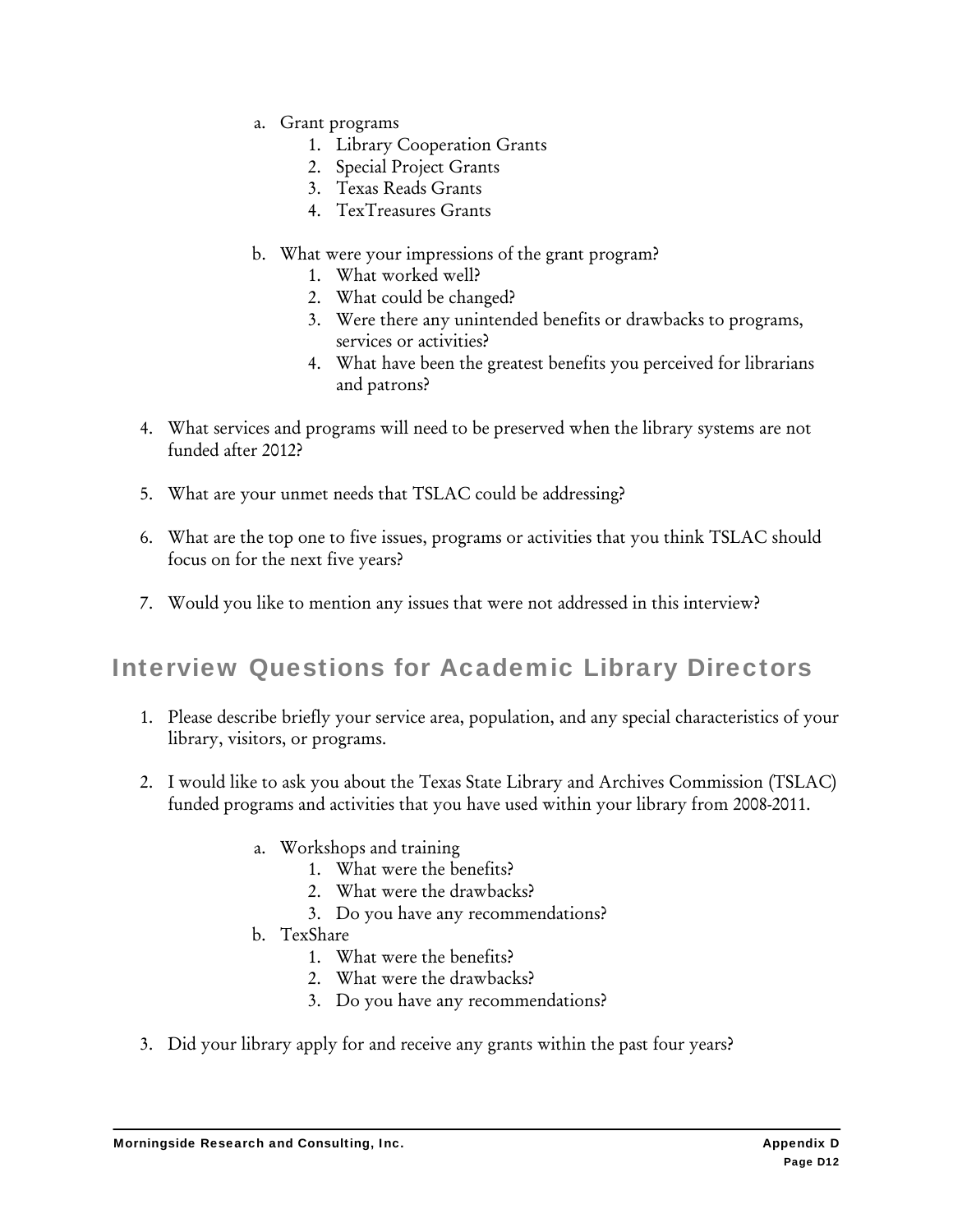- a. Grant programs
	- 1. Library Cooperation Grants
	- 2. Special Project Grants
	- 3. Texas Reads Grants
	- 4. TexTreasures Grants
- b. What were your impressions of the grant program?
	- 1. What worked well?
	- 2. What could be changed?
	- 3. Were there any unintended benefits or drawbacks to programs, services or activities?
	- 4. What have been the greatest benefits you perceived for librarians and patrons?
- 4. What are your unmet needs that TSLAC could be addressing?
- 5. What are the top one to five issues, programs or activities that you think TSLAC should focus on for the next five years?
- 6. Would you like to mention any issues that were not addressed in this interview?

## Interview Questions for Library System Coordinators

- 1. Please describe briefly your service area, population, and any special characteristics of your region or libraries.
- 2. I would like to ask you about the Texas State Library and Archives Commission (TSLAC) funded programs and activities that your region has utilized from 2008-2011.
	- a. Workshops and training
		- 1. What were the benefits?
		- 2. What were the drawbacks?
		- 3. Do you have any recommendations?
	- b. Interlibrary Loan (ILL)
		- 1. What were the benefits?
		- 2. What were the drawbacks?
		- 3. Do you have any recommendations?
	- c. Technical Assistance Negotiated Grant (TANG)
		- 1. What were the benefits?
		- 2. What were the drawbacks?
		- 3. Do you have any recommendations?
	- d. TexShare
		- 1. What were the benefits?
		- 2. What were the drawbacks?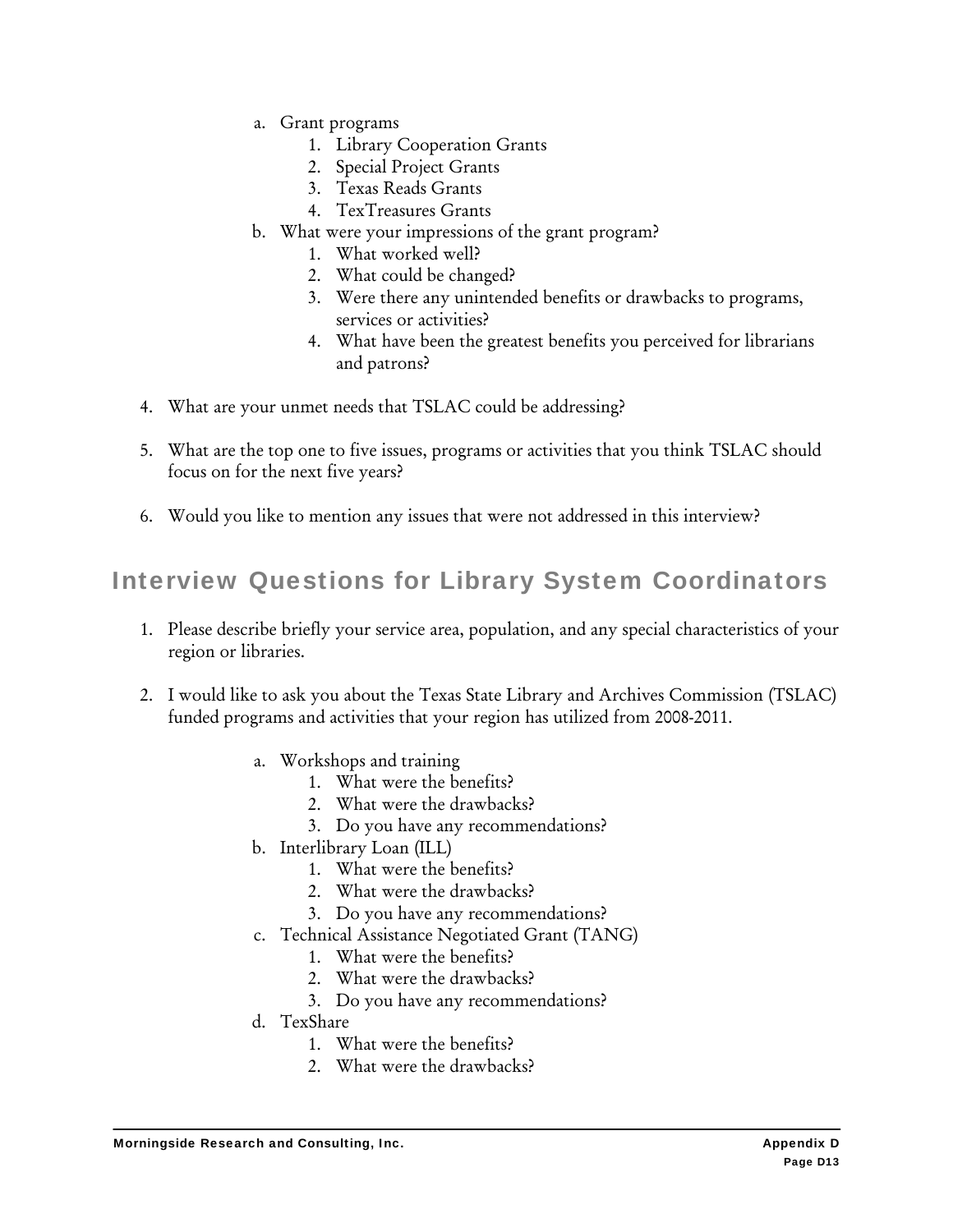- 3. Do you have any recommendations?
- e. Library of Texas (LoT)
	- 1. What were the benefits?
	- 2. What were the drawbacks?
	- 3. Do you have any recommendations?
- 3. Did your region apply for and receive any grants within the past 4 years?
	- a. Grant programs
		- 1. Library Cooperation Grants
		- 2. Special Project Grants
		- 3. Texas Reads Grants
		- 4. TexTreasures Grants
		- 5. Other grants
	- b. What were your impressions of the TSLAC grant programs?
		- 1. What worked well?
		- 2. What could be changed?
		- 3. Were there any unintended benefits or drawbacks to programs, services or activities?
		- 4. What have been the greatest benefits you perceived for librarians and patrons?
- 4. Please describe the major benefits that your member libraries derived from the services you provided to them through the Systems Grants 2008-2012.
- 5. In the past four years, please describe how well your region has:
	- a. Met the needs of small libraries?
	- b. Met the needs of large libraries?
	- c. Met the unique needs of individual libraries?
- 6. Please think about the use of performance measures in planning, policy making and administration from 2008-2011.
	- a. What were your impressions of the output/outcome design process?
	- b. How well do you think the outcomes represent the effectiveness of your programs?
	- c. How have performance measures been used to guide policy and managerial decisions?
	- d. What have been the challenges and/or obstacles to using output and outcome data to guide policy and managerial decisions?
- 7. What support does your region need most?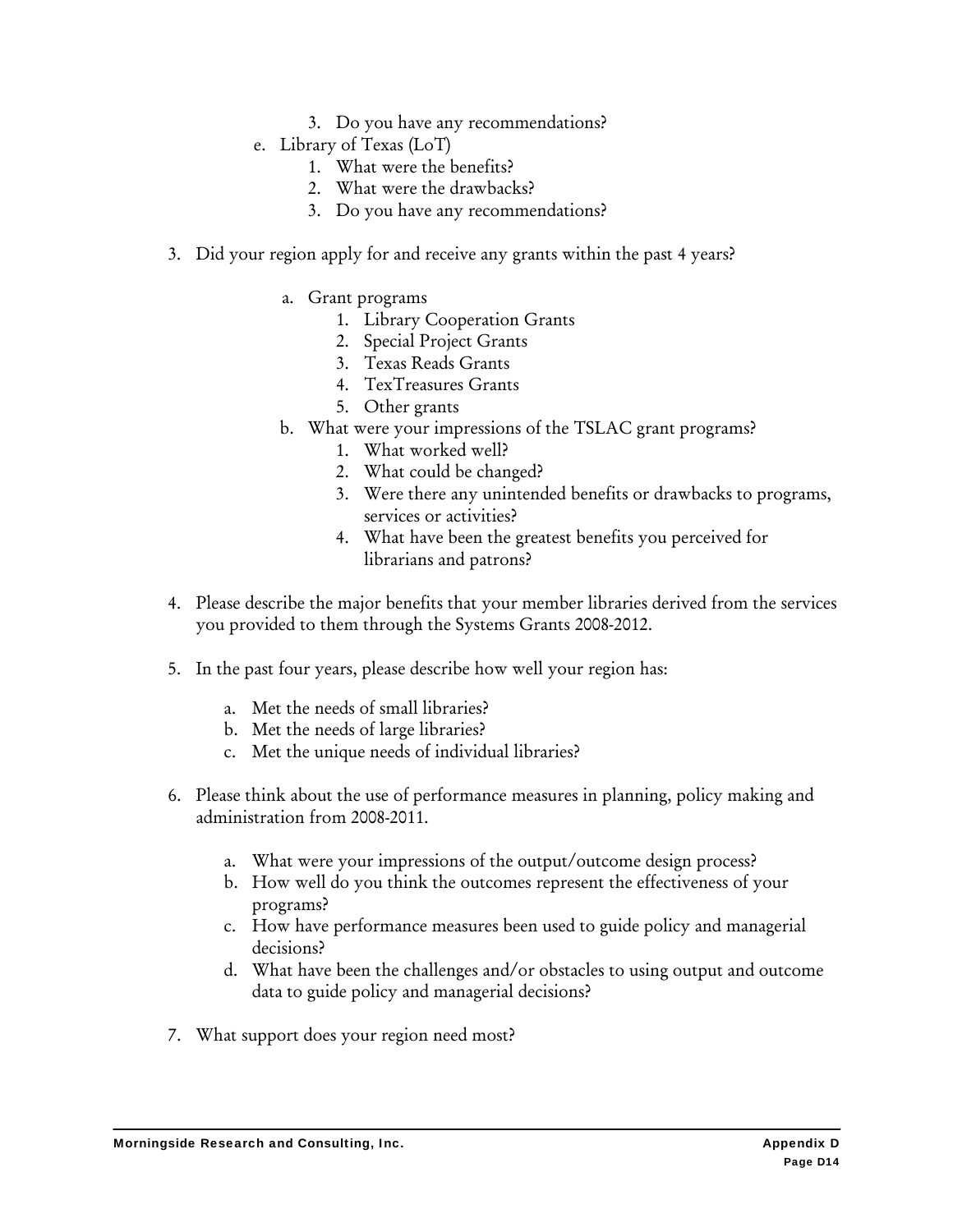- 8. What services and programs will need to be preserved when the library systems are not funded after 2012?
- 9. What are the top one to five issues, programs or activities that you think TSLAC should focus on for the next five years?
- 10. Would you like to mention any issues that were not addressed in this interview?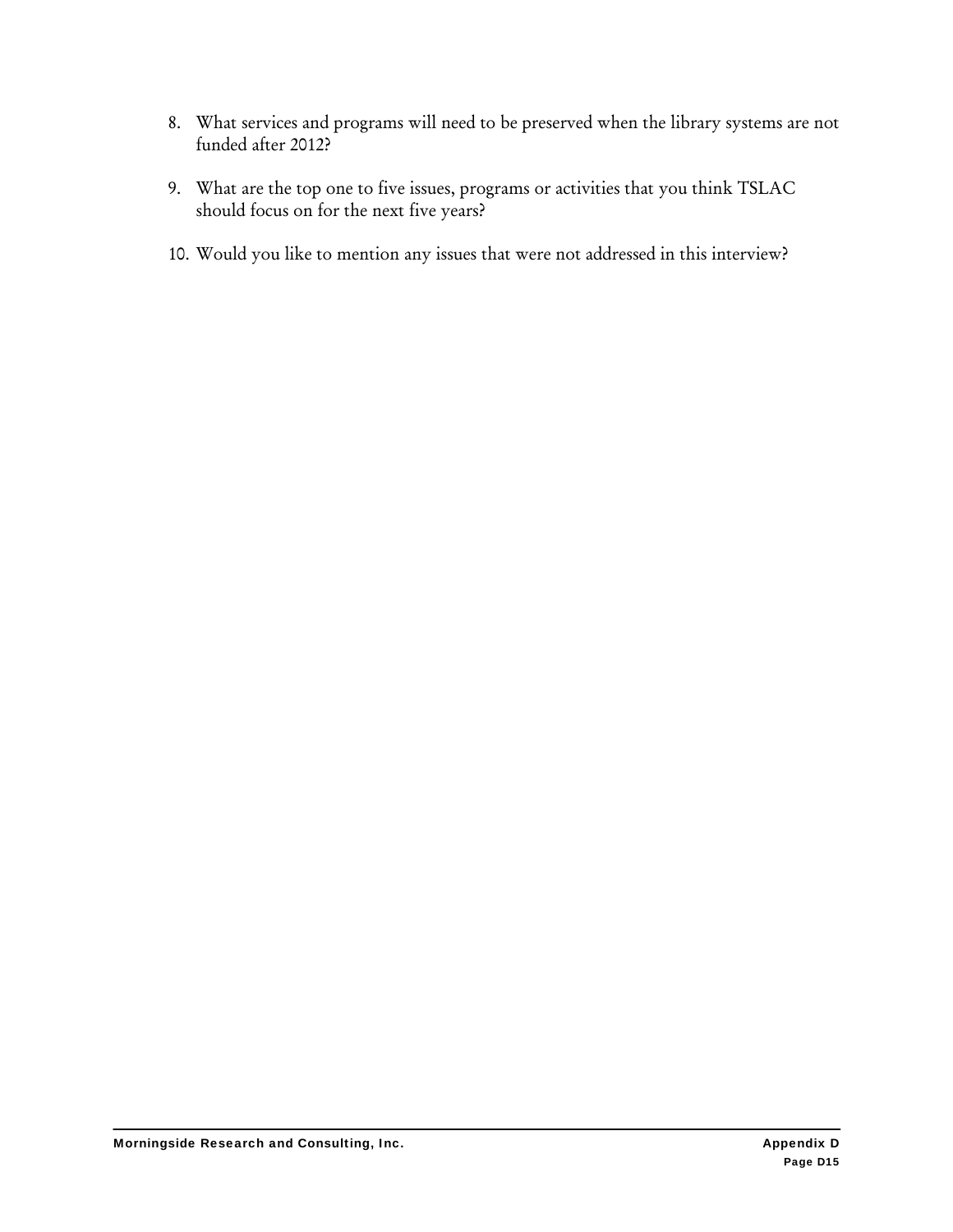# Appendix E: Focus Groups

## Overview and Methodology

In addition to conducting individual interviews and surveys of public and academic library directors and library system coordinators, three focus groups were conducted to obtain feedback on the programs and services funded by the Library Services and Technology Act (LSTA).

Three focus groups were conducted in distinct geographic areas of Texas: West (Lamesa), Central (Georgetown) and Southeast (Conroe). Six to eleven people participated in each group. All of the library directors within the region where each focus group was held were emailed an invitation to participate.

Confidentiality of participant responses during the focus groups was carefully preserved through the aggregation of responses and the removal of any identifying information in the final report.

Participants were asked to review the benefits and drawbacks of each of the programs funded through the LSTA grant and to rank the LSTA programs most important to them.

## Program Priorities

The table below shows how each focus group ranked the LSTA programs. Participants were asked to select their first, second, and third priority among all of the programs.

| Focus Groups: Which Programs or Services are Utilized and Valued the Most? |                                               |                                                     |                                                         |  |  |  |  |  |  |
|----------------------------------------------------------------------------|-----------------------------------------------|-----------------------------------------------------|---------------------------------------------------------|--|--|--|--|--|--|
| Rank                                                                       | <b>West Texas Libraries</b><br>(mostly rural) | <b>Central Texas Libraries</b><br>(mostly suburban) | <b>Southeast Texas Libraries</b><br>(mostly urban)      |  |  |  |  |  |  |
| First                                                                      | <b>Texas Library System</b>                   | <b>Texas Library System</b>                         | <b>TexShare Databases</b>                               |  |  |  |  |  |  |
| Second                                                                     | TANG                                          | Workshops and Training                              | <b>Texas Library System</b>                             |  |  |  |  |  |  |
| Third                                                                      | ILL, TexShare Databases, and<br>Grants        | <b>TexShare Databases</b>                           | ILL and Loan Star Grants (Loan Star is<br>state-funded) |  |  |  |  |  |  |

During two of the focus groups (Central and Southeast Texas), participants were asked at the conclusion of the focus group to indicate the topics that should be addressed by TSLAC over the next five years. The results are shown in the table below. This ranking activity was not conducted in the West Texas focus group due to time limitations.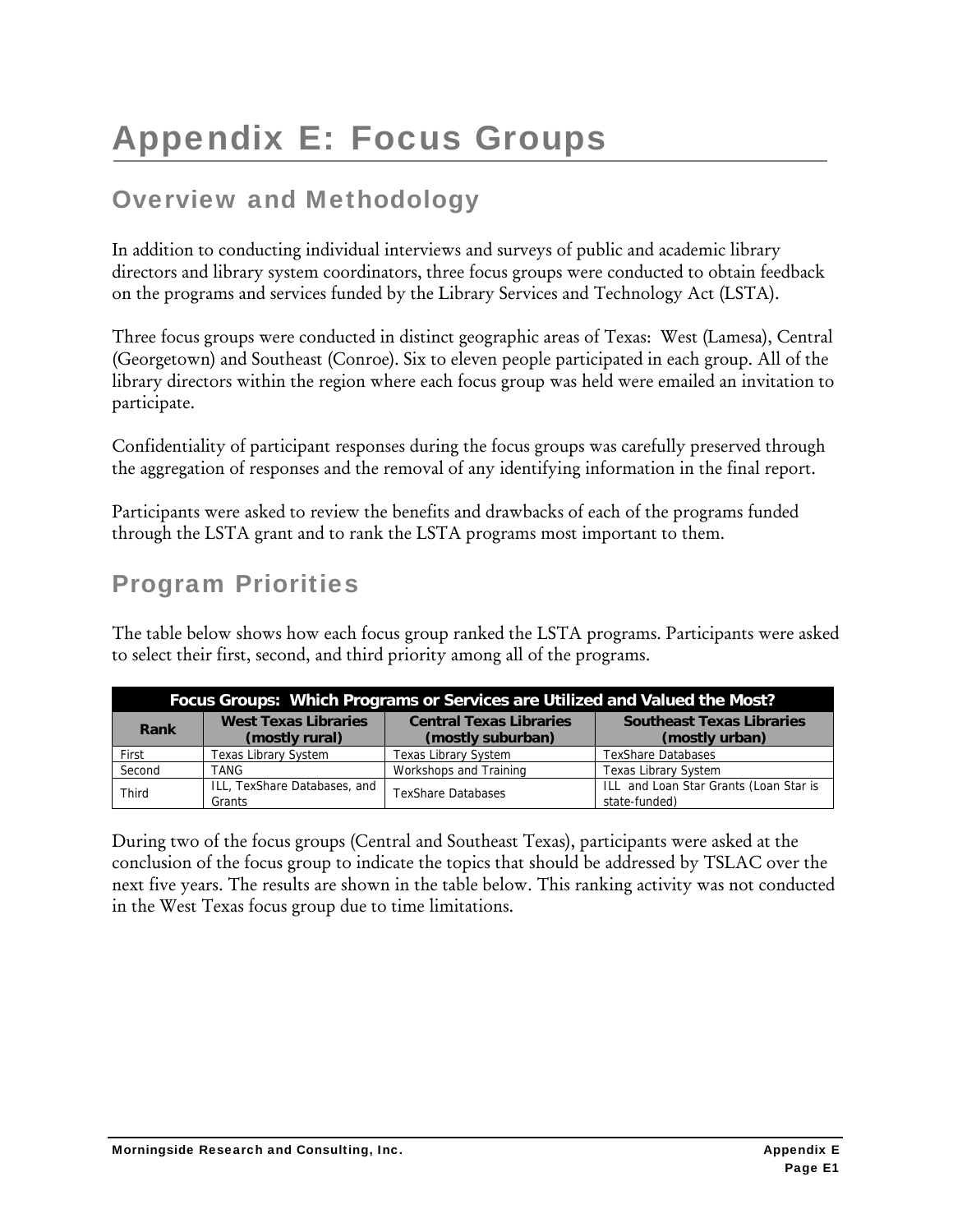| Focus Groups: What Should be the Focus for the Next 5 Years? |                                                                                        |                                                                |                                                    |  |  |  |  |  |  |
|--------------------------------------------------------------|----------------------------------------------------------------------------------------|----------------------------------------------------------------|----------------------------------------------------|--|--|--|--|--|--|
| Rank                                                         | <b>Rural Libraries</b>                                                                 | <b>Suburban Libraries</b>                                      | <b>Urban Libraries</b>                             |  |  |  |  |  |  |
| First                                                        | Funding and grants for small<br>libraries (including state-funded<br>Loan Star grants) | Connecting and networking libraries                            | TSLAC as a leadership entity                       |  |  |  |  |  |  |
| Second                                                       | Reinstating Texas Library System                                                       | Knowledgeable contact<br>person/consulting                     | TSLAC advocating at the Texas State<br>Legislature |  |  |  |  |  |  |
| Third                                                        | Technology support                                                                     | TSLAC marketing the value of libraries                         | How to maintain Texas Library<br>System services   |  |  |  |  |  |  |
| Fourth                                                       | <b>Databases</b>                                                                       | Definition and classification of what a<br>library is in Texas |                                                    |  |  |  |  |  |  |

## Focus Group Comments by Program

Below are the comments from focus group participants for each of the programs, divided into "benefits" and "drawbacks." Descriptions of each program can be found in Appendix A.

#### **Texas Library Systems**

Overall, library directors from rural, suburban, and urban libraries said they would like to preserve the services provided through the Texas Library System. The Texas Library System will be eliminated as a result of recent funding cuts.

Benefits. Individual comments regarding the benefits of the Texas Library System included:

- There is a person to contact who can answer library/technology questions.
- Some of the library directors called the library system coordinator every day to learn about running libraries.
- A good relationship exists with the director and staff.
- The Texas Library System brings a wide diversity of libraries together.
- This is an essential service.
- The staff writes grants, has connections about where grants are, and knows what terminology to use in grant applications.
- The Texas Library System delivers TANG, computers, and computer support.
- Governing board includes lay people, which brings patrons into library decision making.
- The Texas Library System makes libraries cohesive.
- Our county never had a summer reading program, but with help from the library system staff, they were able to put one in place.
- The Texas Library System develops partnerships with local community.

Drawbacks. Individual comments regarding the drawbacks of the Texas Library System included: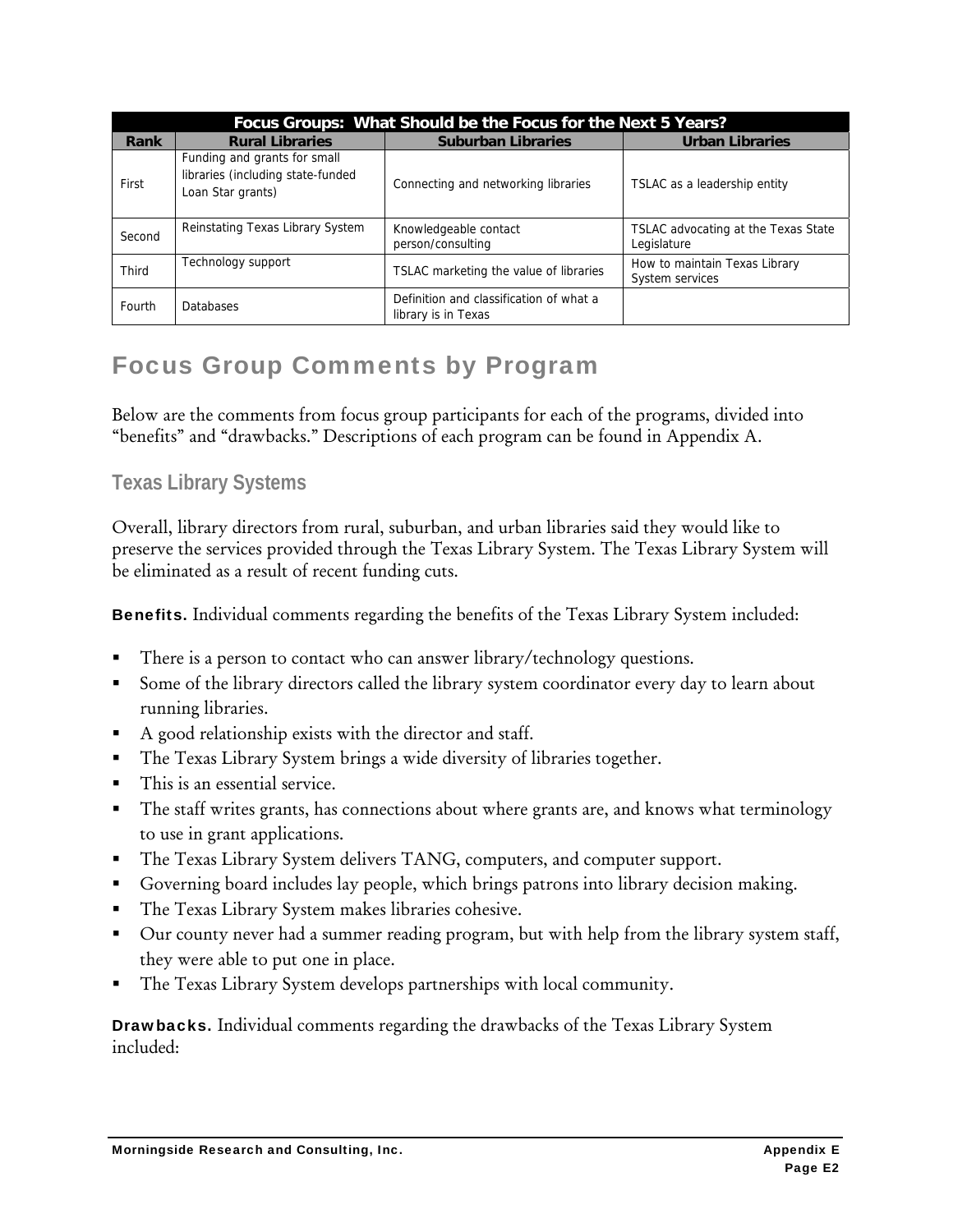- The Texas Library System should be open to other types of libraries (i.e. public schools) and will need to do this for the future.
- The Texas Library Association (TLA) legislative committee is talking about the different types of libraries working together. This will have to be coordinated some other way than through the Texas Library System.
- Experience and knowledge of the library system coordinator and staff are cut when Texas Library System is cut.

#### **TexShare Databases**

TexShare databases were rated as most important to large public libraries and academic libraries. The main challenges to TexShare databases were providing a range of content to serve the different needs of academic versus public library patrons, to keep the costs manageable, and to continue to improve the interface.

Benefits. Individual comments regarding the benefits of TexShare databases included:

- Provides periodicals and full text documents
- Economy of scale
- **Collective bargaining power**
- Affordable for small libraries
- Extremely valuable to patrons
- **Losing TexShare databases would be the single most negative impact on library patrons**
- The most important service that TSLAC provides
- **I**rreplaceable
- Don't have to subscribe to multiple periodicals
- Saves on space to store periodicals
- Without TexShare databases, it would be very time consuming to negotiate with the individual vendors
- Accessible from home, not just in library
- Wouldn't have any databases—too expensive for individual libraries
- \$627 in payment for TexShare valued at \$147,000 in individual periodical subscriptions

Drawbacks. Individual comments regarding the drawbacks of TexShare databases included:

- Need consistent interface with all databases
- Need to balance academic with public content; content has been mishandled
- **Keep databases relevant**
- **Expect more funding cutbacks**
- Price increased 35 percent
- With budget cuts more periodicals are cut (loss of money)
- Down to 30 databases from 100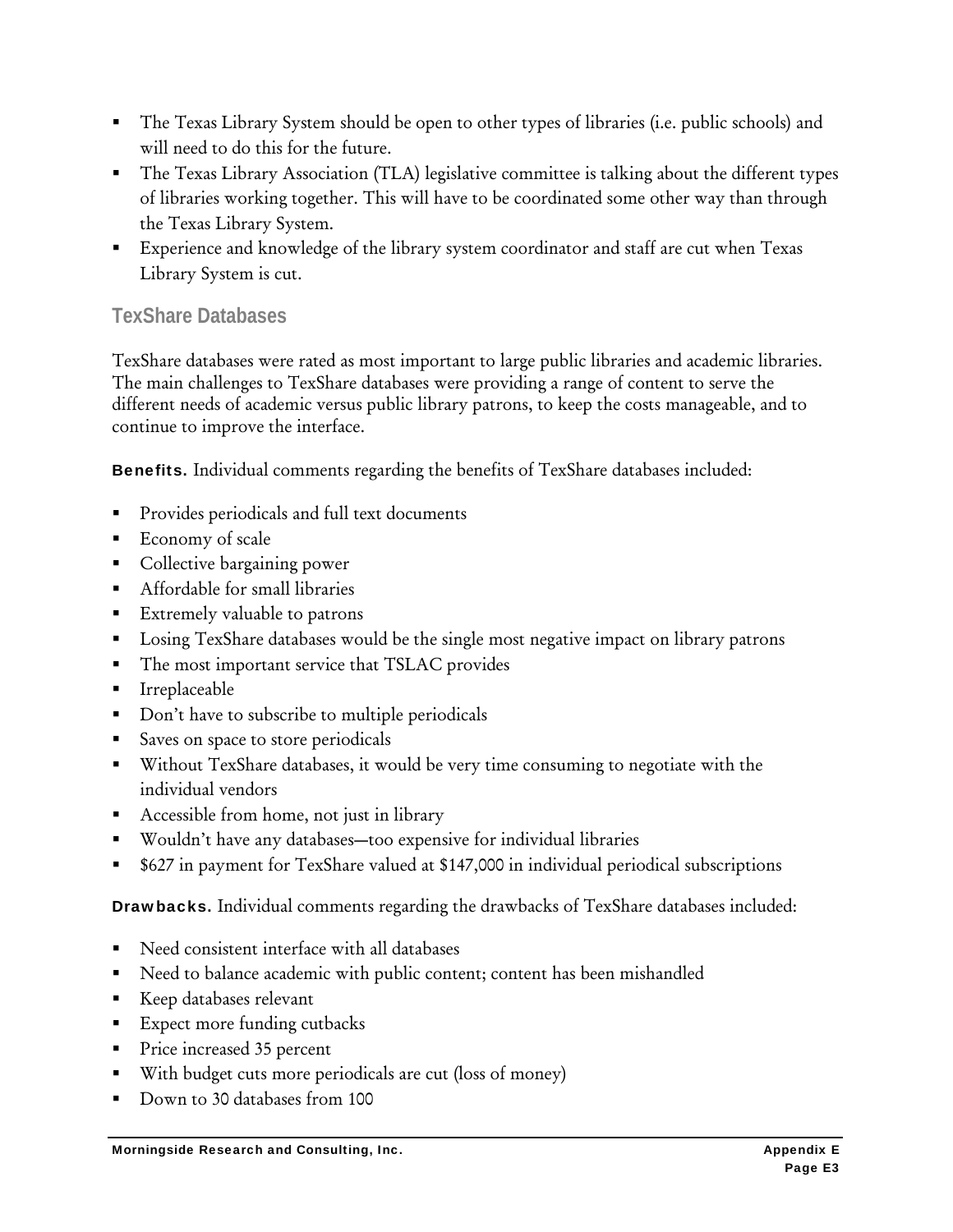#### **Workshops and Training**

One of the most commonly mentioned benefits of TSLAC and the Texas Library System was workshops and training. During the focus groups, the majority of directors said that trainings or workshops need to continue. Not only did in-person training sessions provide valuable information, they also brought librarians together to network, brainstorm problems, and share ideas and experiences. Webinars appealed to librarians who said they did not have the time or resources to travel to on-site workshops and who needed regular continuing education.

Benefits. Individual comments regarding the benefits of workshops and training included:

- **EXECUTE:** Librarians are required to obtain continuing education.
- Wiki and Webinars are great.
- Face-to-face interaction is important because things can be discussed that are not on the agenda.
- Trainings provide good handouts (i.e. screenshots).
- Webinar archives are useful for remembering and reviewing what was learned.
- For many library directors, their first career was not in libraries, some do not have a master's degree in library science, and some did not work in libraries previously, so the continuing education is really important.
- It's good to be off-site to focus on the training and not be distracted.
- Trainings and workshops are essential.
- We learn from other librarians.
- The Texas Library System provides excellent in-person workshops.
- The Continuing Education and Consulting (CEC) program provides good training on library management.
- The new advisory committee for the CEC is a great idea.

Drawbacks. Individual comments regarding the drawbacks of workshops and training included:

- Presenters may not have experience with West Texas, rural, or small libraries.
- **There are distractions when participating in Webinars that lead to doing other things at the** same time.
- Timing of Webinars is not good. For example, they might be scheduled at 10:00 a.m., which will not work for a children's librarian.
- Continuing education credit is not available for archived Webinars, only for Webinars as they are occurring.
- Distance and time away can make offsite training cost prohibitive.
- Some have found that online courses took much longer than specified.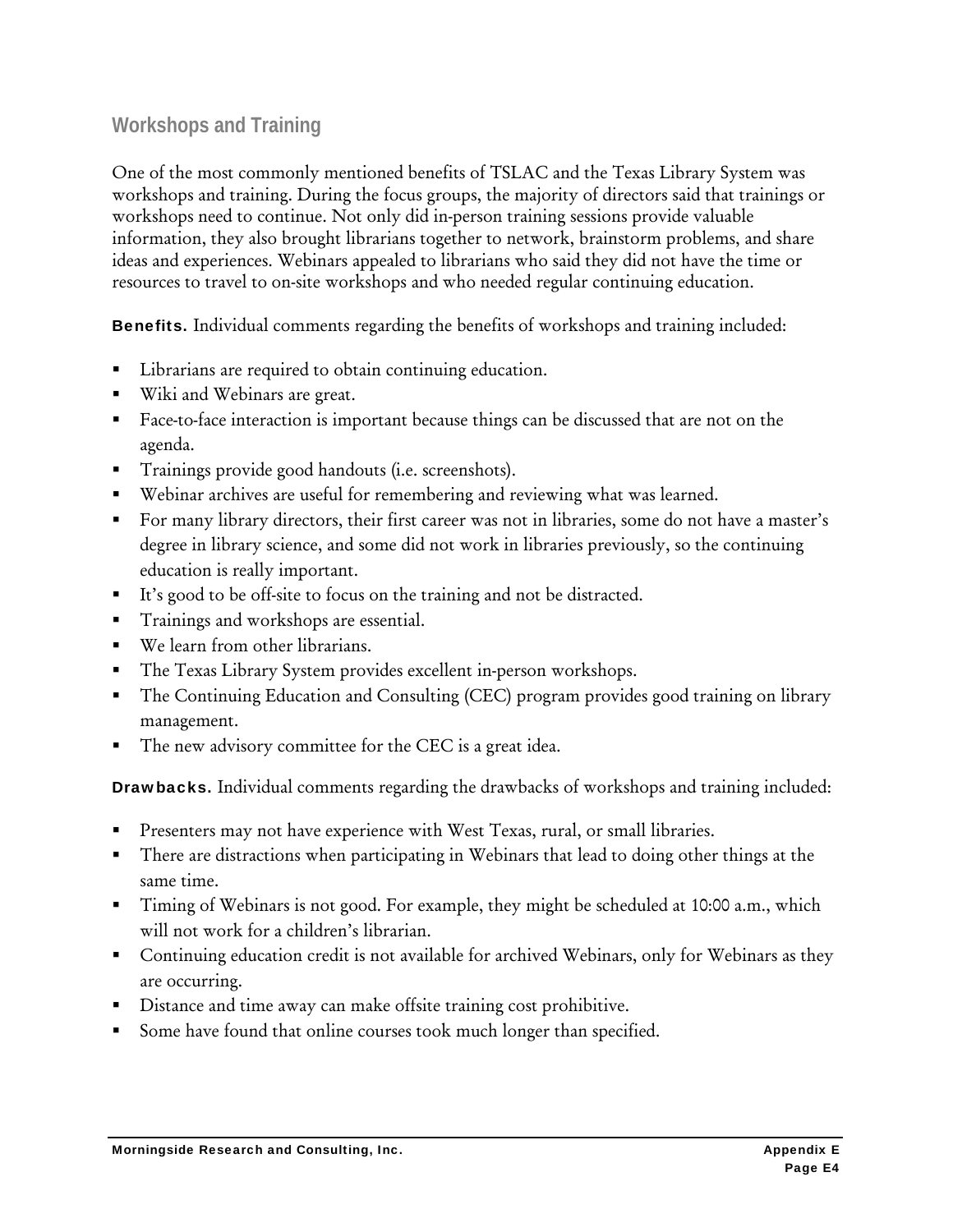#### **Technical Assistance Negotiated Grant (TANG)**

TANG was ranked as most important to rural and small libraries. Larger, urban libraries typically have their own in-house information technology staff.

Benefits. Individual comments regarding the benefits of TANG included:

- TANG is wonderful.
- Without TANG, one librarian would have to take a broken computer two hours away to get it fixed; it could cost \$600 just to get the computer picked up.
- In a small library, there is no expertise or time to deal with computers.
- TANG brings all libraries to a higher level of competency and use.
- This is the first year that our county had to buy computers. Up to now, they have always been purchased through TANG.
- Our TANG specialist teaches librarians how to do things they did not know.
- **EXECUTE:** Libraries may be only place in town that has a wireless network for connecting to the Internet.

Drawbacks. Individual comments regarding the drawbacks of TANG included:

- There are none!
- Distance creates a wait time. The TANG specialist may not be back in a timely manner due to the distance he has to cover.
- There will be drawbacks if TANG goes away.

#### **Interlibrary Loan (ILL)**

ILL was important to directors of all libraries, including academic libraries. The challenges have been the increasing cost, the change from the TexNet centers to the Texas Group system (creating pressure on staff time, resources, and training), and the sometimes increasing cost for courier services.

Benefits. Individual comments regarding the benefits of ILL included:

- ILL benefits patrons and libraries.
- **Patrons have completed doctoral and masters programs (including MLS) through ILL.**
- Patrons can go to OCLC and choose which library they want the book to come from.
- Small libraries couldn't house all those books or carry all the esoteric sources.
- The TExpress courier service is important to academic libraries which partner with public libraries on deliveries.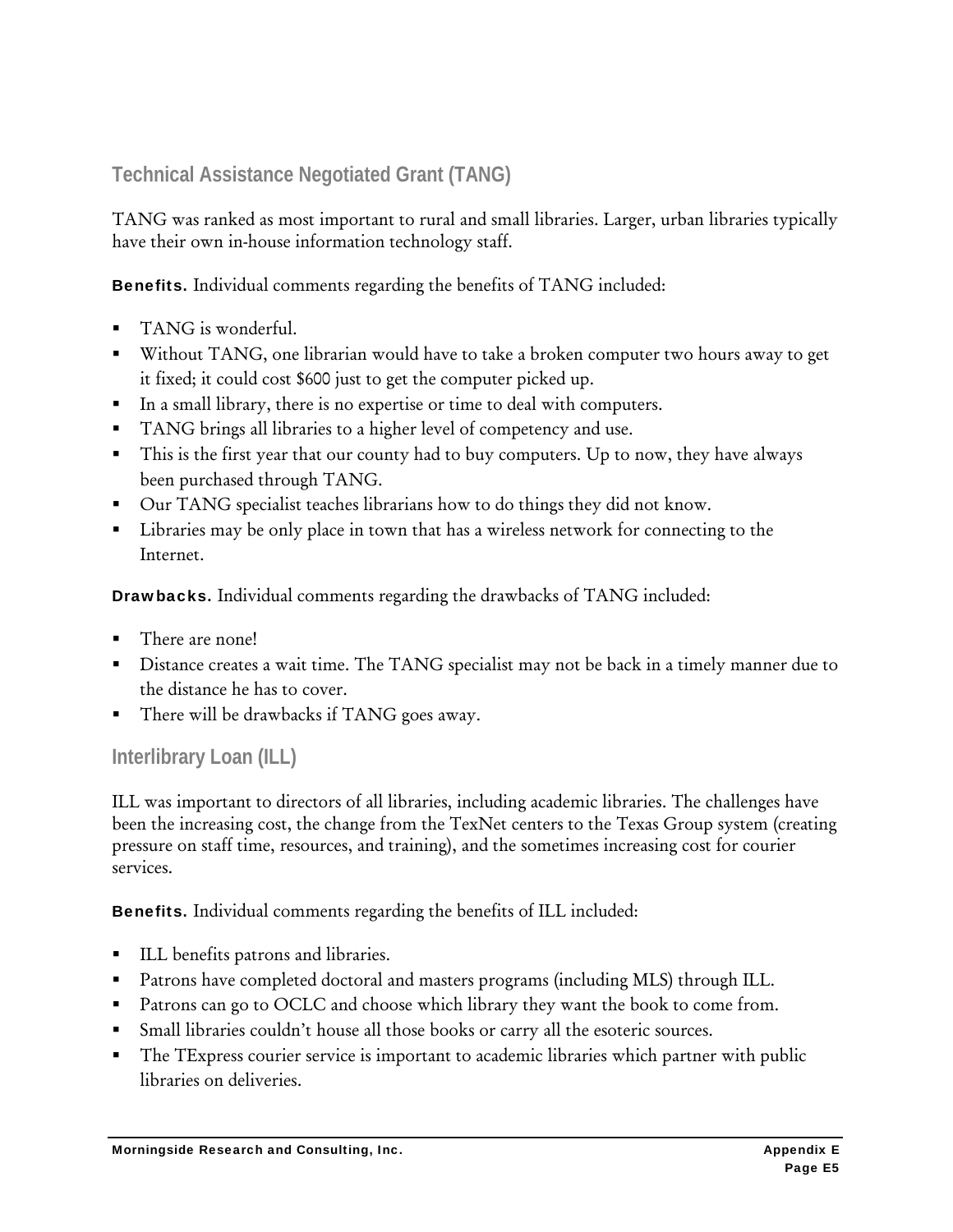Drawbacks. Individual comments regarding the drawbacks of ILL included:

- Small and medium libraries are overwhelmed by ILL because of: lack of staff, lack of training, and lack of time.
- Libraries have to place limits on the number of ILL requests handled each week.
- Prices keep going up for the courier program.
- Distance determines what service you get (for academic libraries).
- **Libraries pay postage for ILL deliveries; some charge patrons.**
- ILL used to serve five prisons (not federal) until the state started charging for it.

#### **Grants**

There are four LSTA-funded competitive grants that are available to Texas libraries: Special Projects, Texas Reads, TexTreasures, and Library Cooperation. For those libraries that received the grants, their opinions of the grants were very favorable. The main challenges of the grants have been the staff and expertise required to apply successfully for a grant.

Benefits. Individual comments regarding the benefits of grants included:

- The few rural libraries who have received grants have really appreciated them.
- The TexTreasures grant enabled them to digitize rare materials.
- One grant provided \$10,000 worth of bilingual children's books.
- **Libraries love these grants.**
- With the grant, we can focus in on a particular need.

Drawbacks. Individual comments regarding the drawbacks of grants included:

- In general, grants favor those who can prepare them; i.e. we need to know the correct terminology.
- One rural town pooled resources from five entities to hire a grant writer (county, city, library, ISD, community college).

#### **Loan Star Libraries Grants**

In 2012, Loan Star funding of \$13.4 million (FY 2010 - FY 2011) was eliminated (Loan Star is a state-funding, not a LSTA-funded, program). This program was highly valued and praised by all library directors and was mentioned during the focus groups, even though participants were not specifically asked about the program.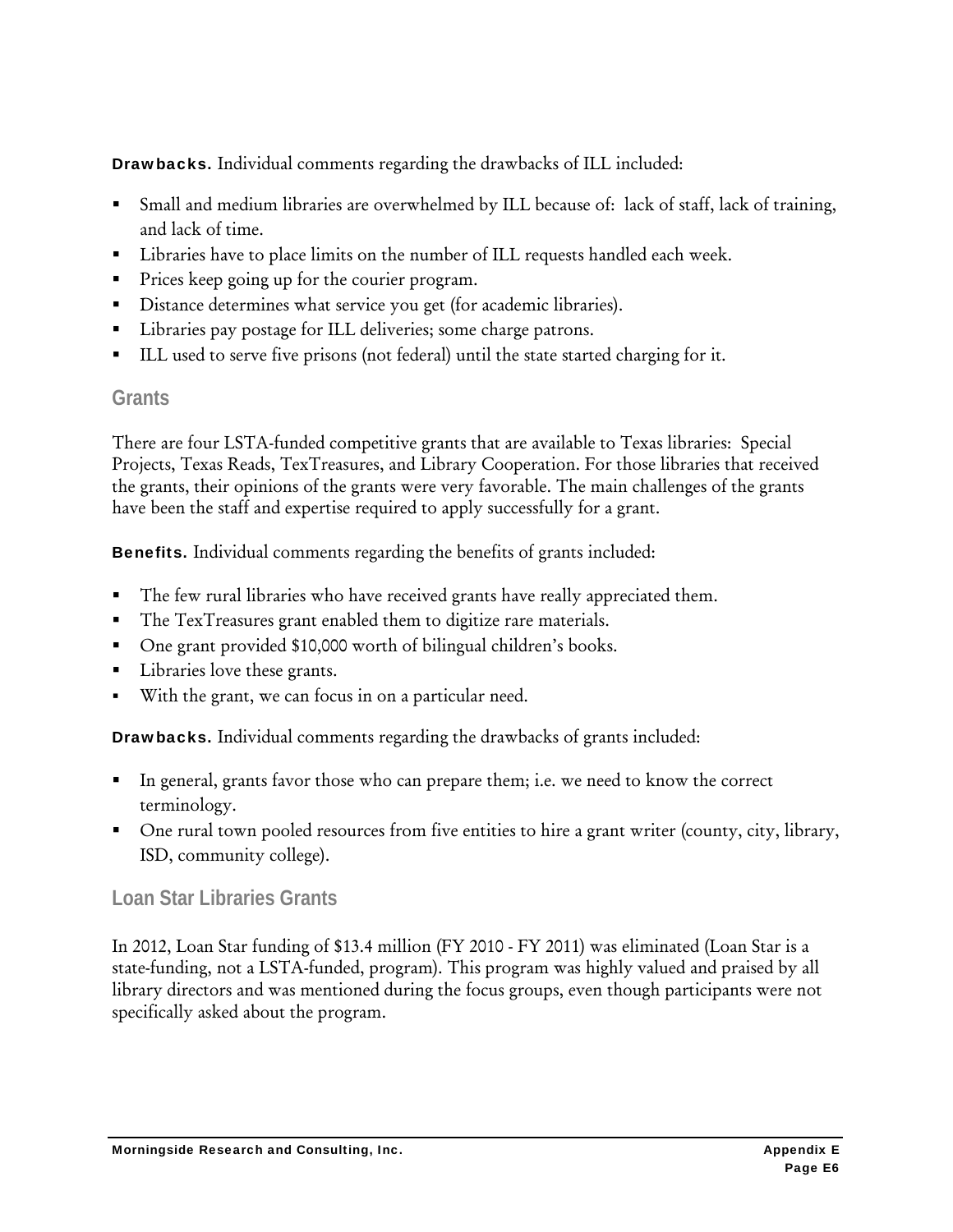## Focus Group Guide

- 1. Please describe briefly your service area, population, and any special characteristics of your library, visitors, or programs.
- 2. I'd like to ask you about the Texas State Library and Archives Commission (TSLAC) funded programs and activities that you have used within your library from 2008-2011.
	- a. Workshops and training
		- 1. What were the benefits?
		- 2. What were the drawbacks?
		- 3. Do you have any recommendations?
	- b. Interlibrary Loan, ILL
		- 1. What were the benefits?
		- 2. What were the drawbacks?
		- 3. Do you have any recommendations?
	- c. Technical Assistance Negotiated Grant, TANG
		- 1. What were the benefits?
		- 2. What were the drawbacks?
		- 3. Do you have any recommendations?
	- d. TexShare Databases
		- 1. What were the benefits?
		- 2. What were the drawbacks?
		- 3. Do you have any recommendations?
	- e. Library of Texas, LoT
		- 1. What were the benefits?
		- 2. What were the drawbacks?
		- 3. Do you have any recommendations?
	- f. Your Texas Library System
		- 1. What were the benefits?
		- 2. What were the drawbacks?
		- 3. Do you have any recommendations?
- 3. Did your library apply for and receive any grants within the past four years?
	- a. Grant programs
		- 1. Library Cooperation Grants
		- 2. Special Project Grants
		- 3. Texas Reads Grants
		- 4. TexTreasures Grants
	- b. What were your impressions of the grant program?
		- 1. What worked well?
		- 2. What could be changed?
		- 3. Were there any unintended benefits or drawbacks to programs, services or activities?
		- 4. What have been the greatest benefits you perceived for librarians and patrons?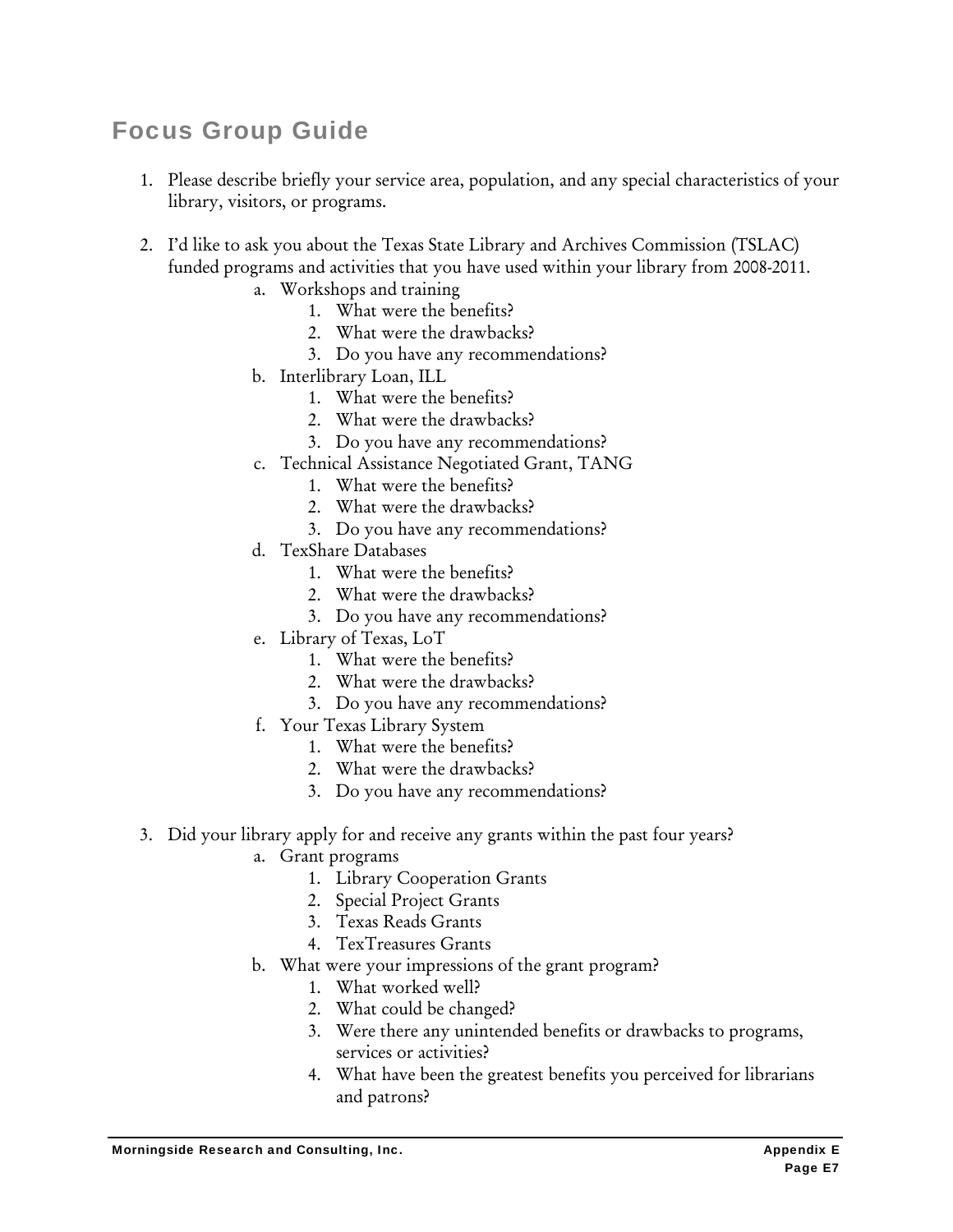- 4. What services and programs will need to be preserved when the Texas Library System is not funded after 2012?
- 5. What are your unmet needs that TSLAC could be addressing?
- 6. What are the top one to five issues, programs or activities that you think TSLAC should focus on for the next five years?
- 7. Would you like to mention any issues that were not addressed in this focus group?